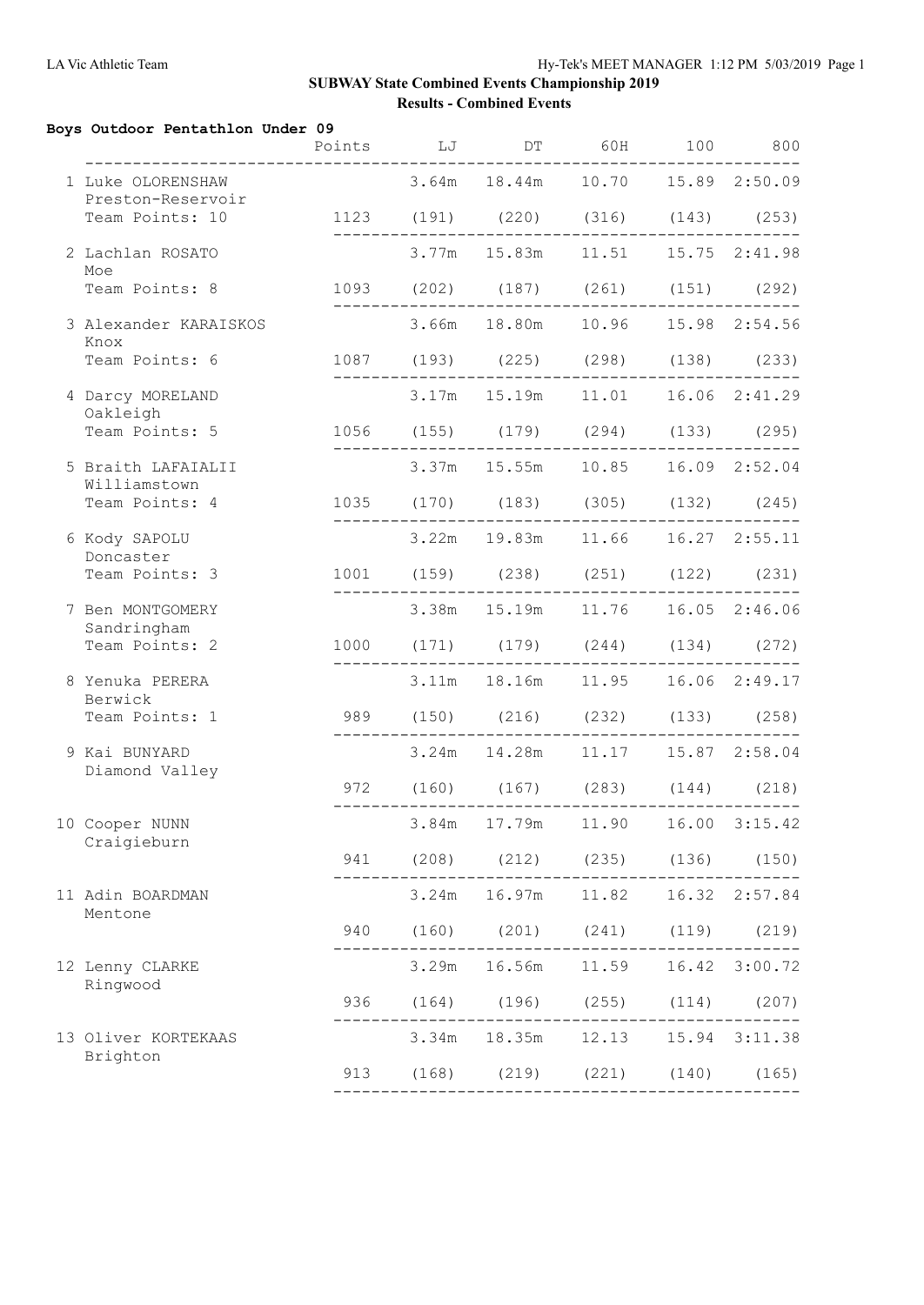| Boys Outdoor Pentathlon Under 09 |                   |       |                                                                           |                               |                         |  |
|----------------------------------|-------------------|-------|---------------------------------------------------------------------------|-------------------------------|-------------------------|--|
| 14 Ezekiel HAM<br>Cranbourne     |                   |       | 3.11m  16.15m  11.48  16.00  3:09.50                                      |                               |                         |  |
|                                  |                   |       | 912 (150) (191) (263) (136) (172)                                         |                               |                         |  |
| 15 Declan MALING<br>Cranbourne   |                   |       | 3.42m 12.04m 11.52 16.73 2:55.58                                          |                               |                         |  |
|                                  |                   |       | 901 (174) (139) (260) (99) (229)<br>---------------------------------     |                               |                         |  |
| 16 Rafferty MOSS<br>Brighton     |                   |       | 3.24m  17.82m  11.83  17.06  3:01.91                                      |                               |                         |  |
|                                  |                   |       | 898 (160) (212) (240) (84) (202)                                          |                               |                         |  |
| 17 Kaden SERVIN<br>Geelong       |                   |       | 3.41m  15.03m  11.68  16.90  3:03.88                                      |                               |                         |  |
|                                  |                   |       | 885 (173) (177) (250) (91) (194)<br>------------------------------------- |                               |                         |  |
| 18 Ethan NEWMAN<br>Berwick       |                   |       | 3.29m 8.03m 11.18 16.37 2:58.16                                           |                               |                         |  |
|                                  | $- - - - - - - -$ |       | 872 (164) (90) (283) (117) (218)                                          |                               | . _ _ _ _ _ _ _ _ _ _ _ |  |
| 19 Jarvis STEWART<br>Brimbank    |                   |       | 3.85m 5.58m 11.41 15.64 3:09.17                                           |                               |                         |  |
|                                  |                   |       | 866 (208) (61) (267) (157) (173)                                          |                               |                         |  |
| 20 Abdul ABDELRAHIM<br>Mentone   |                   |       | 2.88m 8.88m 11.53 16.47 2:48.42                                           |                               |                         |  |
|                                  |                   |       | 865 (133) (100) (259) (112) (261)<br>_____________________________        |                               |                         |  |
| 21 Tyler HUGHES<br>Mornington    |                   |       | 3.29m 9.77m 11.98 16.64 2:52.70                                           |                               |                         |  |
|                                  |                   |       | 850 (164) (111) (230) (103) (242)                                         |                               |                         |  |
| 22 Oscar ELLIS<br>Berwick        |                   |       | 2.95m 17.42m 12.09 16.51 3:09.90                                          |                               |                         |  |
|                                  |                   |       | 849 (138) (207) (223) (110) (171)                                         |                               |                         |  |
| 23 Tyson BEAMES<br>Mentone       |                   |       | 3.35m  17.54m  11.49  15.81  3:46.81                                      |                               |                         |  |
|                                  |                   |       | 844 (169) (208) (262) (147) (58)<br>__________________________________    |                               |                         |  |
| 24 Michael SAYED<br>Keilor       |                   |       | 3.17m  11.80m  11.38  15.80  3:21.09                                      |                               |                         |  |
|                                  |                   |       | 839 (155) (136) (269) (148) (131)                                         |                               |                         |  |
| 25 Nate HALL<br>Berwick          |                   | 3.15m |                                                                           | 10.71m  11.58  17.06  3:00.70 |                         |  |
|                                  |                   |       | 823 (153) (123) (256) (84) (207)                                          |                               |                         |  |
| 26 Rhys KANE<br>Williamstown     |                   |       | 2.75m 11.50m 11.97 17.25 2:50.25                                          |                               |                         |  |
|                                  |                   |       | 816 (124) (133) (231) (75) (253)                                          |                               |                         |  |
|                                  |                   |       |                                                                           |                               |                         |  |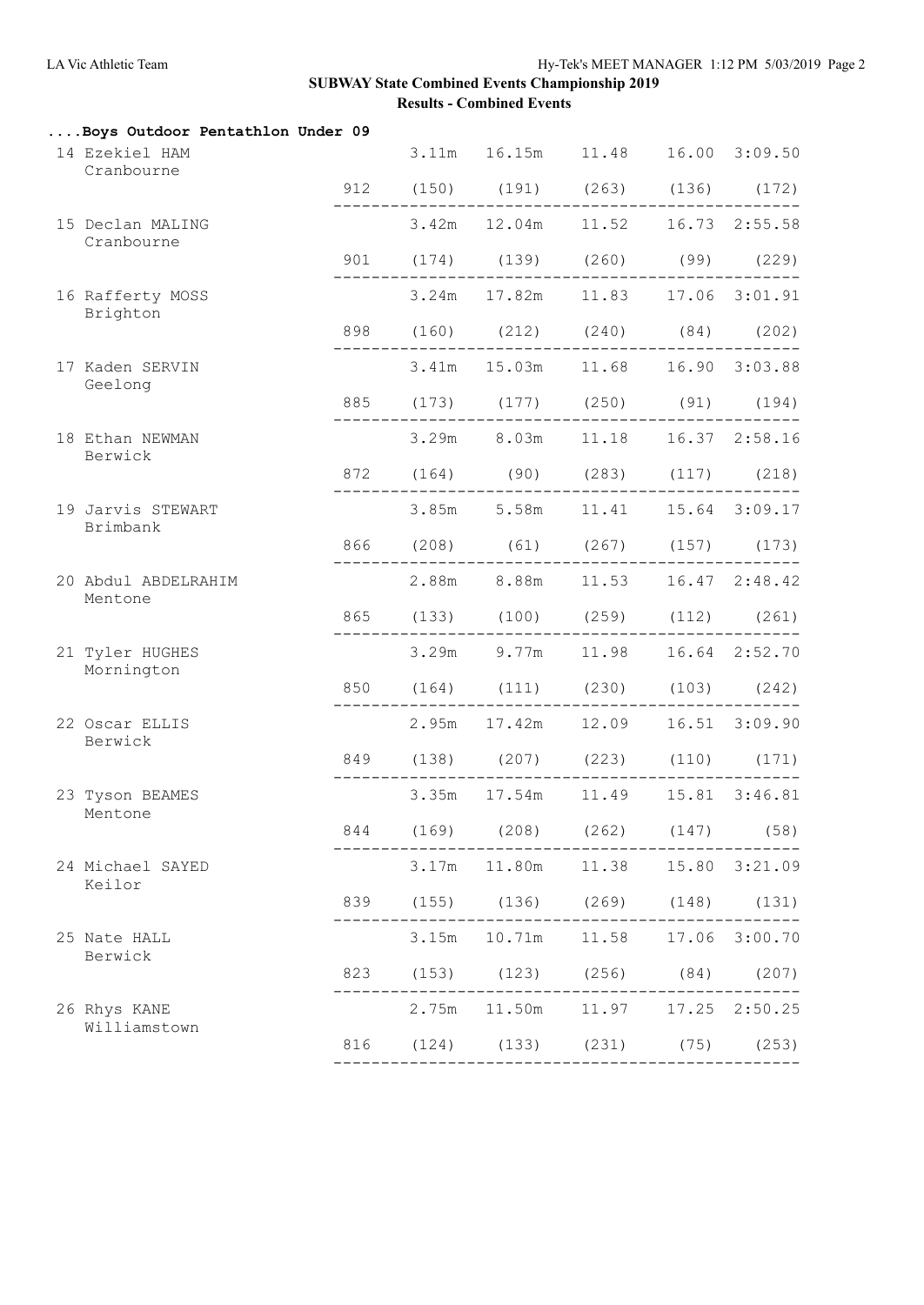|  | Boys Outdoor Pentathlon Under 09                |  |                                                                              |                   |  |
|--|-------------------------------------------------|--|------------------------------------------------------------------------------|-------------------|--|
|  | 27 Joaquim FRANCO SAGEMAN<br>Camberwell-Malvern |  | $3.52m$ 11.08m 12.16 17.50 2:59.03                                           |                   |  |
|  |                                                 |  | 807 (182) (127) (219) (65) (214)<br>------------------------------------     |                   |  |
|  | 28 Benjamin LINTON<br>Springvale                |  | 3.13m 13.14m 12.22 16.37 3:16.65                                             |                   |  |
|  |                                                 |  | 783 (152) (153) (215) (117) (146)                                            |                   |  |
|  | 29 Finn ROSSTHORN                               |  | 3.24m 14.08m 11.89 17.66 3:12.63                                             |                   |  |
|  | Yarra Ranges                                    |  | 780 (160) (165) (236) (59) (160)                                             |                   |  |
|  | 30 Max WOUTERS<br>Pakenham                      |  | 2.88m  14.22m  12.34  17.29  3:05.32                                         |                   |  |
|  |                                                 |  | 769 (133) (166) (208) (74) (188)                                             |                   |  |
|  | 31 Lucas HIJLKEMA<br>Caulfield                  |  | 3.21m 12.97m 12.30 18.03 3:01.72                                             |                   |  |
|  |                                                 |  | 768 (158) (151) (210) (46) (203)                                             |                   |  |
|  | 32 Eamonn JOHNS                                 |  | 3.05m  12.20m  11.86  17.32  3:10.52                                         |                   |  |
|  | Coburg                                          |  | 766 (146) (141) (238) (73) (168)                                             |                   |  |
|  | 32 Beau JOHNS                                   |  | 3.27m 11.42m 12.34 17.33 3:04.51                                             |                   |  |
|  | Wangaratta                                      |  | 766 (162) (132) (208) (72) (192)                                             |                   |  |
|  | 34 Henry JENKINS                                |  | ------------------------------------<br>3.05m  12.59m  11.96  17.29  3:10.98 |                   |  |
|  | Mornington                                      |  | 764 (146) (146) (232) (74) (166)                                             |                   |  |
|  | 35 Jack NEWTON                                  |  | 3.06m  17.12m  12.56  16.79  3:24.13                                         |                   |  |
|  | Caulfield                                       |  | 762 (147) (203) (195) (96) (121)                                             |                   |  |
|  | 35 Andrew MACRAE                                |  | 2.49m 15.21m 12.30 17.52 3:01.75                                             |                   |  |
|  | Caulfield                                       |  | 762 (106) (179) (210) (64) (203)                                             |                   |  |
|  | 37 Fraser MCCALLUM                              |  | 3.11m 7.46m 11.93 16.74 3:05.04                                              |                   |  |
|  | Sth Melb District                               |  | 754 (150) (83) (234) (98) (189)                                              |                   |  |
|  | 38 Robert VAN EMMERIK                           |  | 2.94m 16.08m 12.43 17.78 3:10.92                                             |                   |  |
|  | Gisborne                                        |  | 753 (138) (190) (203) (55) (167)                                             |                   |  |
|  | 38 Patrick THOMAS                               |  | 3.28m 18.87m 11.60 16.50 DQ                                                  | . _ _ _ _ _ _ _ . |  |
|  | Geelong                                         |  | 753 (163) (225) (255) (110) (0)                                              |                   |  |
|  |                                                 |  |                                                                              |                   |  |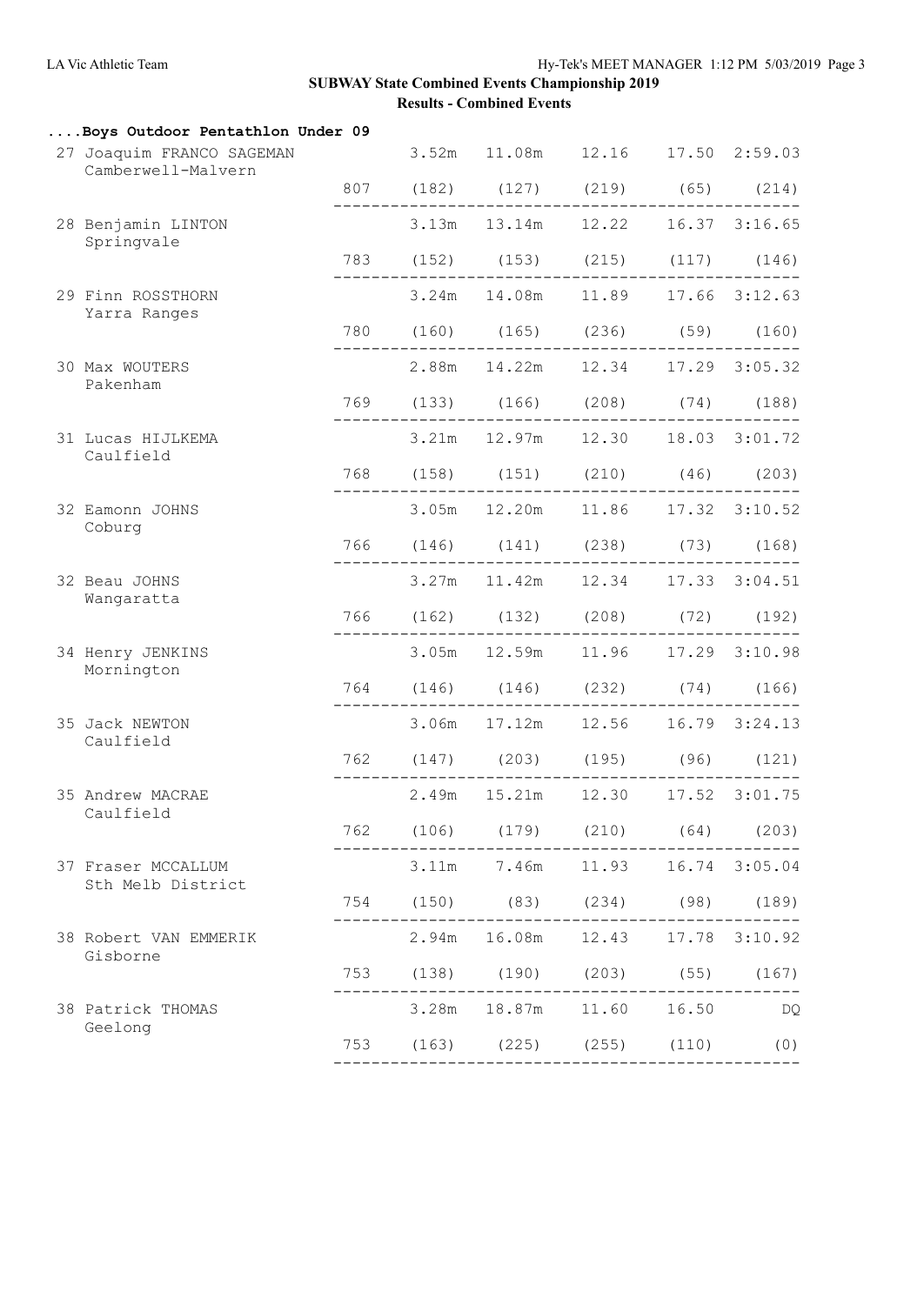| Boys Outdoor Pentathlon Under 09          |     |       |                   |                                                                  |  |
|-------------------------------------------|-----|-------|-------------------|------------------------------------------------------------------|--|
| 40 Jude LEWRY<br>Geelong                  |     |       |                   | 2.96m 9.78m 12.12 16.90 3:05.47                                  |  |
|                                           |     |       |                   | 751 (139) (111) (222) (91) (188)                                 |  |
| 41 James FORTINGTON<br>Doncaster          |     |       |                   | 2.97m 14.36m 12.53 18.09 3:04.80                                 |  |
|                                           |     |       |                   | 739 (140) (168) (197) (44) (190)                                 |  |
| 42 Matthew DRISCOLL<br>Ringwood           |     |       |                   | 3.23m 14.38m 12.81 17.68 3:09.93                                 |  |
|                                           |     |       |                   | 735 (159) (168) (180) (58) (170)                                 |  |
| 43 Rehan LIYANAGE<br>Berwick              |     |       |                   | 3.08m  12.89m  12.62  16.30  3:28.25                             |  |
|                                           |     |       |                   | 717 (148) (150) (191) (120) (108)                                |  |
| 44 Tom RHODES<br>Sandringham              |     |       |                   | 2.98m 15.65m 12.64 17.53 3:20.07                                 |  |
|                                           |     |       |                   | 713 (141) (184) (190) (64) (134)                                 |  |
| 45 Logan LONGMUIR<br>Altona               |     |       |                   | 2.91m 12.47m 12.22 17.50 3:14.88                                 |  |
|                                           |     |       |                   | 712 (135) (145) (215) (65) (152)                                 |  |
| 46 Daragh MACCREADIE<br>Williamstown      |     |       |                   | 2.80m  10.99m  11.89  18.08  3:09.53                             |  |
|                                           |     |       |                   | 706 (128) (126) (236) (44) (172)<br>____________________________ |  |
| 47 Cooper DMYTRENKO<br>Williamstown       |     |       |                   | 3.03m 14.99m 12.89 18.96 3:05.98                                 |  |
|                                           |     |       |                   | 700 (144) (176) (175) (19) (186)                                 |  |
| 48 Eddie HANNEBERRY<br>Camberwell-Malvern |     |       |                   | 2.96m 11.32m 12.61 17.37 3:12.88                                 |  |
|                                           |     |       |                   | 690 (139) (130) (192) (70) (159)                                 |  |
| 49 Finlay ARNOLD<br>Kerang                |     |       |                   | 2.39m 12.79m 12.37 17.89 3:06.93                                 |  |
|                                           |     |       | _________________ | 687 (99) (149) (206) (51) (182)                                  |  |
| 50 Lachlan BADLEE<br>Ringwood             |     |       |                   | 2.77m 16.08m 12.23 17.79 3:29.99                                 |  |
|                                           |     |       |                   | 686 (125) (190) (215) (54) (102)                                 |  |
| 51 Eddy FRANZKE<br>Albury                 |     | 2.91m |                   | 10.30m  13.46  17.64  2:57.46                                    |  |
|                                           | 678 |       |                   | $(135)$ $(118)$ $(144)$ $(60)$ $(221)$                           |  |
| 52 Lachlan WALL<br>Melton City            |     | 3.01m |                   | 13.17m  12.45  17.09  3:31.49                                    |  |
|                                           |     |       |                   | 677 (143) (153) (201) (82) (98)                                  |  |
|                                           |     |       |                   |                                                                  |  |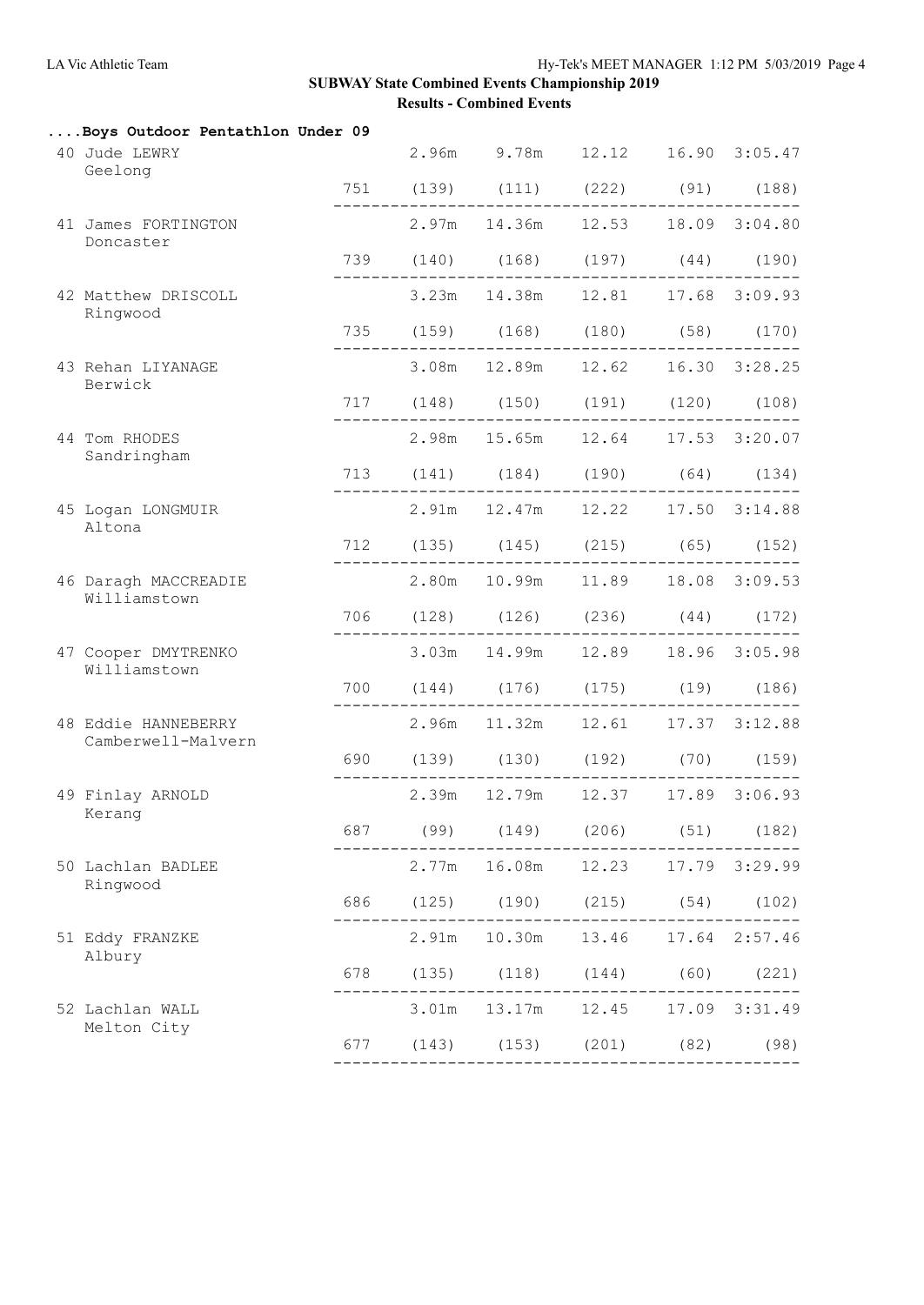| Boys Outdoor Pentathlon Under 09            |     |       |                                       |                               |       |
|---------------------------------------------|-----|-------|---------------------------------------|-------------------------------|-------|
| 53 Logan ARMSTRONG-BOURNE<br>Diamond Valley |     |       | 2.85m 15.28m 13.12 18.23 3:12.79      |                               |       |
|                                             |     |       | 672 (131) (180) (162) (39) (160)      |                               |       |
| 54 Elijah LEVER<br>Werribee                 |     |       | 3.02m 11.37m 12.01 16.63 3:44.29      |                               |       |
|                                             |     |       | 671 (144) (131) (228) (104) (64)      |                               |       |
| 55 Noah BACON<br>Brighton                   |     |       | 3.04m 8.60m 12.81 17.44 3:07.76       |                               |       |
|                                             |     |       | 669 (145) (97) (180) (68) (179)       |                               |       |
| 56 Zander BOTHA                             |     |       | 3.34m 10.54m 12.34 16.29 3:51.60      |                               |       |
| Doncaster                                   |     |       | 665 (168) (121) (208) (121) (47)      |                               |       |
| 57 Sam ORCHARD<br>Brighton                  |     |       | 3.08m 9.51m 12.92 18.41 3:06.74       |                               |       |
|                                             |     |       | 647 (148) (108) (174) (34) (183)      |                               |       |
| 58 Patrick REYNOLDS                         |     |       | 2.95m 10.50m 13.38 17.90 3:05.84      |                               |       |
| Mentone                                     |     |       | 642 (138) (120) (148) (50) (186)      |                               |       |
| 59 Tyrone NESBITT                           |     |       | 2.87m 10.13m 12.16 16.95 3:40.09      |                               |       |
| Frankston                                   |     |       | 631 (133) (116) (219) (89) (74)       |                               |       |
| 60 Bailey CHENERY                           |     |       | 2.79m 10.40m 12.62 18.47 3:14.93      |                               |       |
| Shepparton                                  |     |       | 621 (127) (119) (191) (32) (152)      |                               |       |
| 61 Troy MORTON<br>Oakleigh                  |     |       | 2.86m 12.65m 13.34 17.76 3:19.49      |                               |       |
|                                             |     |       | 620 (132) (147) (150) (55) (136)      | --------------------          |       |
| 62 Imaad IDROOS<br>Berwick                  |     |       | 2.82m 5.88m 12.57 16.82 3:19.25       |                               |       |
|                                             | 619 |       | $(129)$ $(64)$ $(194)$ $(95)$ $(137)$ |                               |       |
| 63 Isaac SCHAMMER                           |     |       | 2.56m 15.62m 12.91 18.12 3:30.67      |                               |       |
| Geelong                                     | 612 |       | $(111)$ $(184)$ $(174)$ $(43)$        |                               | (100) |
| 64 Leigh BENBOW<br>Melton City              |     | 2.35m |                                       | 21.63m  13.77  19.56  3:36.71 |       |
|                                             |     |       | 576 (97) (261) (127) (8) (83)         |                               |       |
| 65 Ryan MCKINLEY                            |     |       | 2.74m 3.84m 12.58 18.51 3:06.86       |                               |       |
| Werribee                                    |     |       | 571 (123) (41) (194) (31) (182)       |                               |       |
|                                             |     |       |                                       |                               |       |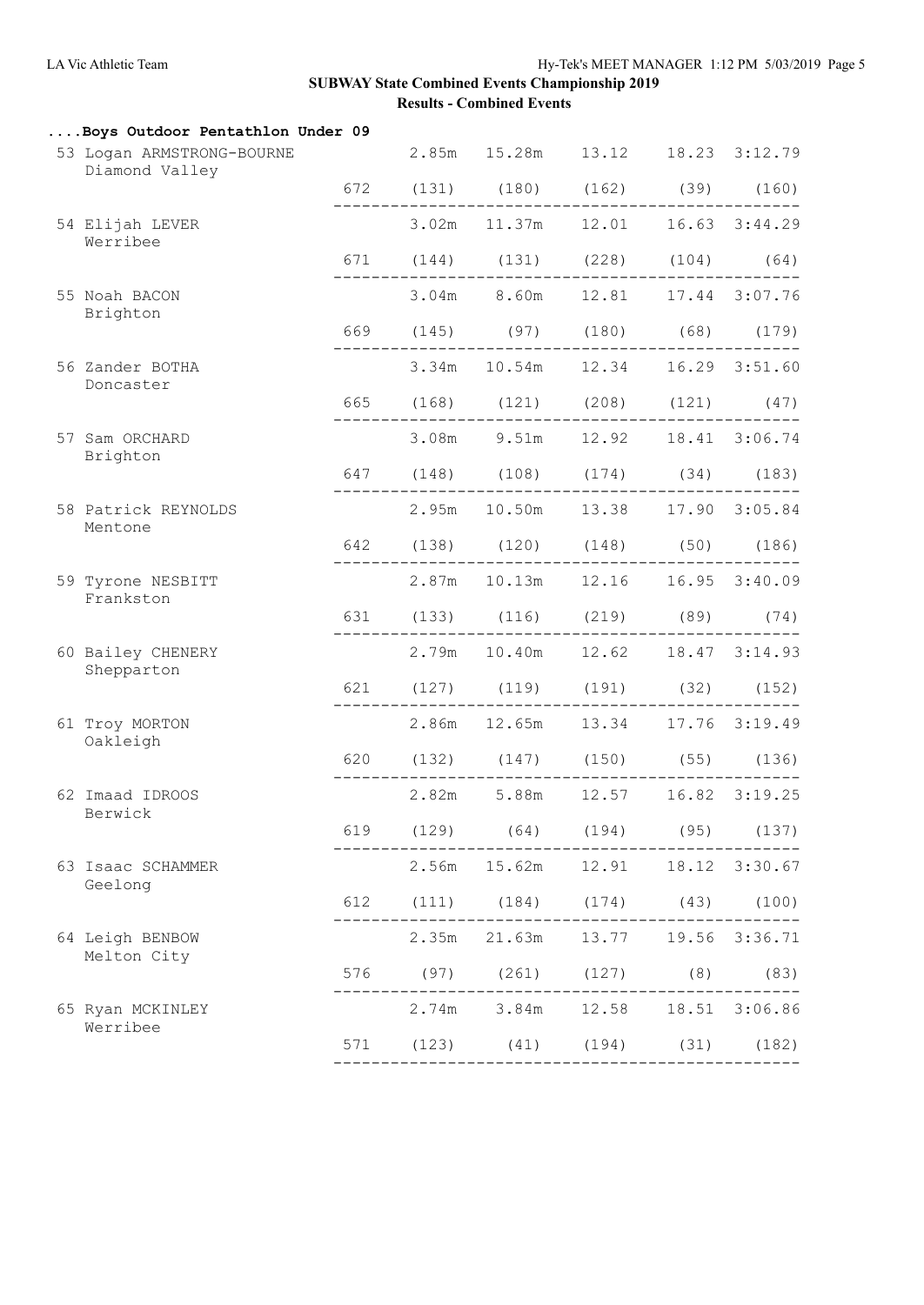|  | Boys Outdoor Pentathlon Under 09    |  |                                                       |  |  |
|--|-------------------------------------|--|-------------------------------------------------------|--|--|
|  | 66 Oliver MACRAE<br>Dandenong       |  | 2.58m  10.43m  12.77  18.63  3:22.06                  |  |  |
|  |                                     |  | 567 (112) (119) (182) (27) (127)                      |  |  |
|  | 66 Thomas HERCHENRODER<br>Dandenong |  | 2.84m 12.93m 12.93 19.17 3:31.12                      |  |  |
|  |                                     |  | 567 (130) (150) (173) (15) (99)                       |  |  |
|  | 68 Elliot PARKER<br>Werribee        |  | 2.59m 8.77m 12.94 17.63 3:26.55                       |  |  |
|  |                                     |  | 558 (113) (99) (173) (60) (113)                       |  |  |
|  | 69 Zach BUYCK                       |  | 2.48m 14.05m 13.28 19.06 3:25.83                      |  |  |
|  | Ringwood                            |  | 554 (105) (164) (153) (17) (115)                      |  |  |
|  | 70 Tyler-John KAMPF                 |  | 2.51m  14.20m  13.89  19.95  3:20.21                  |  |  |
|  | Whittlesea City                     |  | 530 (107) (166) (121) (3) (133)                       |  |  |
|  | 71 Jaskirat SINGH<br>Werribee       |  | 2.52m 14.89m 13.78 18.14 3:49.60                      |  |  |
|  |                                     |  | 504 (108) (175) (127) (42) (52)                       |  |  |
|  | 72 Filip GOLUBOVIC<br>Altona        |  | 3.06m 6.67m 13.72 17.75 3:34.46                       |  |  |
|  |                                     |  | 496 (147) (74) (130) (56) (89)                        |  |  |
|  | 73 Coen WALLIS                      |  | 2.73m 8.98m 13.23 18.71 3:49.77                       |  |  |
|  | Preston-Reservoir                   |  | 457 (123) (102) (156) (25) (51)                       |  |  |
|  | 74 Burhan KATTAN                    |  | 2.61m 11.41m 14.67 19.35 3:39.69                      |  |  |
|  | Whittlesea City                     |  | 415 (114) (131) (84) (11) (75)                        |  |  |
|  | 75 Pascal FRANCO SAGEMAN            |  | 2.66m 8.03m 14.33 21.00 3:29.29                       |  |  |
|  | Camberwell-Malvern                  |  | 411 (118) (90) (99) (0) (104)                         |  |  |
|  | 76 Evan CONDE                       |  | 2.65m 8.07m 14.09 19.09 3:43.59                       |  |  |
|  | Williamstown                        |  | 400 (117) (91) (111) (16) (65)<br>___________________ |  |  |
|  | 77 Koby JOHNSON                     |  | 2.66m 9.44m 13.95 20.06 3:50.18                       |  |  |
|  | Sale                                |  | 395 (118) (107) (118) (2) (50)                        |  |  |
|  | 78 Sarujan SUTHARSAN                |  | 2.45m 17.73m 15.40 19.26 4:59.16                      |  |  |
|  | Waverley                            |  | 380 (103) (211) (53) (13) (0)                         |  |  |
|  |                                     |  |                                                       |  |  |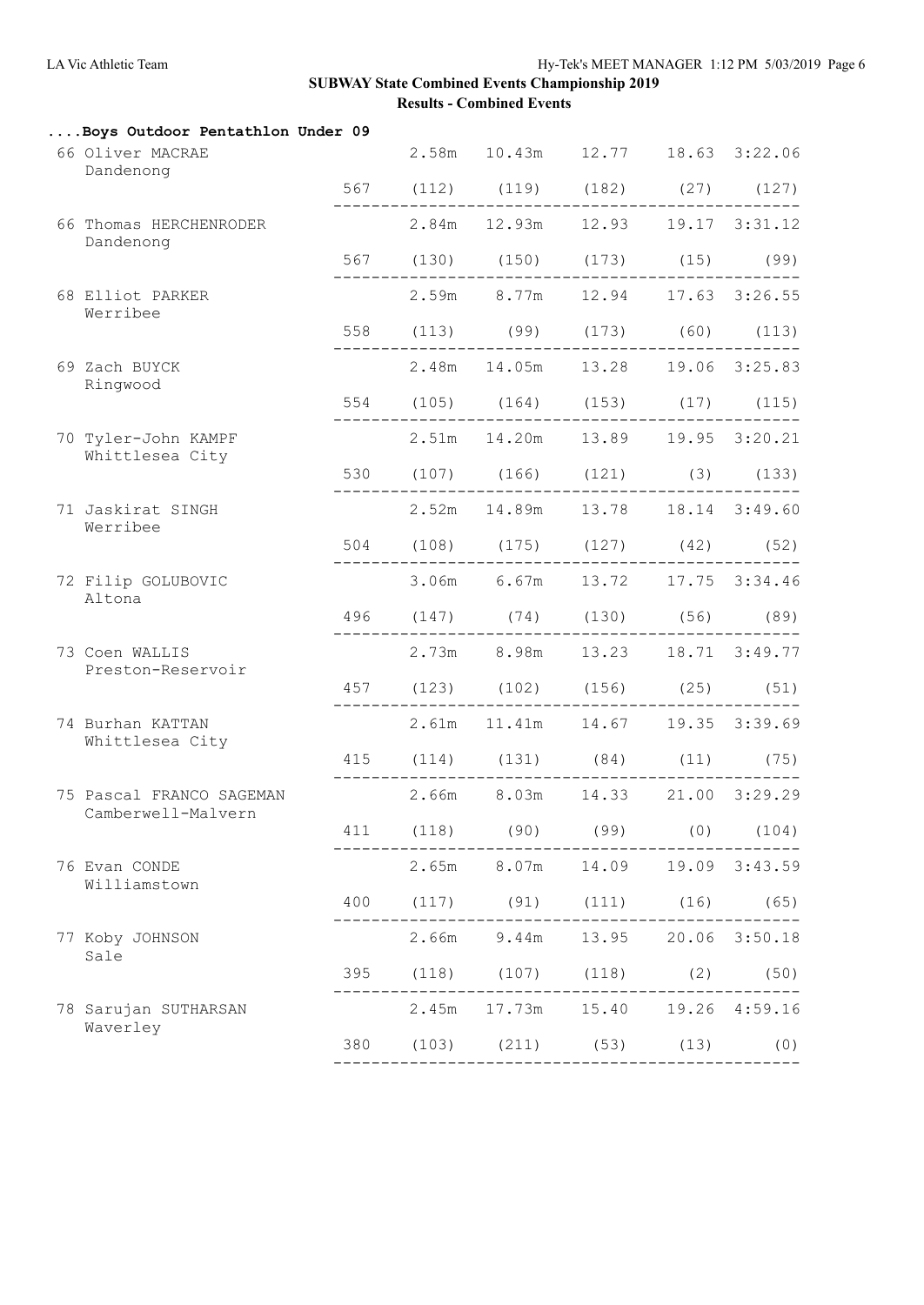|  | Boys Outdoor Pentathlon Under 09          |       |                                      |                               |                |            |
|--|-------------------------------------------|-------|--------------------------------------|-------------------------------|----------------|------------|
|  | 79 Toby BEATTIE<br>Altona                 |       | 2.14m 9.31m 15.70 20.07 3:28.59      |                               |                |            |
|  |                                           |       | 339 (83) (106) (42) (1) (107)        |                               |                |            |
|  | 80 Cody WAPSHOTT<br>Melton City           |       | 2.77m 6.85m 14.82 19.47 3:58.37      |                               |                |            |
|  |                                           |       | 321 (125) (76) (77) (9) (34)         |                               |                |            |
|  | DNF Alex WILLENBERG<br>Camberwell-Malvern |       | 2.27m 8.72m 15.11 20.98              |                               |                | <b>DNS</b> |
|  |                                           |       | $(92)$ $(98)$ $(65)$ $(0)$           |                               |                | (0)        |
|  | DNF Franklin MARSHALL<br>Caulfield        |       | 2.81m  10.40m  12.47  18.36          |                               |                | <b>DNS</b> |
|  |                                           |       | $(128)$ $(119)$ $(200)$ $(35)$       |                               |                | (0)        |
|  | DNF Dane GREIG<br>Sth Melb District       | DNS   | DNS DNS DNS                          |                               |                |            |
|  |                                           | (0)   |                                      | $(0)$ $(0)$ $(0)$             |                | (0)        |
|  | DNF Hamish MAKIN<br>Werribee              |       | 2.11m 9.33m 14.65 21.14 DNS          |                               |                |            |
|  |                                           |       | $(81)$ $(106)$ $(85)$ $(0)$          |                               |                | (0)        |
|  | DNF Tommy PORTELLI<br>Lancefield-Romsey   |       | DNS 8.19m 14.57 19.05 DNS            |                               |                |            |
|  |                                           |       | $(0)$ $(92)$ $(88)$ $(17)$ $(0)$     |                               |                |            |
|  | DNF Archer SINCLAIR<br>Sherbrooke         |       | 2.88m DNS 13.17 17.87 DNS            |                               |                |            |
|  |                                           |       | $(133)$ (0) $(160)$ (51) (0)         |                               |                |            |
|  | DNF Freddie DE BANKS<br>Collingwood       | DNS   |                                      | 10.66m  14.21  18.99  3:19.84 |                |            |
|  |                                           |       | $(0)$ $(122)$ $(105)$ $(18)$ $(135)$ |                               |                |            |
|  | DNF James ARMOUR-BRASIER<br>Werribee      |       | 2.84m DNS 13.31 18.30                |                               |                | <b>DNS</b> |
|  |                                           | (130) | (0)                                  |                               | $(152)$ $(37)$ | (0)        |
|  | DNF Fahad MOHAMED ASHIF<br>Altona         | DNS   | DNS                                  | DNS                           | DNS            |            |
|  |                                           | (0)   | (0)                                  | (0)                           | (0)            | (0)        |
|  | DNF Henrik STIDSTON-WILLIAMS<br>Essendon  | DNS   | <b>DNS</b>                           | DNS                           | DNS            |            |
|  |                                           | (0)   | (0)                                  | (0)                           | (0)            | (0)        |
|  | DNF Seth SENEVIRATNE                      | DNS   | <b>DNS</b>                           | $\mathop{\rm DNS}$            | <b>DNS</b>     |            |
|  | Hume                                      | (0)   | (0)                                  | (0)                           | (0)            | (0)        |
|  |                                           |       |                                      |                               |                |            |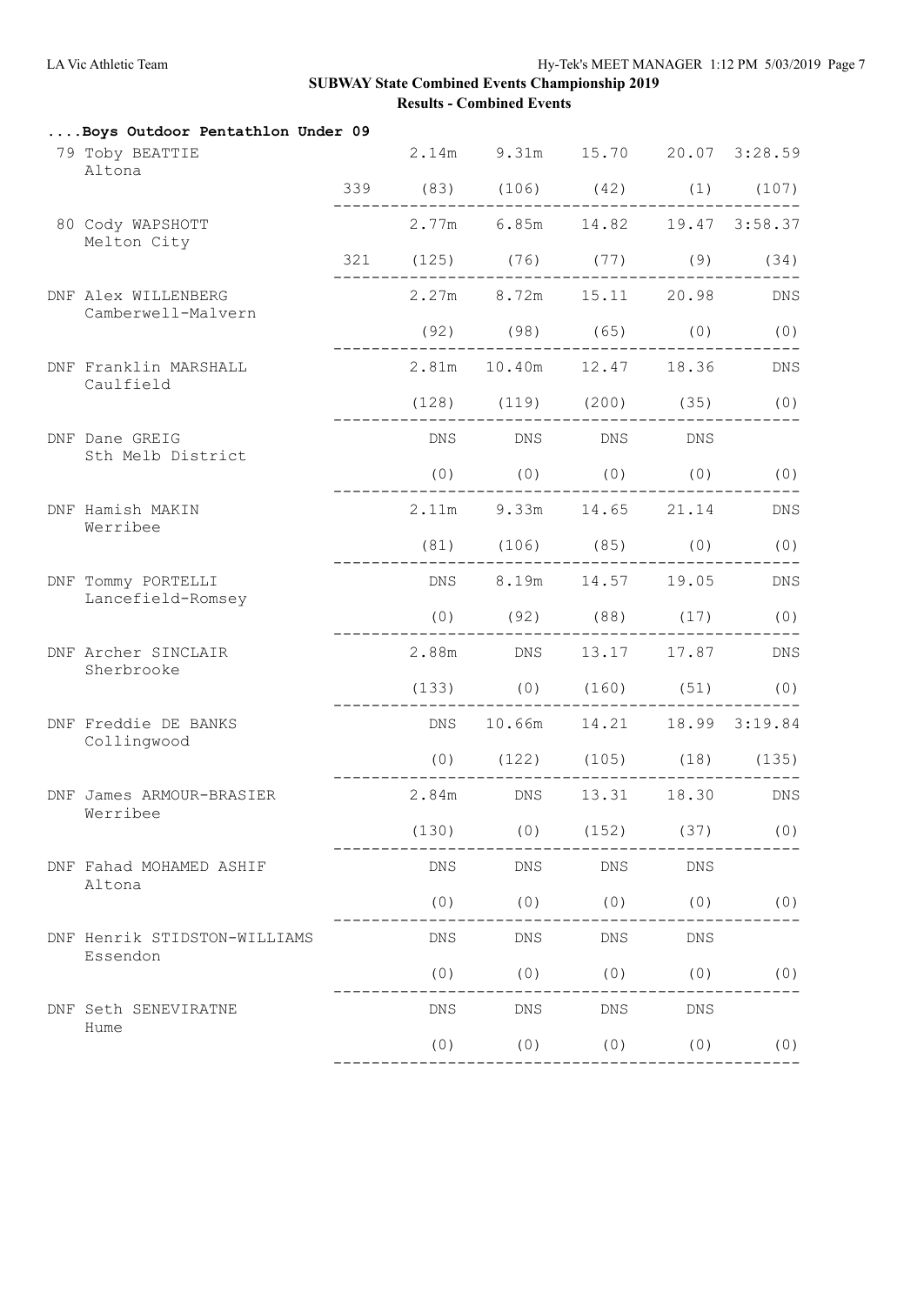|     | Boys Outdoor Pentathlon Under 09 |            |            |            |            |     |
|-----|----------------------------------|------------|------------|------------|------------|-----|
| DNF | Ryan CHRISANIS<br>Cranbourne     | <b>DNS</b> | <b>DNS</b> | <b>DNS</b> | <b>DNS</b> |     |
|     |                                  | (0)        | (0)        | (0)        | (0)        | (0) |
| DNF | Ethan QUOC<br>Nunawading         | <b>DNS</b> | <b>DNS</b> | DNS        | <b>DNS</b> |     |
|     |                                  | (0)        | (0)        | (0)        | (0)        | (0) |
| DNF | Phoenix BILLETT<br>Werribee      | <b>DNS</b> | DNS        | DNS        | <b>DNS</b> |     |
|     |                                  | (0)        | (0)        | (0)        | (0)        | (0) |
| DNF | Joshua LINDEMAN                  | <b>DNS</b> | <b>DNS</b> | <b>DNS</b> | <b>DNS</b> |     |
|     | Camberwell-Malvern               | (0)        | (0)        | (0)        | (0)        | (0) |
|     |                                  |            |            |            |            |     |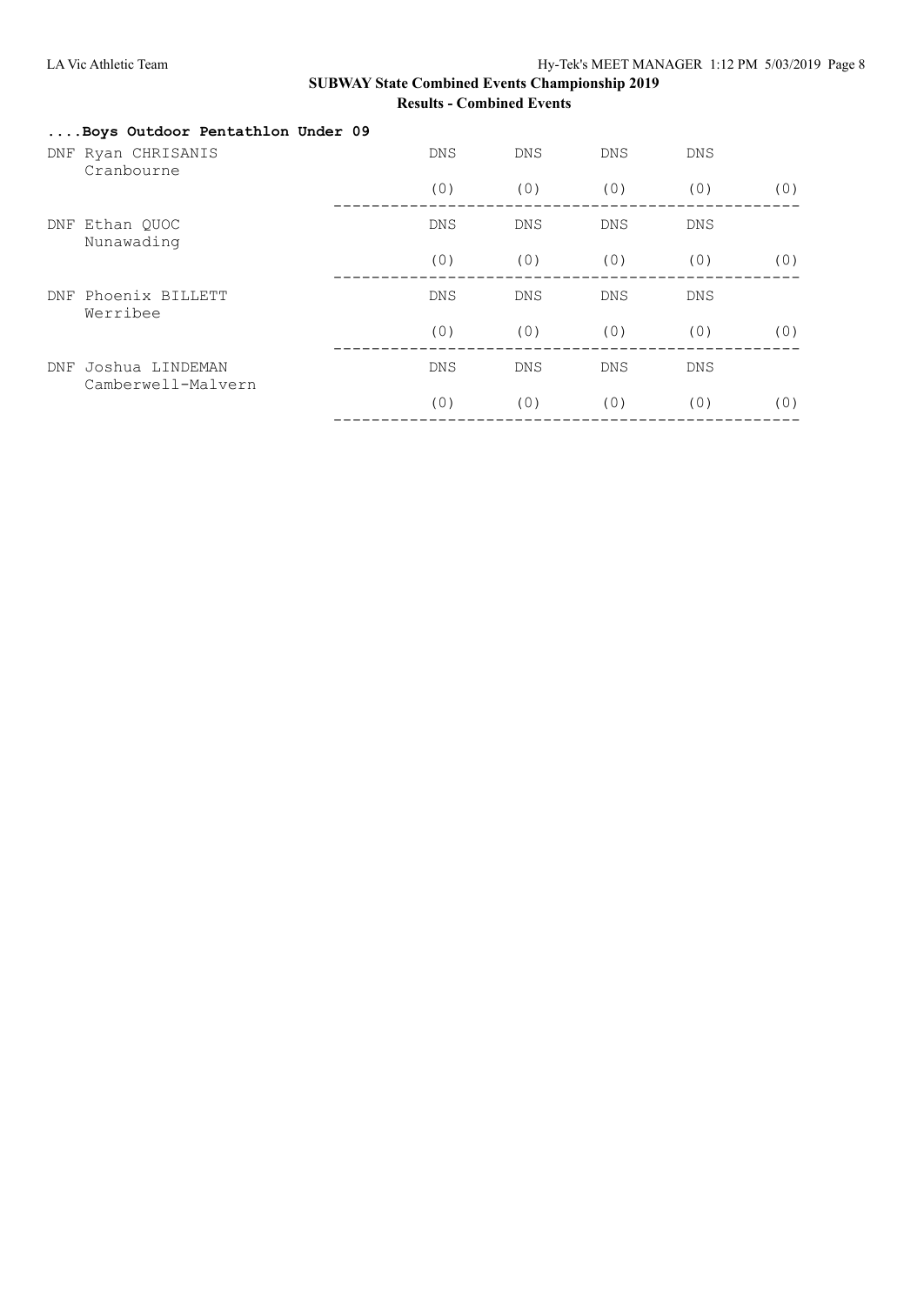#### **Girls Outdoor Pentathlon Under 09**

|                                | Points | LJ                                | SP | 60H                                    | 100 | 800           |
|--------------------------------|--------|-----------------------------------|----|----------------------------------------|-----|---------------|
| 1 Sienna GEC<br>Keilor         |        |                                   |    | 3.23m  4.63m  11.42  16.90  3:06.84    |     |               |
| Team Points: 10                |        | 811 (159) (112) (267) (91) (182)  |    |                                        |     |               |
| 2 Chloe LINNETT<br>Ringwood    |        |                                   |    | 3.28m 3.76m 12.44 17.10 2:52.05        |     |               |
| Team Points: 8                 | 773    |                                   |    | $(163)$ $(81)$ $(202)$ $(82)$ $(245)$  |     |               |
| 3 Emily FIEDLER                |        |                                   |    | 3.35m  4.61m  12.57  16.25  3:15.19    |     |               |
| Yarra Ranges<br>Team Points: 6 |        | 748 (169) (111) (194) (123) (151) |    |                                        |     |               |
| 4 Sienna BILINSKI<br>Corio     |        |                                   |    | 3.13m  4.80m  12.23  16.74  3:15.32    |     |               |
| Team Points: 5                 |        | 734 (152) (118) (215) (98) (151)  |    |                                        |     |               |
| 5 Darcy VENN<br>Stawell        |        |                                   |    | 3.20m 5.29m 12.01 16.99 3:26.27        |     |               |
| Team Points: 4                 |        | 721 (157) (135) (228) (87) (114)  |    | -----------------------------          |     |               |
| 6 Ava PLANT                    |        |                                   |    | 3.06m  4.29m  12.16  17.46  3:10.67    |     |               |
| Box Hill<br>Team Points: 3     |        | 701 (147) (100) (219) (67) (168)  |    |                                        |     |               |
| 7 Lauren TAY<br>Kew            |        |                                   |    | 3.00m 3.89m 12.36 16.95 3:08.71        |     |               |
| Team Points: 2                 |        | 699 (142) (86) (207) (89) (175)   |    |                                        |     |               |
| 8 Hannah GEC<br>Keilor         |        |                                   |    | 3.14m  4.24m  12.08  17.61  3:13.05    |     |               |
| Team Points: 1                 | 694    |                                   |    | $(152)$ (98) $(224)$ (61) $(159)$      |     |               |
| 9 Lily GAYFER                  |        |                                   |    | 3.18m  4.16m  12.44  17.81  3:06.43    |     |               |
| Kew                            |        | 690 (156) (95) (202) (53) (184)   |    |                                        |     |               |
| 10 Jessica FORTINGTON          |        |                                   |    | 3.09m 3.86m 12.66 17.01 3:07.87        |     |               |
| Doncaster                      | 687    |                                   |    | $(149)$ $(85)$ $(189)$ $(86)$          |     | (178)         |
| 11 Annabella DENTON<br>Moe     |        |                                   |    | 2.95m  4.19m  12.85  16.30  3:14.67    |     |               |
|                                | 685    |                                   |    | $(138)$ $(96)$ $(178)$ $(120)$ $(153)$ |     |               |
| 12 Aaliyah CARVER              |        |                                   |    | 3.34m  4.44m  13.15                    |     | 16.67 3:17.59 |
| Pakenham                       |        | 678 (168) (105) (161) (102) (142) |    |                                        |     |               |
| 13 Chloe BILUCAGLIA            |        |                                   |    | 3.05m  4.80m  12.03  17.48  3:27.11    |     |               |
| Doncaster                      |        | 668 (146) (118) (227) (66) (111)  |    |                                        |     |               |
|                                |        |                                   |    |                                        |     |               |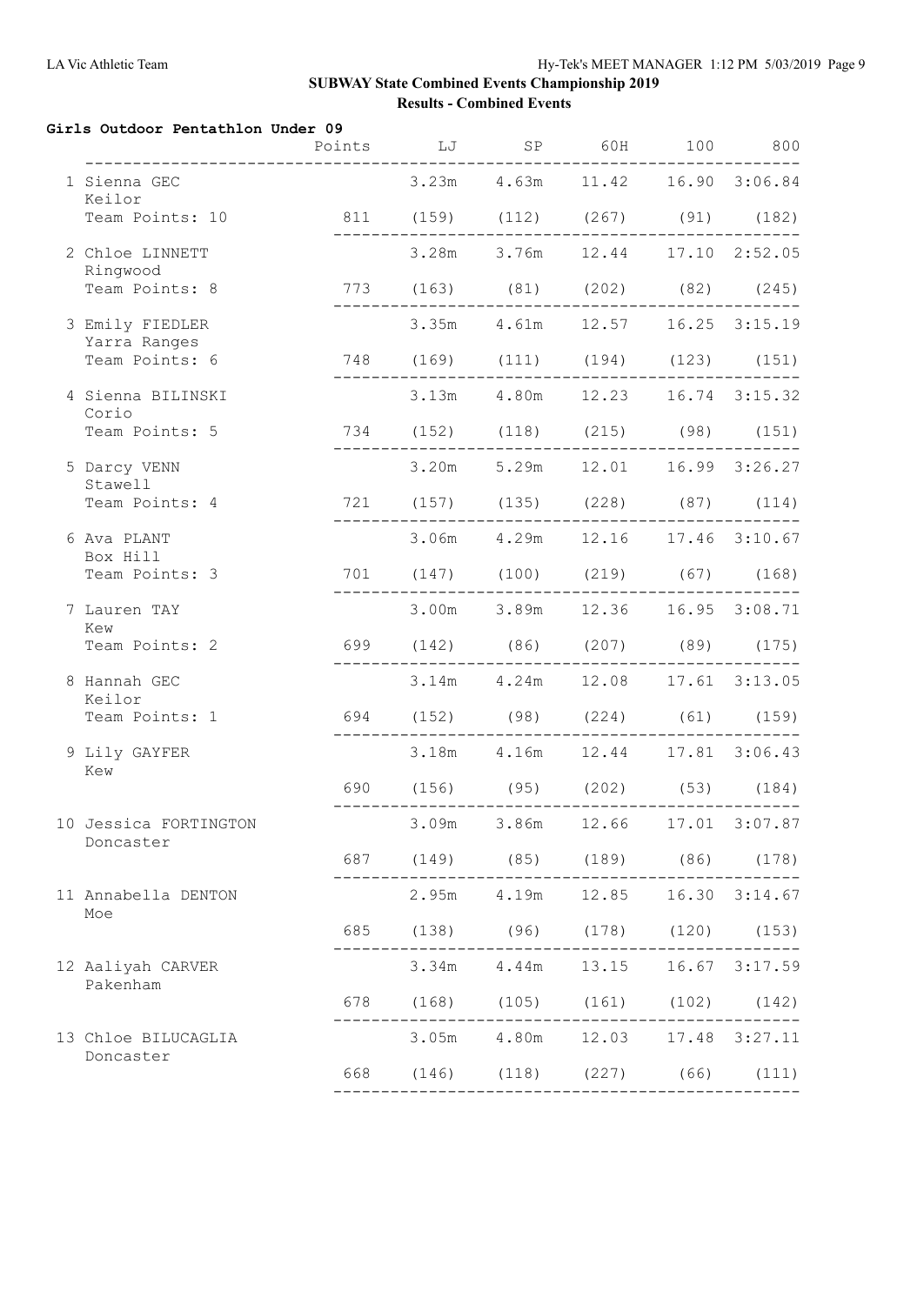| Girls Outdoor Pentathlon Under 09       |  |                                                                     |                                     |  |
|-----------------------------------------|--|---------------------------------------------------------------------|-------------------------------------|--|
| 14 Charlotte GIBBS<br>Sth Melb District |  | 3.08m  4.50m  12.51  17.92  3:14.34                                 |                                     |  |
|                                         |  | 657 (148) (107) (198) (50) (154)<br>------------------------------- |                                     |  |
| 15 Mollie MCNAMARA<br>Pakenham          |  | 2.85m  4.37m  12.68  17.28  3:19.45                                 |                                     |  |
|                                         |  | 631 (131) (102) (188) (74) (136)                                    |                                     |  |
| 16 Serena LEE                           |  | 3.10m 5.27m 13.24 17.89 3:18.96                                     |                                     |  |
| Mentone                                 |  | 628 (149) (134) (156) (51) (138)                                    | . _ _ _ _ _ _ _ _ _ _ _ _ _ _ _ _ _ |  |
| 17 Belle WHITAKER                       |  | 3.18m 5.00m 13.10 18.05 3:20.88                                     |                                     |  |
| Ringwood                                |  | 620 (156) (125) (163) (45) (131)                                    |                                     |  |
| 18 Asha MORROW                          |  | 3.08m 3.58m 13.04 18.26 3:06.71                                     |                                     |  |
| Frankston                               |  | 611 (148) (75) (167) (38) (183)                                     |                                     |  |
| 19 Amy RUSSO                            |  | 3.01m  4.76m  13.31  17.27  3:23.01                                 |                                     |  |
| Caulfield                               |  | 610 (143) (116) (152) (75) (124)                                    |                                     |  |
| 20 Neve HOULT                           |  | 2.83m 3.71m 12.92 17.83 3:09.38                                     |                                     |  |
| Mentone                                 |  | 609 (130) (80) (174) (53) (172)                                     |                                     |  |
| 21 Alix RUEGG                           |  | 2.86m  4.27m  12.46  17.77  3:29.39                                 |                                     |  |
| Brighton                                |  | 591 (132) (99) (201) (55) (104)                                     |                                     |  |
| 22 Zoe BLACK                            |  | ____________________________<br>3.24m  4.27m  13.01  17.88  3:31.86 |                                     |  |
| Cranbourne                              |  | 576 (160) (99) (169) (51) (97)                                      |                                     |  |
| 23 Charli BROWN                         |  | 3.02m 3.65m 12.11 17.44 3:44.34                                     |                                     |  |
| Werribee                                |  | 575 (144) (77) (222) (68) (64)                                      |                                     |  |
| 24 Chiara VESCOVI KALIVODA              |  | 2.80m 3.26m 12.53 17.98 3:22.21                                     |                                     |  |
| Kew                                     |  | 563 (128) (64) (197) (47) (127)                                     |                                     |  |
| 24 Lucille MALCOMSON                    |  | 2.82m 3.65m 13.04 17.39 3:24.15                                     |                                     |  |
| Mentone                                 |  | 563 (129) (77) (167) (70) (120)                                     |                                     |  |
| 26 Shanmitha MAIGAPULA                  |  | 3.17m 3.78m 13.15 17.42 3:39.37                                     | $- - - - - -$                       |  |
| Moorabbin                               |  | 542 (155) (82) (161) (68) (76)                                      |                                     |  |
|                                         |  |                                                                     |                                     |  |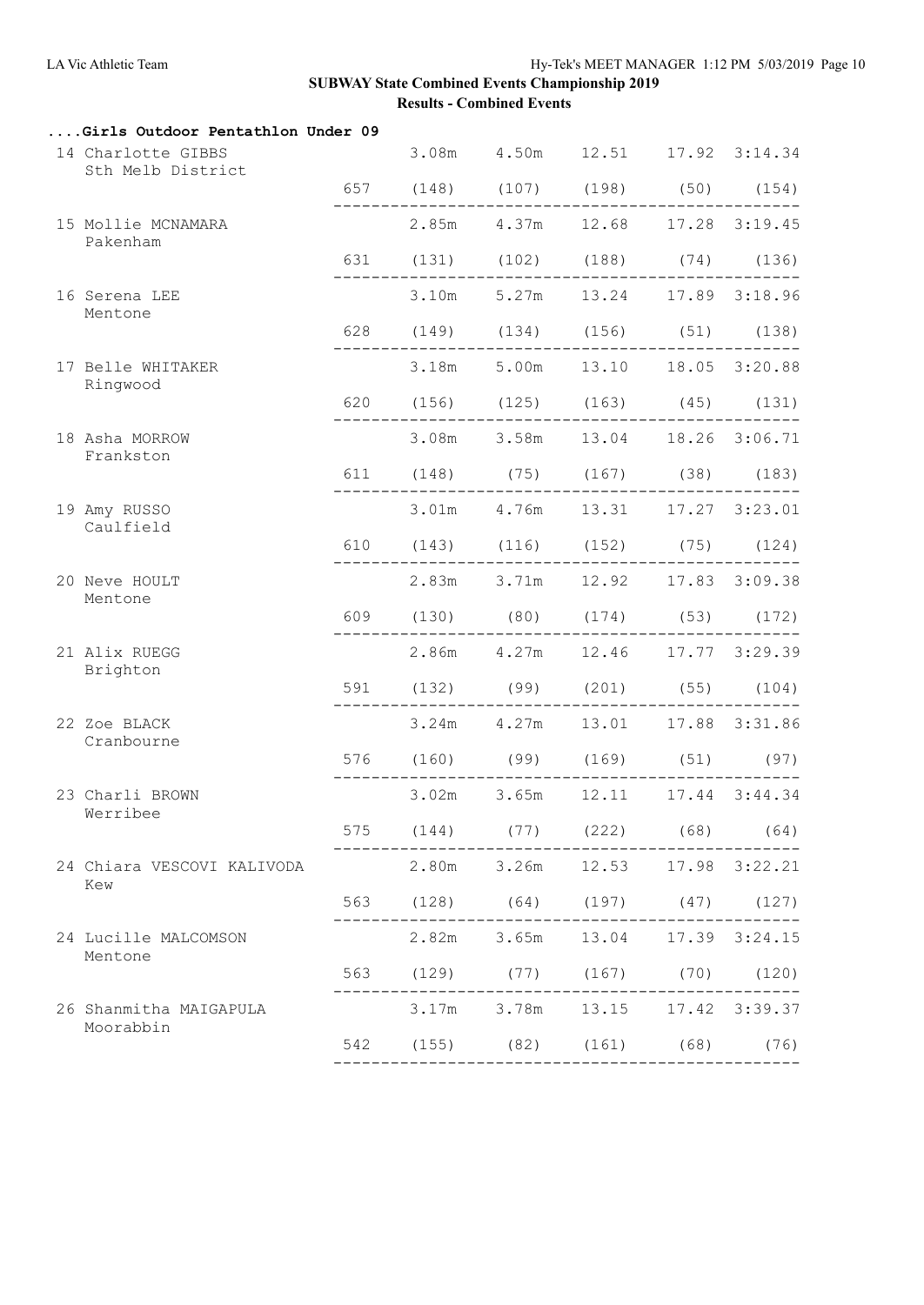|  | Girls Outdoor Pentathlon Under 09 |     |                                                                |  |  |
|--|-----------------------------------|-----|----------------------------------------------------------------|--|--|
|  | 26 Alice NELSON<br>Gisborne       |     | 2.93m 3.70m 13.07 17.65 3:30.05                                |  |  |
|  |                                   |     | 542 (137) (79) (165) (59) (102)                                |  |  |
|  | 28 Emily MCKINLEY<br>Doncaster    |     | 3.28m 5.88m 13.36 18.06 4:03.85                                |  |  |
|  |                                   |     | 538 (163) (156) (149) (45) (25)                                |  |  |
|  | 29 Taylah DUX<br>Croydon          |     | 3.06m 2.95m 12.27 17.53 3:50.79                                |  |  |
|  |                                   |     | 525 (147) (53) (212) (64) (49)<br>____________________________ |  |  |
|  | 30 Ophelia CASTLES<br>Gisborne    |     | 2.84m 3.50m 12.62 17.88 3:38.11                                |  |  |
|  |                                   |     | 523 (130) (72) (191) (51) (79)                                 |  |  |
|  | 31 Zaria DALTON                   |     | 3.00m 3.92m 13.19 17.64 3:39.95                                |  |  |
|  | Warragul                          |     | 522 (142) (87) (158) (60) (75)                                 |  |  |
|  | 31 Remi ADAM<br>Sth Melb District |     | 2.66m  4.25m  12.55  17.41  3:54.50                            |  |  |
|  |                                   |     | 522 (118) (98) (195) (69) (42)                                 |  |  |
|  | 33 Tembi HEALY<br>Kew             |     | 2.79m 3.15m 13.37 17.71 3:23.40                                |  |  |
|  |                                   |     | 515 (127) (60) (148) (57) (123)                                |  |  |
|  | 34 Juliet GRIBBLE                 |     | 2.84m  4.37m  13.00  18.79  3:34.18                            |  |  |
|  | Sandringham                       |     | 514 (130) (102) (169) (23) (90)                                |  |  |
|  | 35 Gabrielle ALLEAUME             |     | 2.57m  2.70m  12.50  18.07  3:28.04                            |  |  |
|  | Waverley                          |     | 506 (111) (45) (198) (44) (108)                                |  |  |
|  | 36 Abigail ELLINGHAUS             |     | 2.60m 2.47m 12.95 18.32 3:16.67                                |  |  |
|  | Sth Melb District                 | 505 | $(114)$ $(37)$ $(172)$ $(36)$ $(146)$                          |  |  |
|  | 36 Jessica GIBBS                  |     | 2.77m 3.99m 13.49 19.21 3:19.87                                |  |  |
|  | Sth Melb District                 | 505 | $(125)$ $(89)$ $(142)$ $(14)$ $(135)$                          |  |  |
|  | 38 Shanae HUGGINS                 |     | 2.45m 3.74m 13.40 18.57 3:19.11                                |  |  |
|  | Dandenong                         |     | 497 (103) (81) (147) (29) (137)                                |  |  |
|  | 39 Arhlia CVETKOVSKI              |     | 2.75m 3.29m 13.28 18.20 3:29.39                                |  |  |
|  | Geelong                           |     | 486 (124) (65) (153) (40) (104)                                |  |  |
|  |                                   |     |                                                                |  |  |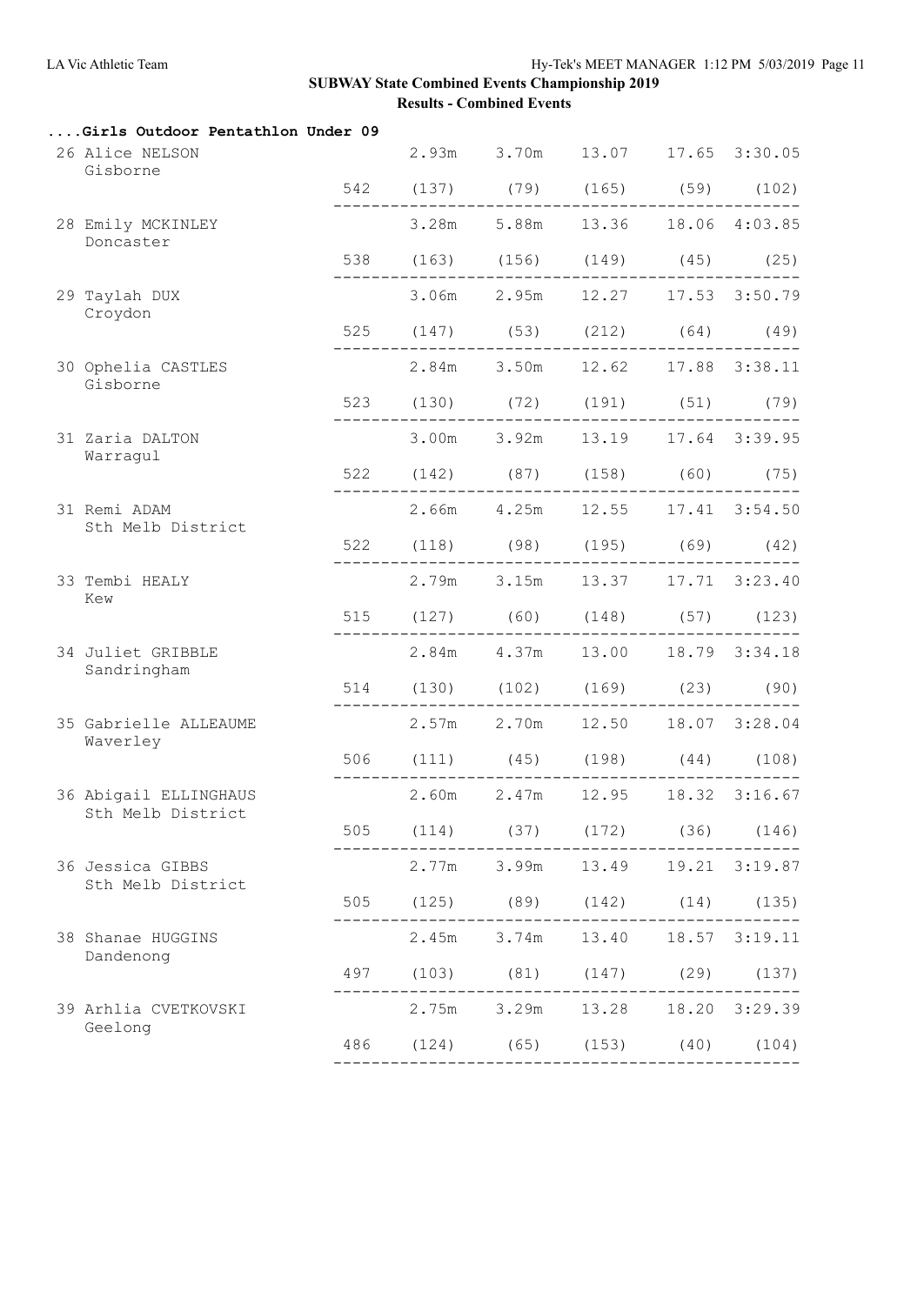| Girls Outdoor Pentathlon Under 09        |  |                                                                  |                     |             |  |
|------------------------------------------|--|------------------------------------------------------------------|---------------------|-------------|--|
| 40 Allegria BASILE<br>Doncaster          |  | 2.97m 3.30m 13.30 17.86 3:42.57                                  |                     |             |  |
|                                          |  | 477 (140) (65) (152) (52) (68)<br>____________________________   |                     |             |  |
| 41 Belinda EDGAR<br>Collingwood          |  | 2.49m 3.22m 13.02 17.89 3:36.18                                  |                     |             |  |
|                                          |  | 473 (106) (63) (168) (51) (85)<br>___________________            |                     | . – – – – – |  |
| 42 Ellie THORNTON<br>Geelong             |  | 2.54m 3.74m 13.26 18.05 3:38.57                                  |                     |             |  |
|                                          |  | 468 (109) (81) (155) (45) (78)<br>-----------------              |                     |             |  |
| 43 Emmy WYNN<br>Williamstown             |  | 2.60m 3.48m 14.12 19.57 3:15.74                                  |                     |             |  |
|                                          |  | 452 (114) (72) (110) (7) (149)                                   | . _ _ _ _ _ _ _ _ _ |             |  |
| 44 Giaan DE FAZIO<br>Keilor              |  | 2.88m 3.74m 13.85 18.68 3:35.62                                  |                     |             |  |
|                                          |  | 449 (133) (81) (123) (26) (86)                                   |                     |             |  |
| 45 Olivia SAUMALU<br>Brimbank            |  | 2.41m 3.33m 13.22 18.57 3:34.72                                  |                     |             |  |
|                                          |  | 442 (101) (66) (157) (29) (89)<br>________________               |                     |             |  |
| 46 Zoe DEBONO<br>Altona                  |  | 2.62m 3.24m 13.48 18.82 3:32.08                                  |                     |             |  |
|                                          |  | 440 (115) (63) (143) (23) (96)                                   |                     |             |  |
| 47 Eliza PATERSON<br>Camberwell-Malvern  |  | 2.48m 3.87m 14.03 18.83 3:26.58                                  |                     |             |  |
|                                          |  | 439 (105) (85) (114) (22) (113)<br>----------------------------- |                     |             |  |
| 48 Ruby GAUCI<br>Preston-Reservoir       |  | 2.92m 3.04m 13.85 19.04 3:29.76                                  |                     |             |  |
|                                          |  | 436 (136) (57) (123) (17) (103)                                  |                     |             |  |
| 49 Sienna CAMERON<br>Gisborne            |  | 2.36m 3.53m 13.42 18.14 3:44.84                                  |                     |             |  |
|                                          |  | 420 (97) (73) (146) (42) (62)                                    |                     |             |  |
| 50 Sienna BERTUCCI<br>Mentone            |  | 2.73m 3.26m 13.46 18.79 3:52.24                                  |                     |             |  |
|                                          |  | 400 (123) (64) (144) (23) (46)                                   |                     |             |  |
| 50 Alexandra STUBBS<br>Sth Melb District |  | 2.32m 3.46m 14.28 19.81 3:21.77                                  |                     |             |  |
|                                          |  | 400 (95) (71) (102) (4) (128)                                    | $- - - - - -$       |             |  |
| 52 Merania TIPPETT<br>Werribee           |  | 2.74m 4.26m 13.24 19.03 DQ                                       |                     |             |  |
|                                          |  | 396 (123) (99) (156) (18) (0)                                    |                     |             |  |
|                                          |  |                                                                  |                     |             |  |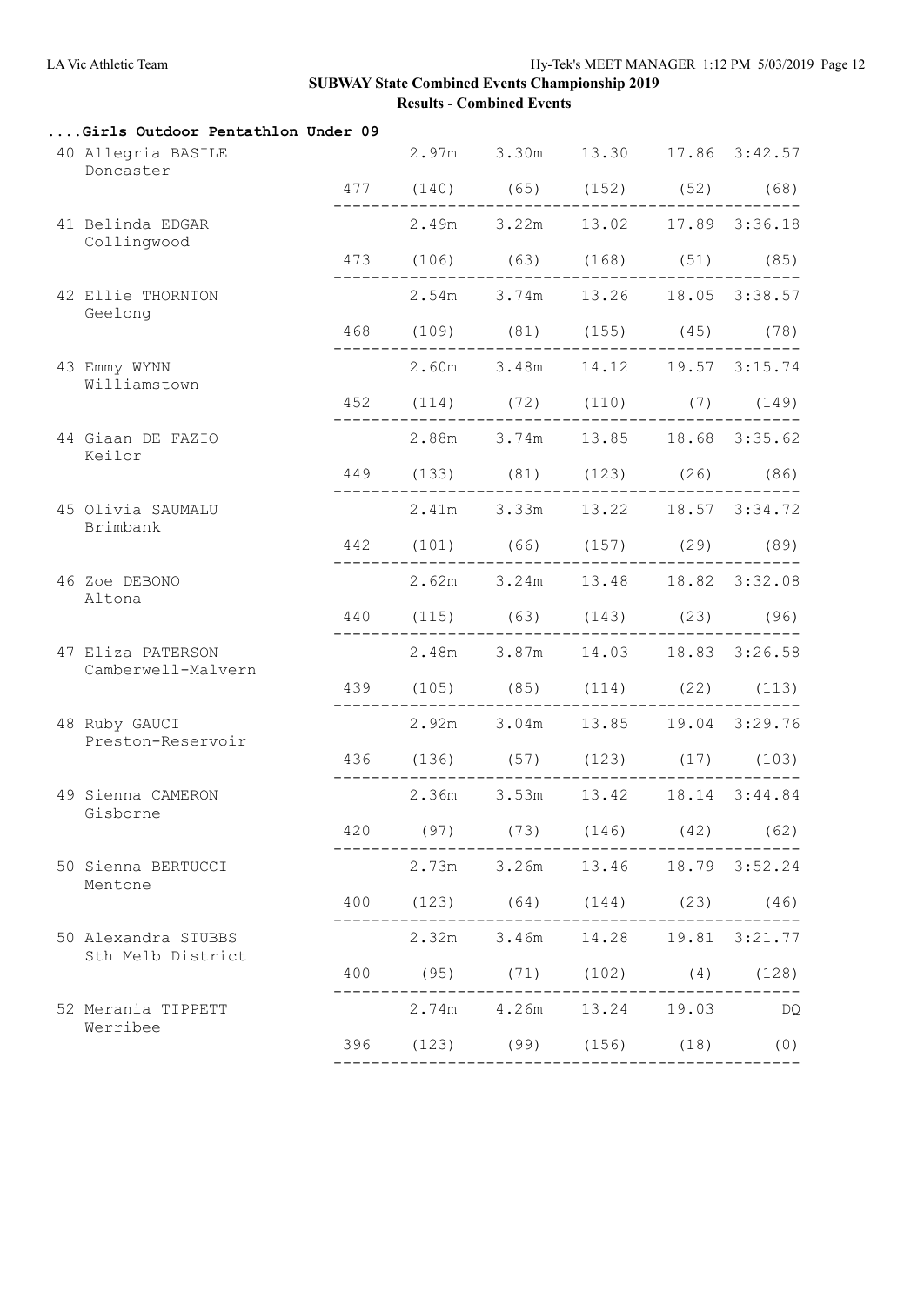| Girls Outdoor Pentathlon Under 09  |  |                                                                |                   |                   |  |
|------------------------------------|--|----------------------------------------------------------------|-------------------|-------------------|--|
| 53 Cassandra MAYNE<br>Shepparton   |  | 2.68m 3.32m 13.21 18.67 4:15.12                                |                   |                   |  |
|                                    |  | 378 (119) (66) (157) (26) (10)<br>---------------------------- |                   |                   |  |
| 54 Charlotte HERITAGE<br>Frankston |  | 2.14m 3.47m 14.00 18.68 3:43.16                                |                   |                   |  |
|                                    |  | 363 (83) (71) (116) (26) (67)                                  | ----------        | . _ _ _ _ _ _ _ _ |  |
| 55 Iman HUSSEN<br>Brimbank         |  | 2.65m 3.06m 14.03 20.24 3:48.92                                |                   |                   |  |
|                                    |  | 341 (117) (57) (114) (0) (53)<br>---------------------------   |                   |                   |  |
| 56 Heidi MEIER<br>Cranbourne       |  | 2.51m  2.90m  15.02  20.22  3:33.53                            |                   |                   |  |
|                                    |  | 319 (107) (52) (68) (0) (92)                                   |                   |                   |  |
| 57 Layla FINK<br>Sth Melb District |  | 2.25m 3.66m 14.51 20.31 3:47.29                                |                   |                   |  |
|                                    |  | 316 (90) (78) (91) (0) (57)                                    |                   |                   |  |
| 58 Jasmine MARSHALL<br>Keilor      |  | 2.44m 4.07m 13.91 20.99 4:45.54                                |                   |                   |  |
|                                    |  | 315 (103) (92) (120) (0) (0)                                   | . _ _ _ _ _ _ _ . |                   |  |
| 58 Amelia-Rani GOUNDER<br>Keilor   |  | 2.45m 3.89m 14.38 19.66 4:05.19                                |                   |                   |  |
|                                    |  | 315 (103) (86) (97) (6) (23)                                   |                   |                   |  |
| 60 Chloe GRANGER<br>Yarra Ranges   |  | 2.20m  4.04m  14.34  19.91  4:01.62                            |                   |                   |  |
|                                    |  | 309 (87) (91) (99) (3) (29)                                    |                   |                   |  |
| 61 Lena MARRON<br>Williamstown     |  | 2.49m 3.29m 14.36 18.55 4:16.72                                |                   |                   |  |
|                                    |  | 308 (106) (65) (98) (30) (9)                                   |                   |                   |  |
| 62 Matilda GRIMES<br>Knox          |  | 2.18m 3.06m 14.21 19.93 3:55.10                                |                   |                   |  |
|                                    |  | 291 (86) (57) (105) (3) (40)                                   |                   |                   |  |
| 63 Summer MAGEE<br>Cranbourne      |  | 2.22m 2.45m 14.12 19.47 3:54.47                                |                   |                   |  |
|                                    |  | 286 (88) (37) (110) (9) (42)                                   |                   |                   |  |
| 64 Sonali RENIGUNTALA<br>Coburg    |  | 2.31m  4.64m  15.18  22.44  5:27.38                            |                   |                   |  |
|                                    |  | 268 (94) (112) (62) (0) (0)                                    |                   |                   |  |
| 65 Sky O<br>Croydon                |  | 2.07m  4.29m  14.97  23.65  6:18.25                            |                   |                   |  |
|                                    |  | 250 (79) (100) (71) (0) (0)                                    |                   |                   |  |
|                                    |  |                                                                |                   |                   |  |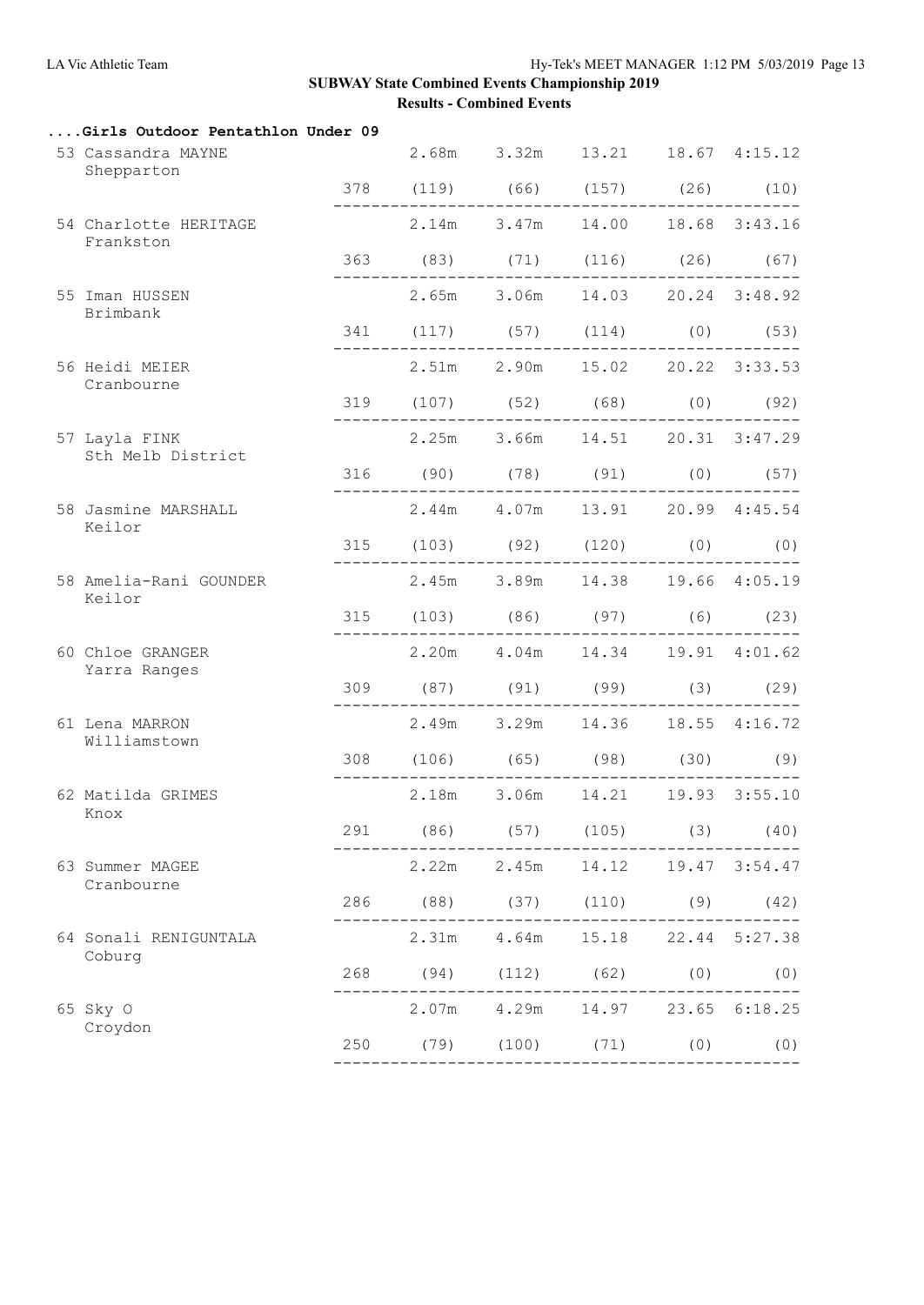|  | Girls Outdoor Pentathlon Under 09      |            |                                      |                                     |                    |     |
|--|----------------------------------------|------------|--------------------------------------|-------------------------------------|--------------------|-----|
|  | 66 Adelaide TOLE<br>Altona             |            | 2.55m 3.71m 15.58 20.53 4:30.81      |                                     |                    |     |
|  |                                        |            | 236 (110) (80) (46) (0) (0)          |                                     |                    |     |
|  | 66 Amelia WATSON<br>Box Hill           |            | 2.29m 2.74m 14.69 20.16 4:12.58      |                                     |                    |     |
|  |                                        |            | 236 (93) (46) (83) (1) (13)          |                                     |                    |     |
|  | DNF Rheanne THOMPSON<br>Frankston      |            | 2.69m 2.97m DNS 17.54 3:52.49        |                                     |                    |     |
|  |                                        |            | $(120)$ $(54)$ $(0)$ $(64)$ $(46)$   |                                     |                    |     |
|  | DNF Caitlin HOWELL<br>Cranbourne       |            | 2.78m  4.32m  13.31  18.41           |                                     |                    | DNS |
|  |                                        |            | $(126)$ $(101)$ $(152)$ $(34)$ $(0)$ | . _ _ _ _ _ _ _ _ _ _ _ _ _ _ _ _ _ |                    |     |
|  | DNF Sophie GANNON<br>Diamond Valley    |            | 2.62m 3.66m 14.89 18.31              |                                     |                    | DNS |
|  |                                        |            | $(115)$ $(78)$ $(74)$ $(37)$ $(0)$   |                                     |                    |     |
|  | DNF Alice GARLAND<br>Geelong           |            | DNS DNS DNS DNS                      |                                     |                    |     |
|  |                                        | (0)        |                                      | $(0)$ $(0)$ $(0)$                   |                    | (0) |
|  | DNF Amelia GREAVES<br>Werribee         |            | 2.56m DNS 13.39 19.64 DNS            |                                     |                    |     |
|  |                                        |            | $(111)$ (0) $(147)$ (6) (0)          |                                     |                    |     |
|  | DNF Ava ROBERTSON<br>Werribee          |            | DNS 3.74m 13.93 18.10 DNS            |                                     |                    |     |
|  |                                        |            | $(0)$ $(81)$ $(119)$ $(43)$ $(0)$    |                                     |                    |     |
|  | DNF Tilly REID<br>Preston-Reservoir    |            | DNS DNS DNS DNS                      |                                     |                    |     |
|  |                                        | (0)        | $(0)$ $(0)$ $(0)$ $(0)$              |                                     |                    |     |
|  | DNF Prama VERMA<br>Werribee            | <b>DNS</b> | DNS                                  | DNS                                 | <b>DNS</b>         |     |
|  |                                        | (0)        | (0)                                  | (0)                                 | (0)                | (0) |
|  | DNF Rose BAILLIEU<br>Sth Melb District | <b>DNS</b> | <b>DNS</b>                           | <b>DNS</b>                          | DNS                |     |
|  |                                        | (0)        | (0)                                  | (0)                                 | (0)                | (0) |
|  | DNF Matilda O'DONNELL<br>Nunawading    | <b>DNS</b> | DNS                                  | DNS                                 | $\mathop{\rm DNS}$ |     |
|  |                                        | (0)        | (0)                                  | (0)                                 | (0)                | (0) |
|  | DNF Sophie SENIOR<br>Sth Melb District | <b>DNS</b> | $\mathop{\rm DNS}$                   | DNS                                 | $\mathop{\rm DNS}$ |     |
|  |                                        | (0)        | (0)                                  | (0)                                 | (0)                | (0) |
|  |                                        |            |                                      |                                     |                    |     |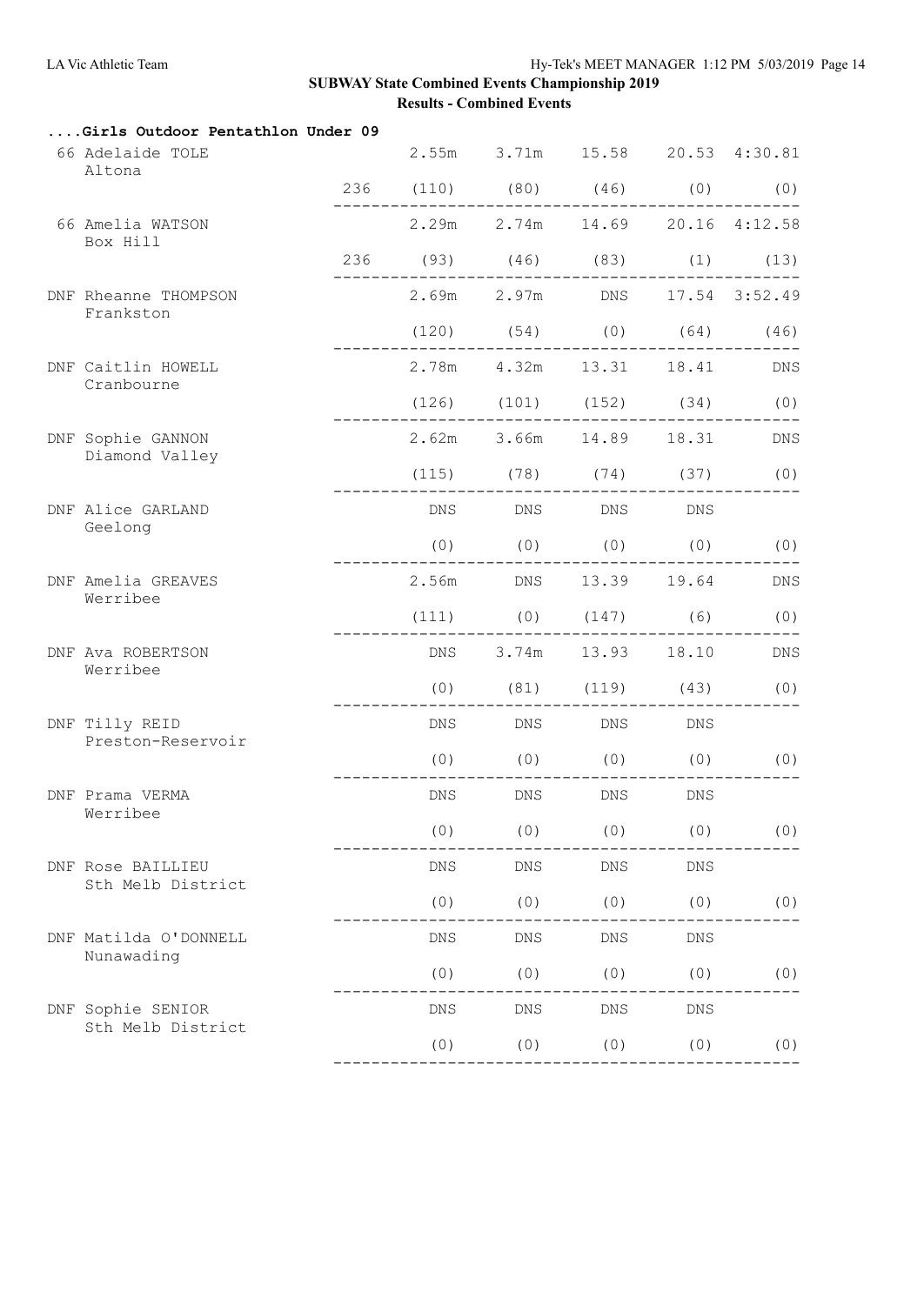| Girls Outdoor Pentathlon Under 09 |      |     |     |            |     |
|-----------------------------------|------|-----|-----|------------|-----|
| DNF Jemima HOOD<br>Geelong        | DNS. | DNS | DNS | <b>DNS</b> |     |
|                                   | (0)  | (0) | (0) | (()        | (0) |
|                                   |      |     |     |            |     |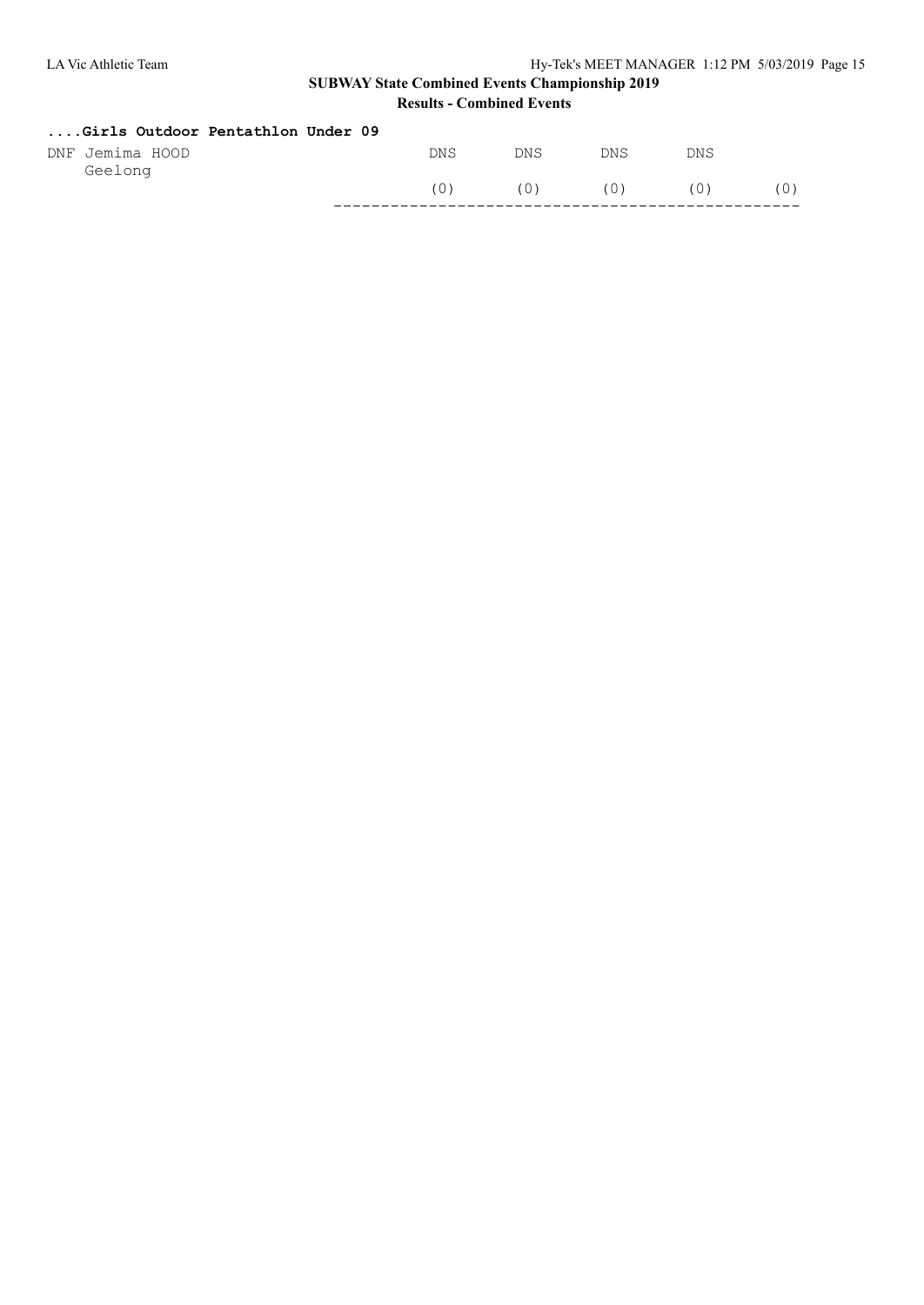991 (206) (120) (254) (176) (235)

 956 (182) (170) (167) (162) (275) -------------------------------------------------

 951 (175) (195) (229) (148) (204) -------------------------------------------------

 $13.04$   $15.56$   $2:45.41$ 

| Boys Outdoor Pentathlon Under 10       |                   |  | Points LJ DT 60H 100 800                                 |  |
|----------------------------------------|-------------------|--|----------------------------------------------------------|--|
| 1 Matthew MILIAS<br>Sandringham        |                   |  | 4.64m 17.59m 11.04 14.18 2:43.74                         |  |
| Team Points: 10                        |                   |  | 1314 (277) (209) (292) (253) (283)<br>__________________ |  |
| 2 Lucas FIELD<br>Ringwood              |                   |  | 3.92m 20.57m 11.41 15.32 2:49.24                         |  |
| Team Points: 8                         |                   |  | 1161 (214) (247) (267) (176) (257)                       |  |
| 3 Deng AGOOK<br>Mentone                |                   |  | 3.83m 15.38m 11.45 14.85 2:47.67                         |  |
| Team Points: 6                         | $- - - - - - - -$ |  | 1124 (207) (181) (265) (206) (265)<br>------------------ |  |
| 4 Lachlan GUMLEY<br>Camberwell-Malvern |                   |  | 3.95m 21.69m 12.77 15.58 2:48.49                         |  |
| Team Points: 5                         |                   |  | 1082 (217) (262) (182) (160) (261)                       |  |
| 5 Jack ABBRUZZESE<br>Albury            |                   |  | 3.64m 21.71m 11.45 15.30 3:09.44                         |  |
| Team Points: 4                         |                   |  | 1067 (191) (262) (265) (177) (172)                       |  |
| 6 Oscar WRIGHT<br>Nunawading           |                   |  | 3.68m 15.13m 12.53 15.13 2:40.86                         |  |
| Team Points: 3                         |                   |  | 1055 (195) (178) (197) (188) (297)                       |  |
| 7 James DENTON<br>Moe                  |                   |  | 3.44m 21.25m 12.02 15.55 2:59.22                         |  |
| Team Points: 2                         |                   |  | 1035 (176) (256) (228) (162) (213)                       |  |
| 8 Isa MERHI<br>Essendon                |                   |  | 3.75m 16.73m 11.94 14.98 3:02.61                         |  |
| Team Points: 1                         |                   |  | 1028 (200) (198) (233) (198) (199)                       |  |
| 9 Gabriel PRYOR<br>Mentone             |                   |  | 3.50m  20.02m  11.46  15.73  3:05.73                     |  |
|                                        |                   |  | 1023 (180) (240) (264) (152) (187)                       |  |
| 10 Will MCKEAN<br>Sandringham          |                   |  | 3.68m 12.42m 10.82 15.32 3:09.57                         |  |
|                                        |                   |  | 994 (195) (144) (307) (176) (172)                        |  |
|                                        |                   |  |                                                          |  |

 11 Dean BROWNE 3.82m 10.45m 11.61 15.32 2:54.28 Mornington

 ------------------------------------------------- Ballarat

13 Jessie LEWIS Knox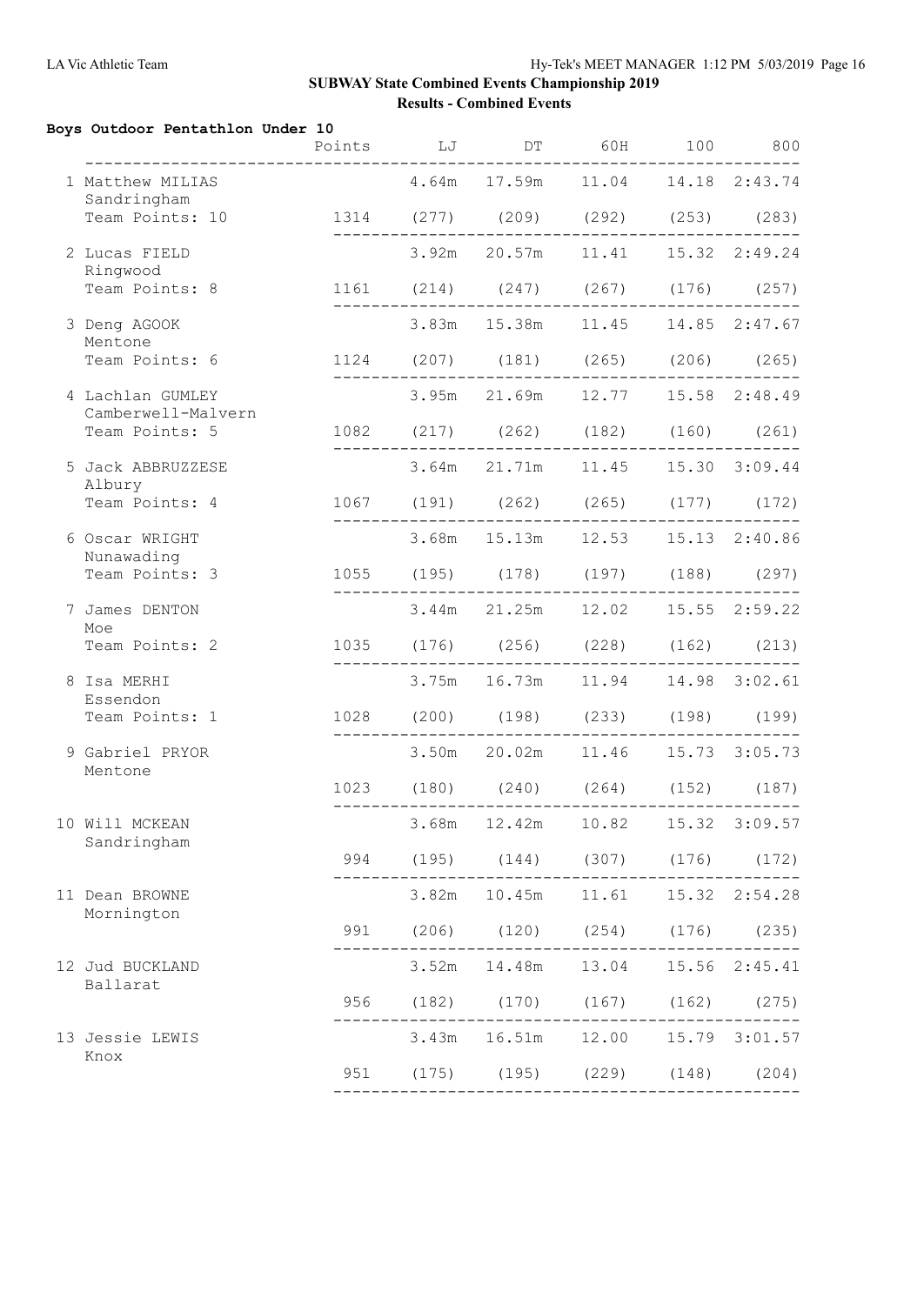| Boys Outdoor Pentathlon Under 10              |     |       |                                         |                               |  |
|-----------------------------------------------|-----|-------|-----------------------------------------|-------------------------------|--|
| 14 Sam FULLER<br>Geelong                      |     |       | 3.41m  17.24m  12.49  15.32  3:05.64    |                               |  |
|                                               | 940 |       | $(173)$ $(205)$ $(199)$ $(176)$ $(187)$ |                               |  |
| 15 Zach SANDISON<br>Williamstown              |     |       | 3.69m 18.30m 11.78 16.31 3:13.02        |                               |  |
|                                               |     |       | 935 (195) (218) (243) (120) (159)       |                               |  |
| 16 Chellian KANTHASAMY<br>Box Hill            |     |       | 3.65m 15.56m 12.54 15.52 3:04.68        |                               |  |
|                                               |     |       | 926 (192) (183) (196) (164) (191)       |                               |  |
| 17 James MCKINLEY<br>Werribee                 |     |       | 3.28m 11.57m 11.93 16.11 2:50.53        |                               |  |
|                                               |     |       | 911 (163) (133) (234) (130) (251)       | ---------------------------   |  |
| 18 Finn O'HALLORAN-SCOTT<br>Sth Melb District |     |       | 3.46m  16.67m  13.23  15.91  2:53.62    |                               |  |
|                                               |     |       | 909 (177) (197) (156) (141) (238)       |                               |  |
| 19 Gianni BURRONE<br>Werribee                 |     |       | 3.47m 14.35m 12.07 15.42 3:17.15        |                               |  |
|                                               |     |       | 885 (178) (168) (225) (170) (144)       |                               |  |
| 20 Jett LOCKLAND-STRUHS                       |     |       | 3.41m 14.00m 11.86 16.67 3:01.95        |                               |  |
| Croydon                                       |     |       | 879 (173) (164) (238) (102) (202)       | __________                    |  |
| 21 Finn KANE                                  |     |       | 3.27m 14.34m 12.66 16.84 2:47.75        |                               |  |
| Williamstown                                  |     |       | 877 (162) (168) (189) (94) (264)        |                               |  |
| 22 Levi HOARE                                 |     |       | 3.18m  16.06m  13.09  16.14  2:54.66    |                               |  |
| Mentone                                       |     |       | 872 (156) (190) (164) (129) (233)       |                               |  |
| 23 Harrison CARTY                             |     |       | 3.50m  17.02m  12.95  16.34  3:05.82    |                               |  |
| Wangaratta                                    |     |       | 858 (180) (202) (172) (118) (186)       |                               |  |
| 24 Nathan HAGGAI                              |     |       | 3.51m  16.19m  12.76  16.29  3:08.59    |                               |  |
| Oakleigh                                      | 852 |       | $(181)$ $(191)$ $(183)$ $(121)$ $(176)$ |                               |  |
| 25 Lucas HARRIS                               |     | 3.17m |                                         | 16.81m  12.80  16.77  2:57.99 |  |
| Brimbank                                      |     |       | 851 (155) (199) (181) (97) (219)        |                               |  |
| 26 Christian KODAGODA                         |     |       | 3.48m 12.03m 13.74 15.04 3:04.86        |                               |  |
| Collingwood                                   |     |       | 831 (179) (139) (129) (194) (190)       |                               |  |
|                                               |     |       |                                         |                               |  |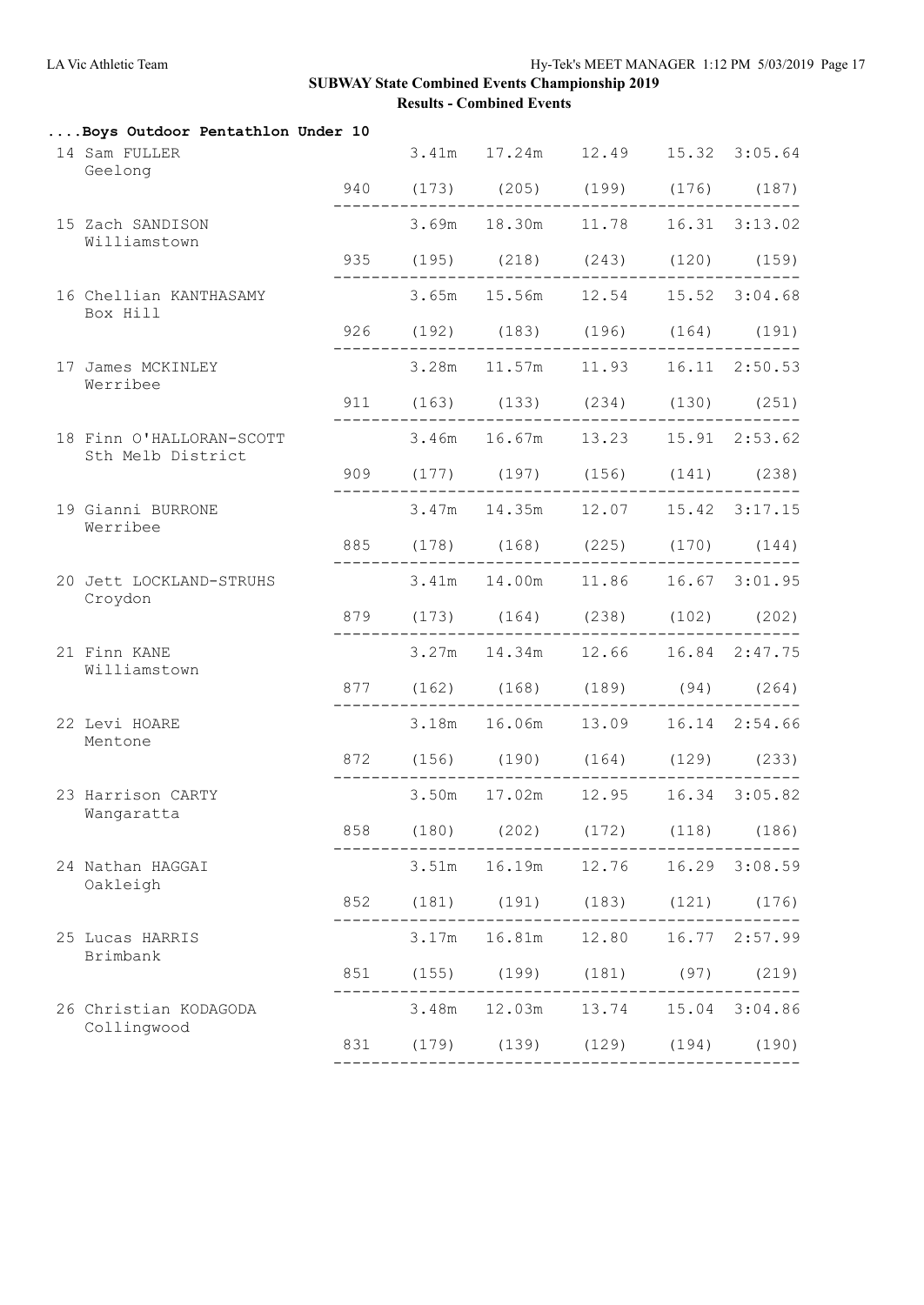| Boys Outdoor Pentathlon Under 10 |       |                                      |                               |  |
|----------------------------------|-------|--------------------------------------|-------------------------------|--|
| 27 Oliver GEERTS<br>Berwick      |       | 3.36m 14.68m 13.23 16.46 2:57.35     |                               |  |
|                                  |       | 830 (169) (172) (156) (112) (221)    | _____________________         |  |
| 28 Xavier MCLEAN<br>Geelong      |       | 2.98m 15.12m 13.08 16.66 2:52.85     |                               |  |
|                                  |       | 827 (141) (178) (165) (102) (241)    |                               |  |
| 29 Harrison DOLMAN<br>Box Hill   |       | 3.62m 13.56m 13.77 15.88 3:07.36     |                               |  |
|                                  |       | 798 (190) (158) (127) (143) (180)    |                               |  |
| 30 Noah KEOGH<br>Werribee        |       | 3.01m  17.97m  12.97  17.26  3:04.37 |                               |  |
|                                  |       | 795 (143) (214) (171) (75) (192)     |                               |  |
| 31 Romeo MACHADO<br>Werribee     |       | 3.01m  11.70m  12.16  16.51  3:06.27 |                               |  |
|                                  |       | 792 (143) (135) (219) (110) (185)    |                               |  |
| 32 Aiden FARRUGIA<br>Gisborne    |       | 3.18m  13.32m  12.67  15.88  3:17.92 |                               |  |
|                                  |       | 783 (156) (155) (188) (143) (141)    |                               |  |
| 33 Ethan MCCAUGHAN<br>Cranbourne |       | 3.54m 8.88m 12.79 15.69 3:12.01      |                               |  |
|                                  |       | 781 (183) (100) (181) (154) (163)    |                               |  |
| 34 Dylan OAKLEY<br>Mentone       |       | 3.42m FOUL 12.52 15.85 2:50.13       |                               |  |
|                                  |       | 769 (174) (0) (197) (145) (253)      |                               |  |
| 35 Max WRIGHT<br>Berwick         |       | 3.25m 12.44m 13.58 16.27 3:01.72     |                               |  |
|                                  |       | 767 (161) (144) (137) (122) (203)    |                               |  |
| 36 William HUGHES<br>Westernport |       | 3.01m 13.76m 13.08 17.92 2:51.67     |                               |  |
|                                  |       | 765 (143) (161) (165) (50) (246)     | __________                    |  |
| 37 Jhett TRIEP<br>Frankston      |       | 3.27m  16.17m  13.53  16.40  3:15.75 |                               |  |
|                                  |       | 757 (162) (191) (140) (115) (149)    |                               |  |
| 38 Jack BERRY<br>Geelong         | 2.86m |                                      | 31.15m  14.25  17.18  3:50.35 |  |
|                                  |       | 749 (132) (386) (103) (78) (50)      |                               |  |
| 39 Adeeb KESHTIAR<br>Berwick     |       | 3.42m 15.33m 13.41 16.33 3:21.89     |                               |  |
|                                  |       | 747 (174) (180) (146) (119) (128)    |                               |  |
|                                  |       |                                      |                               |  |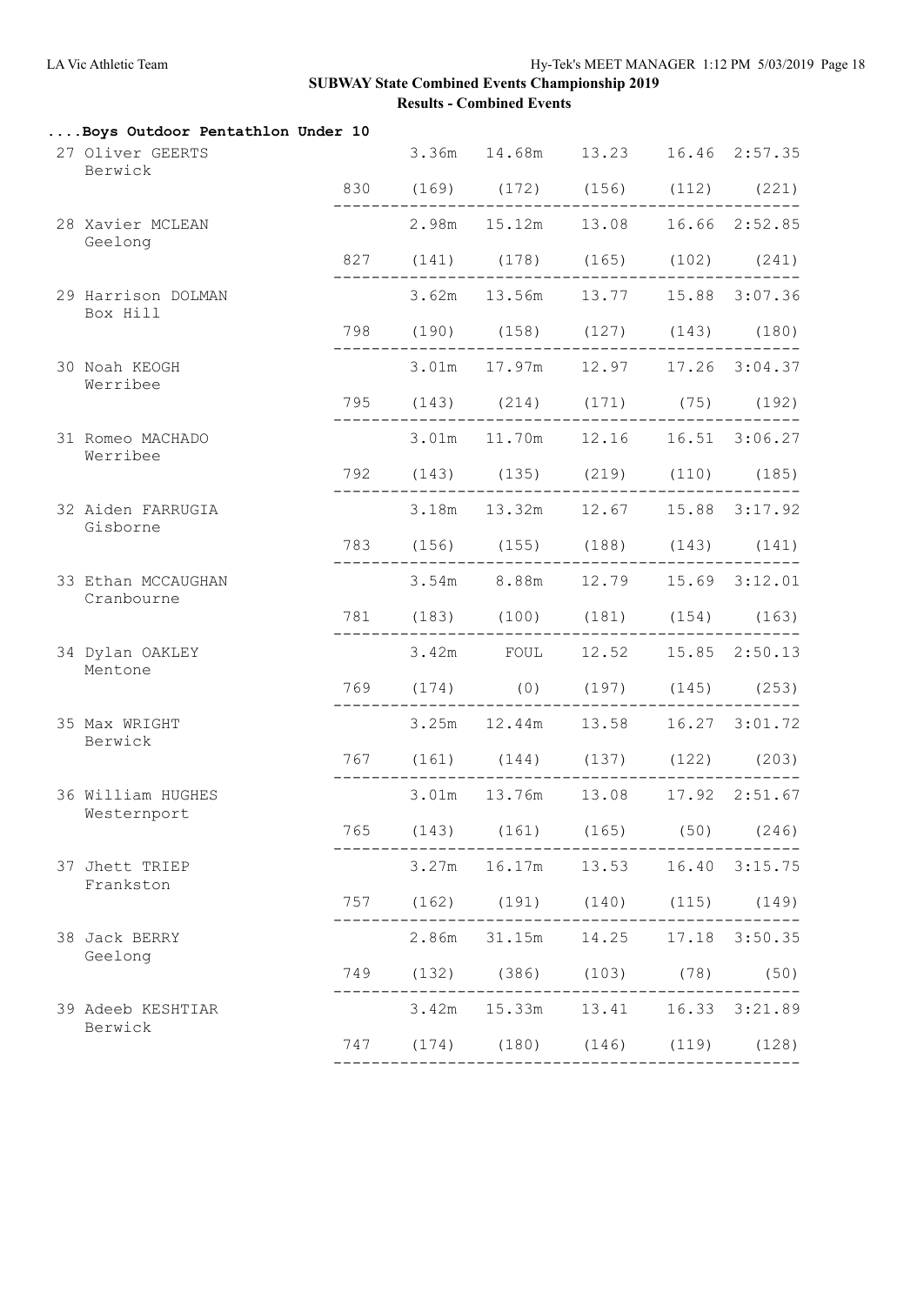| Boys Outdoor Pentathlon Under 10      |     |       |                                                                           |                                |               |
|---------------------------------------|-----|-------|---------------------------------------------------------------------------|--------------------------------|---------------|
| 40 Levi BEIERMANN-GILBERT<br>Werribee |     |       | 3.21m 8.97m 12.42 16.17 3:15.21                                           |                                |               |
|                                       |     |       | 740 (158) (101) (203) (127) (151)<br>------------------------------------ |                                |               |
| 41 Ryan GALLIOTT<br>Werribee          |     |       | 3.08m 13.08m 12.37 16.10 3:41.01                                          |                                |               |
|                                       |     |       | 709 (148) (152) (206) (131) (72)                                          |                                |               |
| 42 Henry ROBINSON<br>Waverley         |     |       | 3.17m  13.11m  13.57  16.82  3:11.99                                      |                                |               |
|                                       |     |       | 704 (155) (153) (138) (95) (163)                                          |                                |               |
| 43 Barathan BAGAVATHI ATHITH          |     |       | 3.22m 12.24m 13.87 16.70 3:07.40                                          |                                |               |
| Mentone                               |     |       | 703 (159) (142) (122) (100) (180)                                         |                                |               |
| 44 Sajan DEOL                         |     |       | 3.13m 13.95m 14.12 17.76 2:59.80                                          |                                |               |
| Box Hill                              |     |       | 691 (152) (163) (110) (55) (211)                                          |                                |               |
| 45 Harrison WELSH                     |     |       | 2.78m 15.77m 13.32 16.05 3:37.08                                          |                                |               |
| Geelong                               |     |       | 679 (126) (186) (151) (134) (82)                                          |                                |               |
| 46 Levi DRAPER                        |     |       | 3.01m  12.28m  14.25  16.82  3:10.90                                      |                                |               |
| Essendon                              |     |       | 650 (143) (142) (103) (95) (167)                                          |                                |               |
| 47 William ANSELL                     |     |       | 3.20m 6.86m 13.27 16.65 3:12.86                                           |                                |               |
| Geelong                               |     |       | 649 (157) (76) (154) (103) (159)                                          |                                |               |
| 48 Harrison BREWSTER                  |     |       | 3.07m 13.95m 13.41 16.79 3:36.21                                          |                                |               |
| Frankston                             |     |       | 637 (147) (163) (146) (96) (85)                                           |                                |               |
| 49 Luke MCQUEEN                       |     | 2.96m | 9.94m 12.96 16.96 3:24.26                                                 |                                |               |
| Moorabbin                             | 631 | (139) |                                                                           | $(113)$ $(171)$ $(88)$ $(120)$ |               |
| 50 Timothy HAYES                      |     | 3.06m |                                                                           | 14.85m  13.98  17.43  3:26.72  |               |
| Seaford                               | 618 |       | $(147)$ $(174)$ $(117)$ $(68)$                                            |                                | (112)         |
| 51 Zach SIMMONS                       |     | 2.95m | 11.97m                                                                    | 14.16                          | 16.27 3:27.43 |
| Sandringham                           | 616 |       | $(138)$ $(138)$ $(108)$ $(122)$ $(110)$                                   |                                |               |
| 52 Gurpartap SINGH                    |     | 2.95m |                                                                           | 12.26m  13.59  17.46  3:21.64  |               |
| Werribee                              |     |       | 613 (138) (142) (137) (67) (129)                                          |                                |               |
|                                       |     |       |                                                                           |                                |               |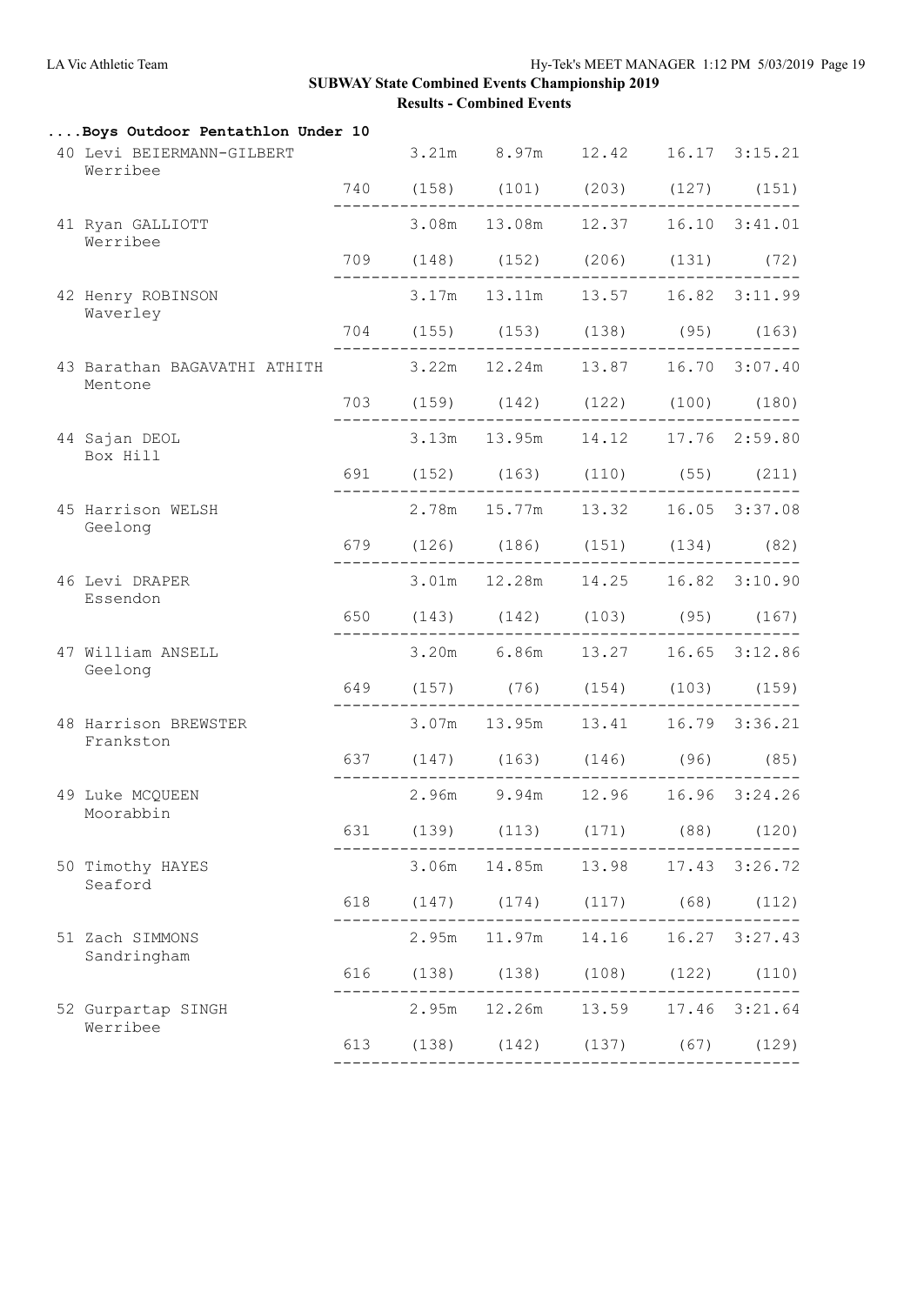|          | Boys Outdoor Pentathlon Under 10        |  |                                       |                     |       |            |
|----------|-----------------------------------------|--|---------------------------------------|---------------------|-------|------------|
|          | 53 Syrus ONG<br>Waverley                |  | 2.90m  14.14m  14.26  18.34  3:22.30  |                     |       |            |
|          |                                         |  | 565 (135) (165) (103) (36) (126)      |                     |       |            |
|          | 54 Thevin SEMBUKUTTIARACHCHI<br>Berwick |  | 3.14m 13.32m 14.35 17.47 3:40.91      |                     |       |            |
|          |                                         |  | 543 (152) (155) (98) (66) (72)        |                     |       |            |
|          | 55 Callum FOLEY                         |  | 2.79m 14.88m 14.07 19.17 3:31.16      |                     |       |            |
|          | Geelong                                 |  | 528 (127) (175) (112) (15) (99)       | ------------------- |       |            |
|          | 56 Liam SULLIVAN                        |  | 2.89m 12.65m 14.73 18.05 3:33.65      |                     |       |            |
|          | Cranbourne                              |  | 499 (134) (147) (81) (45) (92)        |                     |       |            |
|          | 57 Toby SMERDON<br>Berwick              |  | 2.92m 13.64m 13.77 18.82 3:52.79      |                     |       |            |
|          |                                         |  | 490 (136) (159) (127) (23) (45)       |                     |       |            |
|          | 58 Thomas ZULETA<br>Berwick             |  | 2.62m 12.88m 14.66 19.41 3:27.58      |                     |       |            |
|          |                                         |  | 469 (115) (150) (84) (10) (110)       |                     |       |            |
| Brimbank | 59 Aaron Hank KLOPPENBURG               |  | 2.87m 14.19m 15.06 18.00 3:56.83      |                     |       |            |
|          |                                         |  | 450 (133) (166) (67) (47) (37)        |                     |       |            |
|          | 60 Kyle DEMASE                          |  | 2.66m 9.29m 15.33 17.71 3:31.72       |                     |       |            |
|          | Southern Peninsula                      |  | 433 (118) (105) (56) (57) (97)        |                     |       |            |
|          | 61 Anthony GUALTIERI                    |  | 2.56m 7.39m 14.84 17.83 3:30.29       |                     |       |            |
|          | Oakleigh                                |  | 423 (111) (82) (76) (53) (101)        |                     |       |            |
|          | 62 Austin BEATTIE                       |  | 2.43m 12.25m 17.07 18.62 3:44.55      |                     |       |            |
|          | Altona                                  |  | 339 (102) (142) (4) (28) (63)         |                     |       |            |
|          | 63 Arthur ROBINSON                      |  | 2.13m 10.69m 16.63 21.92 5:02.36      |                     |       |            |
|          | Altona                                  |  | 220 (83) (123) (14) (0) (0)           |                     |       |            |
|          | DNF Zac MELLECH                         |  | 3.49m 9.89m 12.74                     |                     | 14.90 | <b>DNS</b> |
|          | Knox                                    |  | $(179)$ $(113)$ $(184)$ $(203)$ $(0)$ |                     |       |            |
|          | DNF Kerem CAPAR                         |  | 2.63m 10.68m 15.23 20.41              |                     |       | DNS        |
|          | Hume                                    |  | $(116)$ $(122)$ $(60)$ $(0)$ $(0)$    |                     |       |            |
|          |                                         |  |                                       |                     |       |            |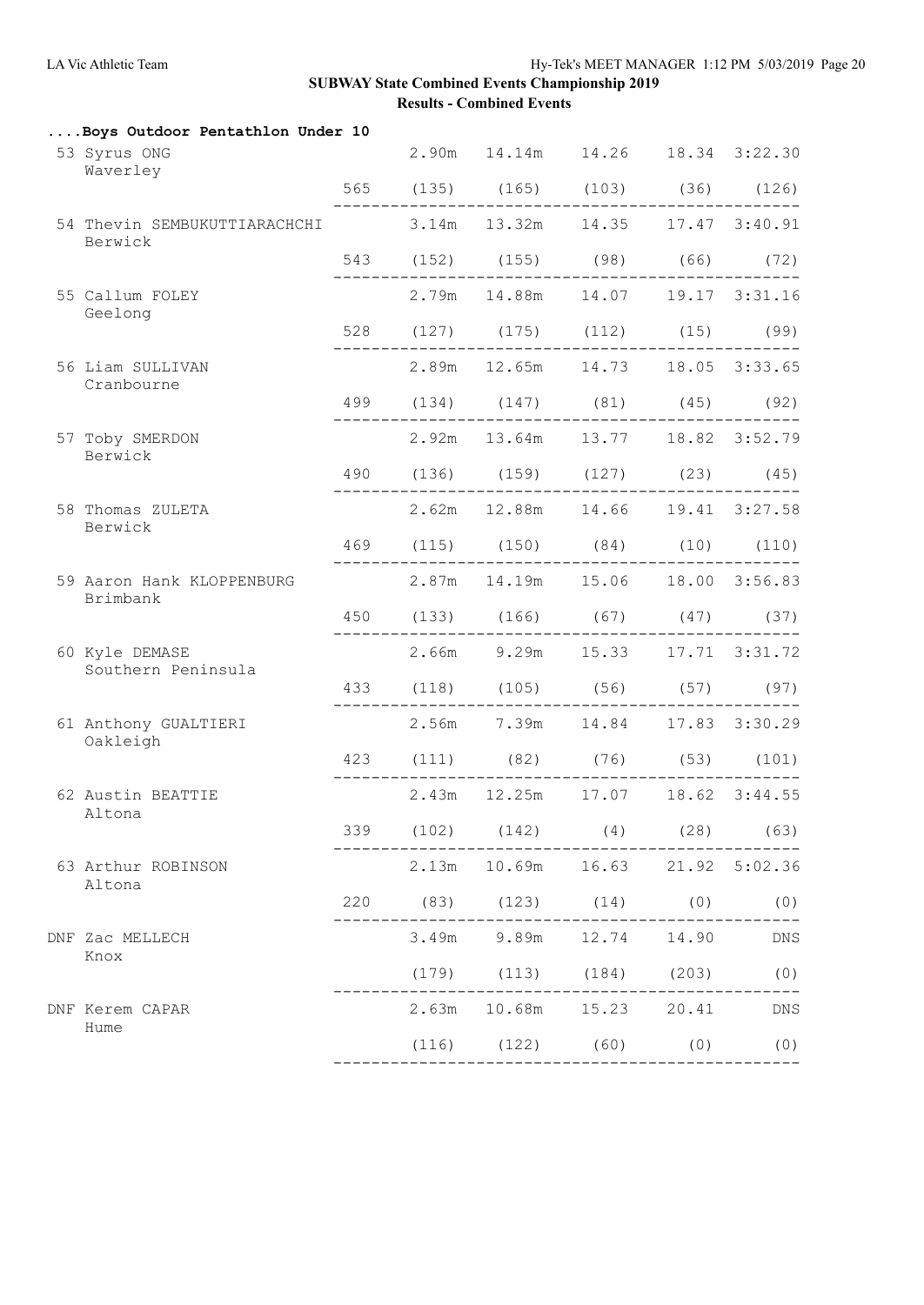| Boys Outdoor Pentathlon Under 10         |            |                                  |                    |                        |     |
|------------------------------------------|------------|----------------------------------|--------------------|------------------------|-----|
| DNF Harry BRISBANE<br>Croydon            |            | 3.17m 17.96m 12.75 16.88         |                    |                        | DNS |
|                                          |            | $(155)$ $(214)$ $(184)$ $(92)$   |                    |                        | (0) |
| DNF Rushil RAVI<br>Waverley              |            | 3.58m  12.61m  13.71  18.05  DNS |                    |                        |     |
|                                          |            | $(187)$ $(146)$ $(130)$ $(45)$   |                    |                        | (0) |
| DNF Lachlan BUNTING<br>Corio             | DNS        | DNS DNS                          |                    | <b>DNS</b>             |     |
|                                          | (0)        |                                  | $(0)$ $(0)$ $(0)$  |                        | (0) |
| DNF Jude BARRETT<br>Essendon             | 3.31m      |                                  |                    | 10.51m  12.26  16.51   | DNS |
|                                          |            | $(165)$ $(120)$ $(213)$ $(110)$  |                    |                        | (0) |
| DNF Harry TOOMEY<br>Sandringham          |            | 3.59m DNS 12.09 15.45 DNS        |                    |                        |     |
|                                          | (187)      |                                  |                    | $(0)$ $(223)$ $(168)$  | (0) |
| DNF Harvey COLEMAN<br>Camberwell-Malvern |            | DNS DNS DNS DNS                  |                    |                        |     |
|                                          | (0)        | (0)                              |                    | $(0)$ $(0)$ $(0)$      |     |
| DNF Cassius TOKARUA<br>Gisborne          |            | DNS 19.40m DNS 17.55 3:08.68     |                    |                        |     |
|                                          | (0)        |                                  |                    | $(232)$ (0) (63) (175) |     |
| DNF Jack BARNES<br>Sth Melb District     | <b>DNS</b> |                                  |                    | DNS DNS DNS 2:41.81    |     |
|                                          | (0)        |                                  |                    | $(0)$ $(0)$ $(293)$    |     |
| DNF Hamish LIDDELL                       | DNS        |                                  |                    | 8.42m 29.94 25.31      | DNS |
| Corio                                    | (0)        | (95)                             | (0)                | (0)                    | (0) |
| DNF Charlie LAING                        | <b>DNS</b> | <b>DNS</b>                       | DNS                | <b>DNS</b>             |     |
| Diamond Valley                           | (0)        | (0)                              | (0)                | (0)                    | (0) |
| DNF Jack POWER                           | <b>DNS</b> | DNS                              | DNS                | DNS                    |     |
| Keilor                                   | (0)        | (0)                              | (0)                | (0)                    | (0) |
| DNF Edward MANTELLO                      | DNS        | <b>DNS</b>                       | $\mathop{\rm DNS}$ | DNS                    |     |
| Camberwell-Malvern                       | (0)        | (0)                              | (0)                | (0)                    | (0) |
| DNF Charlie O'SHEA                       | DNS        | $\mathop{\rm DNS}$               | $\mathop{\rm DNS}$ | DNS                    |     |
| Caulfield                                | (0)        | (0)                              | (0)                | (0)                    | (0) |
|                                          |            |                                  |                    |                        |     |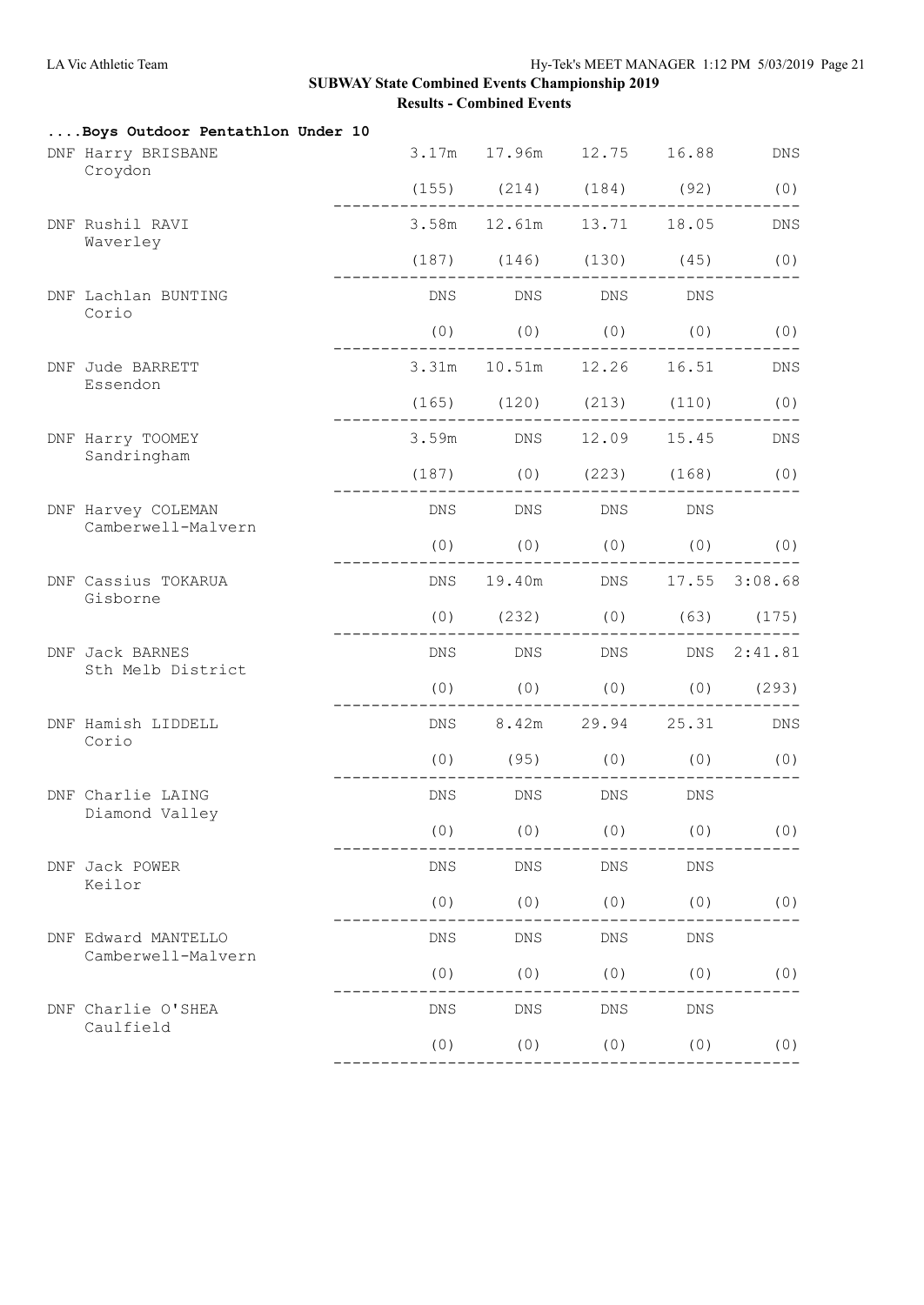| Boys Outdoor Pentathlon Under 10<br>Angus JONES<br><b>DNS</b><br><b>DNS</b><br><b>DNS</b><br><b>DNS</b><br>DNF<br>Geelong<br>(0)<br>(0)<br>(0)<br>(0)<br>(0)<br>Lochlan STEWART<br><b>DNS</b><br><b>DNS</b><br><b>DNS</b><br><b>DNF</b><br><b>DNS</b><br>Southern Peninsula<br>(0)<br>(0)<br>(0)<br>(0)<br>(0)<br>DNF Vinujan PIRAPAKARAN<br><b>DNS</b><br><b>DNS</b><br><b>DNS</b><br><b>DNS</b><br>Waverley<br>(0)<br>(0)<br>(0)<br>(0)<br>(0)<br>Alex KORMENDY<br><b>DNS</b><br><b>DNS</b><br><b>DNS</b><br><b>DNS</b><br><b>DNF</b><br>Camberwell-Malvern<br>(0)<br>(0)<br>(0)<br>(0)<br>(0)<br>DNF Alexis MAINELLI<br><b>DNS</b><br><b>DNS</b><br><b>DNS</b><br><b>DNS</b><br>Whittlesea City<br>(0)<br>(0)<br>(0)<br>(0)<br>(0)<br>Henry HINCKFUSS<br><b>DNS</b><br><b>DNS</b><br><b>DNS</b><br><b>DNS</b><br>DNF<br>Camberwell-Malvern<br>(0)<br>(0)<br>(0)<br>(0)<br>(0) |  |  |  |  |
|----------------------------------------------------------------------------------------------------------------------------------------------------------------------------------------------------------------------------------------------------------------------------------------------------------------------------------------------------------------------------------------------------------------------------------------------------------------------------------------------------------------------------------------------------------------------------------------------------------------------------------------------------------------------------------------------------------------------------------------------------------------------------------------------------------------------------------------------------------------------------------|--|--|--|--|
|                                                                                                                                                                                                                                                                                                                                                                                                                                                                                                                                                                                                                                                                                                                                                                                                                                                                                  |  |  |  |  |
|                                                                                                                                                                                                                                                                                                                                                                                                                                                                                                                                                                                                                                                                                                                                                                                                                                                                                  |  |  |  |  |
|                                                                                                                                                                                                                                                                                                                                                                                                                                                                                                                                                                                                                                                                                                                                                                                                                                                                                  |  |  |  |  |
|                                                                                                                                                                                                                                                                                                                                                                                                                                                                                                                                                                                                                                                                                                                                                                                                                                                                                  |  |  |  |  |
|                                                                                                                                                                                                                                                                                                                                                                                                                                                                                                                                                                                                                                                                                                                                                                                                                                                                                  |  |  |  |  |
|                                                                                                                                                                                                                                                                                                                                                                                                                                                                                                                                                                                                                                                                                                                                                                                                                                                                                  |  |  |  |  |
|                                                                                                                                                                                                                                                                                                                                                                                                                                                                                                                                                                                                                                                                                                                                                                                                                                                                                  |  |  |  |  |
|                                                                                                                                                                                                                                                                                                                                                                                                                                                                                                                                                                                                                                                                                                                                                                                                                                                                                  |  |  |  |  |
|                                                                                                                                                                                                                                                                                                                                                                                                                                                                                                                                                                                                                                                                                                                                                                                                                                                                                  |  |  |  |  |
|                                                                                                                                                                                                                                                                                                                                                                                                                                                                                                                                                                                                                                                                                                                                                                                                                                                                                  |  |  |  |  |
|                                                                                                                                                                                                                                                                                                                                                                                                                                                                                                                                                                                                                                                                                                                                                                                                                                                                                  |  |  |  |  |
|                                                                                                                                                                                                                                                                                                                                                                                                                                                                                                                                                                                                                                                                                                                                                                                                                                                                                  |  |  |  |  |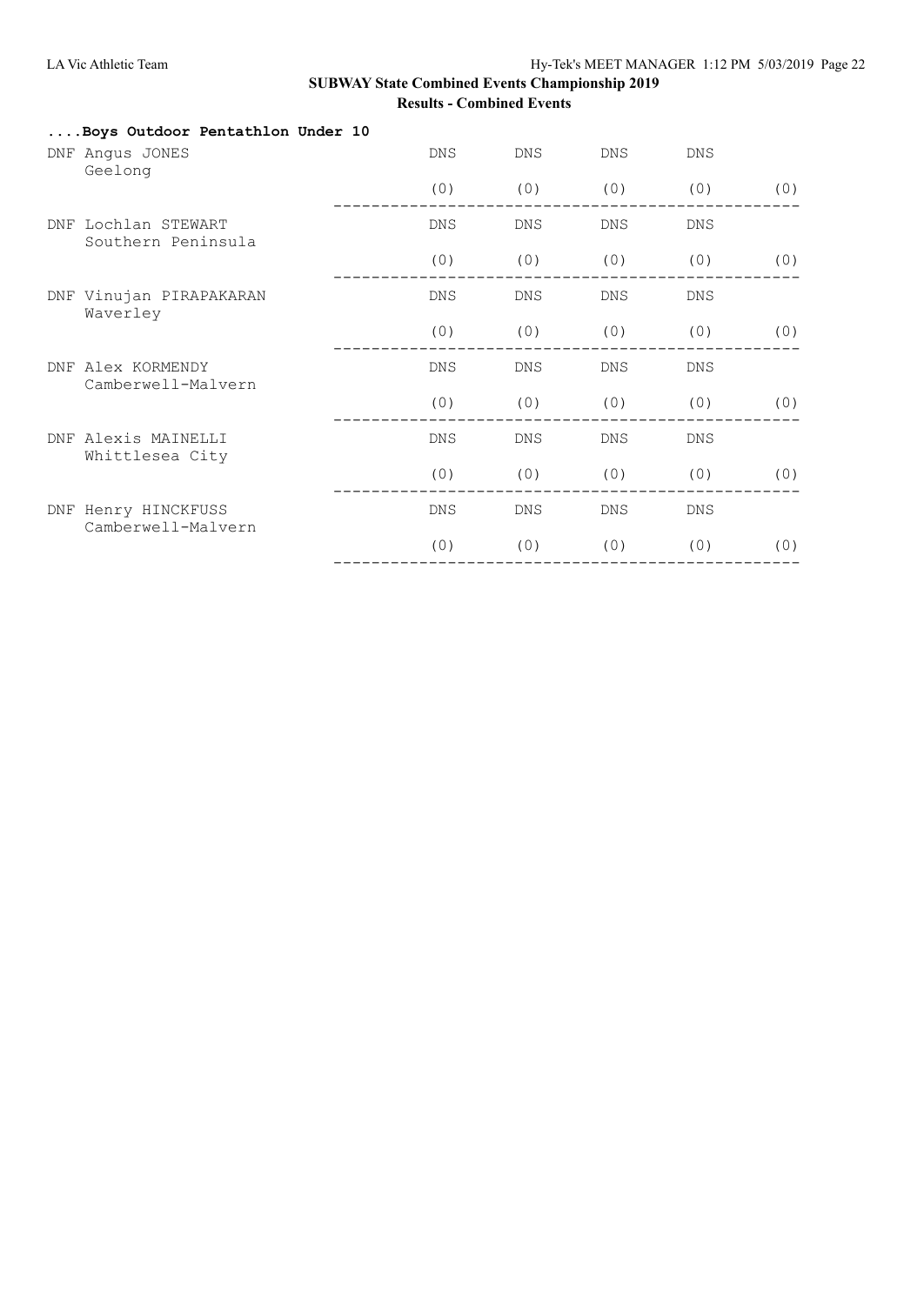#### **Girls Outdoor Pentathlon Under 10**

|                                | Points LJ | SP 60H 100 800                         |  |  |
|--------------------------------|-----------|----------------------------------------|--|--|
| 1 Harli LENNON<br>Seaford      |           | 3.84m 6.51m 12.12 16.22 2:59.55        |  |  |
| Team Points: 10                |           | 945 (208) (178) (222) (125) (212)      |  |  |
| 2 Renee FORD<br>Moorabbin      |           | 3.79m 6.46m 12.32 16.51 2:53.57        |  |  |
| Team Points: 8                 |           | 938 (204) (177) (209) (110) (238)      |  |  |
| 3 Jasmine GIRET<br>Box Hill    |           | 3.91m 6.55m 11.98 15.84 3:11.30        |  |  |
| Team Points: 6                 |           | 933 (213) (180) (230) (145) (165)      |  |  |
| 4 Cassie FARLEY<br>Sale        |           | 3.43m  4.90m  12.67  16.12  2:38.97    |  |  |
| Team Points: 5                 |           | 921 (175) (121) (188) (130) (307)      |  |  |
| 5 Zoe CLARKE<br>Yarra Ranges   |           | 3.49m  4.18m  12.78  15.41  2:49.87    |  |  |
| Team Points: 4                 |           | 882 (179) (96) (182) (171) (254)       |  |  |
| 6 Laura WONG                   |           | 3.84m 6.37m 12.25 15.67 3:20.83        |  |  |
| Caulfield<br>Team Points: 3    |           | 881 (208) (173) (214) (155) (131)      |  |  |
| 7 Rosie O'BRIEN                |           | 3.57m 5.31m 12.33 16.14 3:01.75        |  |  |
| Caulfield<br>Team Points: 2    |           | 863 (186) (136) (209) (129) (203)      |  |  |
| 8 Ella LEITH                   |           | 3.39m 6.32m 12.43 16.54 3:03.28        |  |  |
| Williamstown<br>Team Points: 1 |           | 852 (172) (172) (203) (108) (197)      |  |  |
| 9 Sophie VOLPERT               |           | 3.55m 7.19m 13.68 16.83 2:54.09        |  |  |
| Caulfield                      | 848       | $(184)$ $(203)$ $(132)$ $(94)$ $(235)$ |  |  |
| 10 Ariela SPRAGUE              |           | 2.21m 5.15m 12.34 15.34 2:52.60        |  |  |
| Cranbourne                     |           | 843 (88) (130) (208) (175) (242)       |  |  |
| 11 Madison KERR                |           | 3.59m 6.10m 12.85 16.42 3:02.62        |  |  |
| Camberwell-Malvern             |           | 842 (187) (164) (178) (114) (199)      |  |  |
| 12 Abigail CHESHIRE            |           | 3.58m  4.65m  12.89  16.11  2:55.84    |  |  |
| Caulfield                      |           | 832 (187) (112) (175) (130) (228)      |  |  |
| 13 Erin LIMPENS                |           | 3.45m  4.02m  12.97  15.43  2:56.63    |  |  |
| Frankston                      |           | 830 (176) (90) (171) (169) (224)       |  |  |
|                                |           |                                        |  |  |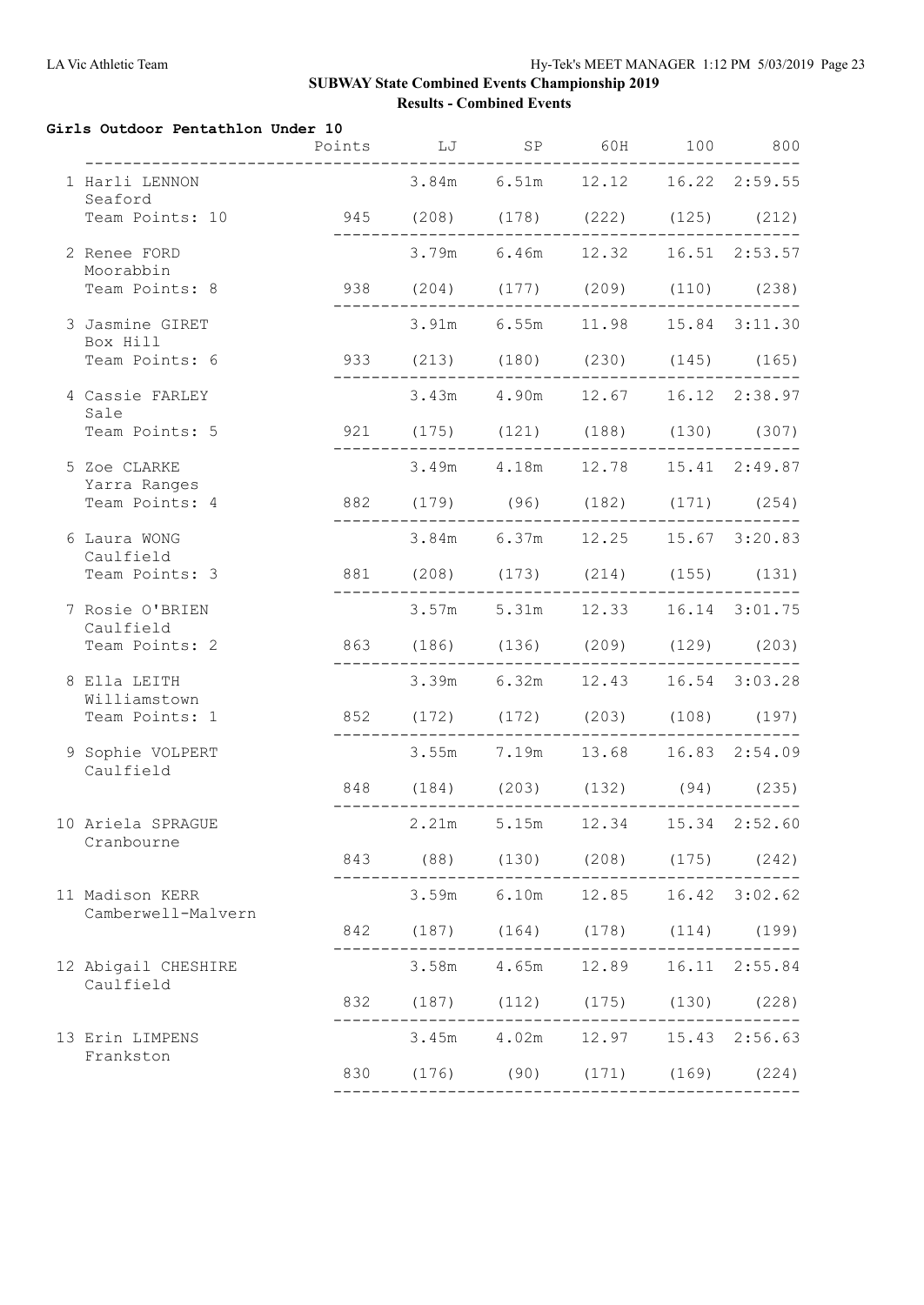| Girls Outdoor Pentathlon Under 10     |     |                                        |              |               |
|---------------------------------------|-----|----------------------------------------|--------------|---------------|
| 14 Adele ROCHE<br>Caulfield           |     | 3.57m 5.00m 12.71 15.97 3:04.11        |              |               |
|                                       |     | 828 (186) (125) (186) (138) (193)      | ------------ |               |
| 15 Kaydence FLEMING<br>Moe            |     | 3.59m  4.85m  12.88  16.21  2:57.56    |              |               |
|                                       |     | 827 (187) (119) (176) (125) (220)      |              |               |
| 16 Teagan READE<br>Geelong            |     | 3.31m  4.84m  12.84  16.35  2:52.92    |              |               |
|                                       |     | 821 (165) (119) (178) (118) (241)      |              |               |
| 17 Hollie CAPUANO<br>Essendon         |     | 3.27m  4.28m  12.58  16.08  2:59.01    |              |               |
|                                       |     | 801 (162) (99) (194) (132) (214)       |              |               |
| 18 Alexis SHEAD<br>Brimbank           |     | 3.45m  4.84m  14.26  15.95  2:59.83    |              |               |
|                                       |     | 748 (176) (119) (103) (139) (211)      |              |               |
| 19 Lacey WILLIAMS<br>Box Hill         |     | 3.22m  4.23m  12.30  16.65  3:08.21    |              |               |
|                                       |     |                                        |              |               |
| 20 Chelsea TICKELL<br>Bendigo         |     | 3.30m  4.63m  13.64  16.59  2:55.76    |              |               |
|                                       |     | 745 (165) (112) (134) (106) (228)      |              |               |
| 21 Joni FREEMAN<br>Coburg             |     | 3.33m  4.97m  13.50  17.10  2:58.36    |              |               |
|                                       |     | 731 (167) (124) (141) (82) (217)       |              |               |
| 22 Jocelyn KERR<br>Camberwell-Malvern |     | 3.39m 5.14m 12.81 16.72 3:15.90        |              |               |
|                                       |     | 729 (172) (130) (180) (99) (148)       |              |               |
| 23 Marli COLLER<br>Murrindindi        |     | 3.35m 6.46m 13.57 16.99 3:15.21        |              |               |
|                                       |     | 722 (169) (177) (138) (87) (151)       |              |               |
| 24 Emma COOKE<br>Waverley             |     | 3.60m  4.27m  12.81  16.59  3:16.69    |              |               |
|                                       |     | 719 (188) (99) (180) (106) (146)       |              |               |
| 25 Sophie NILSSON<br>Sandringham      |     | 3.66m 5.35m 12.45 15.97 3:52.83        |              |               |
|                                       | 714 | $(193)$ $(137)$ $(201)$ $(138)$ $(45)$ |              |               |
| 26 Ruby WILLIAMS<br>Gisborne          |     | 2.97m 5.05m 12.71                      |              | 16.98 3:17.47 |
|                                       |     | 682 (140) (126) (186) (87) (143)       |              |               |
|                                       |     |                                        |              |               |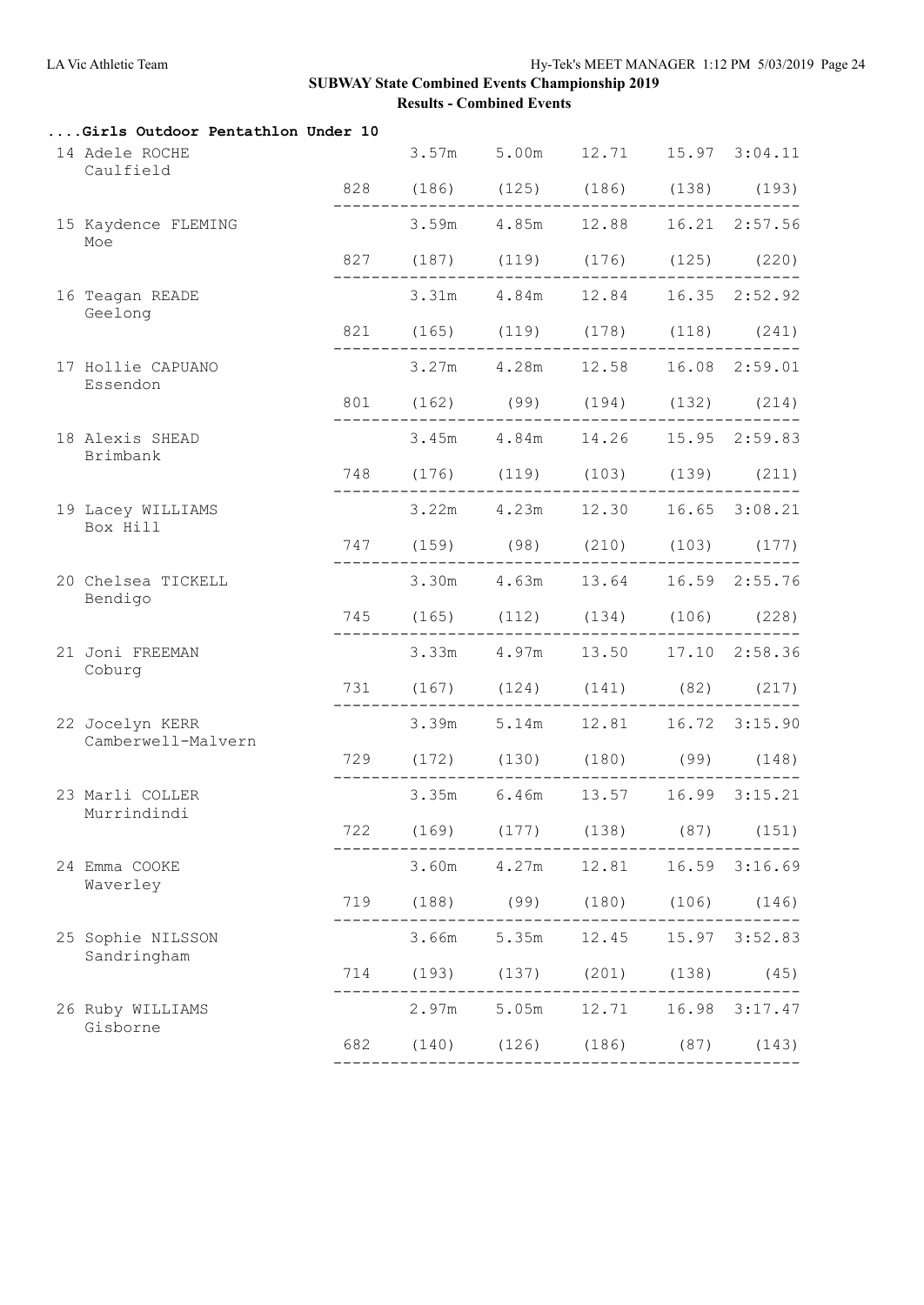|  | Girls Outdoor Pentathlon Under 10       |     |       |                                                                     |       |               |
|--|-----------------------------------------|-----|-------|---------------------------------------------------------------------|-------|---------------|
|  | 27 Magdalena DIMOVA<br>Chelsea          |     |       | 3.60m 3.86m 12.96 17.30 3:13.18                                     |       |               |
|  |                                         |     |       | 675 (188) (85) (171) (73) (158)<br>-----------------------          |       |               |
|  | 28 Keely WILLIAMS<br>Altona             |     |       | 3.06m  4.39m  13.70  16.93  3:04.20                                 |       |               |
|  |                                         |     |       | 664 (147) (103) (131) (90) (193)                                    |       |               |
|  | 28 Madeleine TARABAY<br>Knox            |     |       | 3.69m FOUL 13.34 16.30 3:02.73                                      |       |               |
|  |                                         |     |       | 664 (195) (0) (150) (120) (199)                                     |       |               |
|  | 28 Inés CATON-SMITH<br>Diamond Valley   |     |       | 3.06m  4.54m  13.63  16.71  3:09.10                                 |       |               |
|  |                                         |     |       | 664 (147) (108) (135) (100) (174)                                   |       |               |
|  | 31 Ella OJAIMI<br>Mentone               |     |       | 3.24m  4.66m  14.25  16.69  3:08.68                                 |       |               |
|  |                                         |     |       | 652 (160) (113) (103) (101) (175)                                   |       |               |
|  | 32 Rebecca HVALICA<br>Diamond Valley    |     |       | 3.30m 6.22m 12.95 16.30 4:03.16                                     |       |               |
|  |                                         |     |       | 651 (165) (168) (172) (120) (26)                                    |       |               |
|  | 33 Tahnee HUTCHISON<br>Werribee         |     |       | 3.34m 3.77m 13.02 15.74 3:37.75                                     |       |               |
|  |                                         |     |       | 649 (168) (82) (168) (151) (80)<br>-------------------------------- |       |               |
|  | 34 Hannah MARSHALL<br>Sth Melb District |     |       | 3.15m 5.09m 13.44 17.40 3:14.63                                     |       |               |
|  |                                         |     |       | 648 (153) (128) (145) (69) (153)<br>________________________        |       |               |
|  | 35 Monique WILLIAMS<br>Box Hill         |     |       | 3.20m 3.75m 13.69 17.36 3:00.70                                     |       |               |
|  |                                         | 647 |       | $(157)$ $(81)$ $(131)$ $(71)$ $(207)$                               |       |               |
|  | 36 Madigan CARROLL<br>Essendon          |     |       | 3.14m 5.31m 14.72 17.20 3:06.99                                     |       |               |
|  |                                         | 629 |       | $(152)$ $(136)$ $(81)$ $(78)$                                       |       | (182)         |
|  | 37 Nyandeng MAYAN TONG<br>Melton City   |     |       | 2.61m  4.09m  13.83  17.39  2:56.05                                 |       |               |
|  |                                         | 628 | (114) | $(93)$ $(124)$ $(70)$                                               |       | (227)         |
|  | 38 Annie ROGERS<br>Mornington           |     | 3.30m | 4.17m                                                               | 13.81 | 16.96 3:16.57 |
|  |                                         | 619 |       | $(165)$ $(95)$ $(125)$ $(88)$ $(146)$                               |       |               |
|  | 39 Ava MASKIELL<br>Sandringham          |     |       | 3.22m 5.08m 13.55 16.85 3:33.36                                     |       |               |
|  |                                         |     |       | 610 (159) (127) (139) (93) (92)                                     |       |               |
|  |                                         |     |       |                                                                     |       |               |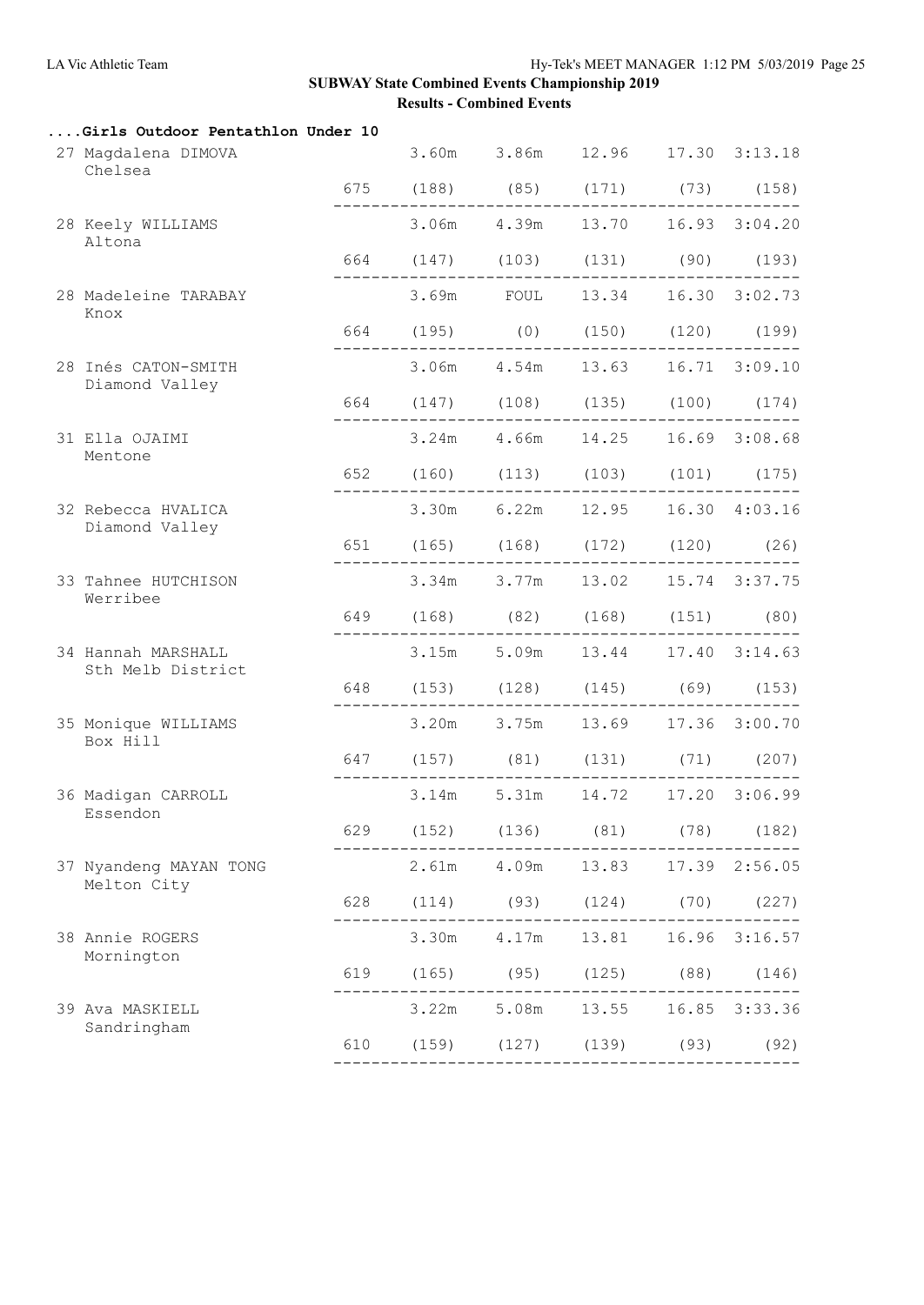|  | Girls Outdoor Pentathlon Under 10    |     |                                                                       |  |  |
|--|--------------------------------------|-----|-----------------------------------------------------------------------|--|--|
|  | 40 Caitlyn LE GROVE<br>Knox          |     | 3.29m 3.99m 13.90 17.18 3:13.93                                       |  |  |
|  |                                      |     | 608 (164) (89) (121) (78) (156)                                       |  |  |
|  | 41 Indiana VAN RAMSELAAR<br>Wodonga  |     | 3.20m  4.64m  13.98  16.36  3:31.34                                   |  |  |
|  |                                      |     | 601 (157) (112) (117) (117) (98)                                      |  |  |
|  | 42 Mikayla TITO<br>Sth Melb District |     | 3.01m 5.90m 13.57 17.40 3:35.87                                       |  |  |
|  |                                      |     | 592 (143) (157) (138) (69) (85)                                       |  |  |
|  | 43 Tamsen BOWMAN<br>Moorabbin        |     | 2.72m  4.06m  13.80  17.43  3:10.43                                   |  |  |
|  |                                      |     | 577 (122) (92) (126) (68) (169)                                       |  |  |
|  | 44 Sophie HOFMAN<br>Werribee         |     | 3.11m  4.62m  13.06  17.31  3:42.19                                   |  |  |
|  |                                      |     | 569 (150) (111) (166) (73) (69)                                       |  |  |
|  | 45 Ella HUGHES<br>Westernport        |     | 3.21m 3.31m 14.05 17.89 3:20.94                                       |  |  |
|  |                                      |     | 519 (158) (66) (113) (51) (131)<br>__________________________________ |  |  |
|  | 46 Sophie RAE<br>Altona              |     | 2.80m  4.58m  14.17  18.44  3:18.75                                   |  |  |
|  |                                      |     | 516 (128) (110) (107) (33) (138)                                      |  |  |
|  | 47 Addison PAULKE<br>Seaford         |     | 2.90m  4.03m  14.49  18.22  3:15.20                                   |  |  |
|  |                                      |     | 509 (135) (91) (92) (40) (151)                                        |  |  |
|  | 48 Khloe Natalya RAKICH<br>Werribee  |     | 2.98m 5.33m 14.15 17.28 3:55.47                                       |  |  |
|  |                                      |     | 499 (141) (136) (108) (74) (40)                                       |  |  |
|  | 49 Siara HUGHES<br>Sherbrooke        |     | 3.07m  4.91m  13.82  17.80  3:56.80                                   |  |  |
|  |                                      |     | 484 (147) (121) (125) (54) (37)                                       |  |  |
|  | 50 Zoey RYAN<br>Diamond Valley       |     | 3.01m 6.13m 14.72 18.03 3:54.37                                       |  |  |
|  |                                      |     | 477 (143) (165) (81) (46) (42)                                        |  |  |
|  | 51 Brooke BERNASCONI<br>Sandringham  |     | 2.93m  4.73m  14.63  18.80  3:27.49                                   |  |  |
|  |                                      |     | 470 (137) (115) (85) (23) (110)                                       |  |  |
|  | 52 Lucy KILLICK<br>Gisborne          |     | 2.53m  4.35m  15.63  17.35  3:22.81                                   |  |  |
|  |                                      | 452 | $(109)$ $(102)$ $(45)$ $(71)$ $(125)$                                 |  |  |
|  |                                      |     |                                                                       |  |  |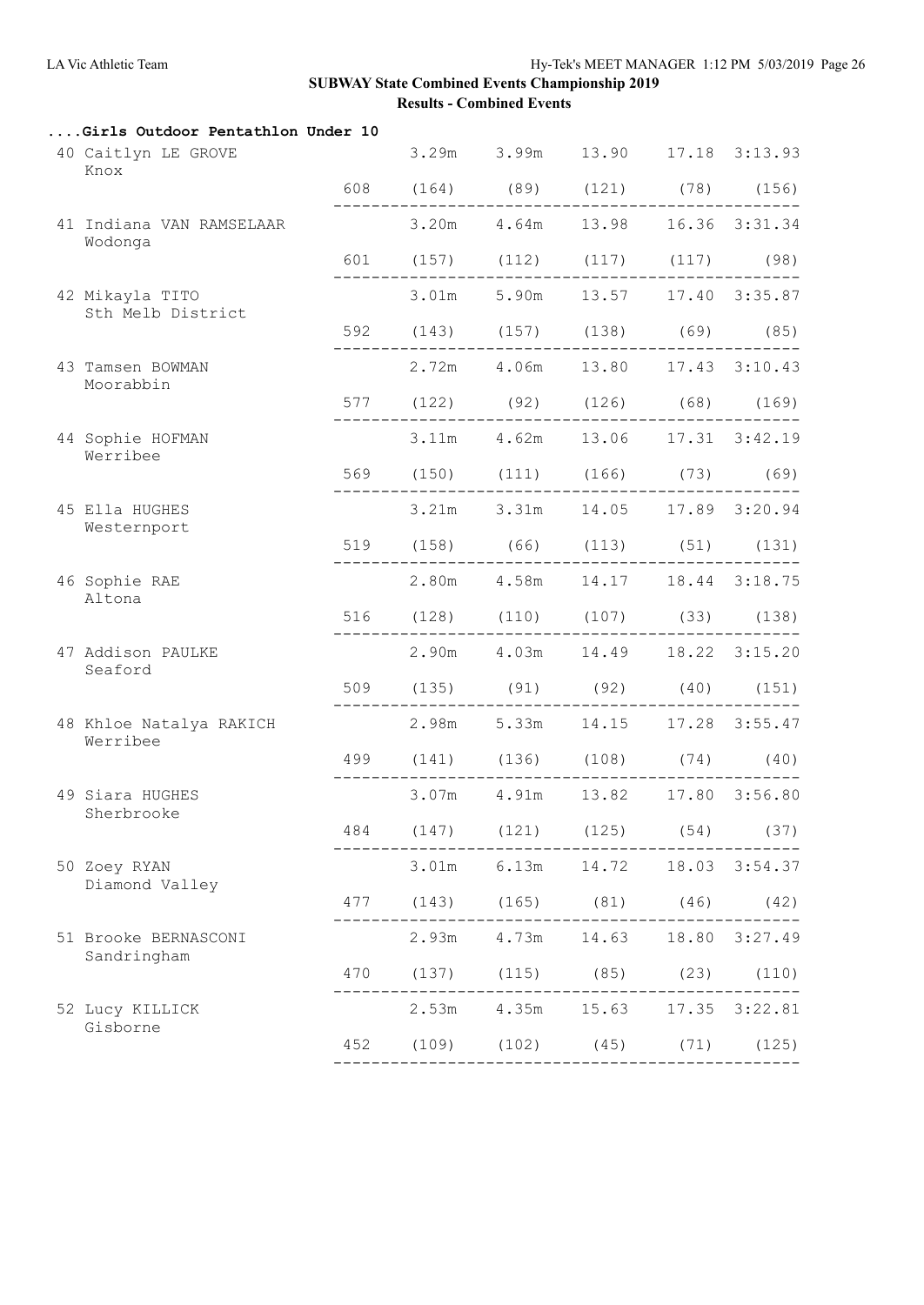|  | Girls Outdoor Pentathlon Under 10         |       |                                                                        |                   |            |             |
|--|-------------------------------------------|-------|------------------------------------------------------------------------|-------------------|------------|-------------|
|  | 53 Carly COLLINS<br>Altona                |       | 2.90m  4.80m  14.47  18.73  3:45.93                                    |                   |            |             |
|  |                                           |       | 431 (135) (118) (93) (25) (60)                                         |                   |            |             |
|  | 54 Priya DEOL<br>Box Hill                 |       | 2.56m 3.69m 15.04 19.54 3:13.05                                        |                   |            |             |
|  |                                           |       | 425 (111) (79) (68) (8) (159)                                          |                   |            |             |
|  | 55 Emma MCCAFFREY<br>Caulfield            |       | 2.92m  4.69m  16.97  18.77  3:19.07                                    |                   |            |             |
|  |                                           |       | 417 (136) (114) (6) (24) (137)                                         |                   |            |             |
|  | 56 Pia KNIGHT<br>Preston-Reservoir        |       | 2.71m 3.21m 14.80 18.62 3:24.64                                        |                   |            |             |
|  |                                           |       | 408 (121) (62) (78) (28) (119)                                         |                   |            |             |
|  | 57 Emilie LORENTZEN<br>Caulfield          |       | 2.72m  4.19m  15.15  18.60  3:36.14                                    |                   |            |             |
|  |                                           |       | 394 (122) (96) (63) (28) (85)                                          |                   |            |             |
|  | 58 Alexandra RENTZIS                      |       | 2.63m 3.72m 14.15 18.74 3:47.74                                        |                   |            |             |
|  | Oakleigh                                  |       | 385 (116) (80) (108) (25) (56)<br>------------------------------------ |                   |            |             |
|  | 59 Eliza EVANS<br>Bendigo                 |       | 2.67m 4.89m 15.73 19.41 3:49.19                                        |                   |            |             |
|  |                                           |       | 343 (118) (121) (41) (10) (53)                                         |                   |            |             |
|  | 60 Charlotte HUGHES<br>Westernport        |       | 2.74m 3.11m 15.44 19.96 3:42.26                                        |                   |            |             |
|  |                                           |       | 305 (123) (59) (52) (2) (69)                                           |                   |            |             |
|  | DNF Manon MUIR<br>Williamstown            |       | 3.36m DNS DNS 16.51 3:05.57                                            |                   |            |             |
|  |                                           |       | $(169)$ (0) (0) $(110)$ $(187)$                                        |                   |            |             |
|  | DNF Isobel WARD                           |       | 2.98m 5.16m 14.76 17.52 DNS                                            |                   |            |             |
|  | Corio                                     | (141) | (130)                                                                  | (80)              | (64)       | (0)         |
|  | DNF Claudia TIERNEY<br>Camberwell-Malvern | DNS   | <b>DNS</b>                                                             | DNS               | DNS        |             |
|  |                                           | (0)   | (0)                                                                    | (0)               | (0)        | (0)         |
|  | DNF Amy LIMPENS<br>Frankston              | 2.80m |                                                                        | 3.26m 15.53 19.95 |            | ${\rm DNS}$ |
|  |                                           | (128) | (64)                                                                   | (48)              | (3)        | (0)         |
|  | DNF Sohani SIDHU<br>Whittlesea City       | DNS   | DNS                                                                    | DNS               | <b>DNS</b> |             |
|  |                                           | (0)   | (0)                                                                    | (0)               | (0)        | (0)         |
|  |                                           |       |                                                                        |                   |            |             |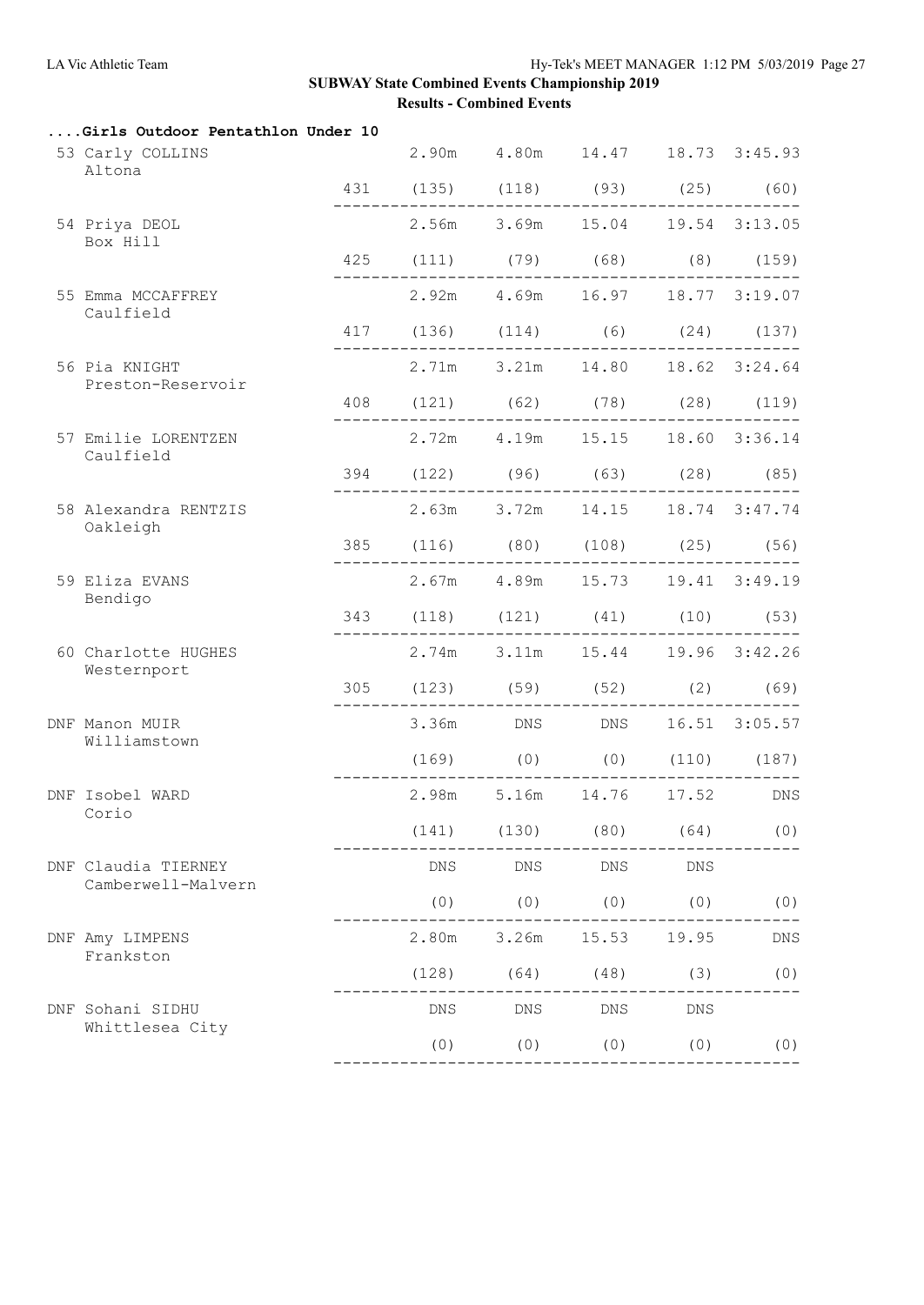|  | Girls Outdoor Pentathlon Under 10 |                      |            |                    |                    |                    |
|--|-----------------------------------|----------------------|------------|--------------------|--------------------|--------------------|
|  | DNF Kaydam ANDERSEN               | 3.44m                | 4.66m      | 13.38              | <b>DNS</b>         | $\mathop{\rm DNS}$ |
|  | Sandringham                       | (176)                | (113)      | (148)              | (0)                | (0)                |
|  | DNF Teenesha SEELEY               | 2.14m                | <b>DNS</b> | 14.87              | 19.74              | 3:26.76            |
|  | Corio                             | (83)                 | (0)        | (75)               | (5)                | (112)              |
|  | DNF Abigail WOOLF<br>Ringwood     | <b>DNS</b>           | <b>DNS</b> | DNS                | $\mathop{\rm DNS}$ |                    |
|  |                                   | (0)                  | (0)        | (0)                | (0)                | (0)                |
|  | DNF Mia GRAY<br>Sandringham       | <b>DNS</b>           | <b>DNS</b> | <b>DNS</b>         | $\mathop{\rm DNS}$ |                    |
|  |                                   | (0)                  | (0)        | (0)                | (0)                | (0)                |
|  | DNF Hannah MCMEEL<br>Warrnambool  | $\mathop{\rm DNS}$   | <b>DNS</b> | DNS                | ${\rm DNS}$        |                    |
|  |                                   | (0)                  | (0)        | (0)                | (0)                | (0)                |
|  | DNF Georgia REIF                  | $\mathop{\rm DNS}$   | <b>DNS</b> | $\mathop{\rm DNS}$ | ${\rm DNS}$        |                    |
|  | Sth Melb District                 | (0)                  | (0)        | (0)                | (0)                | (0)                |
|  | DNF Madeleine DOUGLAS             | $\mathop{\rm DNS}$   | <b>DNS</b> | $\mathop{\rm DNS}$ | $\mathop{\rm DNS}$ |                    |
|  | Gisborne                          | (0)                  | (0)        | (0)                | (0)                | (0)                |
|  | DNF Kaitlin ORD<br>Caulfield      | <b>DNS</b>           | <b>DNS</b> | DNS                | <b>DNS</b>         |                    |
|  |                                   | $\left(\,0\,\right)$ | (0)        | (0)                | (0)                | (0)                |
|  | DNF Olivia HOLMES                 | $\mathop{\rm DNS}$   | <b>DNS</b> | $\mathop{\rm DNS}$ | ${\rm DNS}$        |                    |
|  | Wonthaggi                         | (0)                  | (0)        | (0)                | (0)                | (0)                |
|  | DNF Charlotte SENIOR              | $\mathop{\rm DNS}$   | <b>DNS</b> | $\mathop{\rm DNS}$ | $\mathop{\rm DNS}$ |                    |
|  | Sth Melb District                 | (0)                  | (0)        | (0)                | (0)                | (0)                |
|  |                                   |                      |            |                    |                    |                    |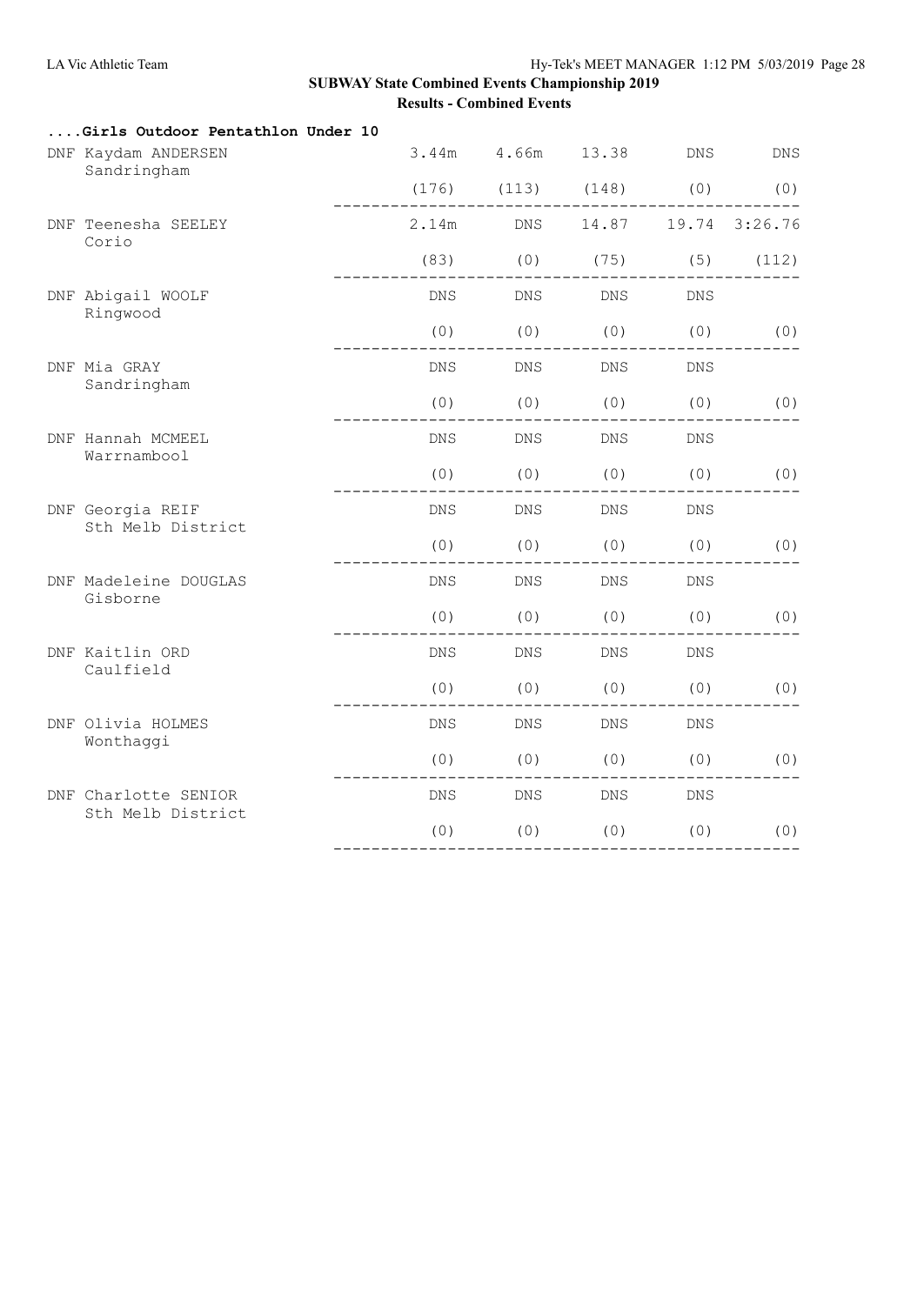#### **Girls Outdoor Pentathlon Under 11**

|                                      | Points | LJ                                 | SP | 60H                                     | 100 | 800           |
|--------------------------------------|--------|------------------------------------|----|-----------------------------------------|-----|---------------|
| 1 Jazmin FIRTH<br>Caulfield          |        |                                    |    | 4.01m 9.92m 10.61 14.95 2:50.96         |     |               |
| Team Points: 10                      |        | 1297 (222) (303) (322) (200) (250) |    |                                         |     |               |
| 2 Jasmine KING<br>Geelong            |        |                                    |    | 3.80m 7.31m 11.64 14.28 2:44.14         |     |               |
| Team Points: 8                       |        | 1190 (204) (207) (252) (246) (281) |    |                                         |     |               |
| 3 Faith LITTLE<br>Brighton           |        |                                    |    | 3.76m 7.12m 10.69 13.96 3:04.96         |     |               |
| Team Points: 6                       |        | 1177 (201) (200) (317) (269) (190) |    |                                         |     |               |
| 4 Isla BRADSHAW<br>Geelong           |        |                                    |    | 3.86m 5.54m 10.87 14.96 2:36.67         |     |               |
| Team Points: 5                       |        | 1174 (209) (144) (304) (199) (318) |    |                                         |     |               |
| 5 Charli SULLIVAN<br>Sandringham     |        |                                    |    | 3.74m 7.02m 10.20 14.57 3:09.35         |     |               |
| Team Points: 4                       |        | 1146 (199) (197) (352) (225) (173) |    |                                         |     |               |
| 6 Karla BORAS<br>Geelong             |        |                                    |    | 4.22m 5.03m 10.51 15.16 2:55.91         |     |               |
| Team Points: 3                       |        | 1109 (240) (126) (329) (186) (228) |    |                                         |     |               |
| 7 Emma DRISCOLL<br>Ringwood          |        |                                    |    | 3.98m 7.00m 11.25 14.61 3:05.58         |     |               |
| Team Points: 2                       |        | 1102 (219) (196) (278) (222) (187) |    |                                         |     |               |
| 8 Alyssa CHAPMAN<br>Knox             |        |                                    |    | 3.73m 5.93m 11.22 15.50 2:48.82         |     |               |
| Team Points: 1                       |        | 1061 (199) (158) (280) (165) (259) |    |                                         |     |               |
| 9 Chloe JOHNSTONE<br>Knox            |        |                                    |    | 3.38m 5.70m 11.53 15.33 2:40.02         |     |               |
|                                      |        | 1057 (171) (149) (259) (176) (302) |    |                                         |     |               |
| 10 Teagan LAY<br>Chelsea             |        |                                    |    | 3.62m 6.49m 11.71                       |     | 14.70 3:02.44 |
|                                      | 1032   |                                    |    | $(190)$ $(178)$ $(248)$ $(216)$ $(200)$ |     |               |
| 11 Allegra ORSO<br>Caulfield         |        |                                    |    | 4.06m 5.86m 11.34                       |     | 14.78 3:11.42 |
|                                      | 1029   |                                    |    | $(226)$ $(155)$ $(272)$ $(211)$ $(165)$ |     |               |
| 12 Isabella FINLAYSON<br>Frankston   |        |                                    |    | 3.49m 6.46m 12.09                       |     | 15.56 2:48.66 |
|                                      |        | 1001 (179) (177) (223) (162) (260) |    |                                         |     |               |
| 13 Mischa ATKINSON<br>Diamond Valley |        |                                    |    | 3.57m 7.17m 11.92 15.64 3:03.75         |     |               |
|                                      | 974    |                                    |    | $(186)$ $(202)$ $(234)$ $(157)$ $(195)$ |     |               |
|                                      |        |                                    |    |                                         |     |               |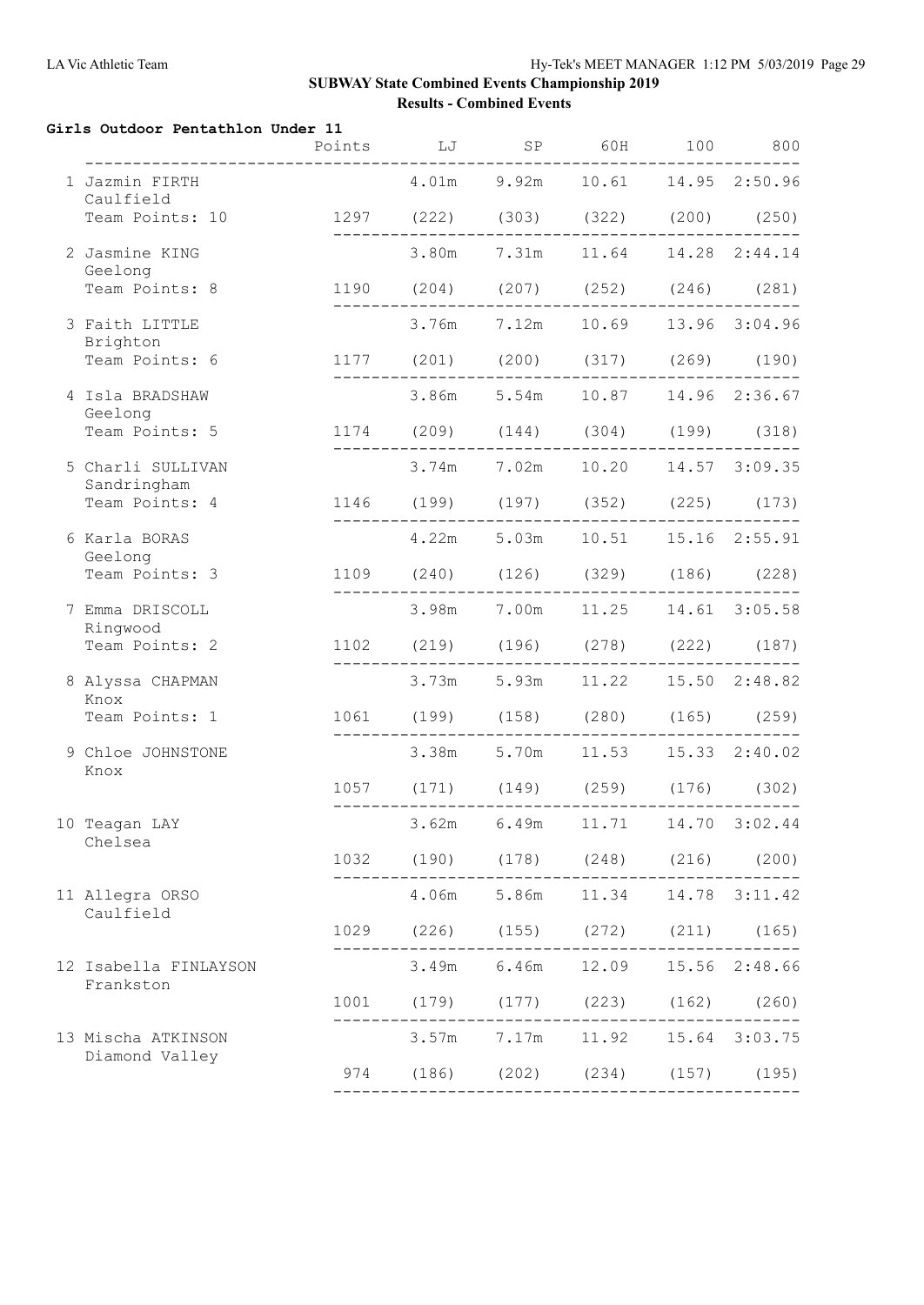|  | Girls Outdoor Pentathlon Under 11       |     |       |                                                                        |             |       |               |
|--|-----------------------------------------|-----|-------|------------------------------------------------------------------------|-------------|-------|---------------|
|  | 14 Maeve GILL<br>Ringwood               |     |       | 3.73m 7.28m 12.00 15.35 3:15.52                                        |             |       |               |
|  |                                         |     |       | 958 (199) (206) (229) (174) (150)                                      |             |       |               |
|  | 15 Jaslene ONG<br>Waverley              |     |       | 3.66m 7.89m 11.94 15.63 3:17.21                                        |             |       |               |
|  |                                         |     |       | 956 (193) (228) (233) (158) (144)<br>--------------------------------- |             |       |               |
|  | 16 Sasha JURSON<br>Gisborne             |     |       | 3.77m 5.53m 11.70 15.41 3:05.15                                        |             |       |               |
|  |                                         |     |       | 953 (202) (143) (248) (171) (189)                                      |             |       |               |
|  | 17 Bhanu MAHENDRAN<br>Frankston         |     |       | 3.83m  4.57m  11.91  15.23  2:57.78                                    |             |       |               |
|  |                                         |     |       | 952 (207) (109) (235) (182) (219)                                      |             |       |               |
|  | 17 Isabel ROGERS<br>Mentone             |     |       | 4.18m 5.27m 11.41 15.64 3:13.34                                        |             |       |               |
|  |                                         |     |       | 952 (236) (134) (267) (157) (158)                                      |             |       |               |
|  | 19 Chloe WILLIAMS<br>Sth Melb District  |     |       | 3.44m 7.49m 12.24 15.98 3:03.34                                        |             |       |               |
|  |                                         |     |       | 938 (176) (214) (214) (138) (196)                                      |             |       |               |
|  | 20 Vegas HENRY<br>Sandringham           |     |       | 3.52m 5.95m 11.42 16.15 3:01.82                                        |             |       |               |
|  |                                         |     |       | 937 (182) (158) (267) (128) (202)                                      |             |       |               |
|  | 21 Lucy CLEVELAND<br>Werribee           |     |       | 3.35m 4.84m 11.52 15.83 2:54.06                                        |             |       |               |
|  |                                         |     |       | 930 (169) (119) (260) (146) (236)                                      |             |       |               |
|  | 22 Taya MCCLURE<br>Whittlesea City      |     |       | 3.56m 7.79m 12.52 15.11 3:21.65                                        |             |       |               |
|  |                                         |     |       | 925 (185) (225) (197) (189) (129)                                      |             |       |               |
|  | 23 Stephanie VAN BEMMEL<br>Yarra Ranges |     |       | 3.75m 5.86m 12.45 15.76 2:59.39                                        |             |       |               |
|  |                                         | 919 |       | $(200)$ $(155)$ $(201)$ $(150)$                                        |             |       | (213)         |
|  | 24 Elizabeth HALL<br>Werribee           |     |       | 3.45m 6.05m 12.52 16.49 2:48.49                                        |             |       |               |
|  |                                         | 907 |       | $(176)$ $(162)$ $(197)$ $(111)$                                        |             |       | (261)         |
|  | 25 Emily MCCORMICK<br>Geelong           |     | 3.26m | 5.17m                                                                  | 12.43       | 15.34 | 2:55.74       |
|  |                                         | 899 |       | $(162)$ $(131)$ $(203)$ $(175)$ $(228)$                                |             |       |               |
|  | 26 Emily RANKIN<br>Ringwood             |     | 3.37m |                                                                        | 7.34m 11.76 |       | 15.96 3:19.16 |
|  |                                         | 898 |       | $(170)$ $(208)$ $(244)$ $(139)$ $(137)$                                |             |       |               |
|  |                                         |     |       |                                                                        |             |       |               |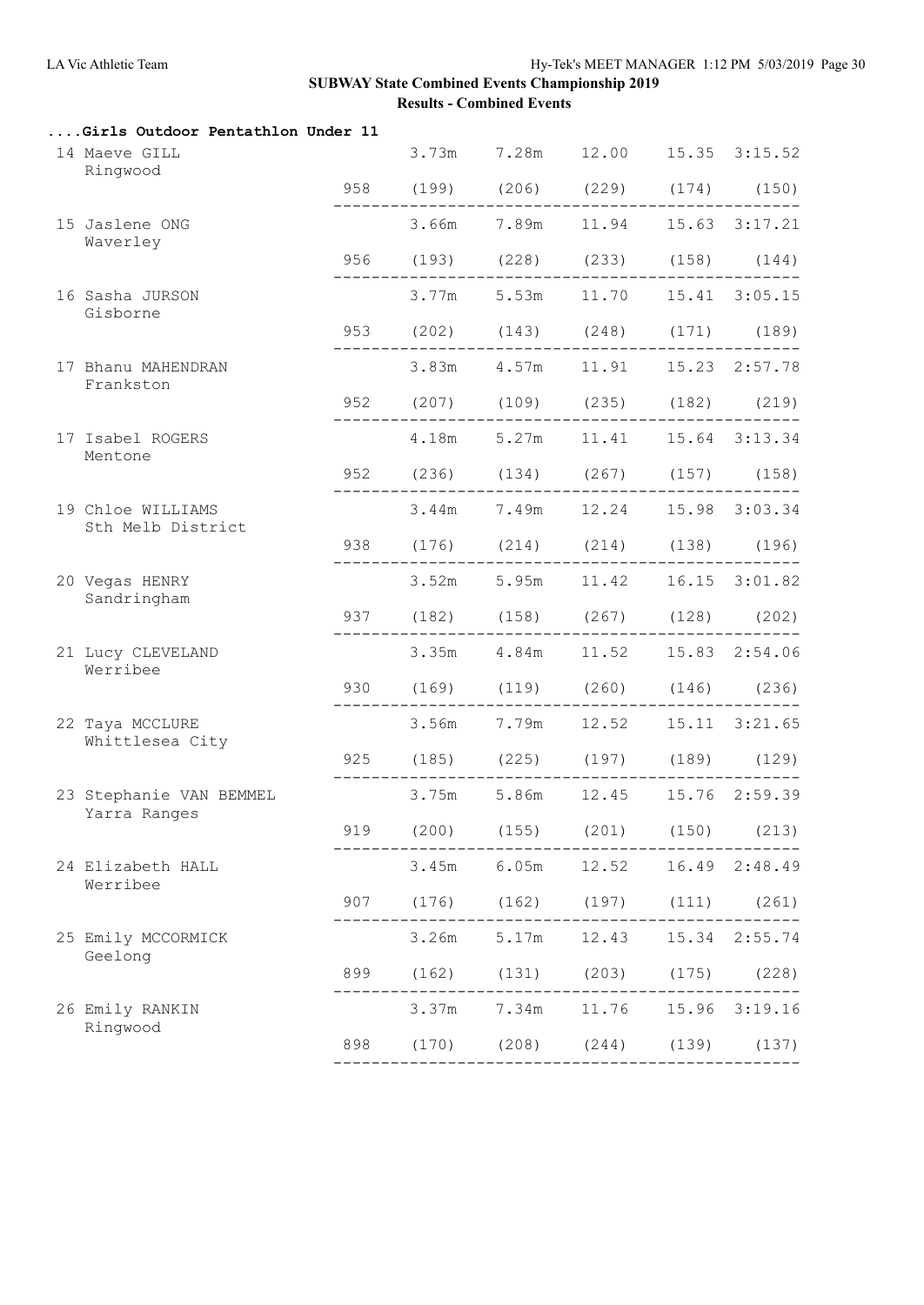#### **....Girls Outdoor Pentathlon Under 11** 27 Isabella BERTUCCI 3.48m 5.10m 12.01 15.50 3:05.34 Mentone 888 (179) (128) (228) (165) (188) ------------------------------------------------- 28 Helena BERRY 3.58m 5.84m 13.31 15.72 2:53.30 Box Hill 884 (187) (154) (152) (152) (239) ------------------------------------------------- 29 Freya HARRIS 3.44m 4.45m 12.16 Williamstown 881 (176) (105) (219) (150) (231) ------------------------------------------------- 30 Bella STONEY 3.38m 5.47m 11.70 15.78 3:13.09 Mansfield 868 (171) (141) (248) (149) (159) ------------------------------------------------- 31 Ebony HARRIDGE 2.92m 7.08m 11.63 16.26 3:14.62 Sth Melb District 863 (136) (199) (253) (122) (153) ------------------------------------------------- 32 Monique KINDLER 3.46m 5.21m 12.08 15.91 3:06.26 Knox 859 (177) (132) (224) (141) (185) ------------------------------------------------- 33 Molly COLGAN 3.71m 5.96m 13.06 15.69 3:07.69 Frankston 855 (197) (159) (166) (154) (179) ------------------------------------------------- 34 Jemma WHITAKER 3.48m 6.82m 11.99 16.57 3:19.61 Ringwood 842 (179) (190) (230) (107) (136) ------------------------------------------------- 35 Tazma FERRIE 3.48m 6.70m 12.23 16.11 3:22.05 Bendigo 836 (179) (185) (215) (130) (127) ------------------------------------------------- 36 Ruby DONALDSON 3.14m 5.12m 12.57 16.44 2:51.45 Sth Melb District 835 (152) (129) (194) (113) (247) ------------------------------------------------- 37 Charlotte PAEZ 3.02m 7.11m 12.76 16.56 3:02.91 Mornington 832 (144) (200) (183) (107) (198) ------------------------------------------------- 38 Carlie SARGENT 3.49m 4.66m 11.92 15.67 3:15.59 Frankston 831 (179) (113) (234) (155) (150) ------------------------------------------------- 39 Sian MACCREADIE 3.35m 6.54m 12.20 15.80 3:25.79 Williamstown 829 (169) (180) (217) (148) (115) -------------------------------------------------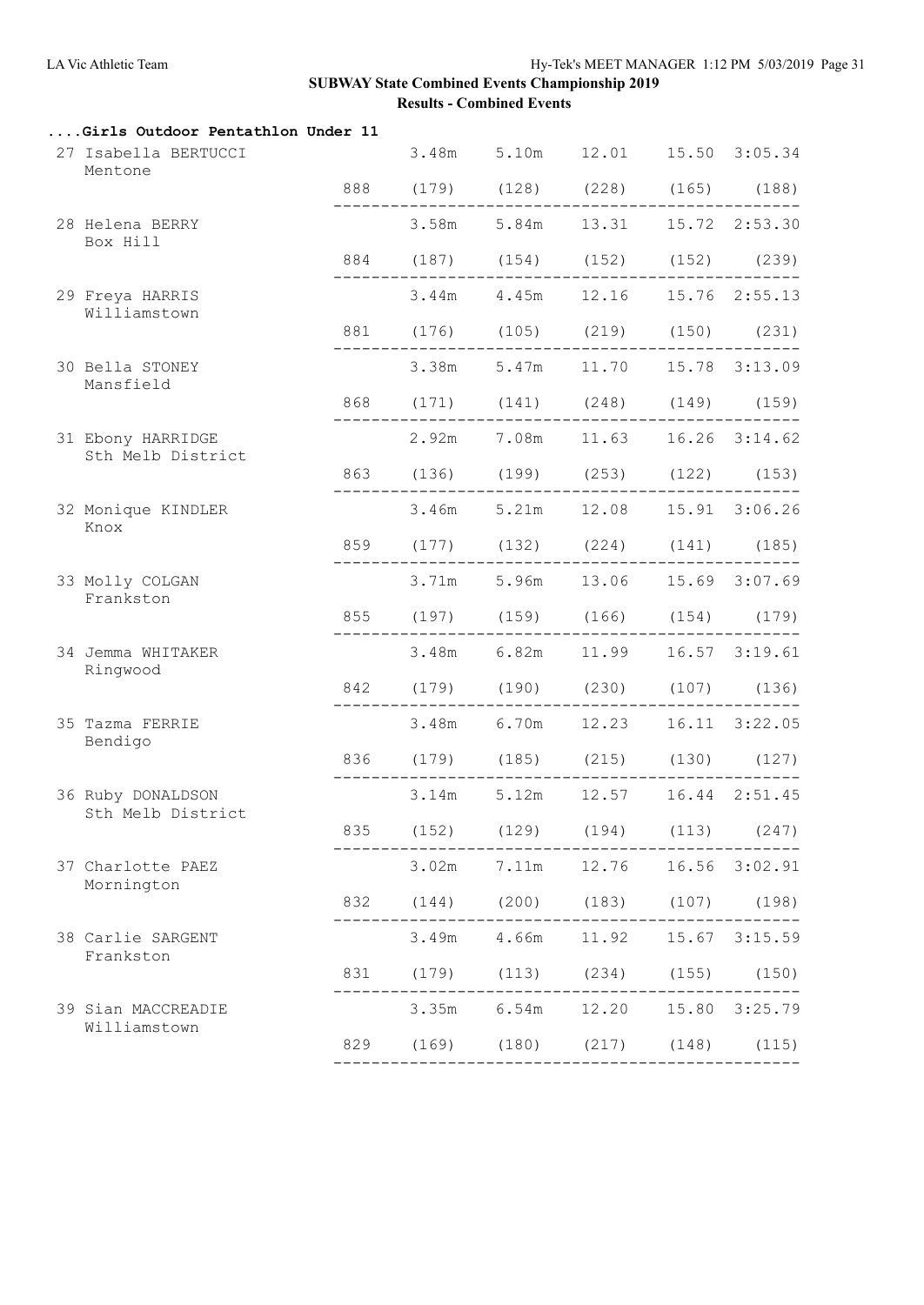| Girls Outdoor Pentathlon Under 11       |  |                                                                           |            |  |
|-----------------------------------------|--|---------------------------------------------------------------------------|------------|--|
| 40 Alicia GEC<br>Keilor                 |  | 3.10m  4.11m  12.23  15.69  2:59.23                                       |            |  |
|                                         |  | 824 (149) (93) (215) (154) (213)                                          |            |  |
| 41 Naomi HENDERSON<br>Maryborough       |  | 3.65m  4.94m  12.54  15.64  3:16.64                                       |            |  |
|                                         |  | 814 (192) (123) (196) (157) (146)                                         |            |  |
| 42 Alice MACLEOD<br>Coburg              |  | 3.28m  4.55m  13.20  15.38  3:02.01                                       |            |  |
|                                         |  | 804 (163) (109) (158) (172) (202)                                         |            |  |
| 43 Madeleine MCGREGOR<br>Box Hill       |  | 2.84m 5.15m 11.68 16.71 3:04.83                                           |            |  |
|                                         |  | 800 (130) (130) (250) (100) (190)<br>------------------------------------ |            |  |
| 44 Eve O'CONNOR<br>Wodonga              |  | 3.45m 5.25m 12.52 16.21 3:12.00                                           |            |  |
|                                         |  | 794 (176) (133) (197) (125) (163)                                         |            |  |
| 45 Poppy DONALDSON<br>Sth Melb District |  | 3.15m  4.92m  12.57  16.97  2:55.02                                       |            |  |
|                                         |  | 788 (153) (122) (194) (88) (231)                                          |            |  |
| 46 Jayme-Lee COBAIN<br>Gisborne         |  | 3.29m 5.18m 12.25 16.26 3:13.70                                           |            |  |
|                                         |  | 787 (164) (131) (214) (122) (156)                                         |            |  |
| 47 Amayah JORDAN<br>Brighton            |  | 3.13m 5.73m 13.38 15.79 3:05.63                                           |            |  |
|                                         |  | 786 (152) (151) (148) (148) (187)                                         |            |  |
| 48 Ella WALSH<br>Colac                  |  | 3.22m 5.34m 12.90 16.51 3:02.66                                           |            |  |
|                                         |  | 780 (159) (137) (175) (110) (199)                                         |            |  |
| 49 Shae CULPIN<br>Cranbourne            |  | 3.24m  4.05m  12.47  16.45  2:59.86                                       |            |  |
|                                         |  | 775 (160) (91) (200) (113) (211)                                          | ---------- |  |
| 50 Janella ARCHER<br>Sale               |  | 3.58m 5.22m 13.09 16.46 3:09.72                                           |            |  |
|                                         |  | 766 (187) (132) (164) (112) (171)                                         |            |  |
| 51 Heidi DRAAI<br>Berwick               |  | 3.07m 5.05m 12.46 16.70 3:06.56                                           |            |  |
|                                         |  | 757 (147) (126) (201) (100) (183)                                         |            |  |
| 52 Matilda CHENERY                      |  | 3.21m 5.69m 12.25 16.83 3:18.11                                           |            |  |
| Shepparton                              |  | 756 (158) (149) (214) (94) (141)                                          |            |  |
|                                         |  |                                                                           |            |  |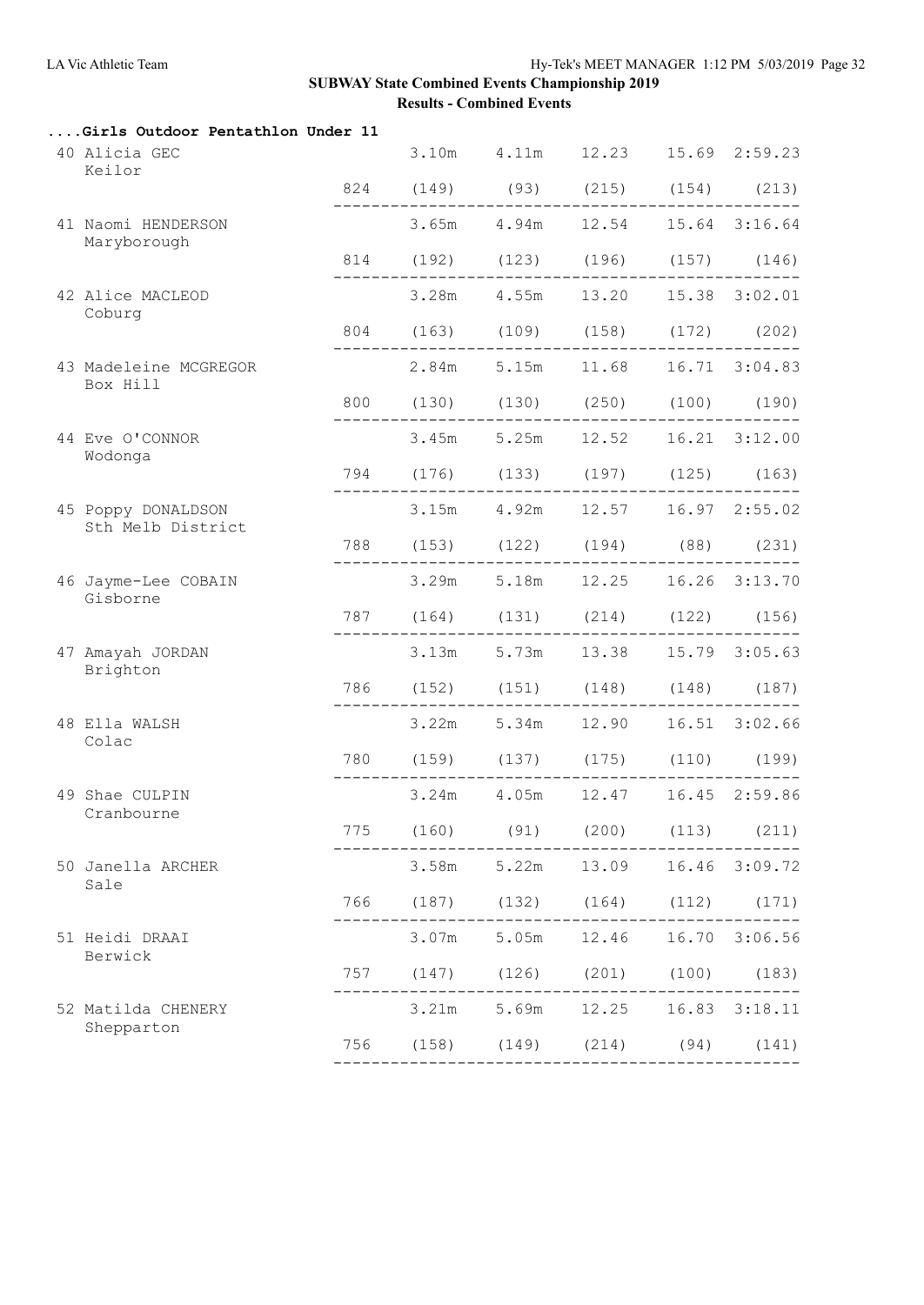| Girls Outdoor Pentathlon Under 11          |  |                                                                     |              |  |
|--------------------------------------------|--|---------------------------------------------------------------------|--------------|--|
| 53 Jamie VAN ROOYEN<br>Mentone             |  | 3.22m 5.39m 13.41 16.31 3:08.75                                     |              |  |
|                                            |  | 738 (159) (138) (146) (120) (175)                                   |              |  |
| 54 Philippa BESFORD<br>Albury              |  | 3.49m 7.23m 13.33 15.72 4:08.81                                     |              |  |
|                                            |  | 704 (179) (204) (151) (152) (18)                                    |              |  |
| 55 Holly GARDINER<br>Werribee              |  | 3.26m 5.62m 14.09 16.26 3:14.29                                     |              |  |
|                                            |  | 696 (162) (147) (111) (122) (154)                                   |              |  |
| 56 Taihlar-Jo KAMPF<br>Whittlesea City     |  | 3.27m 6.31m 13.17 18.38 3:29.03                                     |              |  |
|                                            |  | 633 (162) (171) (160) (35) (105)                                    |              |  |
| 57 Ashanti NESBITT<br>Frankston            |  | 3.13m  4.96m  13.91  17.20  3:18.56                                 |              |  |
|                                            |  | 612 (152) (123) (120) (78) (139)                                    |              |  |
| 58 Lauren PAXMAN<br>Brighton               |  | 2.96m  4.60m  13.77  16.82  3:23.37                                 |              |  |
|                                            |  | 595 (139) (111) (127) (95) (123)<br>------------------------------- |              |  |
| 59 Ruby IDZIAK<br>Williamstown             |  | 2.85m  4.06m  13.14  16.84  3:31.11                                 |              |  |
|                                            |  | 577 (131) (92) (161) (94) (99)                                      | ------------ |  |
| 59 Saskia BAKER-SMITH<br>Box Hill          |  | 2.96m 5.27m 13.86 16.76 3:36.43                                     |              |  |
|                                            |  | 577 (139) (134) (123) (97) (84)                                     |              |  |
| 61 Evie LEWRY<br>Geelong                   |  | 3.26m  4.97m  13.47  17.52  3:39.62                                 |              |  |
|                                            |  | 568 (162) (124) (143) (64) (75)                                     |              |  |
| 62 Daisy ROBINSON<br>Waverley              |  | 3.15m 5.90m 13.99 16.21 4:12.15                                     |              |  |
|                                            |  | 565 (153) (157) (116) (125) (14)                                    |              |  |
| 62 Indie-Anna STEELE<br>Southern Peninsula |  | 2.81m 5.00m 13.58 17.15 3:32.54                                     |              |  |
|                                            |  | 565 (128) (125) (137) (80) (95)                                     |              |  |
| 64 Zali LETHO<br>Caulfield                 |  | 2.89m  4.05m  13.70  17.53  3:26.65                                 |              |  |
|                                            |  | 533 (134) (91) (131) (64) (113)                                     |              |  |
| 65 Olivia TOLE<br>Altona                   |  | 2.87m 6.05m 13.74 18.07 3:46.32                                     |              |  |
|                                            |  | 527 (133) (162) (129) (44) (59)                                     |              |  |
|                                            |  |                                                                     |              |  |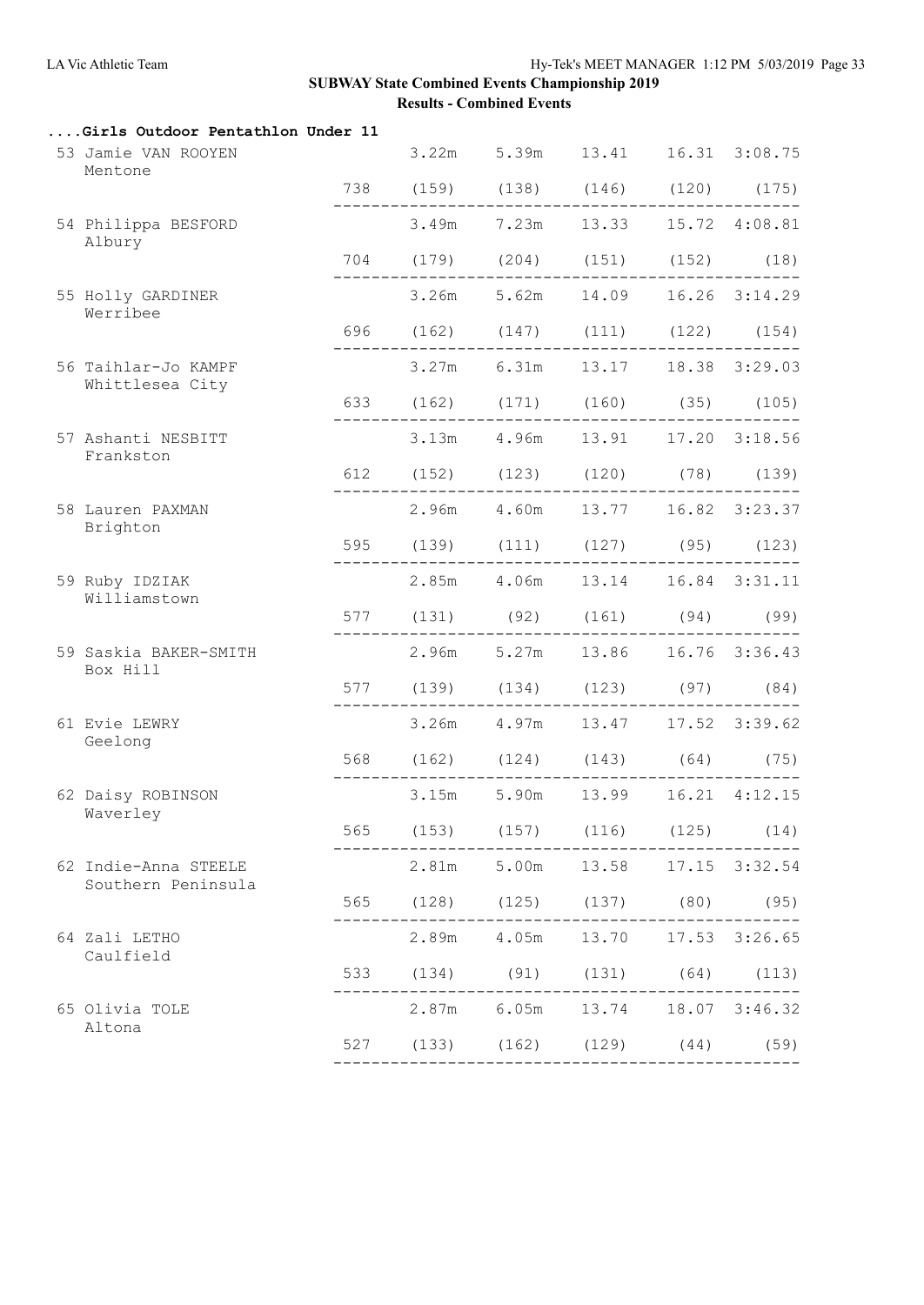|  | Girls Outdoor Pentathlon Under 11 |                               |                                 |                                                                               |  |       |               |
|--|-----------------------------------|-------------------------------|---------------------------------|-------------------------------------------------------------------------------|--|-------|---------------|
|  | 66 Holly NELSON<br>Gisborne       |                               |                                 | 2.77m 5.19m 13.10 17.81 4:20.63                                               |  |       |               |
|  |                                   |                               | 477 (125) (131) (163) (53) (5)  |                                                                               |  |       |               |
|  | 67 Camryn MCKENZIE<br>Wonthaggi   |                               |                                 | 2.79m  4.67m  14.52  18.14  3:45.64                                           |  |       |               |
|  |                                   |                               | 434 (127) (113) (91) (42) (61)  | __________________________________                                            |  |       |               |
|  | 68 Kaitlyn GOOD                   |                               |                                 | 2.54m 5.69m 14.91 17.53 3:57.68                                               |  |       |               |
|  | Albury                            |                               | 431 (109) (149) (73) (64) (36)  |                                                                               |  |       |               |
|  | 69 Lily CARMODY                   |                               |                                 | 2.36m  4.25m  15.09  18.60  3:31.54                                           |  |       |               |
|  | Pakenham                          |                               | 387 (97) (98) (66) (28) (98)    |                                                                               |  |       |               |
|  | 70 Ashlyn GRIFFETT                |                               | 2.06m 3.49m 15.17 18.32 3:30.23 |                                                                               |  |       |               |
|  | Southern Peninsula                |                               | 350 (78) (72) (62) (36) (102)   |                                                                               |  |       |               |
|  | 71 Abigail WATSON<br>Box Hill     |                               |                                 | 2.41m  4.61m  14.66  19.22  3:58.58                                           |  |       |               |
|  |                                   |                               | 344 (101) (111) (84) (14) (34)  |                                                                               |  |       |               |
|  | 72 Hannah DAY                     |                               | 2.00m 3.64m 17.57 19.51 4:37.42 |                                                                               |  |       |               |
|  | Corio                             |                               | 160 (75) (77) (0) (8) (0)       |                                                                               |  |       |               |
|  | DNF Isabella VESCOVI KALIVODA     | 3.73m 6.45m DNS 15.63 2:57.17 |                                 |                                                                               |  |       |               |
|  | Kew                               |                               |                                 | $(199)$ $(176)$ $(0)$ $(158)$ $(222)$<br>------------------------------------ |  |       |               |
|  | DNF Matilda FARLEY                |                               |                                 | 3.13m  4.36m  DNS  16.41  2:55.82                                             |  |       |               |
|  | Sale                              |                               |                                 | $(152)$ $(102)$ $(0)$ $(115)$ $(228)$                                         |  |       |               |
|  | DNF Grace FARAH                   |                               |                                 | 3.79m 5.54m 12.10 15.23 DNS                                                   |  |       |               |
|  | Whittlesea City                   |                               |                                 | $(204)$ $(144)$ $(223)$ $(182)$                                               |  |       | (0)           |
|  | DNF Hailey PFAIFER                |                               |                                 | 2.05m 5.56m 11.36 15.19                                                       |  |       | <b>DNS</b>    |
|  | Frankston                         |                               |                                 | $(78)$ $(144)$ $(271)$ $(184)$                                                |  |       | (0)           |
|  | DNF Amelie DE BANKS               |                               | 2.87m                           | $6.12m$ DNS                                                                   |  |       | 15.32 2:59.18 |
|  | Collingwood                       |                               |                                 | $(133)$ $(164)$ $(0)$ $(176)$ $(213)$                                         |  |       |               |
|  | DNF Mackenzie GILCHRIST           |                               |                                 | $3.39m$ $5.47m$ $13.02$                                                       |  | 16.96 | DNS           |
|  | Moorabbin                         |                               |                                 | $(172)$ $(141)$ $(168)$ $(88)$                                                |  |       | (0)           |
|  |                                   |                               |                                 |                                                                               |  |       |               |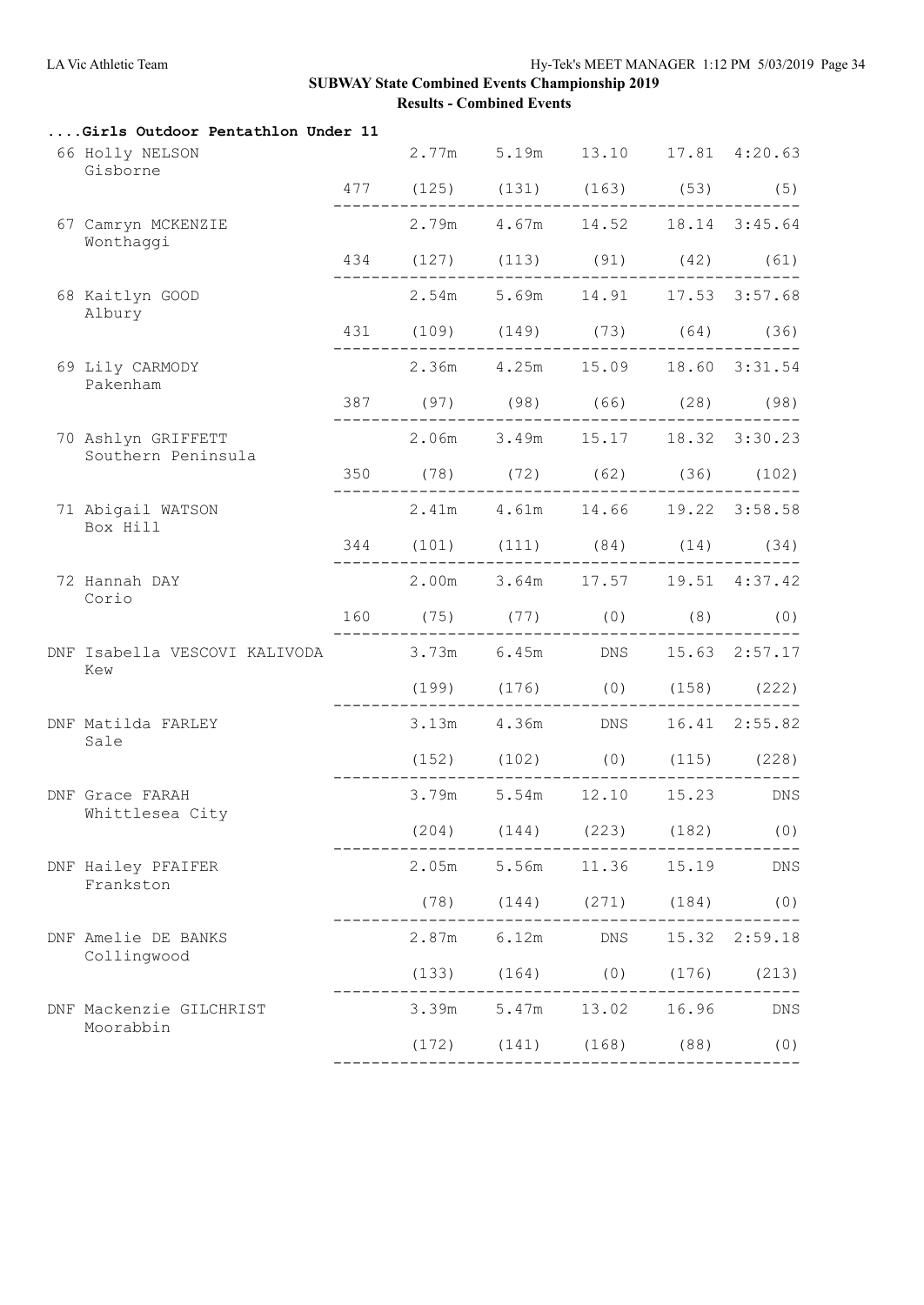|  | Girls Outdoor Pentathlon Under 11    |            |                    |                    |                    |                    |
|--|--------------------------------------|------------|--------------------|--------------------|--------------------|--------------------|
|  | DNF Sophie TUCKER<br>Williamstown    | DNS        |                    | 5.68m 13.26 17.58  |                    | ${\rm DNS}$        |
|  |                                      | (0)        |                    | $(149)$ $(155)$    | (62)               | (0)                |
|  | DNF Amelia PAPAL                     | 2.59m      | 6.59m              | 14.04              | 19.10              | DNS                |
|  | Altona                               | (113)      | (181)              | (114)              | (16)               | (0)                |
|  | DNF Isabella AMAD                    | 3.38m      | DNS                | 13.22              | 15.61              | $\mathop{\rm DNS}$ |
|  | Caulfield                            | (171)      | (0)                | (157)              | (159)              | (0)                |
|  | DNF Kiara BOYD<br>Keilor             | 3.47m      | DNS                | 12.12              | 15.26              | <b>DNS</b>         |
|  |                                      | (178)      | (0)                | (222)              | (180)              | (0)                |
|  | DNF Nina DI FABRIZIO<br>Williamstown | 2.47m      | <b>DNS</b>         | 14.69              | 18.91              | DNS                |
|  |                                      | (105)      | (0)                | (83)               | (20)               | (0)                |
|  | DNF Georgia HANNAGAN                 | <b>DNS</b> | ${\rm DNS}$        | DNS                | $\mathop{\rm DNS}$ |                    |
|  | Geelong                              | (0)        | (0)                | (0)                | (0)                | (0)                |
|  | DNF Imogen MAKIN                     | <b>DNS</b> | 10.60m             | DNS                | 16.37              | DNS                |
|  | Werribee                             | (0)        | (328)              | (0)                | (117)              | (0)                |
|  | DNF Flo BAILLIEU                     | <b>DNS</b> | <b>DNS</b>         | DNS                | <b>DNS</b>         |                    |
|  | Sth Melb District                    | (0)        | (0)                | (0)                | (0)                | (0)                |
|  | DNF Ivy BURNS                        | <b>DNS</b> | ${\rm DNS}$        | $\mathop{\rm DNS}$ | <b>DNS</b>         |                    |
|  | Geelong                              | (0)        | (0)                | (0)                | (0)                | (0)                |
|  | DNF Miranda AUMONT                   | DNS        | $\mathop{\rm DNS}$ | DNS                | DNS                |                    |
|  | Westernport                          | (0)        | (0)                | (0)                | (0)                | (0)                |
|  | DNF Hayley AUDEN                     | <b>DNS</b> | <b>DNS</b>         | DNS                | ${\rm DNS}$        |                    |
|  | Sandringham                          | (0)        | (0)                | (0)                | (0)                | (0)                |
|  | DNF Lola GREGSON                     | <b>DNS</b> | <b>DNS</b>         | ${\tt DNS}$        | ${\rm DNS}$        |                    |
|  | Williamstown                         | (0)        | (0)                | (0)                | (0)                | (0)                |
|  | DNF Anjali RAO                       | <b>DNS</b> | <b>DNS</b>         | $\mathop{\rm DNS}$ | DNS                |                    |
|  | Nunawading                           | $(0)$      | (0)                | (0)                | (0)                | (0)                |
|  |                                      |            |                    |                    |                    |                    |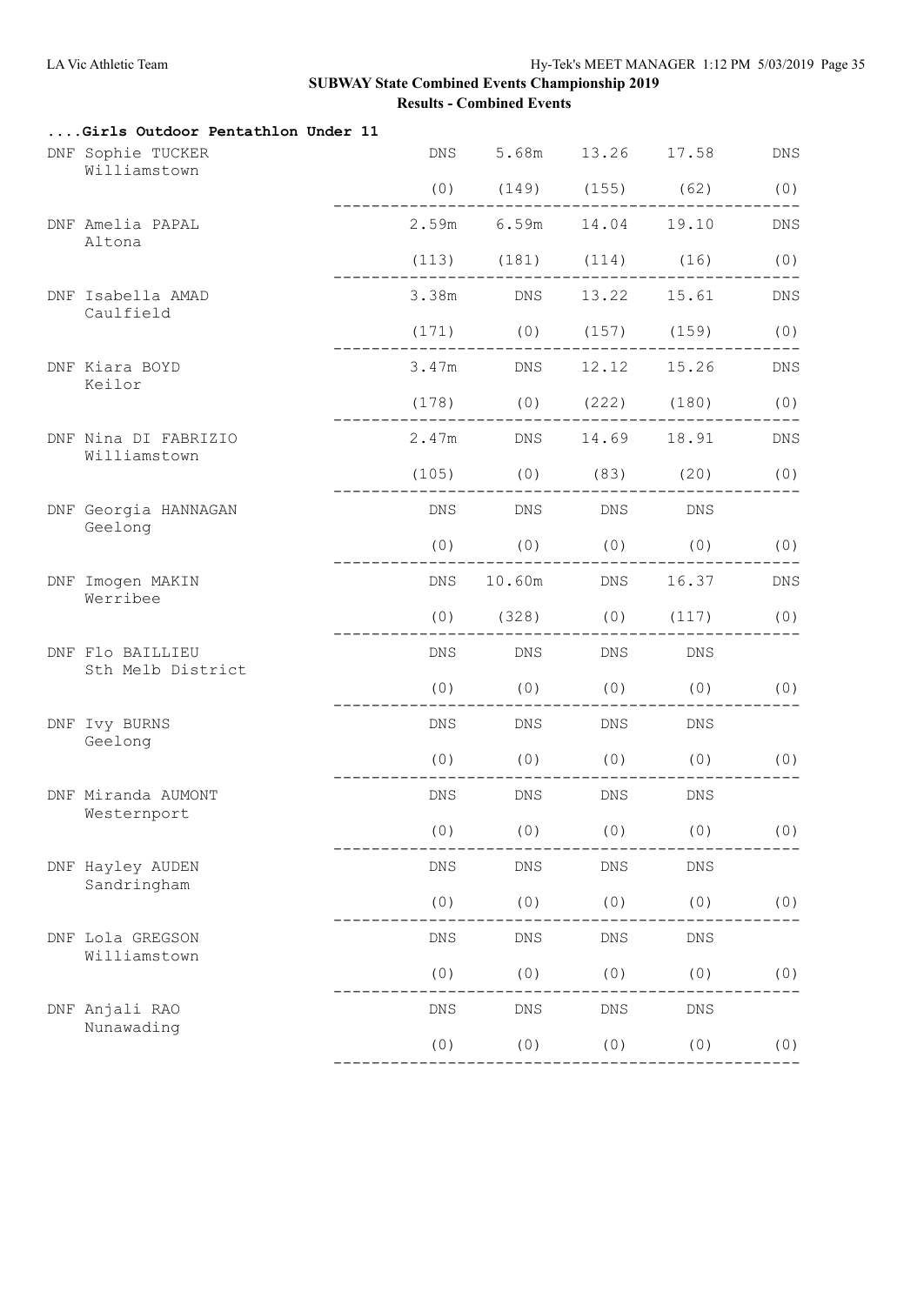|                               | Girls Outdoor Pentathlon Under 11 |     |      |     |     |     |
|-------------------------------|-----------------------------------|-----|------|-----|-----|-----|
| DNF Lola DUNN<br>Williamstown |                                   | DNS | DNS. | DNS | DNS |     |
|                               |                                   | (0) | (0)  | (0) | (0) | (0) |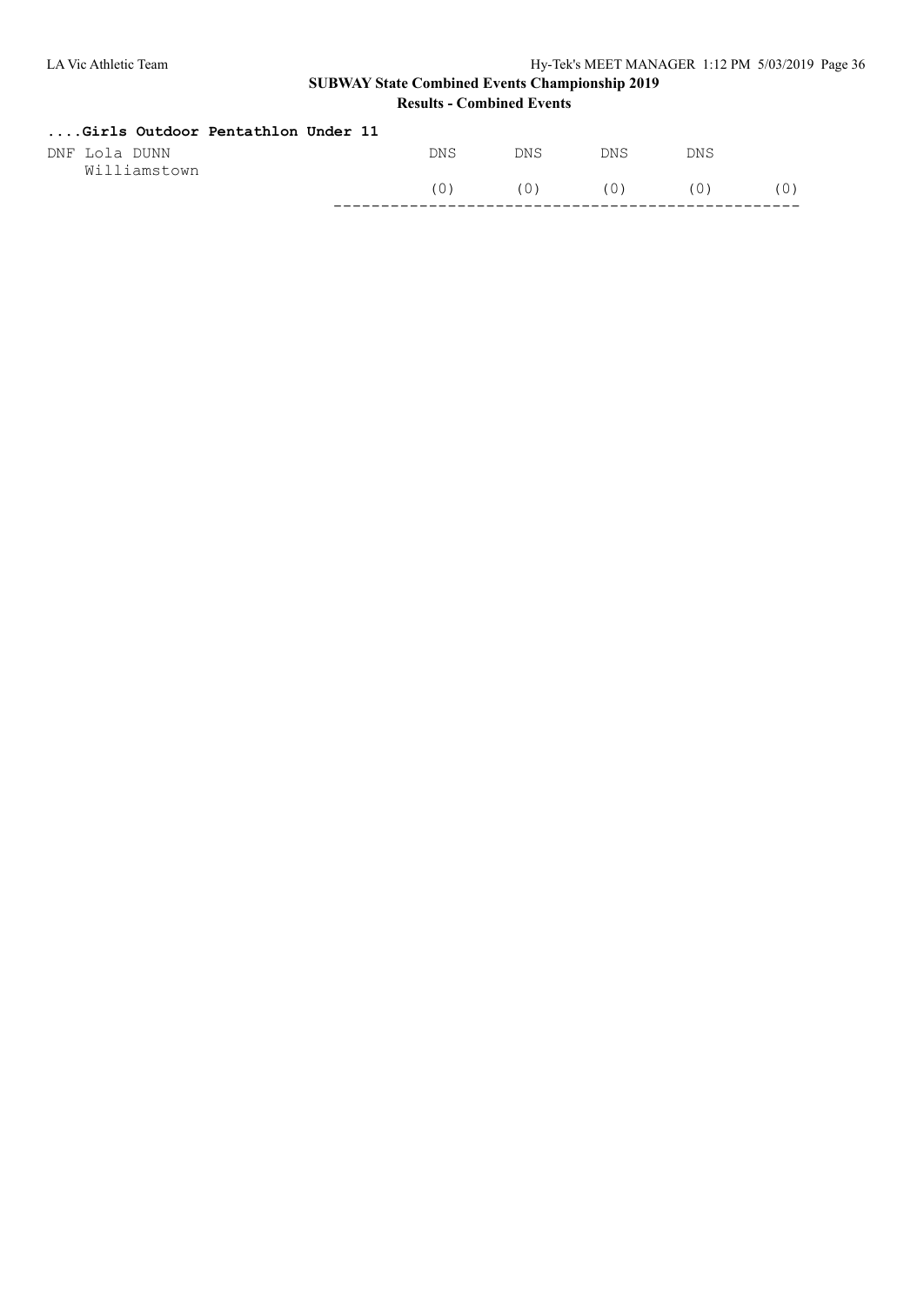| Boys Outdoor Pentathlon Under 11 |                                    | Points LJ DT 60H 100 800           |                                                                           |                   |                               |  |
|----------------------------------|------------------------------------|------------------------------------|---------------------------------------------------------------------------|-------------------|-------------------------------|--|
| 1 Tobias SERVIN<br>Geelong       |                                    |                                    | 4.11m  27.29m  10.40  14.16  2:42.53                                      |                   |                               |  |
| Team Points: 10                  | 1445 (230) (335) (337) (254) (289) |                                    |                                                                           |                   |                               |  |
| 2 Sam GAYFER<br>Kew              |                                    |                                    | 4.33m 22.28m 10.35 14.13 2:43.05                                          |                   |                               |  |
| Team Points: 8                   | 1402 (249) (269) (341) (256) (287) |                                    |                                                                           |                   |                               |  |
| 3 Josiah STANFORD<br>Berwick     |                                    |                                    | 4.61m  22.59m  10.74  14.11  2:44.02                                      |                   |                               |  |
| Team Points: 6                   |                                    | 1400 (274) (273) (313) (258) (282) |                                                                           |                   |                               |  |
| 4 Ocean SHEPHEARD<br>Mornington  |                                    |                                    | 4.11m  22.08m  11.36  14.56  2:39.14                                      |                   |                               |  |
| Team Points: 5                   |                                    | 1300 (230) (267) (271) (226) (306) |                                                                           |                   |                               |  |
| 5 Jobe DOUGLAS                   |                                    |                                    | 3.99m 24.00m 11.13 15.00 2:40.02                                          |                   |                               |  |
| Diamond Valley<br>Team Points: 4 |                                    | 1296 (220) (292) (286) (196) (302) |                                                                           |                   |                               |  |
| 6 Darcy HARRINGTON               |                                    |                                    | 4.10m 21.97m 11.33 15.04 2:46.70                                          |                   |                               |  |
| Geelong<br>Team Points: 3        |                                    | 1230 (229) (265) (273) (194) (269) |                                                                           |                   |                               |  |
| 7 Tate FERGUSON                  |                                    |                                    | 4.01m  22.10m  11.78  14.57  2:52.83                                      |                   |                               |  |
| Williamstown<br>Team Points: 2   |                                    | 1198 (222) (267) (243) (225) (241) |                                                                           | _________________ |                               |  |
| 8 Jake FROST                     |                                    |                                    | 3.50m  20.47m  11.02  15.02  2:51.85                                      |                   |                               |  |
| Knox<br>Team Points: 1           |                                    | 1160 (180) (246) (294) (195) (245) |                                                                           |                   |                               |  |
| 9 Zander ZURAWEL                 |                                    |                                    | 3.43m 19.36m 11.44 15.07 2:42.30                                          |                   |                               |  |
| Geelong                          |                                    | 1154 (175) (232) (265) (192) (290) |                                                                           |                   |                               |  |
| 10 Heath FOX                     |                                    |                                    | 3.73m  26.52m  11.38  15.69  3:03.64                                      |                   |                               |  |
| Ringwood                         |                                    | 1142 (199) (325) (269) (154) (195) |                                                                           |                   |                               |  |
| 11 Thomas MERRY                  |                                    |                                    | _____________________________________<br>3.58m 22.86m 11.71 15.61 2:46.63 |                   |                               |  |
| Whittlesea City                  | 1141                               |                                    | $(187)$ $(277)$ $(248)$ $(159)$ $(270)$                                   |                   |                               |  |
| 12 Cooper ACKLOM<br>Caulfield    |                                    | 3.64m                              |                                                                           |                   | 25.96m  11.60  15.37  3:01.75 |  |
|                                  |                                    | 1139 (191) (317) (255) (173) (203) |                                                                           |                   |                               |  |
| 13 Xavier COLLINS<br>Geelong     |                                    |                                    | 4.21m  14.19m  12.70  14.45  2:41.00                                      |                   |                               |  |
|                                  |                                    | 1122 (239) (166) (186) (234) (297) |                                                                           |                   |                               |  |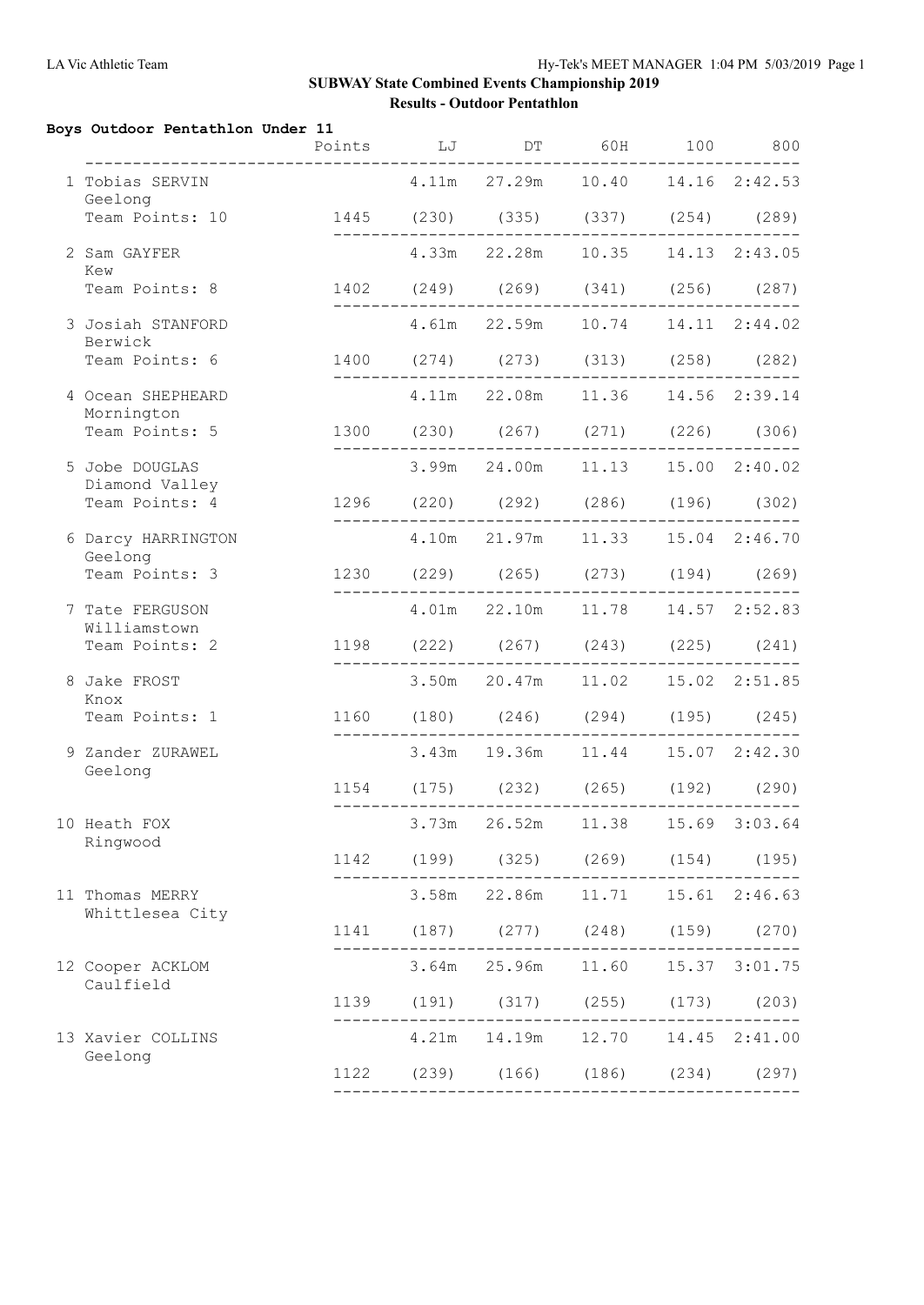|  | Boys Outdoor Pentathlon Under 11           |  |                                                                         |  |  |
|--|--------------------------------------------|--|-------------------------------------------------------------------------|--|--|
|  | 14 James EDGAR<br>Collingwood              |  | 3.93m 16.76m 11.59 15.37 2:45.60                                        |  |  |
|  |                                            |  | 1116 (215) (199) (255) (173) (274)                                      |  |  |
|  | 15 Mark MAVRAKIS<br>Keilor                 |  | 4.02m  17.54m  11.59  15.35  3:02.99                                    |  |  |
|  |                                            |  | 1058 (223) (208) (255) (174) (198)                                      |  |  |
|  | 15 Rafi SAYAR<br>Williamstown              |  | 3.58m 19.97m 11.96 15.59 2:53.41                                        |  |  |
|  |                                            |  | 1058 (187) (240) (232) (160) (239)                                      |  |  |
|  | 17 Harry MARSHALL<br>Caulfield             |  | 3.59m 15.78m 11.69 15.84 2:42.30                                        |  |  |
|  |                                            |  | 1057 (187) (186) (249) (145) (290)                                      |  |  |
|  | 18 Angus JAYET<br>Wangaratta               |  | 3.37m 18.11m 11.64 14.85 2:59.67                                        |  |  |
|  |                                            |  | 1055 (170) (216) (252) (206) (211)                                      |  |  |
|  | 19 Maddox WILSON<br>Essendon               |  | 3.57m 31.44m 11.74 16.56 3:25.17                                        |  |  |
|  |                                            |  | 1046 (186) (390) (246) (107) (117)                                      |  |  |
|  | 20 Austin FITZGIBBON<br>Collingwood        |  | 3.51m  16.72m  12.02  15.65  2:44.55                                    |  |  |
|  |                                            |  | 1042 (181) (198) (228) (156) (279)                                      |  |  |
|  | 21 Hugo STUBBS<br>Sth Melb District        |  | 3.73m 15.16m 12.74 15.28 2:40.06                                        |  |  |
|  |                                            |  | 1041 (199) (178) (184) (179) (301)<br>--------------------------------- |  |  |
|  | 22 John THORNTON<br>Geelong                |  | 3.80m  17.24m  12.09  15.20  2:57.42                                    |  |  |
|  |                                            |  | 1037 (204) (205) (223) (184) (221)                                      |  |  |
|  | 23 Jack SHROWDER<br>Werribee               |  | 3.46m 15.48m 11.35 15.21 2:57.73                                        |  |  |
|  |                                            |  | 1033 (177) (182) (271) (183) (220)                                      |  |  |
|  | 24 Harvey CATTO<br>Werribee                |  | 3.88m 17.59m 11.35 15.37 3:13.07                                        |  |  |
|  |                                            |  | 1023 (211) (209) (271) (173) (159)                                      |  |  |
|  | 25 Kaden CUCE<br>Essendon                  |  | 3.60m  18.54m  11.89  15.42  3:02.02                                    |  |  |
|  |                                            |  | 1017 (188) (221) (236) (170) (202)                                      |  |  |
|  | 26 Adonis GIOTOPOULOS<br>Sth Melb District |  | 3.59m 29.74m 12.38 15.68 3:30.13                                        |  |  |
|  |                                            |  | 1017 (187) (367) (206) (155) (102)                                      |  |  |
|  |                                            |  |                                                                         |  |  |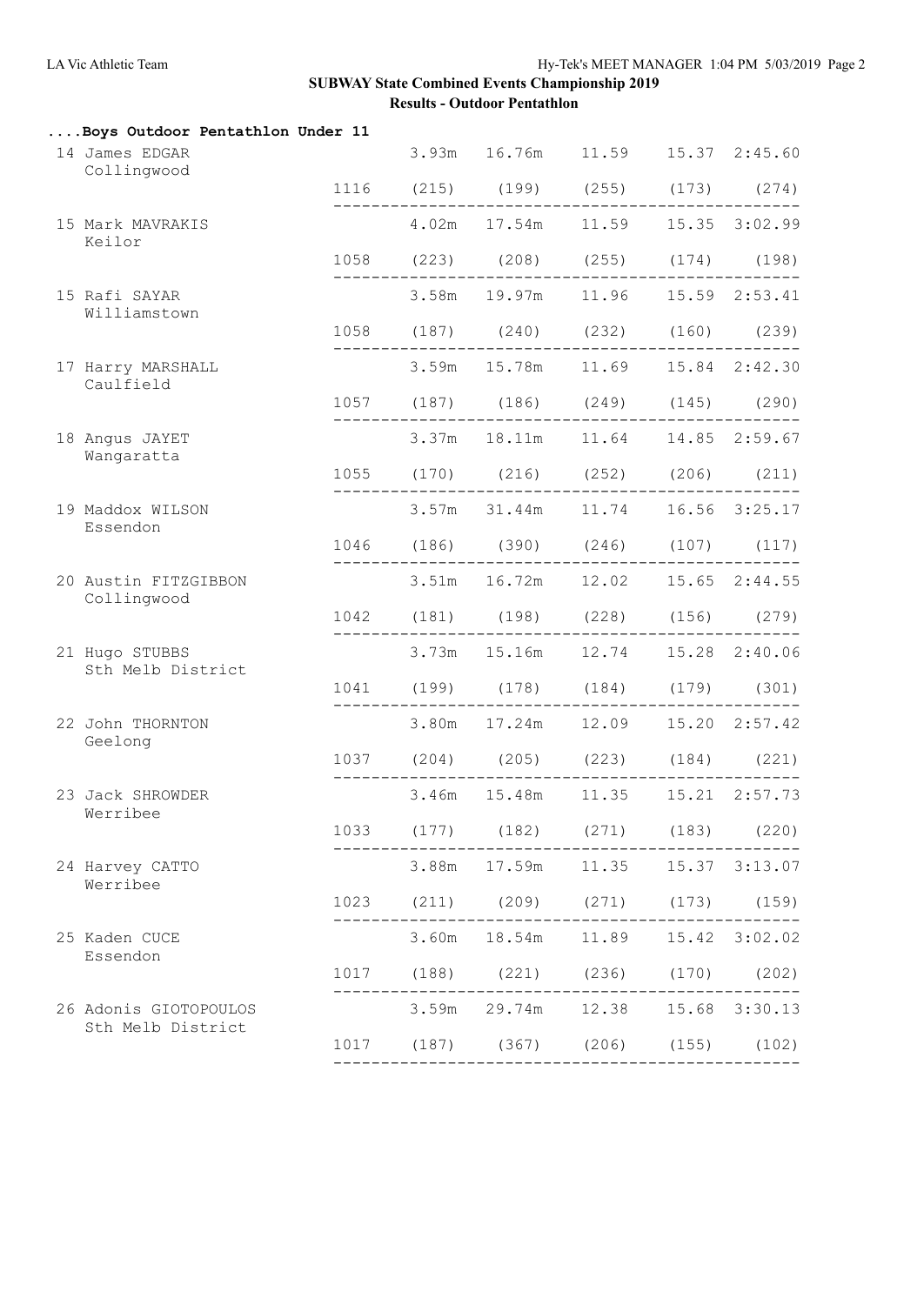|  | Boys Outdoor Pentathlon Under 11            |  |                                                                            |               |  |
|--|---------------------------------------------|--|----------------------------------------------------------------------------|---------------|--|
|  | 27 Alec FRANZKE<br>Albury                   |  | 3.53m 15.32m 12.86 16.09 2:32.94                                           |               |  |
|  |                                             |  | 1010 (183) (180) (177) (132) (338)                                         | ------------- |  |
|  | 28 Mitchell MORTON<br>Oakleigh              |  | 3.71m  16.70m  11.64  15.88  3:01.60                                       |               |  |
|  |                                             |  | 993 (197) (198) (252) (143) (203)                                          |               |  |
|  | 29 Adam HACKETT<br>Gisborne                 |  | 3.20m 18.11m 13.46 15.56 2:39.73                                           |               |  |
|  |                                             |  | 982 (157) (216) (144) (162) (303)                                          |               |  |
|  | 30 Luke MONTEATH<br>Knox                    |  | 3.40m  19.27m  11.67  16.09  3:04.24                                       |               |  |
|  |                                             |  | 978 (172) (231) (250) (132) (193)<br>____________________________________  |               |  |
|  | 31 Mafi AHO<br>Brimbank                     |  | 3.42m 44.16m 15.70 17.43 3:28.93                                           |               |  |
|  |                                             |  | 950 (174) (561) (42) (68) (105)                                            |               |  |
|  | 32 Ethan ARMSTRONG-BOURNE<br>Diamond Valley |  | 3.32m 14.78m 12.83 15.62 2:46.41                                           |               |  |
|  |                                             |  | 948 (166) (174) (179) (158) (271)                                          |               |  |
|  | 33 Max PARSONS<br>Mentone                   |  | 3.47m 18.30m 12.58 15.92 3:01.17                                           |               |  |
|  |                                             |  | 936 (178) (218) (194) (141) (205)                                          |               |  |
|  | 34 Blake GILMOUR<br>Doncaster               |  | 3.26m  16.15m  11.74  16.06  3:02.27                                       |               |  |
|  |                                             |  | 933 (162) (191) (246) (133) (201)                                          |               |  |
|  | 35 Henry DWYER<br>Caulfield                 |  | 3.67m 12.21m 13.42 14.76 2:56.25                                           |               |  |
|  |                                             |  | 919 (194) (141) (146) (212) (226)                                          |               |  |
|  | 36 Tully SMITH<br>Mornington                |  | 3.70m 13.25m 12.18 15.72 3:09.01                                           |               |  |
|  |                                             |  | 894 (196) (154) (218) (152) (174)<br>___________________________________   |               |  |
|  | 37 Jasper LOUEY<br>Sth Melb District        |  | 3.78m 21.37m 12.78 15.96 3:27.92                                           |               |  |
|  |                                             |  | 891 (203) (258) (182) (139) (109)<br>------------------------------------- |               |  |
|  | 38 Will ELLIS<br>Edenhope                   |  | 3.06m 13.52m 12.25 15.20 3:07.69                                           |               |  |
|  |                                             |  | 882 (147) (158) (214) (184) (179)                                          |               |  |
|  | 39 Charlie O'DONNELL<br>Nunawading          |  | 3.35m 16.04m 13.27 15.70 2:58.85                                           |               |  |
|  |                                             |  | 880 (169) (189) (154) (153) (215)                                          |               |  |
|  |                                             |  |                                                                            |               |  |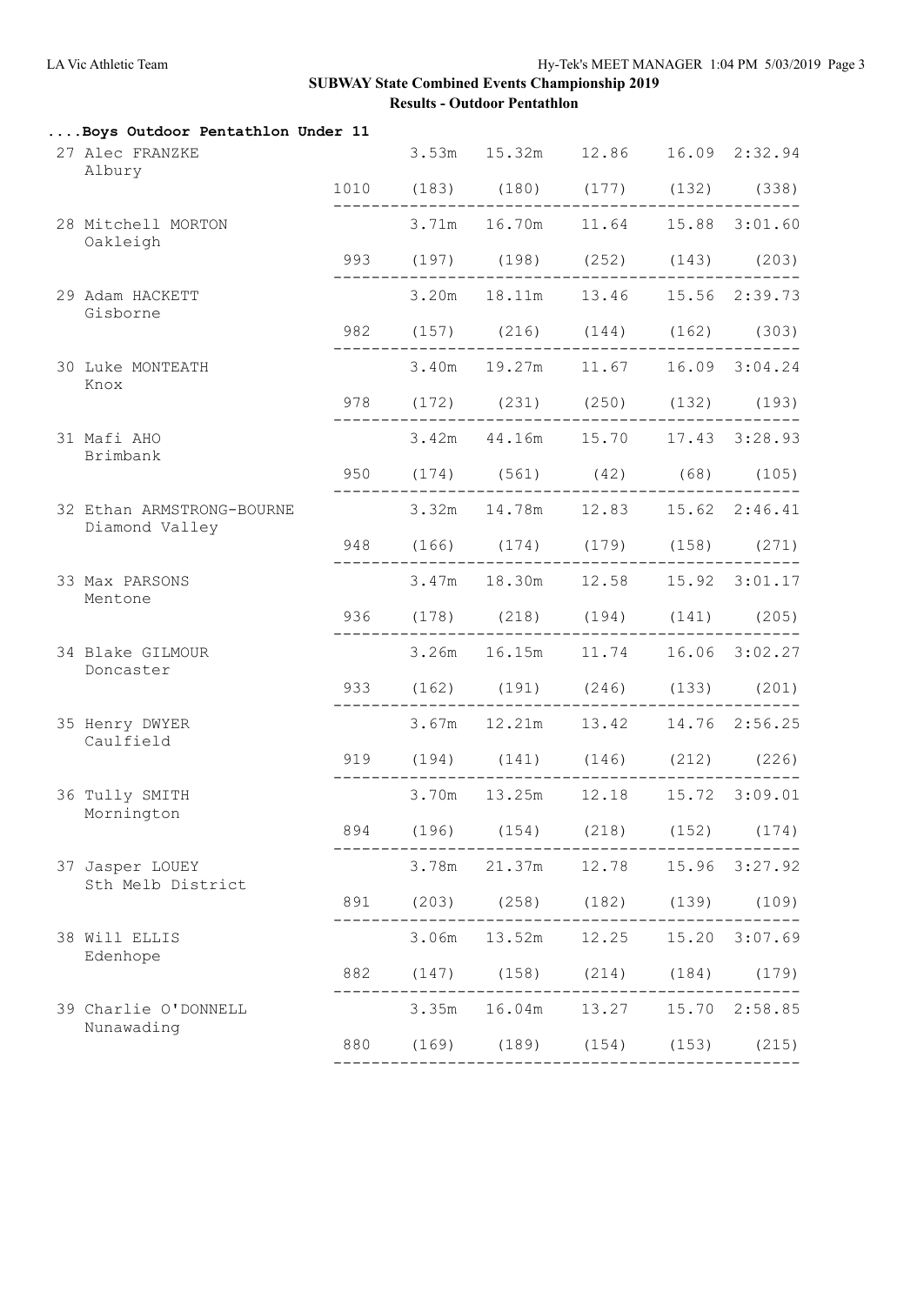| Boys Outdoor Pentathlon Under 11        |       |                                                                           |                               |  |
|-----------------------------------------|-------|---------------------------------------------------------------------------|-------------------------------|--|
| 40 Lucas SCERRI<br>Keilor               |       | 2.54m 11.97m 12.09 14.59 3:06.09                                          |                               |  |
|                                         |       | 879 (109) (138) (223) (224) (185)                                         |                               |  |
| 41 Jordan JACOBS<br>Springvale          |       | 3.42m 17.61m 12.56 16.04 3:17.71                                          |                               |  |
|                                         |       | 854 (174) (209) (195) (134) (142)                                         |                               |  |
| 42 James CAMERON<br>Sth Melb District   |       | 3.28m 15.86m 12.84 16.44 3:01.94                                          |                               |  |
|                                         |       | 843 (163) (187) (178) (113) (202)                                         |                               |  |
| 43 Jackson CHARLES<br>Sth Melb District |       | 3.34m 15.97m 12.10 16.95 3:09.56                                          |                               |  |
|                                         |       | 841 (168) (189) (223) (89) (172)<br>------------------------------------- |                               |  |
| 44 Archer LEE<br>Bendigo                |       | 3.28m 12.75m 12.79 16.55 2:53.18                                          |                               |  |
|                                         |       | 840 (163) (148) (181) (108) (240)                                         |                               |  |
| 45 Wilbur DAVIDSON-TUCK<br>Yarra Ranges |       | 3.45m 20.96m 13.14 16.47 3:26.60                                          |                               |  |
|                                         |       | 814 (176) (252) (161) (112) (113)                                         |                               |  |
| 46 Mitchell IANNELLO<br>Keilor          |       | 3.40m  13.24m  12.64  15.60  3:19.08                                      |                               |  |
|                                         |       | 812 (172) (154) (190) (159) (137)                                         | -------                       |  |
| 47 Onkaar LAMBA<br>Caulfield            |       | 3.19m 13.57m 13.28 16.65 2:58.02                                          |                               |  |
|                                         |       | 788 (156) (158) (153) (103) (218)                                         |                               |  |
| 48 Joshua ATTWOOD<br>Pakenham           |       | FOUL 18.64m 12.53 16.25 2:58.57                                           |                               |  |
|                                         |       | 759 (0) (223) (197) (123) (216)                                           |                               |  |
| 49 Aidan LONG<br>Altona                 |       | 3.09m 23.46m 13.47 16.89 3:39.30                                          |                               |  |
|                                         |       | 744 (149) (285) (143) (91) (76)<br>_________________________________      |                               |  |
| 50 Xavier SABINE<br>Sth Melb District   |       | 3.05m 13.48m 13.40 16.38 3:08.25                                          |                               |  |
|                                         |       | 743 (146) (157) (147) (116) (177)                                         |                               |  |
| 51 Kobe MANGION<br>Brimbank             | 3.67m |                                                                           | 13.88m  12.96  16.54  3:29.73 |  |
|                                         |       | 738 (194) (162) (171) (108) (103)                                         |                               |  |
| 52 Callum SETTLE<br>Croydon             |       | 2.72m 13.11m 13.72 17.31 2:49.28                                          |                               |  |
|                                         |       | 735 (122) (153) (130) (73) (257)                                          |                               |  |
|                                         |       |                                                                           |                               |  |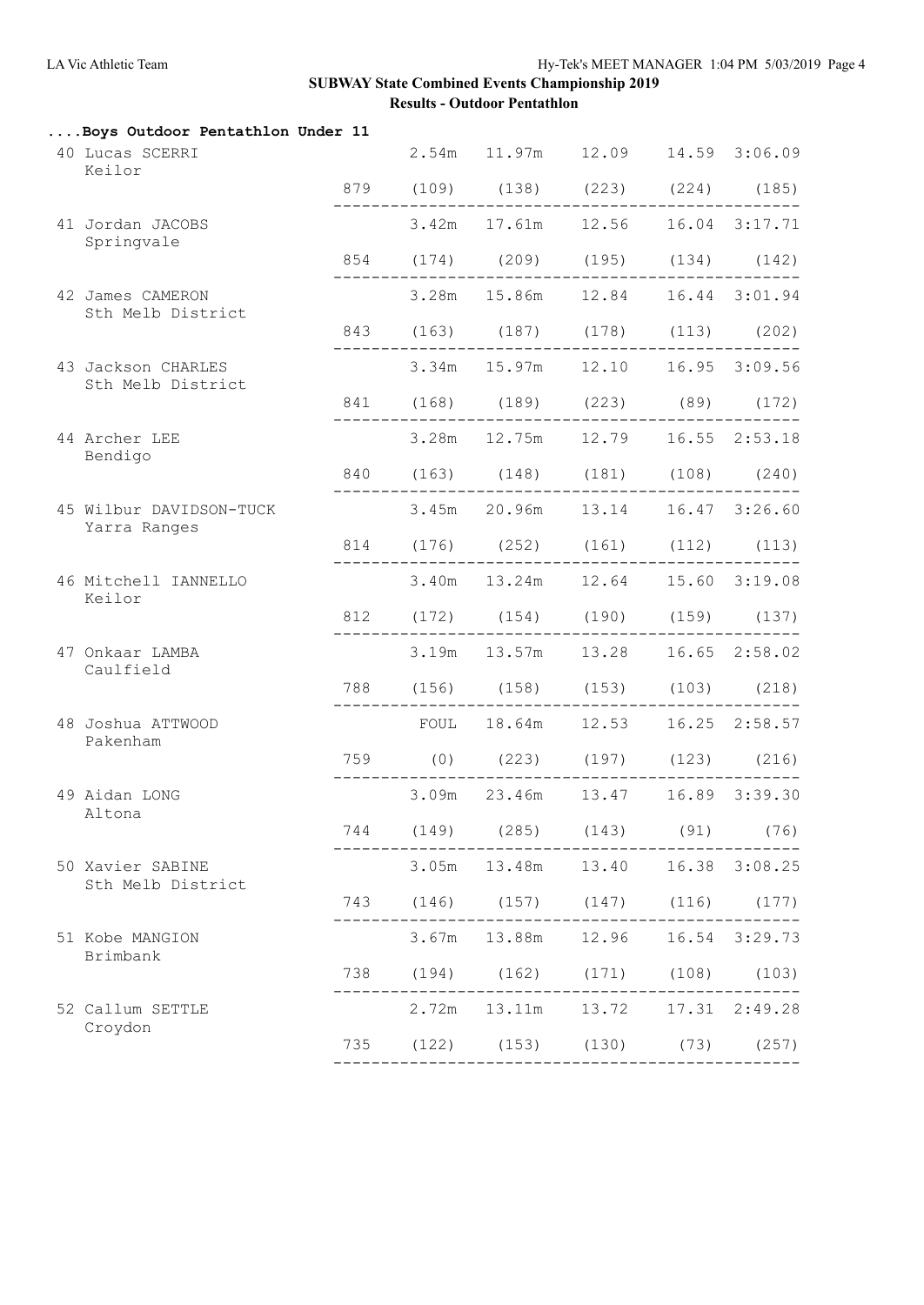| Boys Outdoor Pentathlon Under 11         |     |       |                                                                          |                               |      |
|------------------------------------------|-----|-------|--------------------------------------------------------------------------|-------------------------------|------|
| 53 Bradley HOLLISS<br>Southern Peninsula |     |       | 3.14m  14.30m  14.13  17.43  2:54.30                                     |                               |      |
|                                          |     |       | 731 (152) (167) (109) (68) (235)                                         |                               |      |
| 54 Luca VELLA<br>Keilor                  |     |       | 2.73m 12.50m 13.21 16.54 3:03.42                                         |                               |      |
|                                          |     |       | 729 (123) (145) (157) (108) (196)                                        |                               |      |
| 55 Campbell BRADY<br>Geelong             |     |       | 2.78m 12.97m 13.23 16.80 3:13.63                                         |                               |      |
|                                          |     |       | 686 (126) (151) (156) (96) (157)                                         |                               |      |
| 56 Dylan FAULDS<br>Lancefield-Romsey     |     |       | 2.60m  16.37m  14.11  17.21  3:06.13                                     |                               |      |
|                                          |     |       | 680 (114) (194) (110) (77) (185)                                         |                               |      |
| 57 Kane HIJLKEMA<br>Caulfield            |     |       | 3.04m  17.41m  13.13  18.07  3:27.77                                     |                               |      |
|                                          |     |       | 667 (145) (207) (162) (44) (109)                                         |                               |      |
| 58 Charlie MEIER<br>Cranbourne           |     |       | 3.01m  12.93m  13.96  17.43  3:10.63                                     |                               |      |
|                                          |     |       | 647 (143) (150) (118) (68) (168)                                         |                               |      |
| 59 Edward SPITERI-STEVENS<br>Collingwood |     |       | 2.51m  14.41m  13.26  16.58  3:29.50                                     |                               |      |
|                                          |     |       | 641 (107) (169) (155) (106) (104)                                        |                               |      |
| 60 Louis GRIBBLE<br>Sandringham          |     |       | 3.13m 11.77m 13.98 16.72 3:20.90                                         |                               |      |
|                                          |     |       | 635 (152) (136) (117) (99) (131)                                         |                               |      |
| 61 Liam FAGONE-LAZITA<br>Keilor          |     |       | 3.40m FOUL 13.35 16.65 3:08.78                                           |                               |      |
|                                          | 600 |       | $(172)$ (0) $(150)$ $(103)$ $(175)$<br>--------------------------------- |                               |      |
| 62 Cameron BOWMAN<br>Moorabbin           |     |       | 3.07m 15.35m 14.13 16.79 3:49.36                                         |                               |      |
|                                          |     |       | 585 (147) (181) (109) (96)                                               |                               | (52) |
| 63 Oliver CONRAD<br>Sandringham          |     |       | FOUL 18.94m 13.80 16.68 3:20.50                                          |                               |      |
|                                          |     |       | 585 (0) (226) (126) (101) (132)                                          |                               |      |
| 64 Bryton MORRIS<br>Waverley             |     | 2.90m |                                                                          | 16.98m  14.93  17.82  3:42.68 |      |
|                                          |     |       | 529 (135) (201) (72) (53) (68)                                           |                               |      |
| 65 Nihal Singh BOPARAI                   |     |       | 2.67m 8.03m 13.83 18.97 3:13.95                                          |                               |      |
| Werribee                                 |     |       | 506 (118) (90) (124) (19) (155)                                          |                               |      |
|                                          |     |       |                                                                          |                               |      |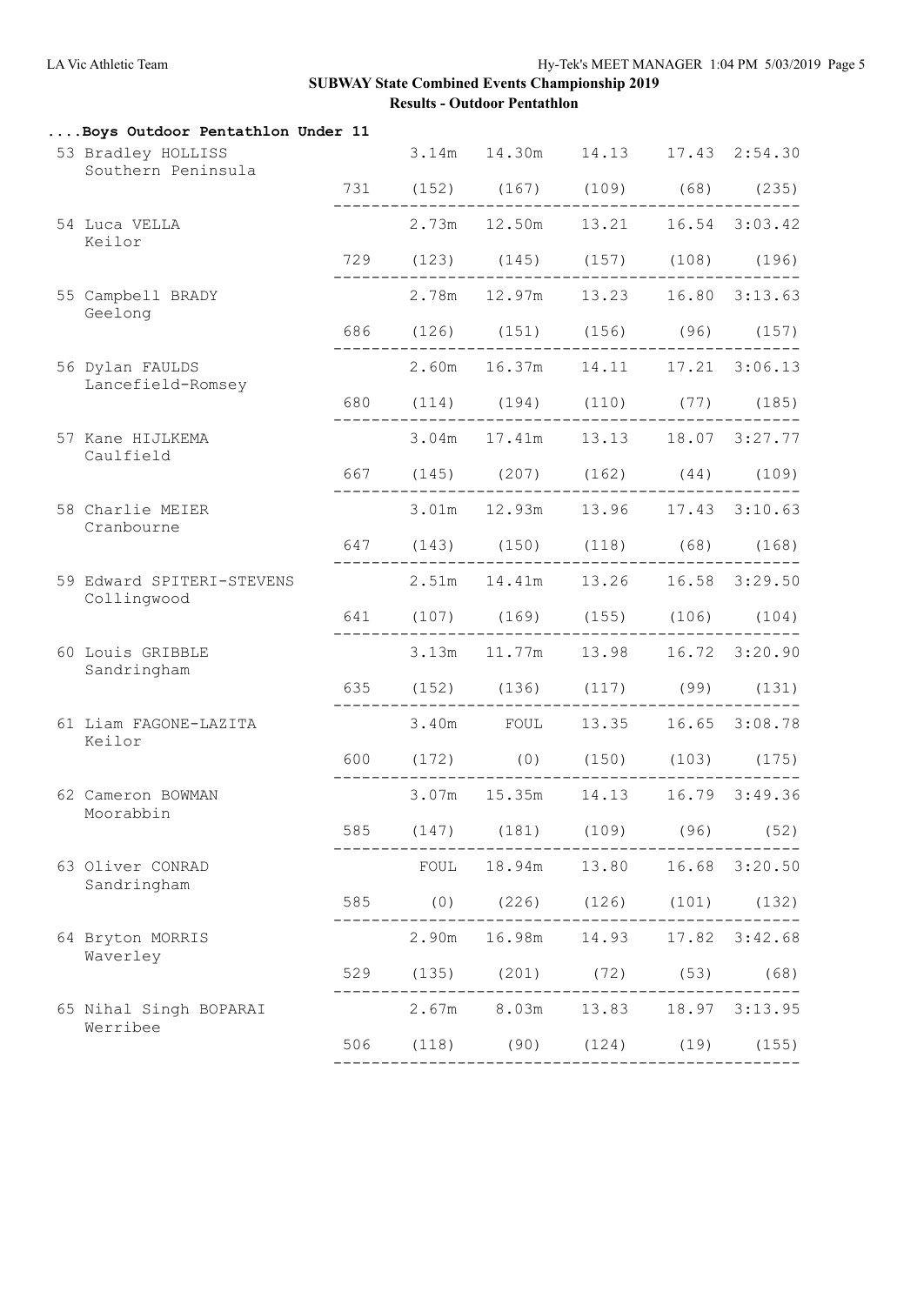|  | Boys Outdoor Pentathlon Under 11          |     |            |                                       |                               |             |     |
|--|-------------------------------------------|-----|------------|---------------------------------------|-------------------------------|-------------|-----|
|  | 66 Sammy TELGARSKY<br>Croydon             |     |            | 2.38m 11.74m 14.69 18.13 3:33.64      |                               |             |     |
|  |                                           |     |            | 452 (99) (136) (83) (42) (92)         |                               |             |     |
|  | 67 Mitchell MCNAUGHT<br>Yarra Ranges      |     |            | 2.72m 11.04m 14.29 18.30 3:56.58      |                               |             |     |
|  |                                           | 425 |            | $(122)$ $(127)$ $(101)$ $(37)$ $(38)$ |                               |             |     |
|  | 68 Xander HARPER<br>Berwick               |     | 2.43m      |                                       | 11.11m  15.24  20.17  3:38.10 |             |     |
|  |                                           |     |            | 369 (102) (128) (59) (1) (79)         |                               |             |     |
|  | 69 Isaac DIXON<br>Clarence                |     |            | 4.52m 29.14m 10.49 14.11 2:36.29      |                               |             |     |
|  |                                           |     |            | 1534 (266) (359) (331) (258) (320)    |                               |             |     |
|  | DNF Chas WOODWARD<br>Doncaster            |     | DNS        |                                       | DNS DNS DNS                   |             |     |
|  |                                           |     | (0)        | (0)                                   | $(0)$ (0)                     |             | (0) |
|  | DNF James GRANGER<br>Yarra Ranges         |     | DNS        |                                       | DNS DNS DNS                   |             |     |
|  |                                           |     | (0)        | (0)                                   | $(0)$ (0)                     |             | (0) |
|  | DNF Tom ROACH<br>Kew                      |     | DNS.       |                                       | DNS DNS                       | DNS         |     |
|  |                                           |     | (0)        | (0)                                   |                               | $(0)$ $(0)$ | (0) |
|  | DNF Jonathan NEETHLING<br>Gisborne        |     | <b>DNS</b> |                                       | DNS DNS                       | DNS         |     |
|  |                                           |     | (0)        |                                       | $(0)$ $(0)$ $(0)$             |             | (0) |
|  | DNF Antoine MAITLAND<br>Keilor            |     | <b>DNS</b> | DNS                                   | <b>DNS</b>                    | <b>DNS</b>  |     |
|  |                                           |     | (0)        | (0)                                   | (0)                           | (0)         | (0) |
|  | DNF Bimash DE ALWIS<br>Whittlesea City    |     | <b>DNS</b> | <b>DNS</b>                            | DNS                           | <b>DNS</b>  |     |
|  |                                           |     | (0)        | (0)                                   | (0)                           | (0)         | (0) |
|  | DNF Lachlan HICKS<br>Williamstown         |     | DNS        | DNS                                   | $\mathop{\rm DNS}$            | DNS         |     |
|  |                                           |     | (0)        | (0)                                   | (0)                           | (0)         | (0) |
|  | DNF Thomas LINDEMAN<br>Camberwell-Malvern |     | DNS        | DNS                                   | $\mathop{\rm DNS}$            | DNS         |     |
|  |                                           |     | (0)        | (0)                                   | (0)                           | (0)         | (0) |
|  | DNF Ben FORSTER<br>Camberwell-Malvern     |     | DNS        | DNS                                   | $\mathop{\rm DNS}$            | DNS         |     |
|  |                                           |     | (0)        | (0)                                   | (0)                           | (0)         | (0) |
|  |                                           |     |            |                                       |                               |             |     |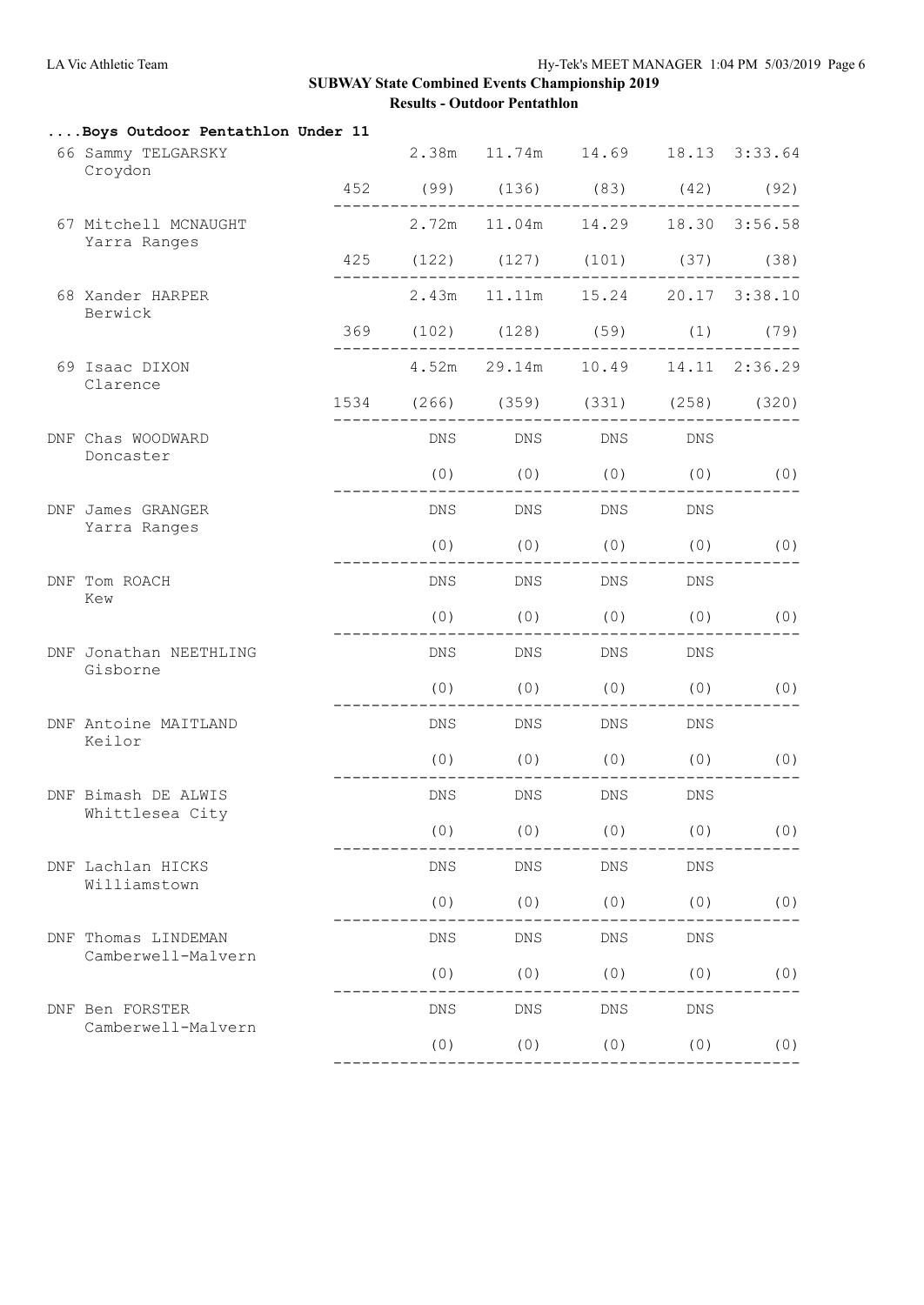|                     | Boys Outdoor Pentathlon Under 11         |            |                                       |                        |                               |         |
|---------------------|------------------------------------------|------------|---------------------------------------|------------------------|-------------------------------|---------|
|                     | DNF Felix CUKAVAC                        | <b>DNS</b> | DNS                                   | <b>DNS</b>             | <b>DNS</b>                    |         |
|                     | Bacchus Marsh                            | (0)        | (0)                                   | (0)                    | (0)                           | (0)     |
|                     | DNF Mitchell HATELEY<br>Edenhope         | 2.41m      |                                       |                        | 13.17m  13.44  17.02          | DNS     |
|                     |                                          |            | $(101)$ $(153)$ $(145)$ $(86)$ $(0)$  |                        |                               |         |
|                     | DNF Gus AUGUSTINE<br>Geelong             |            | 3.15m  15.53m  DNS  15.96  2:46.79    |                        |                               |         |
|                     |                                          |            | $(153)$ $(183)$ $(0)$ $(139)$ $(269)$ |                        |                               |         |
|                     | DNF Daniel BILINSKI<br>Corio             |            | 2.97m DNS                             |                        | 13.26 17.25                   | 3:06.11 |
|                     |                                          | (140)      |                                       |                        | $(0)$ $(155)$ $(75)$          | (185)   |
| DNF Hunter LONGMUIR | Altona                                   |            | 3.22m 14.76m 11.91 14.65 DNS          |                        |                               |         |
|                     |                                          | (159)      |                                       |                        | $(173)$ $(235)$ $(220)$ $(0)$ |         |
|                     | DNF Jian LEE<br>Werribee                 |            | 2.82m 15.12m 13.98 17.75              |                        |                               | DNS     |
|                     |                                          | (129)      |                                       | $(178)$ $(117)$ $(56)$ |                               | (0)     |
|                     | DNF Ned REID<br>Preston-Reservoir        | <b>DNS</b> | DNS                                   | DNS DNS                |                               |         |
|                     |                                          | (0)        | (0)                                   | (0)                    | (0)                           | (0)     |
|                     | DNF William CATHIE<br>Diamond Valley     | <b>DNS</b> |                                       |                        | DNS 13.04 17.13 DNS           |         |
|                     |                                          | (0)        |                                       |                        | $(0)$ $(167)$ $(81)$          | (0)     |
|                     | DNF Liam ELLIOTT<br>Springvale           | 2.87m      | DNS 14.88 DNS                         |                        |                               | DNS     |
|                     |                                          | (133)      |                                       | $(0)$ $(74)$ $(0)$     |                               | (0)     |
|                     | DNF Oliver RISSEEUW<br>Sth Melb District | <b>DNS</b> |                                       |                        | 15.51m  11.69  15.14  DNS     |         |
|                     |                                          | (0)        |                                       |                        | $(183)$ $(249)$ $(187)$       | (0)     |
|                     | DNF Luka SIDERIDIS<br>Moorabbin          | <b>DNS</b> | DNS                                   | DNS                    | <b>DNS</b>                    |         |
|                     |                                          | (0)        | (0)                                   | (0)                    | (0)                           | (0)     |
|                     |                                          |            |                                       |                        |                               |         |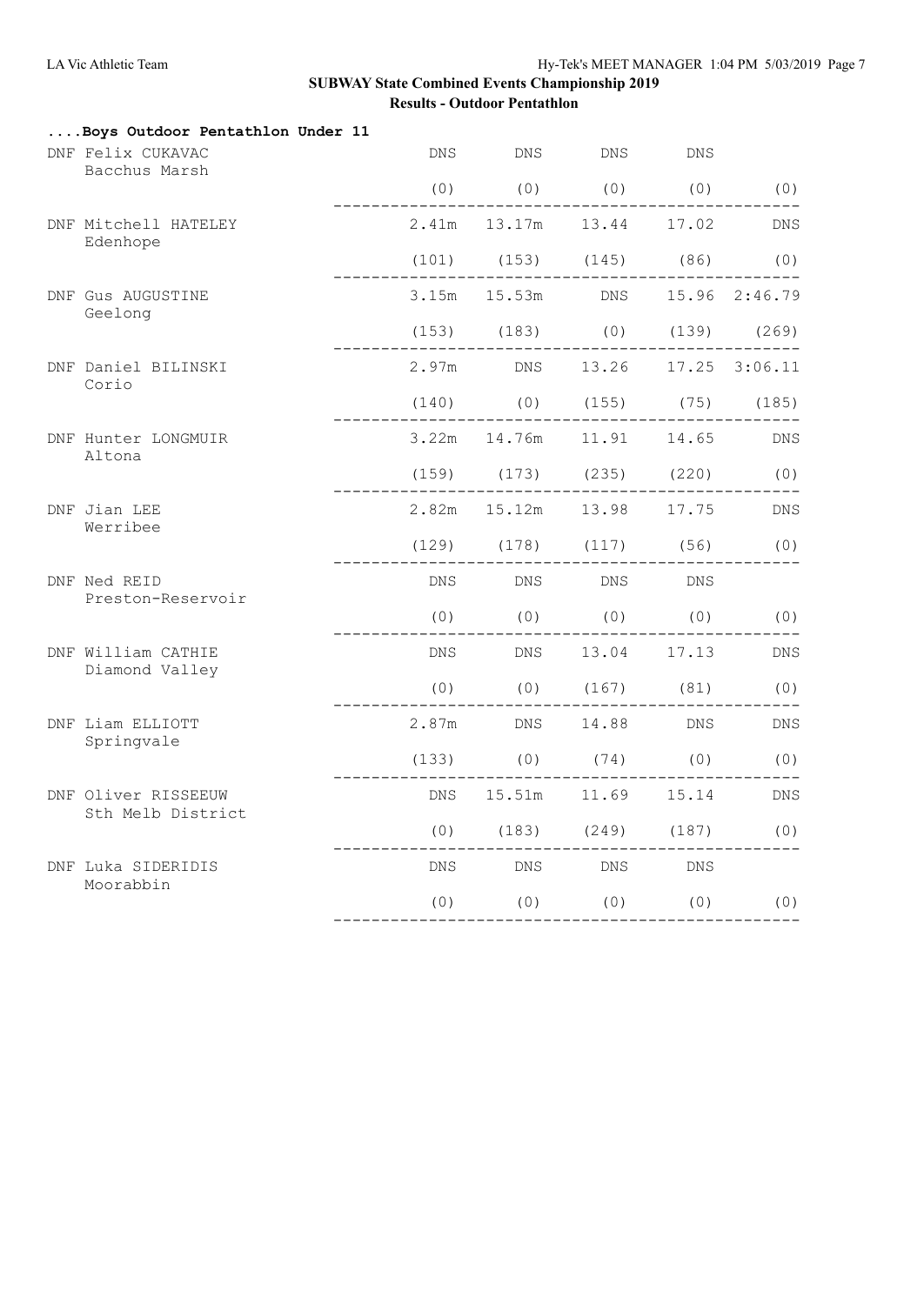| Boys Outdoor Pentathlon Under 12                   | _____________                      | Points LJ DT 80H 100 800             |                         |  |
|----------------------------------------------------|------------------------------------|--------------------------------------|-------------------------|--|
| 1 Hudson MCKAY<br>Berwick                          |                                    | 4.86m  27.45m  13.00  13.31  2:38.05 |                         |  |
| Team Points: 10 1609 (296) (337) (346) (319) (311) |                                    |                                      |                         |  |
| 2 Sebastian FARRELLY<br>Mornington                 |                                    | 4.57m 21.94m 14.28 13.48 2:24.90     |                         |  |
| Team Points: 8                                     | 1488 (270) (265) (266) (306) (381) |                                      |                         |  |
| 3 Will KATIC<br>Kew                                |                                    | 4.75m  20.52m  13.47  14.07  2:32.21 |                         |  |
| Team Points: 6                                     | 1451 (286) (247) (316) (261) (341) |                                      |                         |  |
| 4 Grayson LAFAIALII<br>Williamstown                |                                    | 4.37m 17.12m 13.10 13.98 2:45.24     |                         |  |
| Team Points: 5                                     | 1339 (253) (203) (340) (267) (276) |                                      |                         |  |
| 5 Hugh HAEBICH<br>Geelong                          |                                    | 4.35m  17.68m  13.97  14.45  2:29.40 |                         |  |
| Team Points: 4                                     |                                    | 1336 (251) (210) (285) (234) (356)   |                         |  |
| 6 Reeve EVANS                                      |                                    | 3.98m 27.08m 13.82 13.98 2:57.96     |                         |  |
| Shepparton<br>Team Points: 3                       | 1331 (219) (332) (294) (267) (219) |                                      |                         |  |
| 7 Jeeva VIJAYAGOPAL<br>Brimbank                    |                                    | 4.39m 16.39m 14.33 13.61 2:41.60     |                         |  |
| Team Points: 2                                     |                                    | 1301 (254) (194) (263) (296) (294)   |                         |  |
| 8 Jack BREWSTER<br>Frankston                       |                                    | 4.67m 16.36m 13.75 13.84 2:51.95     |                         |  |
| Team Points: 1                                     |                                    | 1293 (279) (193) (298) (278) (245)   |                         |  |
| 9 Milun FERNANDO<br>Diamond Valley                 |                                    | 3.98m  28.40m  15.44  14.52  3:00.33 |                         |  |
|                                                    |                                    | 1206 (219) (349) (200) (229) (209)   |                         |  |
| 10 Quinn HARVEY<br>Frankston                       |                                    | 4.14m 15.49m 14.45 14.98 2:40.05     |                         |  |
|                                                    |                                    | 1170 (233) (182) (256) (198) (301)   |                         |  |
| 11 Will ORCHARD<br>Brighton                        |                                    | 4.02m 19.03m 16.07 15.01 2:29.98     |                         |  |
|                                                    |                                    | 1166 (223) (228) (166) (196) (353)   | . _ _ _ _ _ _ _ _ _ _ _ |  |
| 12 Jaikiah HONNER<br>Caulfield                     |                                    | 4.22m 18.92m 15.26 13.95 2:57.89     |                         |  |
|                                                    |                                    | 1164 (240) (226) (209) (270) (219)   |                         |  |
| 13 Finn DAFFEY<br>Keilor                           |                                    | 4.10m 15.06m 15.64 14.89 2:36.84     |                         |  |
|                                                    |                                    | 1117 (229) (177) (189) (204) (318)   |                         |  |
| 14 Fred JACKSON<br>Sth Melb District               |                                    | 4.35m 22.61m 15.10 15.50 3:01.96     |                         |  |
|                                                    |                                    | 1110 (251) (274) (218) (165) (202)   |                         |  |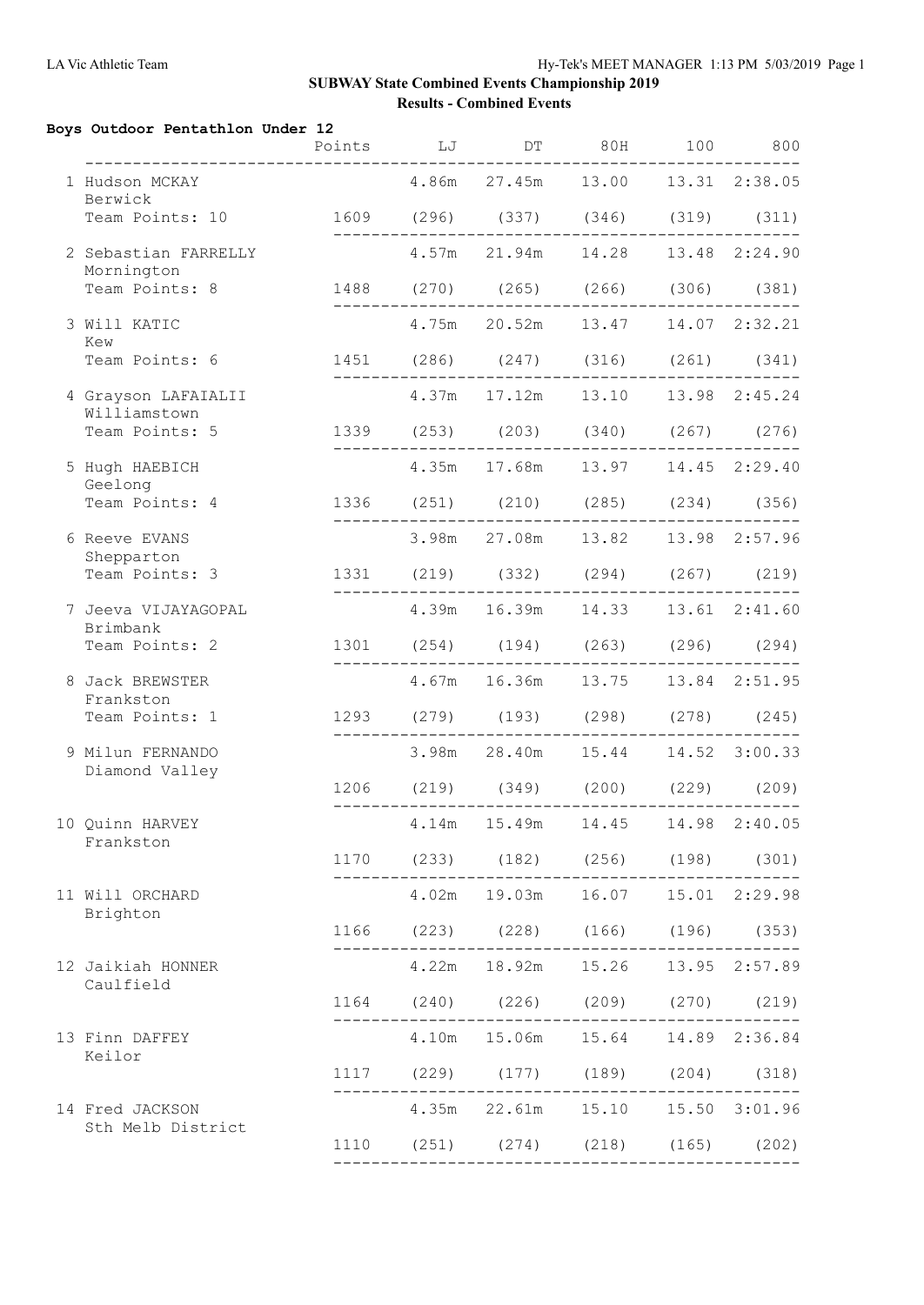| Boys Outdoor Pentathlon Under 12       |  |                                                |                         |             |
|----------------------------------------|--|------------------------------------------------|-------------------------|-------------|
| 15 Dashiell MUIR<br>Williamstown       |  | 3.61m 15.31m 14.85 14.48 2:45.12               |                         |             |
|                                        |  | 1109 (189) (180) (232) (231) (277)             |                         |             |
| 16 Joshua CARLIN                       |  | 3.68m 14.96m 16.59 14.70 2:28.72               |                         |             |
| Nunawading                             |  | 1087 (195) (176) (140) (216) (360)             |                         |             |
| 17 Drew COLLER<br>Murrindindi          |  | 4.17m 18.55m 15.31 15.07 2:56.33               |                         |             |
|                                        |  | 1081 (235) (221) (207) (192) (226)             |                         |             |
| 18 Brodie ATCHESON<br>Berwick          |  | 3.66m 14.48m 16.45 15.09 2:26.82               |                         |             |
|                                        |  | 1071 (193) (170) (147) (191) (370)             | ---------               |             |
| 19 Daniel MACRAE<br>Caulfield          |  | 4.17m  17.46m  15.11  15.05  3:01.20           |                         |             |
|                                        |  | 1058 (235) (207) (218) (193) (205)             |                         |             |
| 20 Patrick WHEELER<br>Ringwood         |  | 4.19m  12.32m  14.28  14.66  3:04.94           |                         |             |
|                                        |  | 1055 (237) (143) (266) (219) (190)             |                         |             |
| 21 Charlie BARRETT<br>Essendon         |  | 3.57m 14.47m 16.35 14.85 2:43.79               |                         |             |
|                                        |  | 997 (186) (170) (152) (206) (283)              | ----------------------- |             |
| 22 Aidan FARRELL<br>Sth Melb District  |  | 3.54m 20.26m 17.78 15.53 2:39.29               |                         |             |
|                                        |  | 981 (183) (243) (87) (163) (305)               |                         |             |
| 23 Thomas SHANNON<br>Frankston         |  | 4.35m 11.40m 15.70 14.72 3:06.58               |                         |             |
|                                        |  | 966 (251) (131) (186) (215) (183)              |                         |             |
| 24 Kynan STASINOWSKY<br>Horsham        |  | 3.99m 19.73m 18.22 14.97 2:54.27               |                         |             |
|                                        |  | 960 (220) (237) (70) (198) (235)               |                         |             |
| 25 Senula WIJESEKARA<br>Springvale     |  | 3.85m 27.01m 16.03 15.51 3:35.16               |                         |             |
|                                        |  | 959 (208) (331) (168) (165) (87)               |                         |             |
| 26 Liam MCANEARNEY<br>Frankston        |  | 3.65m 20.09m 15.68 16.04 3:04.83               |                         |             |
|                                        |  | 944 (192) (241) (187) (134) (190)              |                         |             |
| 27 Zachary MELVAINE<br>Whittlesea City |  | 3.82m 14.68m 17.11 15.51 2:44.76               |                         |             |
|                                        |  | 937 (206) (172) (116) (165) (278)<br>--------- |                         |             |
| 28 Paddy SULLIVAN<br>Caulfield         |  | 3.81m 13.13m 16.67 15.10 2:58.62               |                         |             |
|                                        |  | 901 (205) (153) (137) (190) (216)<br>--------  | __________________      | ----------- |
|                                        |  |                                                |                         |             |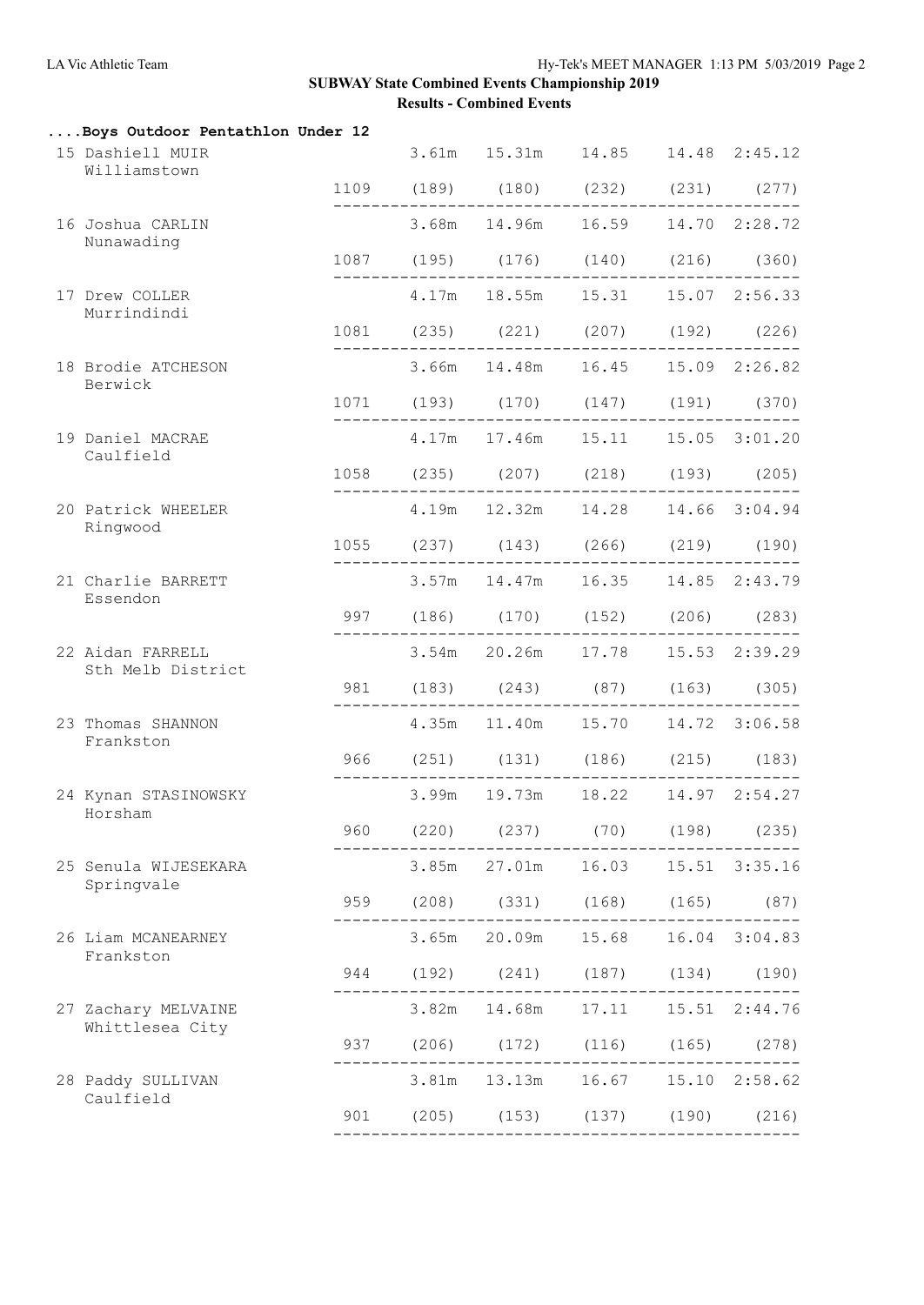| Boys Outdoor Pentathlon Under 12          |     |                                                                            |  |  |
|-------------------------------------------|-----|----------------------------------------------------------------------------|--|--|
| 29 Aiden TICKLE<br>Box Hill               |     | 3.52m 16.44m 17.08 14.95 3:04.51                                           |  |  |
|                                           | 886 | $(182)$ $(194)$ $(118)$ $(200)$ $(192)$                                    |  |  |
| 30 Hunter LOCKLAND-STRUHS<br>Croydon      |     | 3.80m  14.82m  16.44  16.16  2:56.99                                       |  |  |
|                                           |     | 877 (204) (174) (148) (128) (223)<br>------------------------------------- |  |  |
| 31 Patrick LONG<br>Collingwood            |     | 3.40m  14.14m  16.12  16.28  2:53.39                                       |  |  |
|                                           |     | 861 (172) (165) (164) (121) (239)                                          |  |  |
| 32 Noah CAMPBELL<br>Murrindindi           |     | FOUL 19.65m 14.98 14.96 3:16.91                                            |  |  |
|                                           |     | 804 (0) (235) (225) (199) (145)                                            |  |  |
| 33 Gabriel CIPREANU<br>Frankston          |     | 3.54m 17.49m 17.09 16.14 3:12.08                                           |  |  |
|                                           |     | 799 (183) (208) (117) (129) (162)                                          |  |  |
| 34 Luke WHITE                             |     | 3.55m 11.94m 19.03 15.88 2:44.05                                           |  |  |
| Doncaster                                 |     | 788 (184) (138) (41) (143) (282)                                           |  |  |
| 35 Lachlan BUYCK<br>Ringwood              |     | 2.87m 16.85m 18.89 16.11 2:46.01                                           |  |  |
|                                           |     | 781 (133) (200) (46) (130) (272)                                           |  |  |
| 36 Charlie DONALDSON<br>Sth Melb District |     | 3.03m 14.82m 18.02 15.97 2:56.59                                           |  |  |
|                                           |     | 759 (144) (174) (78) (138) (225)                                           |  |  |
| 37 Sidney ZERGER-DADDOW                   |     | 3.20m  17.27m  18.04  15.72  3:12.76                                       |  |  |
| Sandringham                               | 751 | $(157)$ $(205)$ $(77)$ $(152)$ $(160)$                                     |  |  |
| 38 Hassan ABDELRAHIM                      |     | 3.02m 13.68m 17.96 16.72 2:49.54                                           |  |  |
| Berwick                                   |     | 739 (144) (160) (80) (99) (256)<br>------------------------                |  |  |
| 39 James GIBBS<br>Sth Melb District       |     | 3.07m  11.53m  16.31  16.92  3:03.45                                       |  |  |
|                                           |     | 720 (147) (133) (154) (90) (196)<br>------------------------               |  |  |
| 40 Nemindu WEERASINGHE                    |     | 3.39m 15.74m 18.02 15.52 3:27.22                                           |  |  |
| Cranbourne                                |     | 711 (172) (186) (78) (164) (111)                                           |  |  |
| 41 Roberto FINIS                          |     | 3.23m 12.86m 18.18 16.15 3:09.31                                           |  |  |
| Hume                                      |     | 680 (159) (149) (71) (128) (173)                                           |  |  |
| 42 Cooper MORROW                          |     | 3.35m 12.35m 19.18 16.32 3:02.10                                           |  |  |
| Frankston                                 |     | 669 (169) (143) (37) (119) (201)                                           |  |  |
|                                           |     |                                                                            |  |  |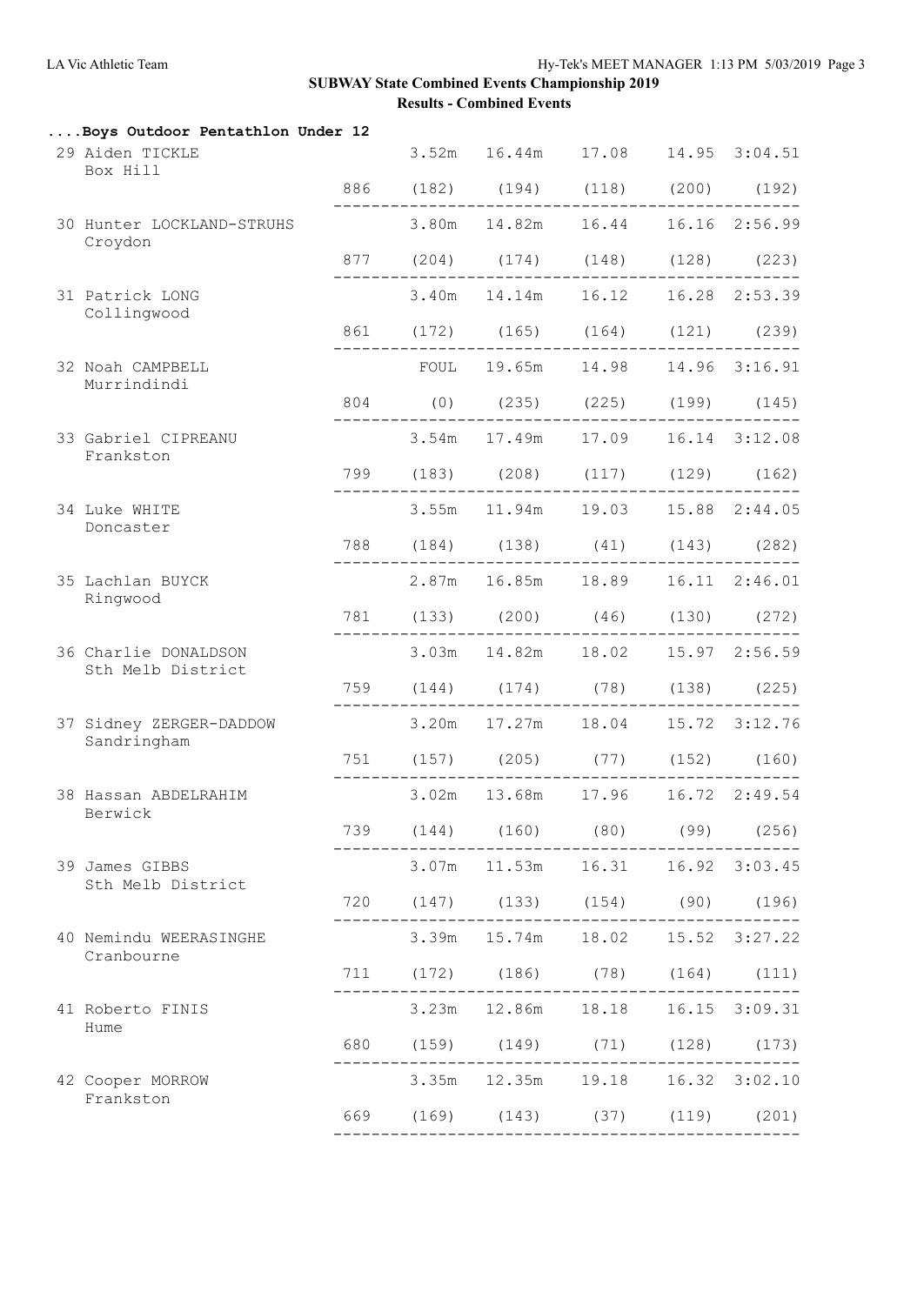|  | Boys Outdoor Pentathlon Under 12     |       |                                       |                     |            |             |
|--|--------------------------------------|-------|---------------------------------------|---------------------|------------|-------------|
|  | 43 Sloan MULHOLLAND<br>Wodonga       |       | 3.16m  16.11m  19.57  16.20  3:10.33  |                     |            |             |
|  |                                      |       | 664 (154) (190) (25) (126) (169)      |                     |            |             |
|  | 44 Giuseppe POSTERINO<br>Corio       |       | 3.31m 13.00m 18.95 16.32 3:11.81      |                     |            |             |
|  |                                      |       | 642 (165) (151) (44) (119) (163)      |                     |            |             |
|  | 45 Anthony TSOULIAS                  |       | 3.44m 14.16m 21.18 16.00 3:35.84      |                     |            |             |
|  | Whittlesea City                      |       | 564 (176) (166) (0) (136) (86)        |                     |            |             |
|  | 46 Alex SMERDON                      |       | 3.58m 13.96m 19.39 17.65 3:28.37      |                     |            |             |
|  | Berwick                              |       | 546 (187) (163) (30) (59) (107)       |                     |            |             |
|  | 47 Wesley ANSELL                     |       | 2.85m 13.60m 18.82 17.22 3:33.14      |                     |            |             |
|  | Geelong                              |       | 508 (131) (159) (48) (77) (93)        |                     |            |             |
|  | 48 Ryan DEMASE<br>Southern Peninsula |       | FOUL 10.14m 18.72 16.28 3:23.40       |                     |            |             |
|  |                                      |       | 412 (0) (116) (52) (121) (123)        |                     |            |             |
|  | 49 Noah TODOROVIC                    |       | 2.76m 14.94m 20.46 18.00 4:08.26      |                     |            |             |
|  | Werribee                             |       | 372 (125) (176) (5) (47) (19)         |                     |            |             |
|  | DNF Zander PEREIRA                   |       | 4.02m  16.19m  14.26  14.73  DNS      |                     |            |             |
|  | Berwick                              |       | $(223)$ $(191)$ $(267)$ $(214)$ $(0)$ | ------------------- |            |             |
|  | DNF Lockyer-Azile FOLIOLA            |       | 3.50m 21.38m 17.35 15.96              |                     |            | <b>DNS</b>  |
|  | Keilor                               |       | $(180)$ $(258)$ $(105)$ $(139)$ $(0)$ |                     |            |             |
|  | DNF Cooper PROVAN                    | DNS   | DNS                                   | DNS                 | <b>DNS</b> |             |
|  | Camberwell-Malvern                   | (0)   | (0)                                   | (0)                 | (0)        | (0)         |
|  | DNF Cruz JOHNSON                     |       | 3.02m 7.72m 19.53 17.16               |                     |            | DNS         |
|  | Sale                                 | (144) | $(86)$ $(26)$ $(79)$                  |                     |            | (0)         |
|  | DNF Oliver MICHAIL                   | 2.92m | 11.49m                                | 15.52               | 15.16      | ${\rm DNS}$ |
|  | Kew                                  |       | $(136)$ $(132)$ $(195)$               |                     | (186)      | (0)         |
|  | DNF Jack LARSEN                      | 4.56m | 17.31m  14.88                         |                     | 13.95      | <b>DNS</b>  |
|  | Box Hill                             |       | $(269)$ $(206)$ $(231)$ $(270)$       |                     |            | (0)         |
|  | DNF Kyah ELLIOTT                     | DNS   | DNS                                   | DNS                 | DNS        |             |
|  | Geelong                              | (0)   | (0)                                   | (0)                 | (0)        | (0)         |
|  |                                      |       |                                       |                     |            |             |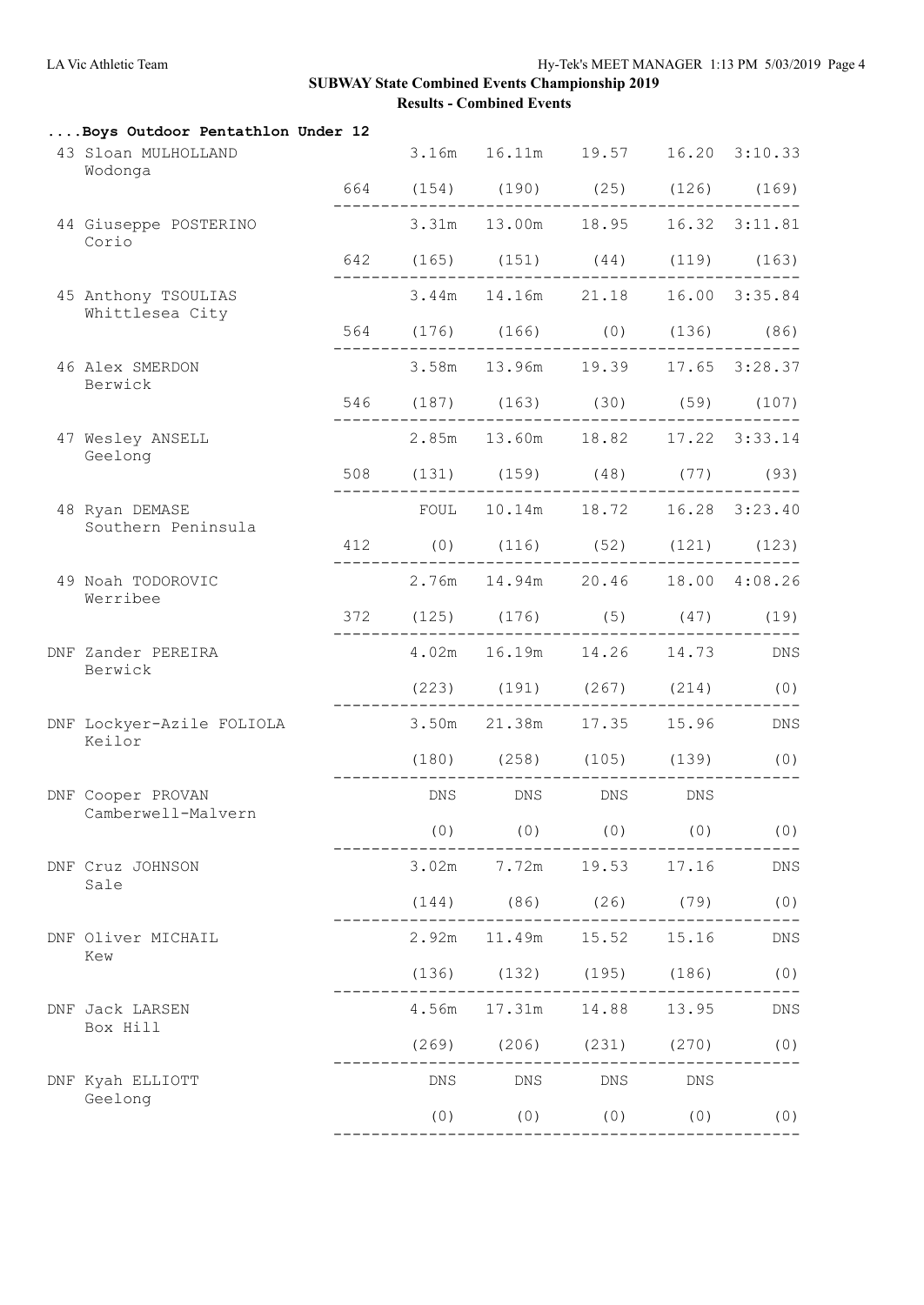|     | Boys Outdoor Pentathlon Under 12 |            |            |            |            |            |
|-----|----------------------------------|------------|------------|------------|------------|------------|
| DNF | Akin OGUNBAMBI<br>Sandringham    | 4.11m      | <b>DNS</b> | 13.66      | 14.54      | <b>DNS</b> |
|     |                                  | (230)      | (0)        | (304)      | (227)      | (0)        |
| DNF | Kye FINCHER<br>Brighton          | <b>DNS</b> | <b>DNS</b> | DNS        | <b>DNS</b> |            |
|     |                                  | (0)        | (0)        | (0)        | (0)        | (0)        |
| DNF | Calum MENSAH                     | <b>DNS</b> | <b>DNS</b> | <b>DNS</b> | <b>DNS</b> |            |
|     | Sandringham                      | (0)        | (0)        | (0)        | (0)        | (0)        |
| DNF | Tainui WHAKAARI<br>Williamstown  | <b>DNS</b> | <b>DNS</b> | <b>DNS</b> | DNS        |            |
|     |                                  | (0)        | (0)        | (0)        | (0)        | (0)        |
|     |                                  |            |            |            |            |            |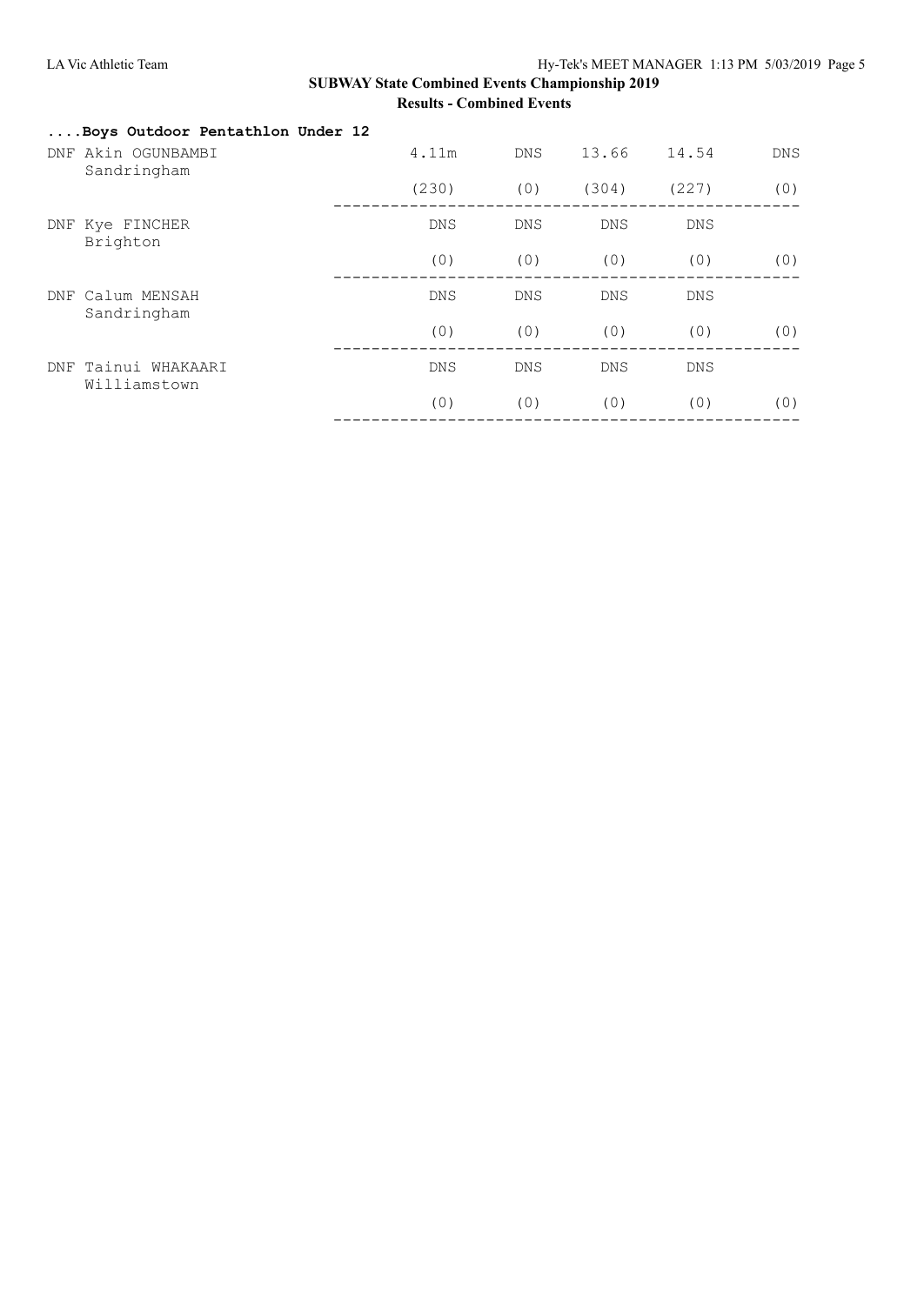#### **Girls Outdoor Pentathlon Under 12**

|                                    | Points | LJ | SP                                 | 80H        | 100 | 800 |
|------------------------------------|--------|----|------------------------------------|------------|-----|-----|
| 1 Amelia DJERIC<br>Whittlesea City |        |    | 4.47m 9.54m 14.07 13.60 3:06.69    |            |     |     |
| Team Points: 10                    |        |    | 1307 (261) (289) (278) (296) (183) |            |     |     |
| 2 Michaela PAYNE<br>Geelong        |        |    | 4.31m 7.62m 13.69 14.65 2:50.87    |            |     |     |
| Team Points: 8                     |        |    | 1238 (247) (219) (302) (220) (250) | ---------- |     |     |
| 3 Declyn TANNER<br>Mornington      |        |    | 3.69m 8.25m 15.91 14.12 2:28.48    |            |     |     |
| Team Points: 6                     |        |    | 1229 (195) (241) (175) (257) (361) |            |     |     |
| 4 Sienna KURDIAN<br>Knox           |        |    | 4.01m 8.78m 14.66 13.69 3:00.78    |            |     |     |
| Team Points: 5                     |        |    | 1222 (222) (261) (243) (289) (207) |            |     |     |
| 5 Juliet KELLY<br>Kew              |        |    | 4.24m 7.46m 14.23 14.65 2:46.69    |            |     |     |
| Team Points: 4                     |        |    | 1212 (241) (213) (269) (220) (269) |            |     |     |
| 6 Geena DAVY<br>Southern Peninsula |        |    | FOUL 8.61m 13.25 13.55 2:36.49     |            |     |     |
| Team Points: 3                     |        |    | 1204 (0) (255) (330) (300) (319)   |            |     |     |
| 7 Isabella TARR<br>Geelong         |        |    | 4.30m 7.55m 15.26 14.17 2:49.32    |            |     |     |
| Team Points: 2                     |        |    | 1182 (247) (216) (209) (253) (257) |            |     |     |
| 8 Lily-Bella HILLI<br>Essendon     |        |    | 3.99m 8.20m 14.08 14.53 3:04.24    |            |     |     |
| Team Points: 1                     |        |    | 1159 (220) (240) (278) (228) (193) |            |     |     |
| 9 Gemma LEUNG<br>Knox              |        |    | 4.07m 7.07m 14.48 14.47 2:51.82    |            |     |     |
|                                    |        |    | 1158 (227) (199) (254) (232) (246) |            |     |     |
| 10 Charlotte NIELSEN<br>Caulfield  |        |    | 3.69m 8.17m 15.38 13.74 2:55.91    |            |     |     |
|                                    |        |    | 1151 (195) (239) (203) (286) (228) |            |     |     |
| 11 Chelsea WHITTLE<br>Caulfield    |        |    | 3.73m 7.50m 14.58 15.16 2:40.84    |            |     |     |
|                                    |        |    | 1144 (199) (214) (248) (186) (297) |            |     |     |
| 12 Lily TROTTER<br>Geelong         |        |    | 4.01m 6.60m 14.46 14.52 3:03.50    |            |     |     |
|                                    |        |    | 1084 (222) (182) (255) (229) (196) |            |     |     |
| 13 Madison CARR<br>Caulfield       |        |    | 4.17m 8.85m 15.03 14.14 3:32.17    |            |     |     |
|                                    |        |    | 1072 (235) (263) (222) (256) (96)  |            |     |     |
| 14 Talysha SAYERS<br>Knox          |        |    | 4.14m 7.65m 16.30 14.65 2:54.43    |            |     |     |
|                                    |        |    | 1062 (233) (220) (155) (220) (234) |            |     |     |
|                                    |        |    |                                    |            |     |     |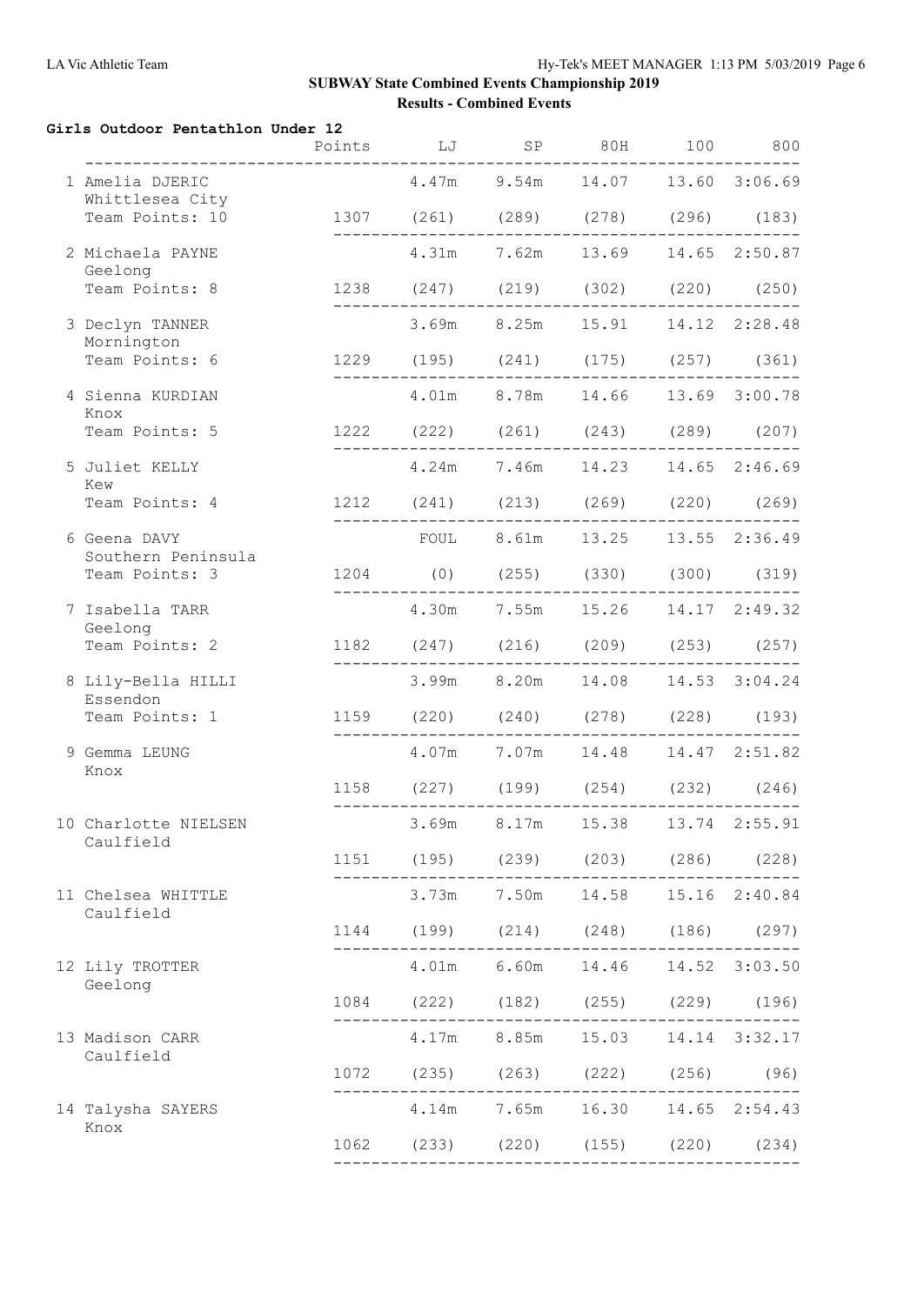| Girls Outdoor Pentathlon Under 12<br>15 Jordana CICCARELLO |     |       | 4.11m 7.47m 15.02 14.51 3:12.10                                         |                                       |       |               |
|------------------------------------------------------------|-----|-------|-------------------------------------------------------------------------|---------------------------------------|-------|---------------|
| Wodonga                                                    |     |       | 1057 (230) (213) (223) (229) (162)                                      |                                       |       |               |
| 16 Eliza CHIVERS                                           |     |       | ------------------------------------<br>3.75m 6.86m 15.63 15.40 2:42.10 |                                       |       |               |
| Doncaster                                                  |     |       |                                                                         |                                       |       |               |
|                                                            |     |       | 1042 (200) (191) (189) (171) (291)                                      |                                       |       |               |
| 17 Amelia ASHTON<br>Essendon                               |     |       | 3.64m 7.48m 15.20 14.61 3:04.38                                         |                                       |       |               |
|                                                            |     |       | 1031 (191) (213) (213) (222) (192)<br>---------------------------       |                                       |       |               |
| 18 Emerson THOMPSON                                        |     |       | 3.92m 7.22m 15.09 13.99 3:24.39                                         |                                       |       |               |
| Melton City                                                |     |       | 1024 (214) (204) (219) (267) (120)                                      |                                       |       |               |
| 19 Amy DE WIT                                              |     |       | 3.90m 8.64m 17.11 14.55 3:05.85                                         |                                       |       |               |
| Werribee                                                   |     |       | 998 (213) (256) (116) (227) (186)                                       |                                       |       |               |
| 20 Isabelle FURBER                                         |     |       | 3.93m 7.67m 16.35 15.08 3:00.53                                         |                                       |       |               |
| Sandringham                                                |     |       | 986 (215) (220) (152) (191) (208)                                       |                                       |       |               |
| 20 Bree HORNE                                              |     |       | 3.60m 5.43m 14.56 14.79 3:02.69                                         |                                       |       |               |
| Knox                                                       |     |       | 986 (188) (140) (249) (210) (199)                                       |                                       |       |               |
| 22 Kiara TRIEP                                             |     |       | 3.56m 8.04m 15.83 14.89 3:07.45                                         |                                       |       |               |
| Frankston                                                  |     |       | 982 (185) (234) (179) (204) (180)<br>____________                       | . _ _ _ _ _ _ _ _ _ _ _ _ _ _ _ _ _ _ |       |               |
| 23 Aj KUOL                                                 |     |       | 3.73m 6.62m 15.40 15.36 2:56.96                                         |                                       |       |               |
| Berwick                                                    |     |       | 980 (199) (182) (202) (174) (223)                                       |                                       |       |               |
| 24 Meredith HOLDEN                                         |     | 3.83m | $9.03m$ $16.02$ $15.15$ $3:21.37$                                       |                                       |       |               |
| Box Hill                                                   | 963 |       | $(207)$ $(270)$ $(169)$ $(187)$ $(130)$                                 |                                       |       |               |
| 25 Jamieson LANDER                                         |     |       | 3.97m 5.49m 16.02 15.30 2:51.16                                         |                                       |       |               |
| Diamond Valley                                             | 955 |       | $(218)$ $(142)$ $(169)$ $(177)$                                         |                                       |       | (249)         |
| 26 Orla SHACKCLOTH                                         |     |       | 3.94m 5.89m 15.89                                                       |                                       |       | 15.77 2:50.14 |
| Sandringham                                                | 950 |       | $(216)$ $(156)$ $(176)$ $(149)$ $(253)$                                 |                                       |       |               |
| 27 Poppy DALTON-MORRIS                                     |     |       | 3.92m 6.26m 15.91 15.18 3:02.47                                         |                                       |       |               |
| Brighton                                                   |     |       | 943 (214) (169) (175) (185) (200)                                       |                                       |       |               |
| 28 Bethany PERRY-CROCKART                                  |     |       | 3.73m 7.59m 15.50 16.16 3:02.94                                         |                                       |       |               |
| Brighton                                                   | 938 |       | $(199)$ $(217)$ $(196)$                                                 |                                       | (128) | (198)         |
|                                                            |     |       |                                                                         |                                       |       |               |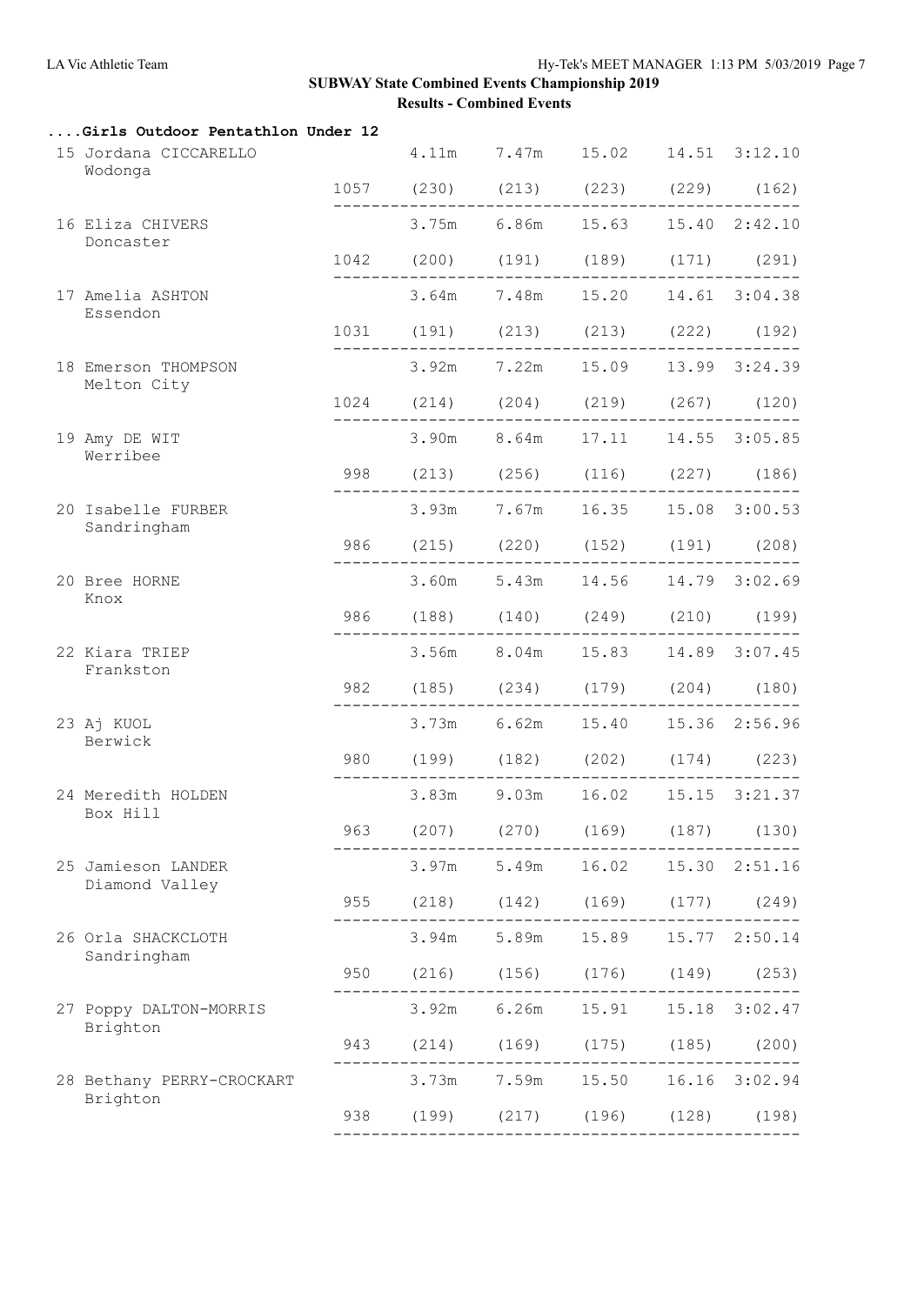| Girls Outdoor Pentathlon Under 12 |     |                                                            |       |       |
|-----------------------------------|-----|------------------------------------------------------------|-------|-------|
| 29 Alicia BUCKLAND<br>Ballarat    |     | 3.70m 6.91m 16.93 16.13 2:42.56                            |       |       |
|                                   |     | 931 (196) (193) (124) (129) (289)                          |       |       |
| 30 Danielle NADJ                  |     | 3.98m 6.52m 16.78 15.04 3:03.82                            |       |       |
| Murrindindi                       |     | 917 (219) (179) (131) (194) (194)                          |       |       |
| 31 Olivia STRAUSS                 |     | 3.87m 6.21m 16.19 14.57 3:17.48                            |       |       |
| Wodonga                           |     | 906 (210) (168) (160) (225) (143)                          |       |       |
| 32 Ana Carolina PEREIRA           |     | 3.92m 8.18m 18.30 15.13 3:06.73                            |       |       |
| Croydon                           |     | 891 (214) (239) (67) (188) (183)                           |       |       |
| 33 Ciara WILLEY                   |     | 3.50m 5.69m 17.22 15.25 2:50.01                            |       |       |
| Croydon                           |     | 875 (180) (149) (111) (181) (254)                          |       |       |
| 34 Aysha NUNEZ                    |     | 3.60m 5.75m 17.02 15.19 2:59.50                            |       |       |
| Werribee                          |     | 855 (188) (151) (120) (184) (212)                          |       |       |
| 35 Rachel WHITE                   |     | 3.41m 6.09m 17.38 16.71 2:37.84                            |       |       |
| Doncaster                         |     | 852 (173) (163) (104) (100) (312)                          |       |       |
| 36 Jessica CURTIS                 |     | 3.67m 7.56m 18.12 15.30 3:09.82                            |       |       |
| Nunawading                        |     | 832 (194) (216) (74) (177) (171)<br>______________________ |       |       |
| 37 Thushana SRI                   |     | 3.87m 5.37m 16.54 15.48 3:13.49                            |       |       |
| Altona                            |     | 814 (210) (138) (143) (166) (157)                          |       |       |
| 38 Ella HUTCHISON                 |     | 3.52m 5.54m 17.20 16.76 2:47.07                            |       |       |
| Whittlesea City                   |     | 802 (182) (144) (112) (97) (267)                           |       |       |
| 39 Hailey BUCKLEY                 |     | 3.83m  4.79m  18.09  15.62  3:03.73                        |       |       |
| Knox                              |     | 752 (207) (117) (75) (158) (195)                           |       |       |
| 39 Emily BOZOVIC                  |     | 3.07m 6.11m 16.24 16.00 3:16.44                            |       |       |
| Altona                            |     | 752 (147) (164) (158) (136) (147)                          |       |       |
| 41 Leah BEIROUTI                  |     | 3.35m 6.52m 16.84 15.45 3:32.82                            |       |       |
| Berwick                           |     | 739 (169) (179) (129) (168) (94)                           |       |       |
| 42 Izzy GOUGH                     |     | 3.39m 5.42m 17.92 16.23 2:59.24                            |       |       |
| Yarra Ranges                      | 730 | $(172)$ $(140)$ $(81)$                                     | (124) | (213) |
|                                   |     |                                                            |       |       |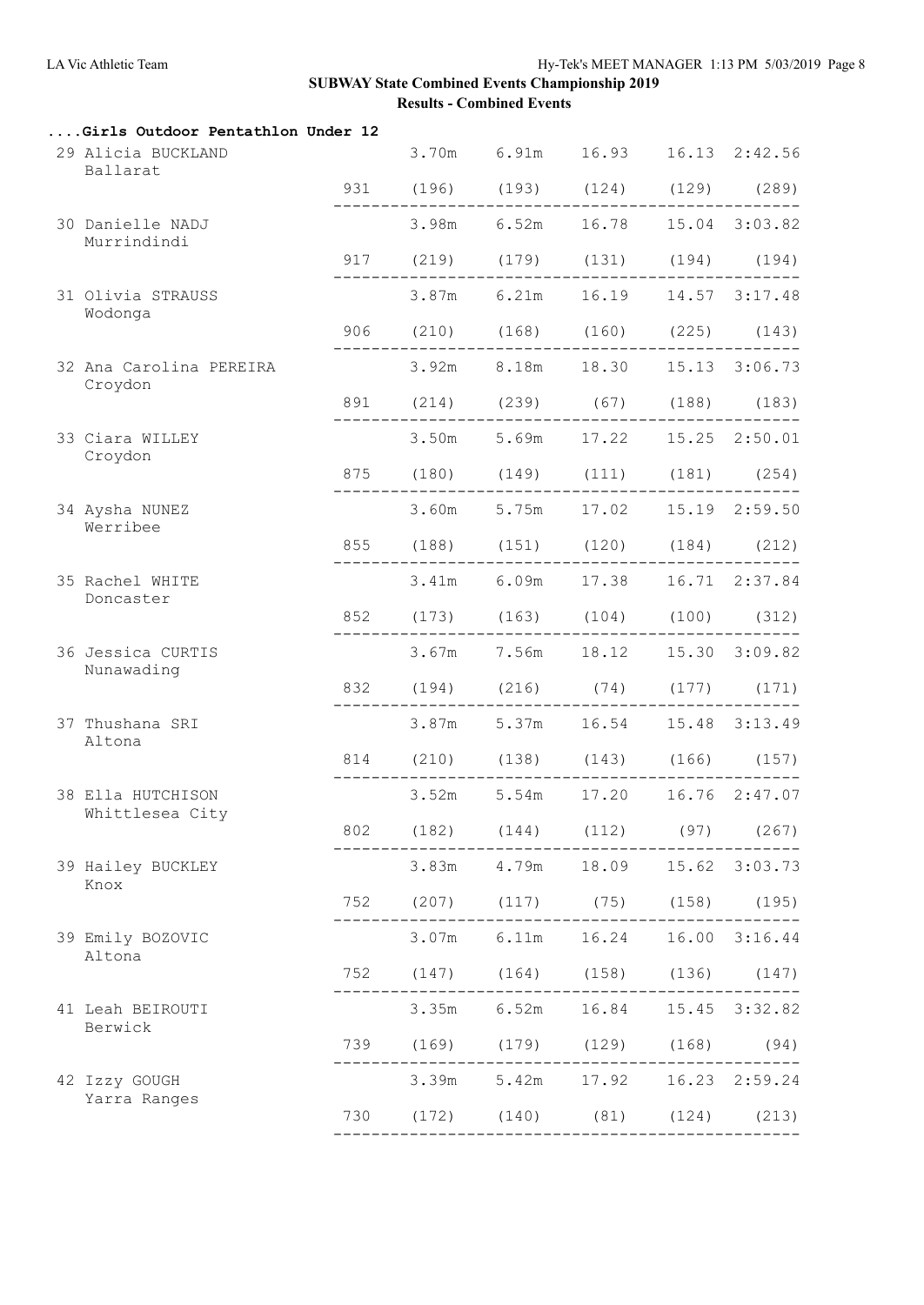| Girls Outdoor Pentathlon Under 12 |  |                                                                          |          |  |
|-----------------------------------|--|--------------------------------------------------------------------------|----------|--|
| 43 Emma STEWART<br>Bacchus Marsh  |  | 3.93m 6.29m 20.18 15.92 3:14.96                                          |          |  |
|                                   |  | 690 (215) (171) (11) (141) (152)                                         |          |  |
| 44 Nicola STEERE<br>Williamstown  |  | 3.43m 9.80m 18.64 17.44 3:33.68                                          |          |  |
|                                   |  | 687 (175) (298) (54) (68) (92)                                           |          |  |
| 45 Khushi DEOL                    |  | 3.20m 5.82m 19.09 16.80 2:55.94                                          |          |  |
| Box Hill                          |  | 673 (157) (154) (39) (96) (227)                                          |          |  |
| 46 Isabel ZHANG                   |  | 3.48m 5.25m 17.20 15.98 3:31.48                                          |          |  |
| Brighton                          |  | 660 (179) (133) (112) (138) (98)<br>------------------------------------ |          |  |
| 47 Amaya KRATINA                  |  | 3.30m  4.48m  17.42  16.11  3:14.11                                      |          |  |
| Pakenham                          |  | 658 (165) (106) (102) (130) (155)                                        |          |  |
| 48 Ava MACHADO                    |  | 2.93m  4.73m  17.18  16.00  3:15.31                                      | -------- |  |
| Werribee                          |  | 652 (137) (115) (113) (136) (151)                                        |          |  |
| 49 Claire WILSON                  |  | 3.47m 5.60m 19.48 16.67 3:03.31                                          |          |  |
| Berwick                           |  | 650 (178) (146) (28) (102) (196)                                         |          |  |
| 50 Stevie GODBER<br>Colac         |  | 3.28m 5.05m 17.86 17.20 3:04.91                                          |          |  |
|                                   |  | 641 (163) (126) (84) (78) (190)                                          |          |  |
| 51 Katie BARNES                   |  | 2.99m 5.03m 17.57 16.79 3:12.29                                          |          |  |
| Shepparton                        |  | 621 (141) (126) (96) (96) (162)                                          |          |  |
| 51 Haylee PARKER                  |  | 3.46m 6.52m 18.40 17.55 3:18.53                                          |          |  |
| Cranbourne                        |  | 621 (177) (179) (63) (63) (139)                                          |          |  |
| 53 Tayleah MURPHY                 |  | 2.81m 6.10m 19.34 16.55 3:15.42                                          |          |  |
| Dandenong                         |  | 582 (128) (164) (32) (108) (150)                                         |          |  |
| 54 Georgina BAYMAN                |  | 3.16m 5.61m 19.54 16.00 3:30.17                                          |          |  |
| Brighton                          |  | 564 (154) (146) (26) (136) (102)                                         |          |  |
| 55 Isabella DELIA                 |  | 2.70m 6.81m 19.32 17.00 3:39.65                                          |          |  |
| Cranbourne                        |  | 503 (121) (189) (32) (86) (75)                                           |          |  |
| 56 Hannah PLANT                   |  | 3.22m 5.98m 18.88 17.72 3:42.76                                          |          |  |
| Box Hill                          |  | 488 (159) (159) (46) (57) (67)                                           |          |  |
|                                   |  |                                                                          |          |  |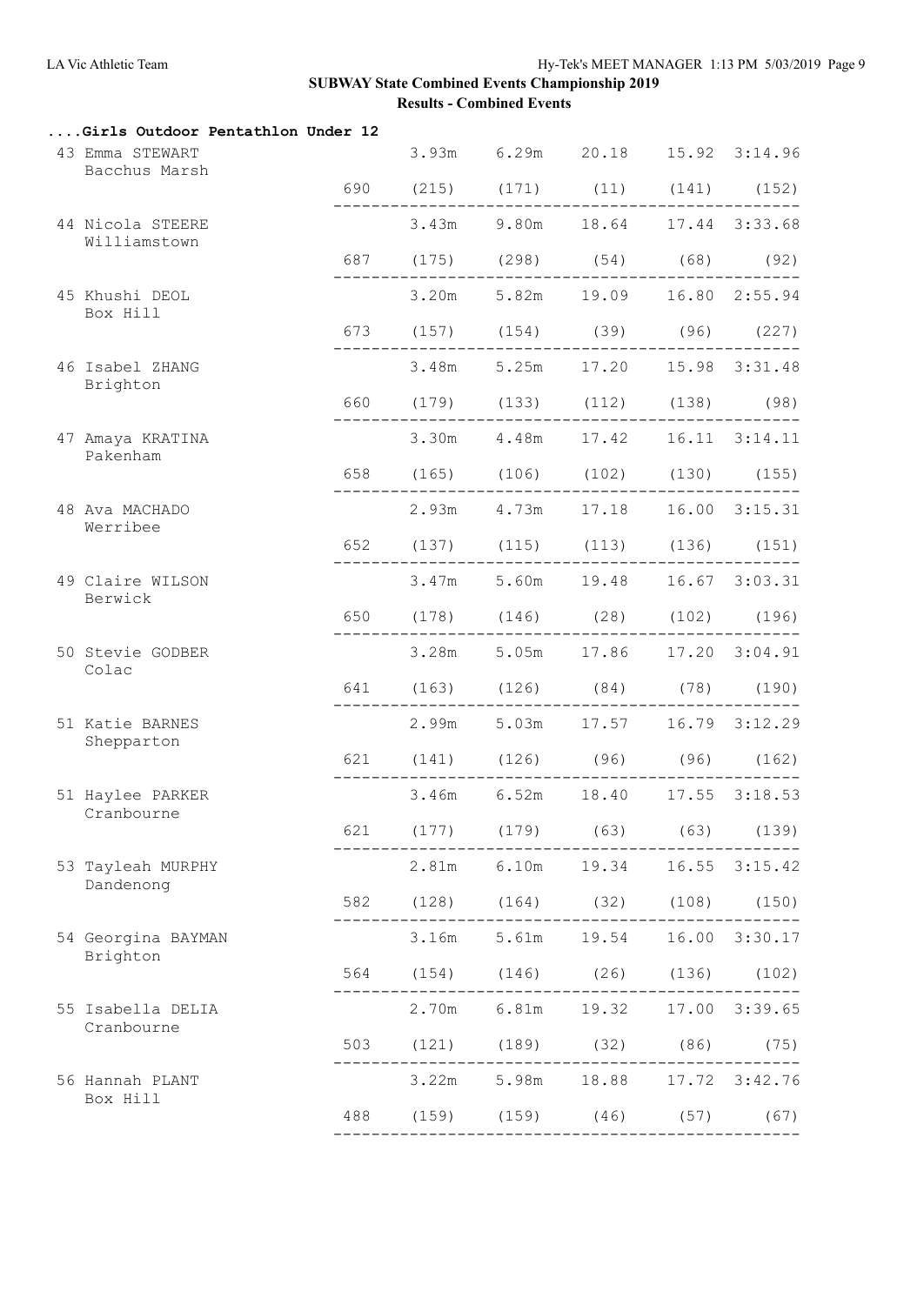|  | Girls Outdoor Pentathlon Under 12 |     |             |                                     |                              |             |     |
|--|-----------------------------------|-----|-------------|-------------------------------------|------------------------------|-------------|-----|
|  | 57 Tahlia GRACE<br>Ringwood       |     | FOUL        |                                     | 5.47m 18.32 16.46 3:29.79    |             |     |
|  |                                   |     |             | 422 (0) (141) (66) (112) (103)      |                              |             |     |
|  | 58 Keely FREESTONE<br>Cranbourne  |     |             | 3.00m 6.19m 21.28 17.73 3:47.68     |                              |             |     |
|  |                                   | 421 |             | $(142)$ $(167)$ $(0)$ $(56)$ $(56)$ |                              |             |     |
|  | 59 Monique JOUVELET               |     | 2.81m       |                                     | 3.42m 21.51 17.54 3:46.21    |             |     |
|  | Cranbourne                        |     | 321 (128)   | $(70)$ (0) $(64)$ (59)              |                              |             |     |
|  | 60 Amelia GALL<br>Shepparton      |     | FOUL        |                                     | 5.18m  19.95  18.20  3:29.08 |             |     |
|  |                                   | 292 |             | (0) $(131)$ $(16)$ $(40)$ $(105)$   |                              |             |     |
|  | DNF Bianca THOMAS<br>Collingwood  |     | DNS         | DNS                                 | <b>DNS</b>                   | <b>DNS</b>  |     |
|  |                                   |     | (0)         | (0)                                 | $(0)$ $(0)$                  |             | (0) |
|  | DNF Jayda MCLEAN<br>Nunawading    |     |             | 3.19m 5.49m 19.08 17.20             |                              |             | DNS |
|  |                                   |     | (156)       | (142)                               | $(40)$ (78)                  |             | (0) |
|  | DNF Isabel KOSTER<br>Mentone      |     | DNS         | DNS                                 | DNS                          | <b>DNS</b>  |     |
|  |                                   |     | (0)         | (0)                                 | $(0)$ $(0)$                  |             | (0) |
|  | DNF Eliza HANNAGAN                |     | ${\rm DNS}$ | <b>DNS</b>                          | DNS DNS                      |             |     |
|  | Geelong                           |     | (0)         | (0)                                 | (0)                          | (0)         | (0) |
|  | DNF Kyana GORDON<br>Dandenong     |     | <b>DNS</b>  | <b>DNS</b>                          | DNS                          | <b>DNS</b>  |     |
|  |                                   |     | (0)         | (0)                                 | (0)                          | (0)         | (0) |
|  | DNF Phoebe PEARCE<br>Mornington   |     | <b>DNS</b>  | <b>DNS</b>                          | $\mathop{\rm DNS}$           | <b>DNS</b>  |     |
|  |                                   |     | (0)         | (0)                                 | (0)                          | (0)         | (0) |
|  | DNF Ariana PASHUTINA<br>Knox      |     | DNS         | $\mathop{\rm DNS}$                  | $\mathop{\rm DNS}$           | ${\rm DNS}$ |     |
|  |                                   |     | (0)         | (0)                                 | (0)                          | (0)         | (0) |
|  | DNF Lisa RAKSRI<br>Frankston      |     | DNS         | ${\rm DNS}$                         | $\mathop{\rm DNS}$           | ${\rm DNS}$ |     |
|  |                                   |     | (0)         | (0)                                 | (0)                          | (0)         | (0) |
|  | DNF Chloe AMAD                    |     | DNS         | $\mathop{\rm DNS}$                  | $\mathop{\rm DNS}$           | ${\rm DNS}$ |     |
|  | Caulfield                         |     | (0)         | (0)                                 | (0)                          | (0)         | (0) |
|  | DNF Claudia FOGARTY               |     | DNS         | <b>DNS</b>                          | $\mathop{\rm DNS}$           | ${\rm DNS}$ |     |
|  | Mornington                        |     | (0)         | (0)                                 | (0)                          | (0)         | (0) |
|  |                                   |     |             |                                     |                              |             |     |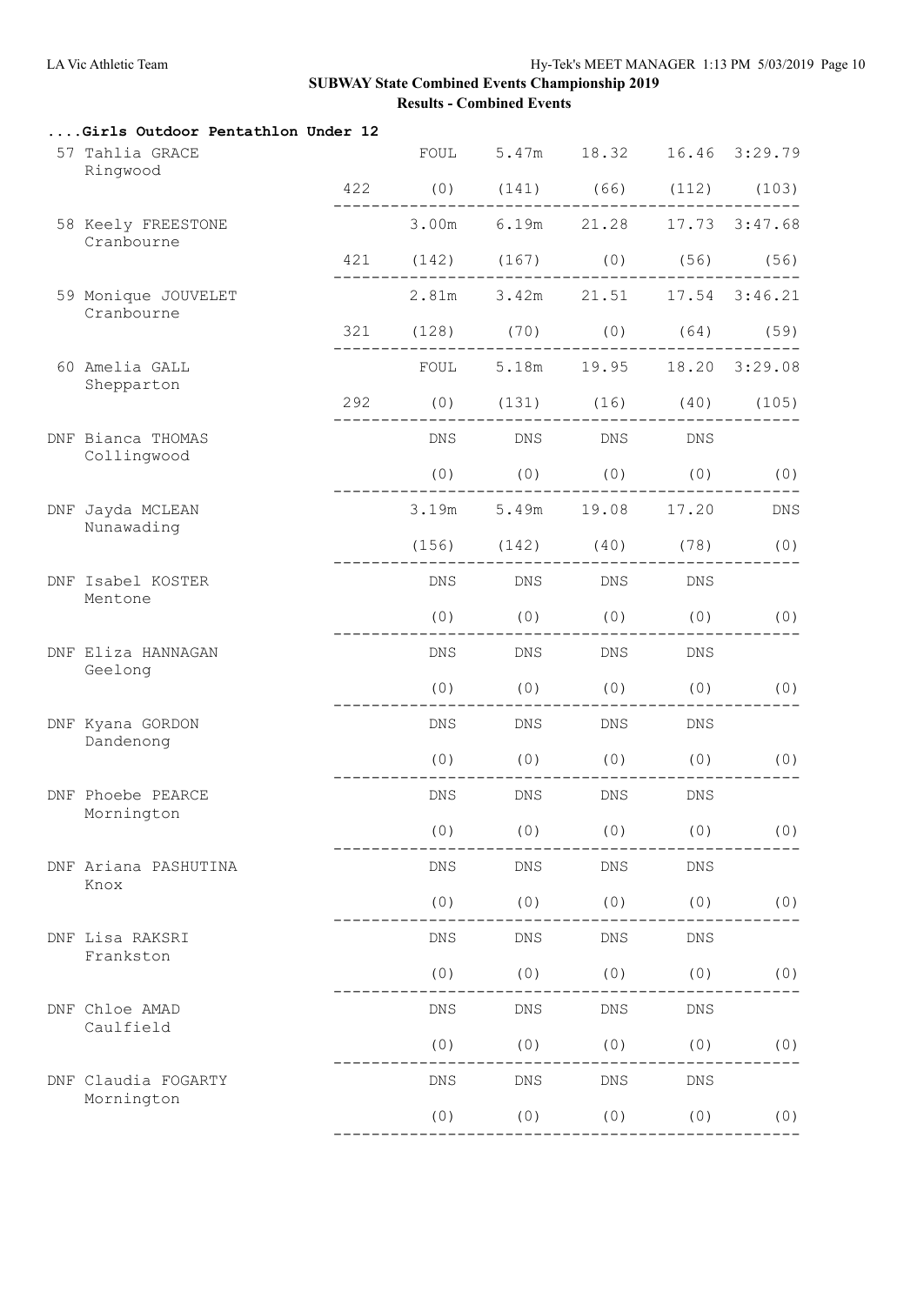| Boys Outdoor Pentathlon Under 13                                          | Points DT LJ 80H 100 800             |                                       |                                      |  |
|---------------------------------------------------------------------------|--------------------------------------|---------------------------------------|--------------------------------------|--|
| 1 Xavier PITT                                                             |                                      |                                       | 38.06m  4.64m  14.09  13.60  2:21.52 |  |
| Wangaratta                                                                |                                      |                                       |                                      |  |
| 2 Valentino BERTUCCI                                                      | 36.69m  4.79m  13.53  13.49  2:34.04 |                                       |                                      |  |
| Mentone<br>Team Points: 8                                                 | 1699 (460) (290) (312) (305) (332)   |                                       |                                      |  |
| 3 Joshua MCOUAT                                                           | 24.97m 5.17m 13.43 12.90 2:22.29     |                                       |                                      |  |
| Geelong<br>Team Points: 6                                                 | 1696 (304) (325) (318) (353) (396)   |                                       |                                      |  |
| 4 Joshua SULLIVAN<br>Cranbourne                                           |                                      |                                       | 22.63m  4.92m  14.23  13.21  2:29.48 |  |
| Team Points: 5                                                            | 1528 (274) (302) (269) (327) (356)   |                                       |                                      |  |
| 5 Jake WOODWARD<br>Doncaster                                              |                                      |                                       | 26.03m 5.00m 13.56 13.80 2:41.32     |  |
| Team Points: 4                                                            | 1513 (318) (309) (310) (281) (295)   |                                       |                                      |  |
| 6 Jordan GILBERT                                                          |                                      |                                       | 26.21m  4.57m  13.97  13.30  2:37.41 |  |
| Nunawading<br>Team Points: 3                                              | 1511 (321) (270) (285) (320) (315)   |                                       |                                      |  |
| 7 Oliver BRADSHAW<br>Geelong                                              |                                      |                                       | 18.64m 5.08m 13.68 13.92 2:24.00     |  |
| Team Points: 2                                                            | 1501 (223) (317) (303) (272) (386)   |                                       |                                      |  |
| 8 Marcus LA FONTAINE POLLAR 23.61m 5.06m 15.97 13.30 2:27.82<br>Frankston |                                      |                                       |                                      |  |
| Team Points: 1 1458 (287) (315) (171) (320) (365)                         |                                      |                                       |                                      |  |
| 9 Christian VAITOHI                                                       | 31.03m  4.40m  16.01  12.97  2:43.02 |                                       |                                      |  |
| Shepparton                                                                | 1442 (384) (255) (169) (347) (287)   |                                       |                                      |  |
| 10 Aidan PIDGEON<br>Nunawading                                            |                                      |                                       | 33.48m  4.49m  15.70  14.41  2:42.90 |  |
|                                                                           | 1389 (417) (263) (186) (236) (287)   | . _ _ _ _ _ _ _ _ _ _ _ _ _ _ _ _ _ _ | . _ _ _ _ _ _ _ _                    |  |
| 11 Mackenzie LEITH<br>Williamstown                                        | 36.05m  4.09m  15.06  14.54  2:49.24 |                                       |                                      |  |
|                                                                           | 1385 (451) (229) (221) (227) (257)   |                                       |                                      |  |
| 12 Thomas SIMS<br>Whittlesea City                                         |                                      |                                       | 34.55m  4.24m  14.15  14.85  2:55.54 |  |
|                                                                           | 1381 (431) (241) (274) (206) (229)   |                                       |                                      |  |
| 13 William WONG<br>Caulfield                                              |                                      |                                       | 26.93m  4.10m  13.64  13.90  2:52.63 |  |
|                                                                           | 1379 (330) (229) (305) (273) (242)   |                                       |                                      |  |
| 14 William WATERS<br>Diamond Valley                                       |                                      |                                       | 20.84m  4.69m  14.58  13.80  2:37.34 |  |
|                                                                           | 1376 (251) (281) (248) (281) (315)   |                                       |                                      |  |
|                                                                           |                                      |                                       |                                      |  |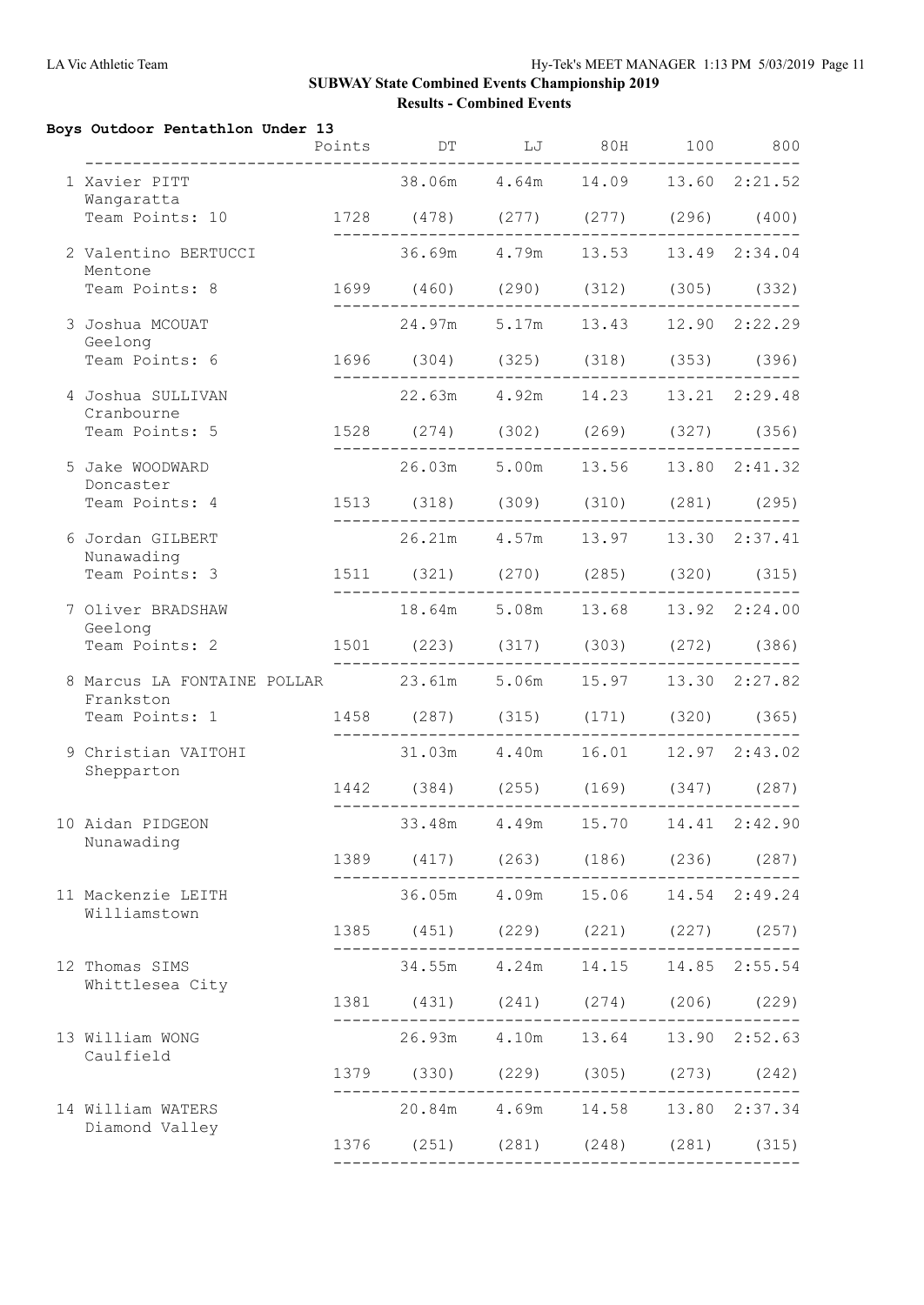| Boys Outdoor Pentathlon Under 13<br>15 Wadah ABDELRAHIM |  | 19.86m  4.02m  14.74  13.89  2:27.00                          |  |  |
|---------------------------------------------------------|--|---------------------------------------------------------------|--|--|
| Mentone                                                 |  | 1343 (238) (223) (239) (274) (369)                            |  |  |
| 16 Brayden ATTWOOD                                      |  | 20.63m  4.14m  14.94  13.59  2:38.69                          |  |  |
| Pakenham                                                |  | 1313 (248) (233) (227) (297) (308)                            |  |  |
| 17 Cooper PATTON                                        |  | 21.32m  4.35m  15.31  14.09  2:35.70                          |  |  |
| Geelong                                                 |  | 1297 (257) (251) (207) (259) (323)                            |  |  |
| 18 Benjamin DAY                                         |  | 16.15m  4.29m  14.84  13.27  2:44.53                          |  |  |
| Corio                                                   |  | 1273 (191) (246) (233) (323) (280)                            |  |  |
| 19 Thierry AUGHTERSON<br>Collingwood                    |  | 18.95m  4.57m  15.45  14.04  2:39.17                          |  |  |
|                                                         |  | 1265 (227) (270) (199) (263) (306)                            |  |  |
| 20 Mohyad ABDELRAHIM<br>Berwick                         |  | 16.38m  4.16m  14.08  14.63  2:34.74                          |  |  |
|                                                         |  | 1256 (194) (235) (278) (221) (328)                            |  |  |
| 21 Alexander JARMAN                                     |  | 28.24m  4.11m  14.65  15.09  2:58.74                          |  |  |
| Geelong                                                 |  | 1227 (347) (230) (244) (191) (215)                            |  |  |
| 22 Hamish TERRIS                                        |  | 16.89m  4.34m  14.94  14.63  2:37.01                          |  |  |
| Mornington                                              |  | 1215 (200) (250) (227) (221) (317)                            |  |  |
| 23 Nathaniel AUDINO<br>Whittlesea City                  |  | 23.22m  4.39m  15.22  14.60  2:55.12                          |  |  |
|                                                         |  | 1202 (282) (254) (212) (223) (231)                            |  |  |
| 24 Riley NEECOWEN<br>Diamond Valley                     |  | 19.36m  4.08m  16.68  14.36  2:29.39                          |  |  |
|                                                         |  | 1192 (232) (228) (136) (240) (356)                            |  |  |
| 25 Aris MOUSTAKAS<br>Sth Melb District                  |  | 21.04m 3.96m 16.69 13.89 2:41.53                              |  |  |
|                                                         |  | 1175 (253) (218) (136) (274) (294)                            |  |  |
| 26 Oliver FLYNN<br>Geelong                              |  | 23.40m  4.12m  15.49  14.43  3:02.54                          |  |  |
|                                                         |  | 1147 (284) (231) (197) (235) (200)<br>_______________________ |  |  |
| 27 Noah BURNS                                           |  | 21.49m 3.54m 15.49 14.64 2:57.85                              |  |  |
| Geelong                                                 |  | 1078 (259) (183) (197) (220) (219)                            |  |  |
| 28 Dylan ROWBOTTOM<br>Essendon                          |  | 21.65m  4.01m  18.04  14.52  2:43.34                          |  |  |
|                                                         |  | 1074 (261) (222) (77) (229) (285)                             |  |  |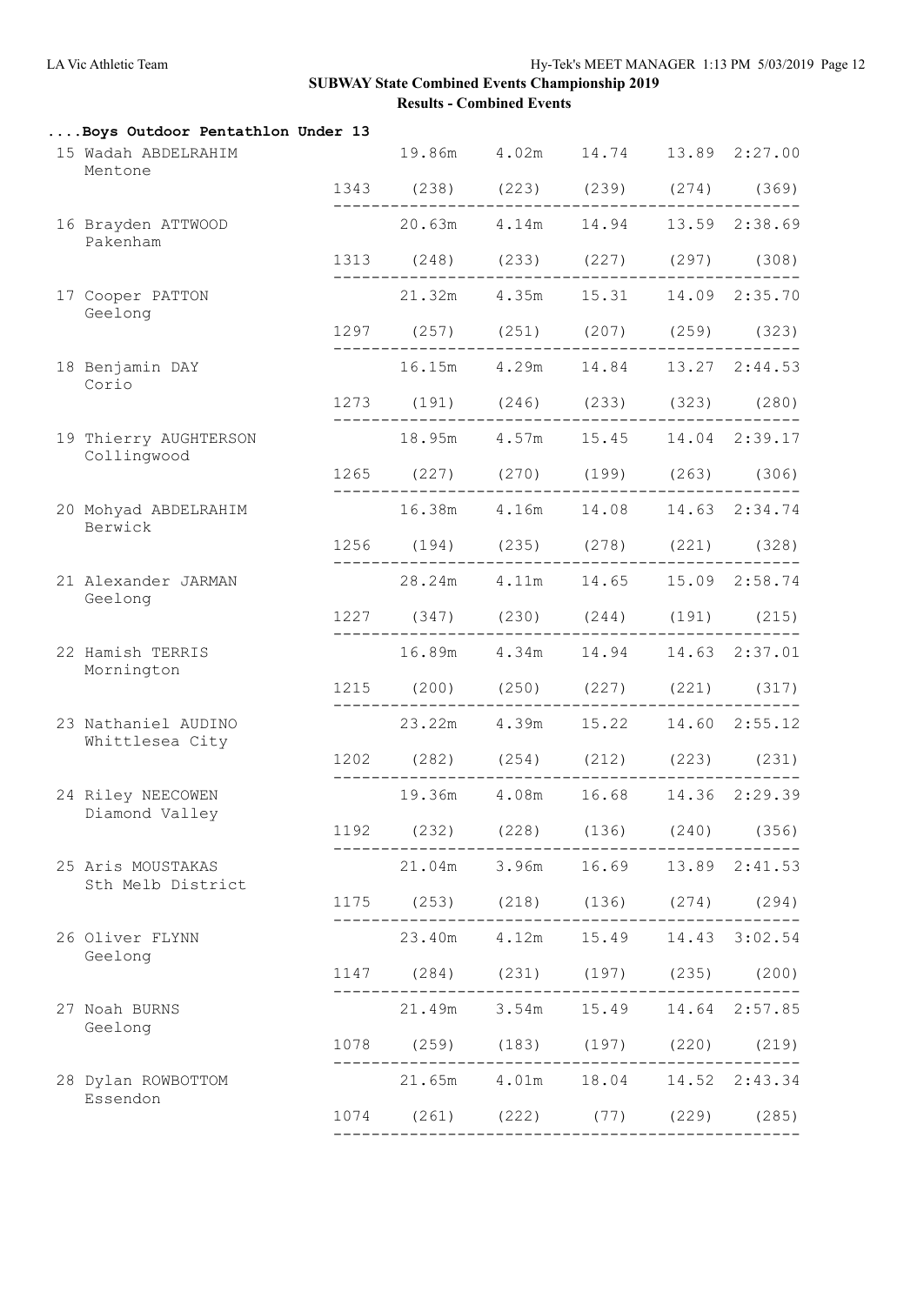| Boys Outdoor Pentathlon Under 13 |                                      |                                      |  |  |
|----------------------------------|--------------------------------------|--------------------------------------|--|--|
| 28 Oscar MORTON<br>Oakleigh      | 16.60m  4.18m  16.03  14.90  2:46.45 |                                      |  |  |
|                                  | 1074 (197) (236) (168) (203) (270)   |                                      |  |  |
| 30 Harrison WILLIAMS             | 17.11m  4.22m  15.68  15.08  2:53.09 |                                      |  |  |
| Sth Melb District                | 1061 (203) (240) (187) (191) (240)   |                                      |  |  |
| 31 Hugh DU TOIT                  | 14.82m 3.87m 15.76 14.98 2:47.16     |                                      |  |  |
| Brighton                         | 1031 (174) (210) (182) (198) (267)   |                                      |  |  |
| 32 William GOOD                  | 24.41m 3.87m 17.80 14.06 3:09.25     |                                      |  |  |
| Albury                           | 1028 (297) (210) (86) (262) (173)    |                                      |  |  |
| 33 Chidi IKEH                    | 16.19m  4.22m  15.28  14.40  3:19.74 |                                      |  |  |
| Geelong                          | 1011 (191) (240) (208) (237) (135)   |                                      |  |  |
| 34 Zac BARLING                   | 23.22m 3.53m 18.18 14.49 2:53.04     |                                      |  |  |
| Brighton                         | 1007 (282) (183) (71) (231) (240)    |                                      |  |  |
| 35 Shannon DELANEY<br>Seaford    | 16.65m 3.79m 17.35 15.33 2:37.17     |                                      |  |  |
|                                  | 998 (197) (204) (105) (176) (316)    |                                      |  |  |
| 36 Benjamin SEERS                |                                      | 14.53m  4.13m  19.51  14.03  2:55.10 |  |  |
| Sandringham                      | 924 (170) (232) (27) (264) (231)     |                                      |  |  |
| 37 Logan TICKELL                 | 17.09m 3.45m 19.86 15.67 2:27.40     |                                      |  |  |
| Bendigo                          |                                      |                                      |  |  |
| 38 Hayden SHROWDER<br>Werribee   |                                      | 14.63m 3.75m 15.88 15.56 3:10.49     |  |  |
|                                  | 878 (172) (200) (176) (162) (168)    |                                      |  |  |
| 39 Connor HOWELLS                |                                      | 16.29m FOUL 15.64 14.96 2:46.92      |  |  |
| Wodonga                          | 849 (193) (0) (189) (199) (268)      |                                      |  |  |
| 40 Connor CARMODY<br>Pakenham    |                                      | 12.93m 3.72m 19.97 16.05 2:36.91     |  |  |
|                                  | 814 (150) (198) (15) (134) (317)     |                                      |  |  |
| 41 Sam HAMPTON                   |                                      | 23.44m 3.87m 19.23 15.32 3:41.55     |  |  |
| Croydon                          | 777 (285) (210) (35) (176) (71)      |                                      |  |  |
| 42 Zachary MATTERS<br>Box Hill   |                                      | 18.22m 3.25m 18.67 17.02 3:00.53     |  |  |
|                                  | 725 (217) (161) (53) (86) (208)      |                                      |  |  |
|                                  |                                      |                                      |  |  |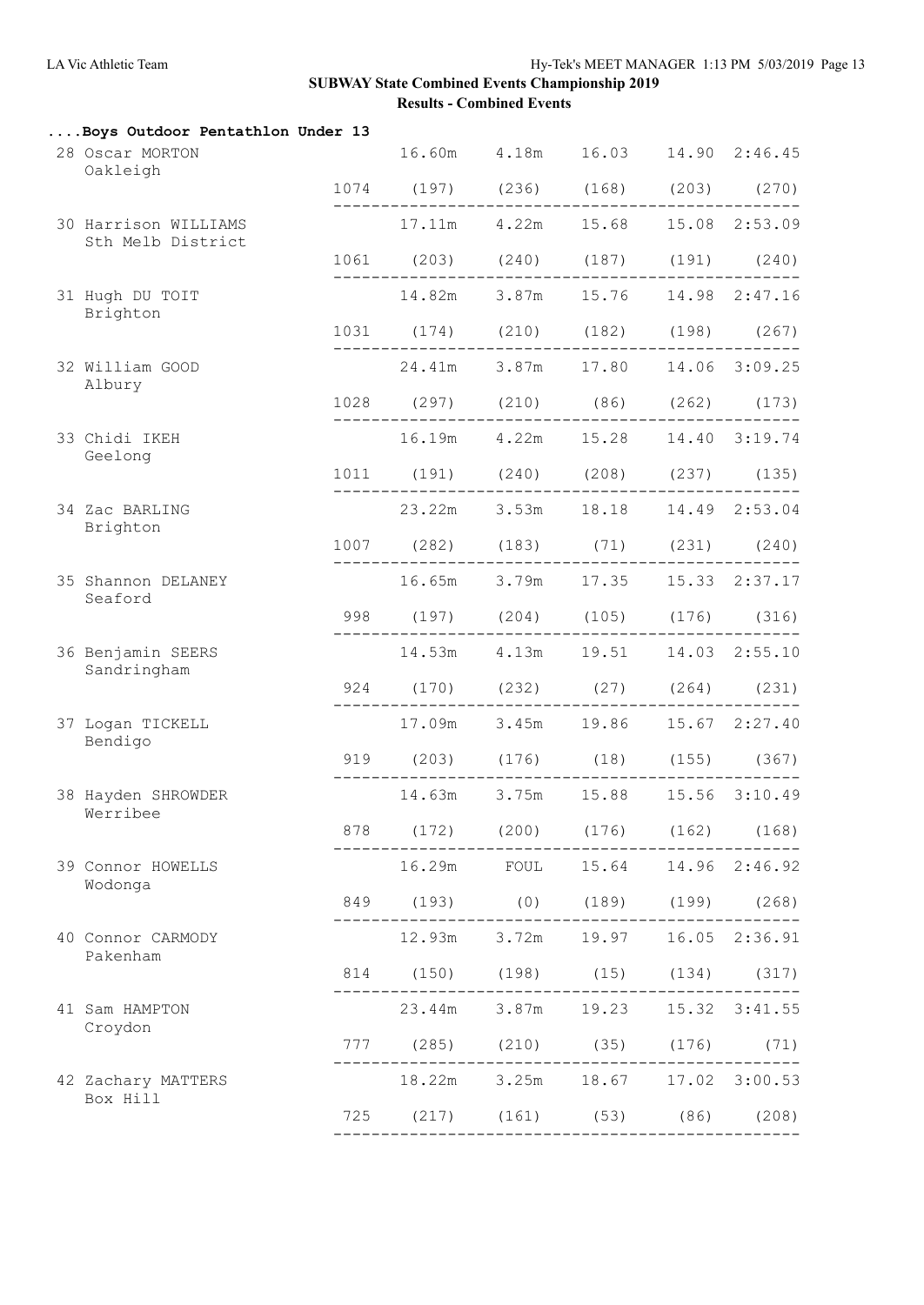| Boys Outdoor Pentathlon Under 13       |     |                            |                                 |                    |                                      |               |
|----------------------------------------|-----|----------------------------|---------------------------------|--------------------|--------------------------------------|---------------|
| 43 Jordan GILL<br>Traralgon            |     |                            |                                 |                    | 24.29m 3.34m 22.39 16.90 3:26.73     |               |
|                                        | 667 |                            |                                 |                    | $(296)$ $(168)$ $(0)$ $(91)$ $(112)$ |               |
| 44 Mason ANSELL                        |     |                            |                                 |                    | 9.76m 3.77m 19.47 16.01 3:09.19      |               |
| Geelong                                | 650 |                            |                                 |                    | $(111)$ $(202)$ $(28)$ $(136)$       | (173)         |
| 45 Pavankalyan KRISHNAMURTHY           |     | 13.56m                     |                                 | $3.37m$ 19.39      |                                      | 15.74 3:56.34 |
| Dandenong                              |     | 547 (158) (170) (30) (151) |                                 |                    |                                      | (38)          |
| DNF Jonas CUKAVAC                      |     | <b>DNS</b>                 | DNS                             | <b>DNS</b>         | DNS                                  |               |
| Bacchus Marsh                          |     | (0)                        | (0)                             |                    | $(0)$ (0)                            | (0)           |
| DNF Bradley CARTER                     |     | 30.87m                     |                                 |                    | 3.89m  17.01  14.41  DNS             |               |
| Stawell                                |     |                            | $(382)$ $(212)$ $(121)$ $(236)$ |                    |                                      | (0)           |
| DNF Jed SEVENHUYSEN<br>Frankston       |     | <b>DNS</b>                 | DNS                             | DNS DNS            |                                      |               |
|                                        |     | (0)                        | (0)                             |                    | $(0)$ $(0)$ $(0)$                    |               |
| DNF Jeffery WALKER<br>Orbost           |     |                            |                                 |                    | 17.11m 3.15m 21.14 DNS 3:31.26       |               |
|                                        |     |                            | $(203)$ $(153)$                 |                    | $(0)$ (0)                            | (99)          |
| DNF Kane EMERY                         |     | <b>DNS</b>                 | DNS                             | <b>DNS</b>         | DNS                                  |               |
| Camberwell-Malvern                     |     | (0)                        | (0)                             | (0)                | (0)                                  | (0)           |
| DNF Iggy ANDREWS                       |     | <b>DNS</b>                 | DNS                             | DNS                | <b>DNS</b>                           |               |
| Coburg                                 |     | (0)                        | (0)                             | (0)                | (0)                                  | (0)           |
| DNF Jaedon MCCRUM                      |     | <b>DNS</b>                 | <b>DNS</b>                      | $\mathop{\rm DNS}$ | <b>DNS</b>                           |               |
| Seymour                                |     | (0)                        | (0)                             | (0)                | (0)                                  | (0)           |
| DNF Will BAILLIEU<br>Sth Melb District |     | DNS                        | <b>DNS</b>                      | $\mathop{\rm DNS}$ | <b>DNS</b>                           |               |
|                                        |     | (0)                        | (0)                             | (0)                | (0)                                  | (0)           |
| DNF Matt LONGDEN                       |     | DNS                        | DNS                             | $\mathop{\rm DNS}$ | $\mathop{\rm DNS}$                   |               |
| Collingwood                            |     | (0)                        | (0)                             | (0)                | (0)                                  | (0)           |
| DNF Jack HANNAM                        |     | DNS                        | $\mathop{\rm DNS}$              | ${\rm DNS}$        | DNS                                  |               |
| Geelong                                |     | (0)                        | (0)                             | (0)                | (0)                                  | (0)           |
| DNF Sam CARTER                         |     | DNS                        | $\mathop{\rm DNS}$              | $\mathop{\rm DNS}$ | DNS                                  |               |
| Warrnambool                            |     | (0)                        | (0)                             | (0)                | (0)                                  | (0)           |
|                                        |     |                            |                                 |                    |                                      |               |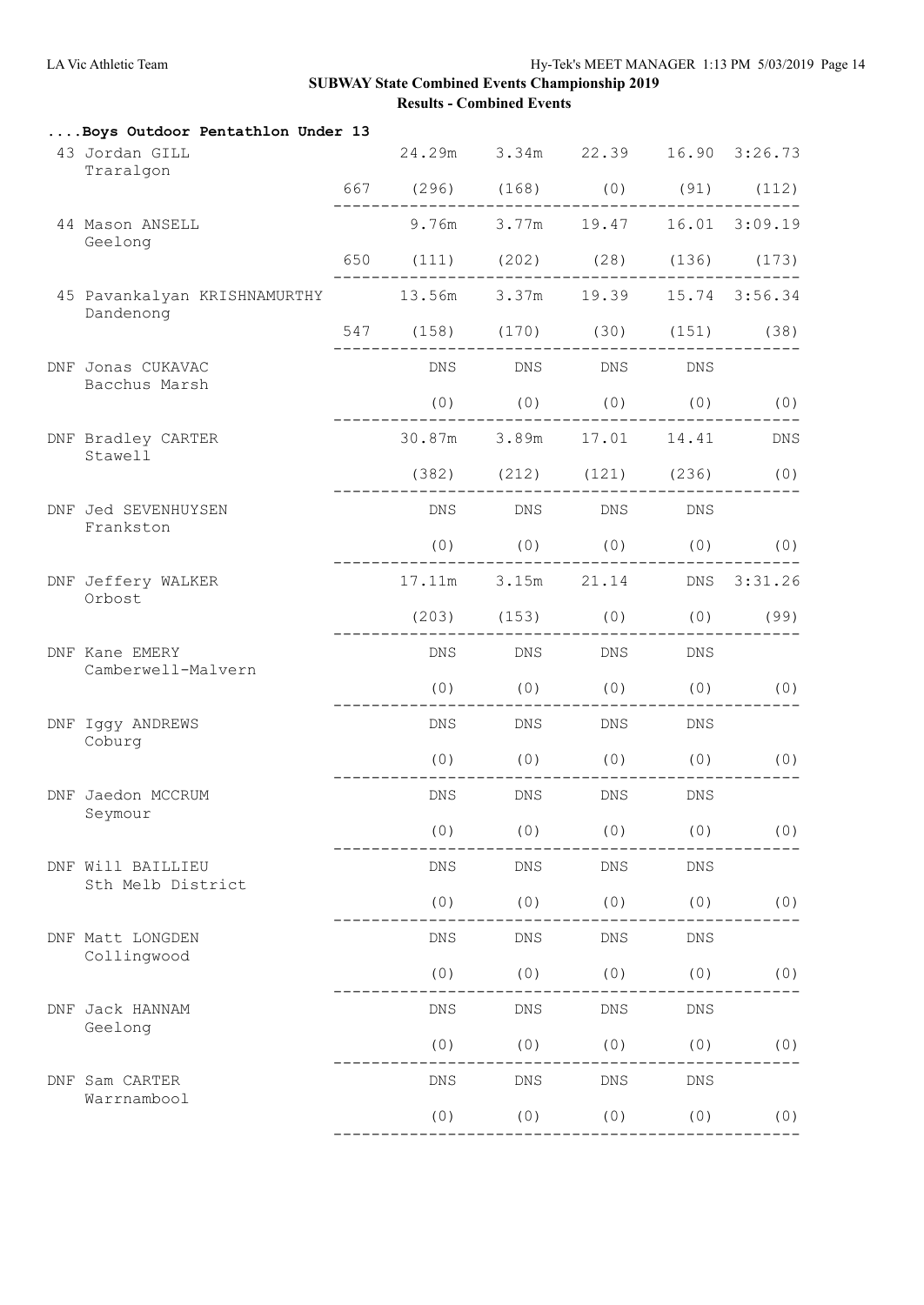| Boys Outdoor Pentathlon Under 13 |            |            |            |            |     |
|----------------------------------|------------|------------|------------|------------|-----|
| DNF Charlie STEEN<br>Sandringham | <b>DNS</b> | <b>DNS</b> | <b>DNS</b> | DNS        |     |
|                                  | (0)        | (0)        | (0)        | (0)        | (0) |
| DNF Aaron DOYLE<br>Doncaster     | <b>DNS</b> | <b>DNS</b> | <b>DNS</b> | <b>DNS</b> |     |
|                                  | (0)        | (0)        | (0)        | (0)        | (0) |
|                                  |            |            |            |            |     |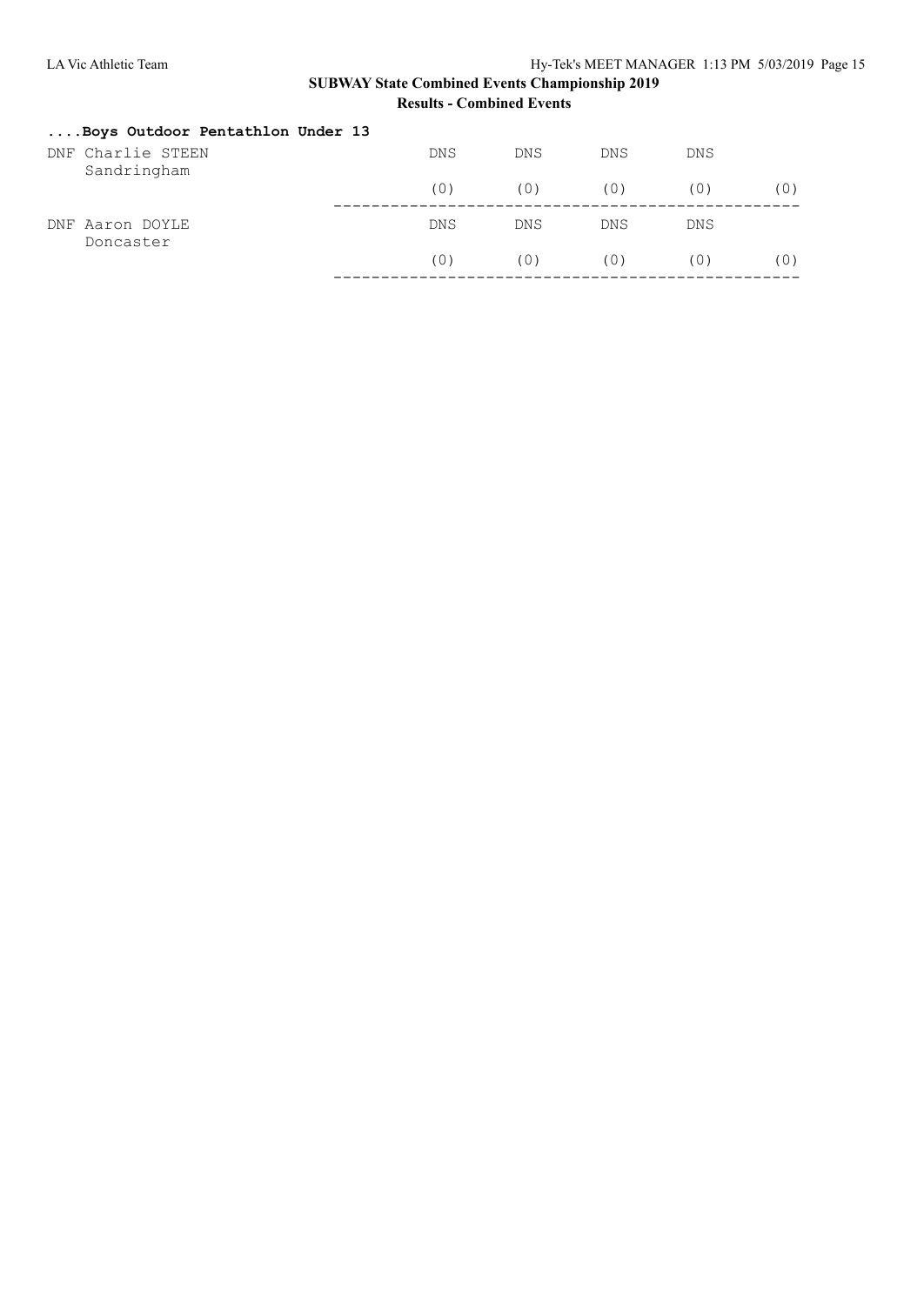#### **Girls Outdoor Pentathlon Under 13**

|                                      | Points | LJ                                 | SP 80H                              | 100 | 800 |
|--------------------------------------|--------|------------------------------------|-------------------------------------|-----|-----|
| 1 Sophie WILCOCK<br>Mentone          |        | 4.61m 9.42m 13.39 13.52 2:36.62    |                                     |     |     |
| Team Points: 10                      |        | 1501 (274) (284) (321) (303) (319) |                                     |     |     |
| 2 Natasha KINDLER<br>Knox            |        |                                    | 4.85m 9.14m 13.68 13.37 2:43.17     |     |     |
| Team Points: 8                       |        | 1474 (296) (274) (303) (315) (286) |                                     |     |     |
| 3 Elli SYMONDS<br>Seaford            |        |                                    | 4.84m 8.35m 13.88 13.88 2:30.19     |     |     |
| Team Points: 6                       |        | 1457 (295) (245) (290) (275) (352) |                                     |     |     |
| 4 Siena FARRELL<br>Sth Melb District |        |                                    | 4.61m 7.10m 13.95 13.60 2:35.52     |     |     |
| Team Points: 5                       |        | 1380 (274) (200) (286) (296) (324) |                                     |     |     |
| 5 Amber VAN EEDE                     |        |                                    | 4.11m  6.16m  15.14  13.66  2:37.18 |     |     |
| Sandringham<br>Team Points: 4        |        | 1220 (230) (166) (216) (292) (316) |                                     |     |     |
| 6 Lily PARSONS                       |        |                                    | 4.46m 6.22m 14.96 13.69 2:48.53     |     |     |
| Mentone<br>Team Points: 3            |        | 1205 (261) (168) (226) (289) (261) |                                     |     |     |
| 7 Erin FOLEY                         |        |                                    | 4.05m 6.08m 14.47 14.41 2:37.40     |     |     |
| Geelong<br>Team Points: 2            |        | 1194 (225) (163) (255) (236) (315) |                                     |     |     |
| 8 Ella BIRK                          |        |                                    | 4.25m 6.04m 15.01 14.22 2:50.02     |     |     |
| Werribee<br>Team Points: 1           |        | 1131 (242) (162) (223) (250) (254) |                                     |     |     |
| 9 Harriet GALL<br>Shepparton         |        |                                    | 3.77m 6.54m 14.93 14.93 2:50.06     |     |     |
|                                      |        | 1065 (202) (180) (228) (201) (254) |                                     |     |     |
| 10 Isabella HOLLINS<br>Sandringham   |        | 3.96m                              | 7.39m  14.88  14.43  3:16.38        |     |     |
|                                      |        | 1041 (218) (210) (231) (235) (147) |                                     |     |     |
| 11 Reese FISCHER<br>Mornington       |        |                                    | 3.78m 6.42m 16.81 15.26 2:30.36     |     |     |
|                                      |        | 1039 (203) (175) (130) (180) (351) | --------------------------------    |     |     |
| 12 Elly FLEMING                      |        |                                    | 3.96m 5.91m 15.68 14.89 2:46.63     |     |     |
| Moe                                  |        | 1036 (218) (157) (187) (204) (270) |                                     |     |     |
| 13 Alexia TODOROVIC                  |        |                                    | 3.89m 7.66m 15.27 14.73 3:10.58     |     |     |
| Werribee                             |        | 1023 (212) (220) (209) (214) (168) |                                     |     |     |
| 14 Keira LINDEMANS                   |        |                                    | 3.50m 8.82m 15.75 15.24 2:59.50     |     |     |
| Collingwood                          |        | 1018 (180) (262) (183) (181) (212) |                                     |     |     |
|                                      |        |                                    |                                     |     |     |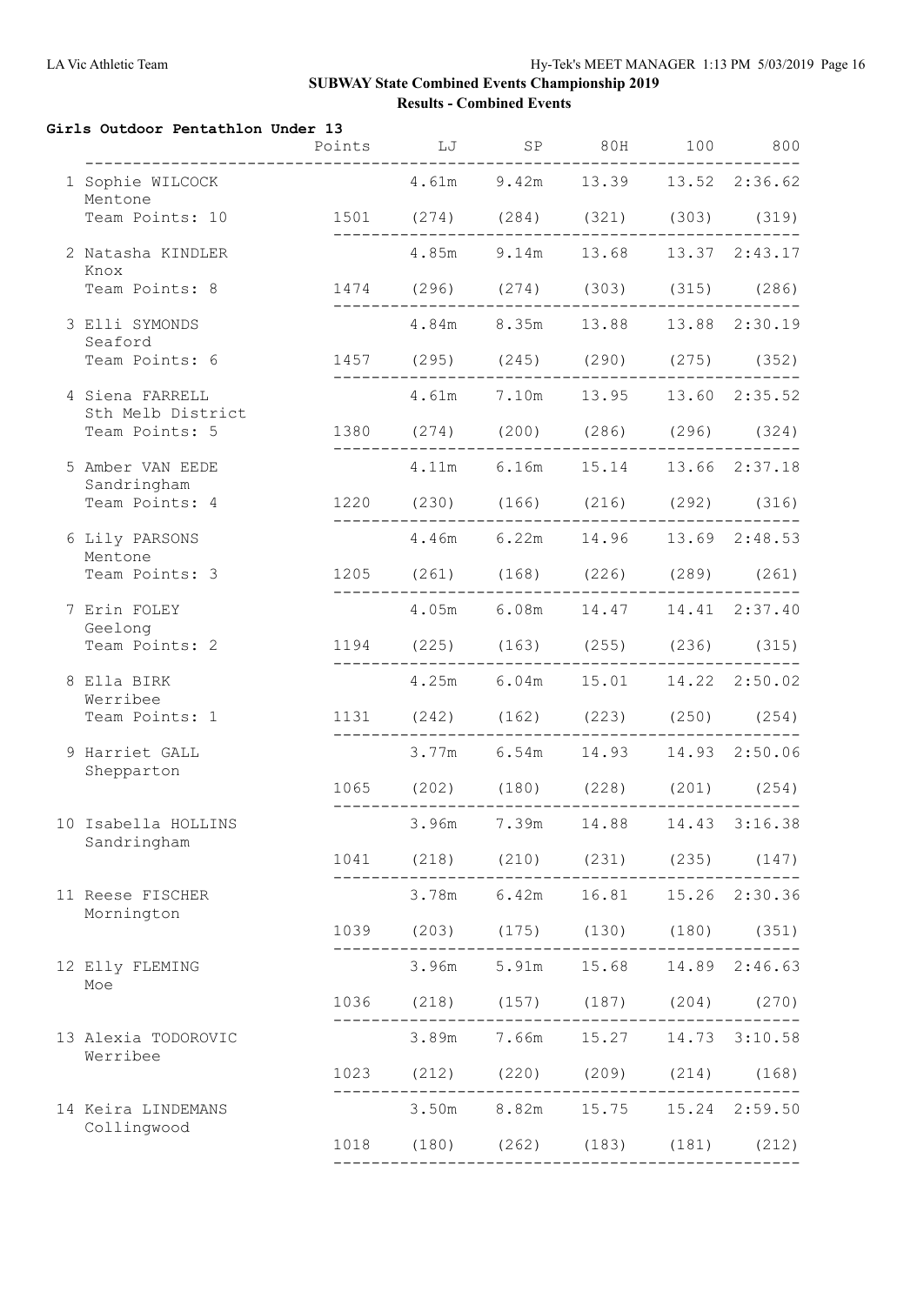| Girls Outdoor Pentathlon Under 13       |     |                                                      |  |       |
|-----------------------------------------|-----|------------------------------------------------------|--|-------|
| 15 Thanya VIJAYAKUMAR<br>Sandringham    |     | 3.43m  4.87m  15.70  14.76  2:37.61                  |  |       |
|                                         |     | 1007 (175) (120) (186) (212) (314)                   |  |       |
| 16 Ashleigh CARTY<br>Wangaratta         |     | 4.26m 6.15m 17.25 14.13 2:55.65                      |  |       |
|                                         |     | 1004 (243) (166) (110) (256) (229)                   |  |       |
| 17 Emily ANDERSON<br>Bendigo            |     | 3.91m 8.54m 16.03 15.38 3:11.24                      |  |       |
|                                         |     | 970 (213) (252) (168) (172) (165)                    |  |       |
| 18 Mali GOGGIN<br>Seaford               |     | 3.71m 5.27m 16.75 14.30 2:49.24                      |  |       |
|                                         |     | 965 (197) (134) (133) (244) (257)                    |  |       |
| 19 Emily JACKSON<br>Sandringham         |     | 4.08m 6.14m 15.88 15.13 3:09.49                      |  |       |
|                                         |     | 929 (228) (165) (176) (188) (172)                    |  |       |
| 20 Riannah TATLOCK<br>Geelong           |     | 3.75m 8.54m 17.75 15.54 3:01.98                      |  |       |
|                                         |     | 905 (200) (252) (88) (163) (202)                     |  |       |
| 21 Cassidy MILLER<br>Maryborough        |     | 3.79m 8.33m 17.70 15.00 3:12.02                      |  |       |
|                                         |     | 898 (204) (244) (91) (196) (163)                     |  |       |
| 22 Charli MATTHEWS<br>Sth Melb District |     | 3.91m  4.81m  16.03  14.75  3:11.44                  |  |       |
|                                         | 877 | $(213)$ $(118)$ $(168)$ $(213)$ $(165)$              |  |       |
| 23 Susana SIALE<br>Keilor               |     | 3.80m 6.93m 15.43 14.91 3:39.58                      |  |       |
|                                         |     | 876 (204) (194) (200) (202) (76)                     |  |       |
| 24 Tatiyana CARVER<br>Pakenham          |     | 3.70m 8.53m 18.09 14.95 3:19.05                      |  |       |
|                                         |     | 860 (196) (252) (75) (200) (137)                     |  |       |
| 25 Sharni CARDONA<br>Albury             |     | 3.30m 6.24m 17.08 14.67 3:08.53                      |  |       |
|                                         | 846 | $(165)$ $(169)$ $(118)$ $(218)$ $(176)$<br>--------- |  |       |
| 26 Olivia SHEENS<br>Whittlesea City     |     | 3.97m 5.65m 17.40 15.00 3:08.14                      |  |       |
|                                         |     | 842 (218) (148) (103) (196) (177)                    |  |       |
| 27 Esther HARRISSON<br>Geelong          |     | 4.00m  4.82m  17.59  14.17  3:14.57                  |  |       |
|                                         |     | 840 (221) (118) (95) (253) (153)                     |  |       |
| 28 Lara SACANER<br>Keilor               |     | 3.32m 5.71m 18.16 15.35 2:45.06                      |  |       |
|                                         | 839 | $(166)$ $(150)$ $(72)$ $(174)$                       |  | (277) |
|                                         |     |                                                      |  |       |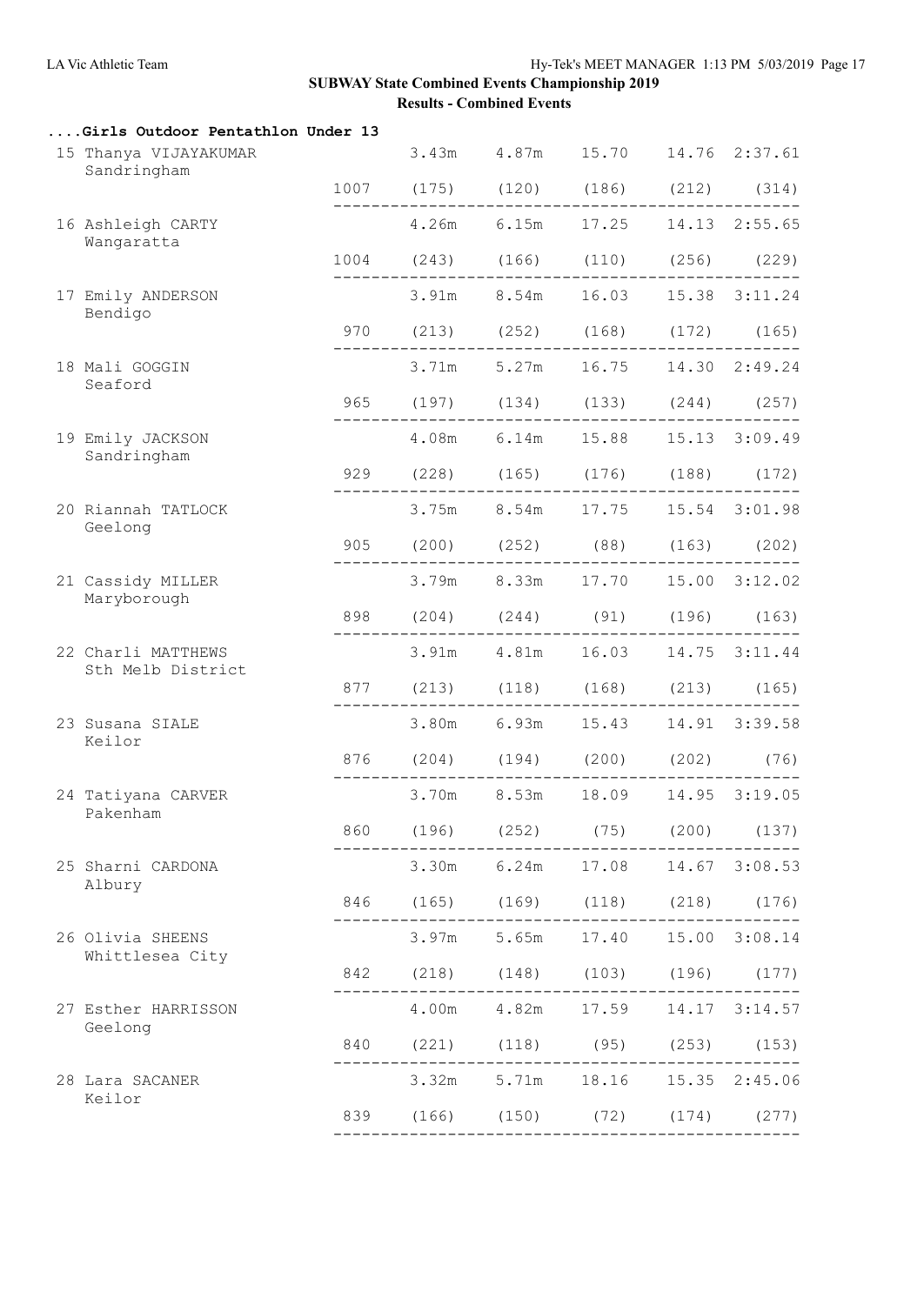| Girls Outdoor Pentathlon Under 13 |  |                                                        |  |  |
|-----------------------------------|--|--------------------------------------------------------|--|--|
| 29 Tesia HAGGAI<br>Oakleigh       |  | 3.64m 5.44m 18.20 15.11 2:58.49                        |  |  |
|                                   |  | 807 (191) (140) (71) (189) (216)                       |  |  |
| 30 Sasha CARROLL<br>Yarra Ranges  |  | 3.58m 6.18m 17.26 15.25 3:12.56                        |  |  |
|                                   |  | 805 (187) (167) (109) (181) (161)                      |  |  |
| 31 Emily MORGAN<br>Werribee       |  | 3.85m 5.49m 20.08 15.49 2:49.52                        |  |  |
|                                   |  | 785 (208) (142) (13) (166) (256)                       |  |  |
| 32 Kayla DALGLEISH                |  | 3.86m  4.96m  18.10  15.46  3:06.52                    |  |  |
| Berwick                           |  | 758 (209) (123) (74) (168) (184)                       |  |  |
| 33 Victoria PAAPE-SILVA           |  | FOUL 5.40m 15.60 15.05 3:04.09                         |  |  |
| Geelong                           |  | 716 (0) (139) (191) (193) (193)                        |  |  |
| 34 Chloe KODAGODA                 |  | 3.34m 7.19m 20.75 15.34 3:13.15                        |  |  |
| Collingwood                       |  | 705 (168) (203) (1) (175) (158)                        |  |  |
| 35 Katika COLEMAN-SPINELLI        |  | 3.88m 5.80m 17.50 15.52 3:41.90                        |  |  |
| Frankston                         |  | 697 (211) (153) (99) (164) (70)                        |  |  |
| 36 Ayeny AGOOK                    |  | 3.66m 5.60m 17.65 16.15 3:31.19                        |  |  |
| Mentone                           |  | 659 (193) (146) (93) (128) (99)                        |  |  |
| 37 Alice DARBY                    |  | 3.64m  4.39m  18.52  17.34  3:01.49                    |  |  |
| Diamond Valley                    |  | 629 (191) (103) (59) (72) (204)                        |  |  |
| 38 Jaylen MANGION                 |  | ----------<br>3.60m 5.20m 18.73 16.36 3:29.64          |  |  |
| Brimbank                          |  | 591 (188) (132) (51) (117) (103)                       |  |  |
| 39 Jasmine GALANG                 |  | 3.31m 6.83m 20.22 15.48 3:48.42                        |  |  |
| Keilor                            |  | 585 (165) (190) (10) (166) (54)                        |  |  |
| 40 Alannah RIDD                   |  | 3.22m  4.72m  17.54  16.83  3:49.41                    |  |  |
| Knox                              |  | 517 (159) (115) (97) (94) (52)                         |  |  |
| 41 Merinda CARTER                 |  | . _ _ _ _ _ _ _ _ _<br>3.50m 3.90m 20.22 14.72 4:08.80 |  |  |
| Croydon                           |  | 509 (180) (86) (10) (215) (18)                         |  |  |
| 42 Eva WILSON                     |  | 2.42m 6.48m 20.62 16.42 3:33.65                        |  |  |
| Box Hill                          |  | 487 (101) (177) (3) (114) (92)                         |  |  |
|                                   |  |                                                        |  |  |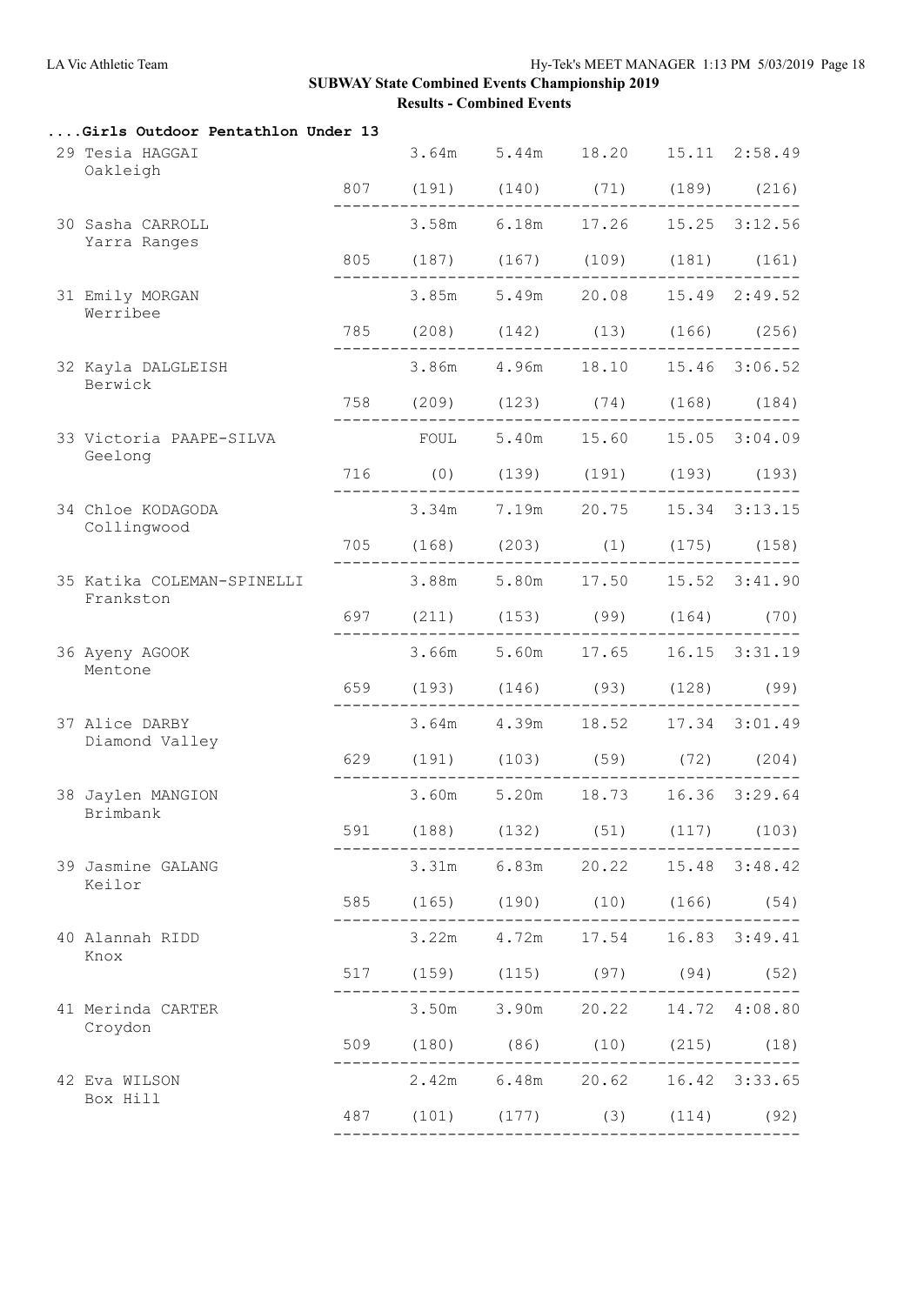| Girls Outdoor Pentathlon Under 13          |     |            |                                       |                    |                    |     |
|--------------------------------------------|-----|------------|---------------------------------------|--------------------|--------------------|-----|
| 43 Emily SMITH<br>Seaford                  |     |            | 2.93m 5.11m 21.12 17.24 3:18.62       |                    |                    |     |
|                                            |     |            | 481 (137) (129) (0) (76) (139)        |                    |                    |     |
| 44 Jasmine SMITH<br>Doncaster              |     |            | 3.38m 5.24m 21.40 16.96 3:39.61       |                    |                    |     |
|                                            | 467 |            | $(171)$ $(133)$ $(0)$ $(88)$ $(75)$   |                    |                    |     |
| 45 Emogene BUCKMASTER-GARDNE<br>Cranbourne |     |            | 2.79m 5.03m 22.10 18.33 3:41.94       |                    |                    |     |
|                                            |     |            | 359 (127) (126) (0) (36) (70)         | ---------          |                    |     |
| 46 Emily SHIELL<br>Box Hill                |     |            | 1.67m 3.61m 40.00 21.34 4:28.91       |                    |                    |     |
|                                            |     |            | 132 (55) (76) (0) (0) (1)             |                    |                    |     |
| DNF Emily MCPHEE<br>Sth Melb District      |     |            | 4.30m  4.97m  DNS  14.77  2:51.37     |                    |                    |     |
|                                            |     |            | $(247)$ $(124)$ $(0)$ $(212)$ $(248)$ |                    |                    |     |
| DNF Hayley KAMPHUIS<br>Traralgon           |     |            | 3.44m 4.98m 17.39 15.54 DNS           |                    |                    |     |
|                                            |     |            | $(176)$ $(124)$ $(104)$ $(163)$ $(0)$ |                    |                    |     |
| DNF Alannah DUNSTAN<br>Mentone             |     |            | 3.82m 5.10m 20.30 15.52 DNS           |                    |                    |     |
|                                            |     |            | $(206)$ $(128)$ $(8)$ $(164)$ $(0)$   |                    |                    |     |
| DNF Julia MCLEAN<br>Kew                    |     |            | 3.03m 5.71m 19.57 16.34 DNS           |                    |                    |     |
|                                            |     |            | $(144)$ $(150)$ $(25)$ $(118)$ $(0)$  |                    |                    |     |
| DNF Ella TIERNEY<br>Camberwell-Malvern     |     | DNS        | DNS DNS DNS                           |                    |                    |     |
|                                            |     | (0)        | $(0)$ $(0)$ $(0)$                     |                    |                    | (0) |
| DNF Teagan ZURAWEL<br>Geelong              |     | <b>DNS</b> | DNS                                   | DNS                | <b>DNS</b>         |     |
|                                            |     | (0)        | (0)                                   | (0)                | (0)                | (0) |
| DNF Elly HANNAM<br>Geelong                 |     | <b>DNS</b> | <b>DNS</b>                            | DNS                | <b>DNS</b>         |     |
|                                            |     | (0)        | (0)                                   | (0)                | (0)                | (0) |
| DNF Yana GOETZ<br>Brimbank                 |     | DNS        | $\mathop{\rm DNS}$                    | $\mathop{\rm DNS}$ | $\mathop{\rm DNS}$ |     |
|                                            |     | (0)        | (0)                                   | (0)                | (0)                | (0) |
| DNF Indi ELLIOTT<br>Geelong                |     | DNS        | $\mathop{\rm DNS}$                    | $\mathop{\rm DNS}$ | $\mathop{\rm DNS}$ |     |
|                                            |     | (0)        | (0)                                   | (0)                | (0)                | (0) |
| DNF Zara MOORE<br>Camberwell-Malvern       |     | DNS        | $\mathop{\rm DNS}$                    | $\mathop{\rm DNS}$ | $\mathop{\rm DNS}$ |     |
|                                            |     | (0)        | (0)                                   | (0)                | (0)                | (0) |
|                                            |     |            |                                       |                    |                    |     |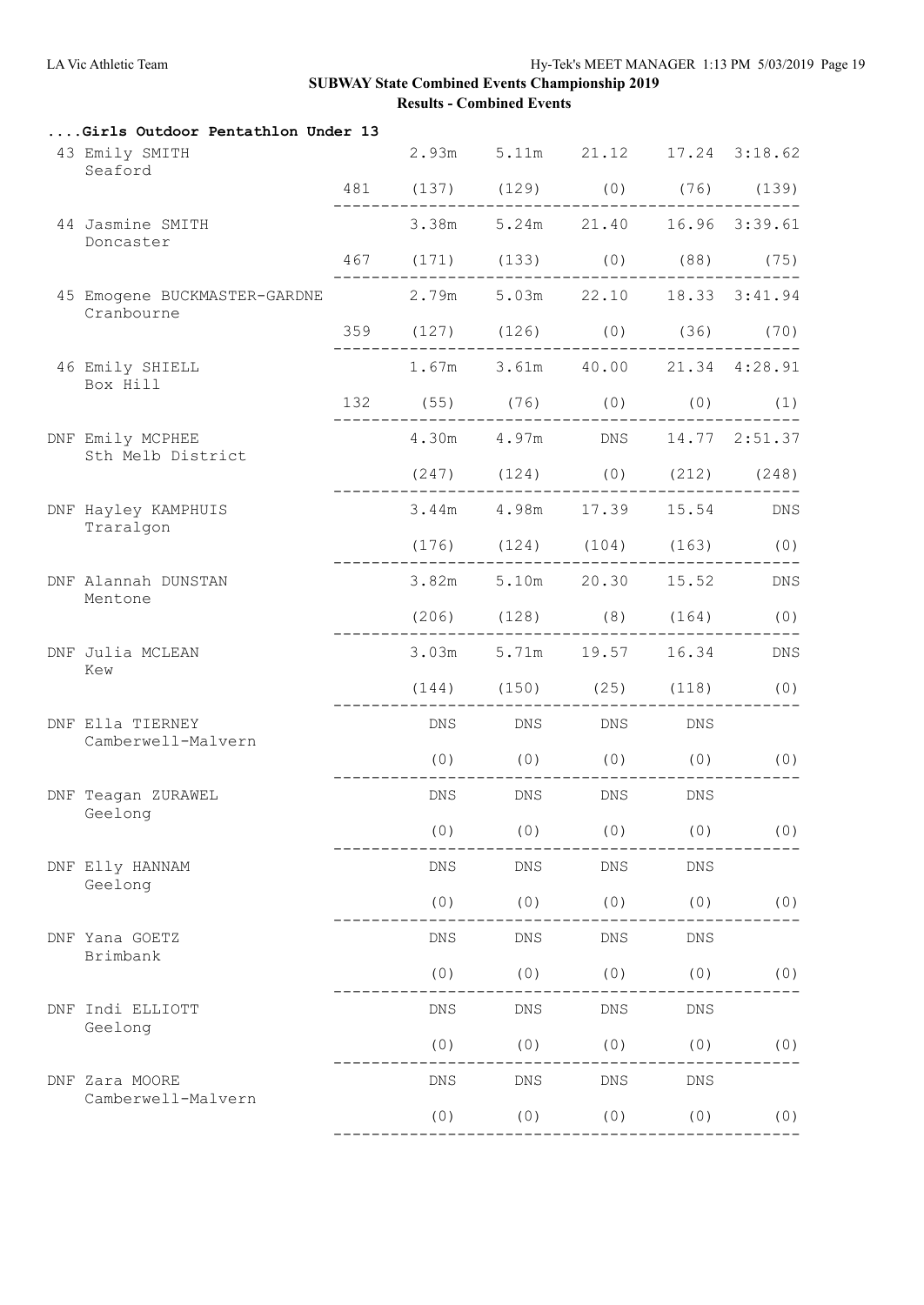|     | Girls Outdoor Pentathlon Under 13 |            |            |            |            |     |
|-----|-----------------------------------|------------|------------|------------|------------|-----|
| DNF | Sophia ARMSTRONG<br>Geelong       | <b>DNS</b> | <b>DNS</b> | <b>DNS</b> | <b>DNS</b> |     |
|     |                                   | (0)        | (0)        | (0)        | (0)        | (0) |
| DNF | Dinithi GUNASEKARA<br>Springvale  | <b>DNS</b> | DNS        | <b>DNS</b> | <b>DNS</b> |     |
|     |                                   | (0)        | (0)        | (0)        | (0)        | (0) |
|     | DNF Lila BURNS<br>Geelong         | <b>DNS</b> | <b>DNS</b> | <b>DNS</b> | <b>DNS</b> |     |
|     |                                   | (0)        | (0)        | (0)        | (0)        | (0) |
| DNF | Isabella KEOGH                    | <b>DNS</b> | <b>DNS</b> | <b>DNS</b> | <b>DNS</b> |     |
|     | Werribee                          | (0)        | (0)        | (0)        | (0)        | (0) |
|     |                                   |            |            |            |            |     |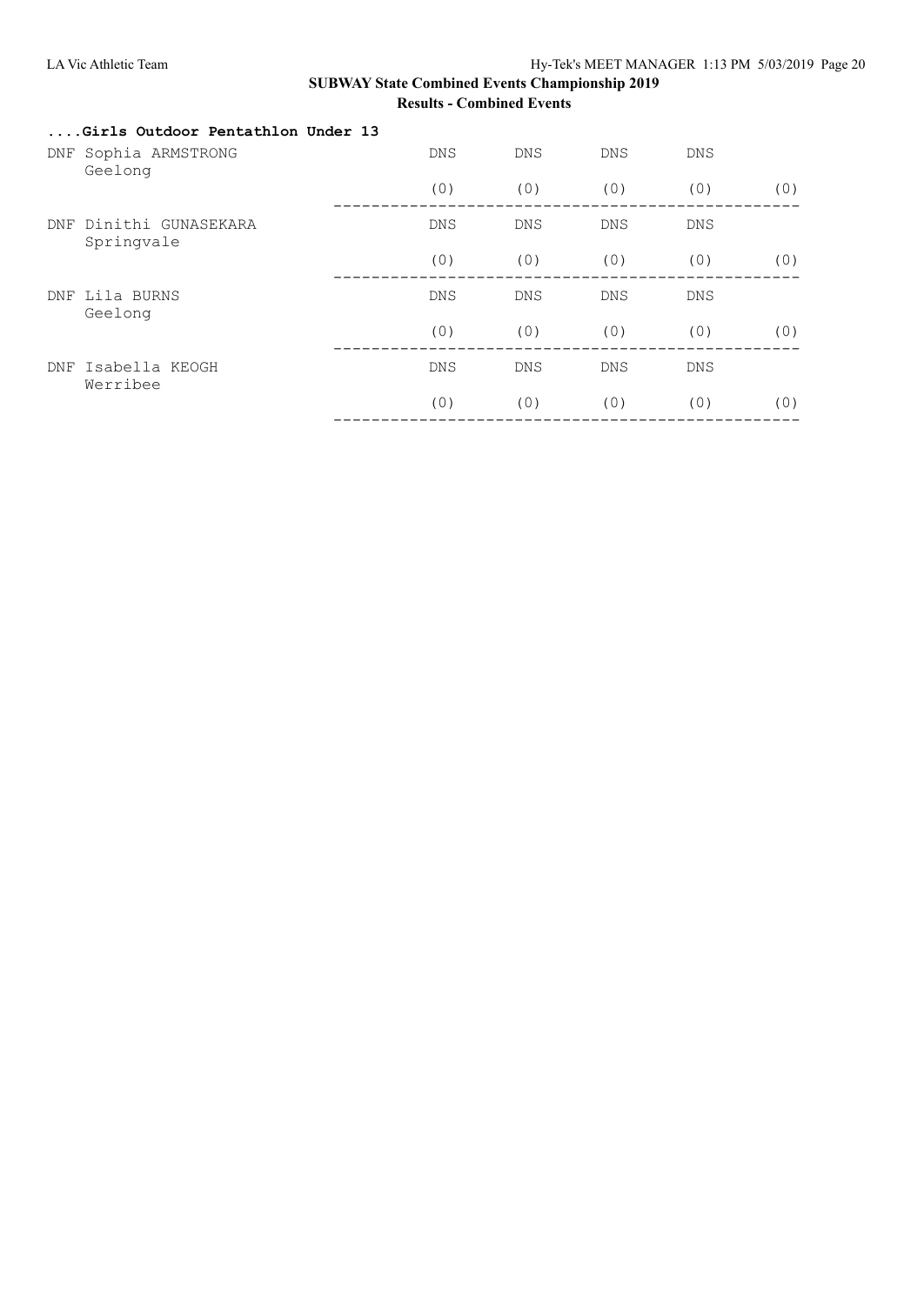| Boys Heptathlon Under 14             | ----------------- |                         | Points UNK DT LJ HJ Day1 90H 100 800              |                      | ---------- |                                              |  |
|--------------------------------------|-------------------|-------------------------|---------------------------------------------------|----------------------|------------|----------------------------------------------|--|
| 1 Sam WARELOW                        |                   |                         |                                                   |                      |            | 29.61m 5.60m 1.54m 15.15 12.52 2:18.53       |  |
| Corio                                |                   |                         | 2193 (0) (365) (366) (368) 1099 (291) (386) (417) |                      |            |                                              |  |
| 2 Jake DONALDSON                     |                   |                         |                                                   |                      |            | 29.47m 5.25m 1.42m 13.94 12.78 2:12.44       |  |
| Sandringham                          |                   |                         | 2192 (0) (364) (333) (315) 1012 (364) (363) (453) |                      |            |                                              |  |
| 3 Jack WARELOW<br>Corio              |                   |                         |                                                   |                      |            | 25.90m 5.46m 1.48m 14.77 12.80 2:12.04       |  |
|                                      |                   |                         | 2141 (0) (317) (353) (341) 1011 (313) (362) (455) |                      |            |                                              |  |
| 4 Wolfgang COTRA-NEME<br>Collingwood |                   |                         |                                                   |                      |            | 25.92m 5.08m 1.60m 14.66 13.47 2:10.42       |  |
|                                      |                   |                         | 2121 (0) (317) (317) (395) 1029 (320) (307) (465) |                      |            |                                              |  |
| 5 Devesh SRI<br>Altona               |                   |                         |                                                   |                      |            | 26.85m 5.12m 1.57m 15.72 12.40 2:24.95       |  |
|                                      |                   | ---------------         | 2065 (0) (329) (320) (381) 1030 (258) (396) (381) |                      |            |                                              |  |
| 6 Lester LONG<br>Knox                |                   |                         |                                                   |                      |            | 29.92m 5.18m 1.33m 14.34 12.53 2:27.92       |  |
|                                      |                   | <u> Liberalis India</u> | 2061 (0) (370) (326) (277) 973 (339) (385) (364)  |                      |            |                                              |  |
| 7 Sebastyn ANDREA<br>Bendigo         |                   |                         |                                                   |                      |            | 18.64m  4.98m  1.54m  14.50  12.80  2:15.94  |  |
|                                      |                   |                         | 2021 (0) (223) (307) (368) 898 (329) (362) (432)  |                      |            |                                              |  |
| 8 Frank MAZZA<br>Keilor              |                   |                         |                                                   |                      |            | 38.76m FOUL 1.66m 13.64 12.32 2:42.80        |  |
|                                      |                   |                         | 1984 (0) (488) (0) (422) 910 (383) (403) (288)    |                      |            |                                              |  |
| 9 Paddy COLGAN<br>Caulfield          |                   |                         |                                                   |                      |            | 23.38m 5.48m 1.42m 16.18 12.42 2:27.64       |  |
|                                      |                   |                         | 1948 (0) (284) (355) (315) 954 (233) (395) (366)  |                      |            |                                              |  |
| 10 Jai LEVER<br>Werribee             |                   |                         |                                                   | 16.17m  4.89m  1.57m |            | 15.12 12.67 2:32.83                          |  |
|                                      |                   |                         | 1874 (0) (191) (299) (381) 871 (292) (373) (338)  |                      |            |                                              |  |
| 11 Joshua PAYNE                      |                   |                         |                                                   |                      |            | 17.87m 5.03m 1.57m 14.40 13.81 2:35.09       |  |
| Geelong                              |                   |                         | 1847 (0) (213) (312) (381) 906 (335) (280) (326)  |                      |            |                                              |  |
| 12 Lucas LEEDS<br>Coburg             |                   |                         |                                                   |                      |            | 24.49m  4.61m  1.48m  14.94  13.73  2:32.45  |  |
|                                      |                   |                         | 1842 (0) (298) (274) (341) 913 (303) (286) (340)  |                      |            |                                              |  |
| 13 Darcy GIDDINGS<br>Corio           |                   |                         |                                                   |                      |            | 38.85m  4.65m  1.51m   17.39  13.59  2:51.45 |  |
|                                      | --------          |                         | 1835 (0) (489) (277) (354) 1120 (171) (297) (247) |                      |            |                                              |  |
| 14 Eden PILLAY<br>Mentone            |                   |                         |                                                   |                      |            | 24.38m  4.77m  1.39m  15.77  13.02  2:31.64  |  |
|                                      |                   |                         | 1829 (0) (297) (288) (302) 887 (255) (343) (344)  |                      |            |                                              |  |
|                                      |                   |                         |                                                   |                      |            |                                              |  |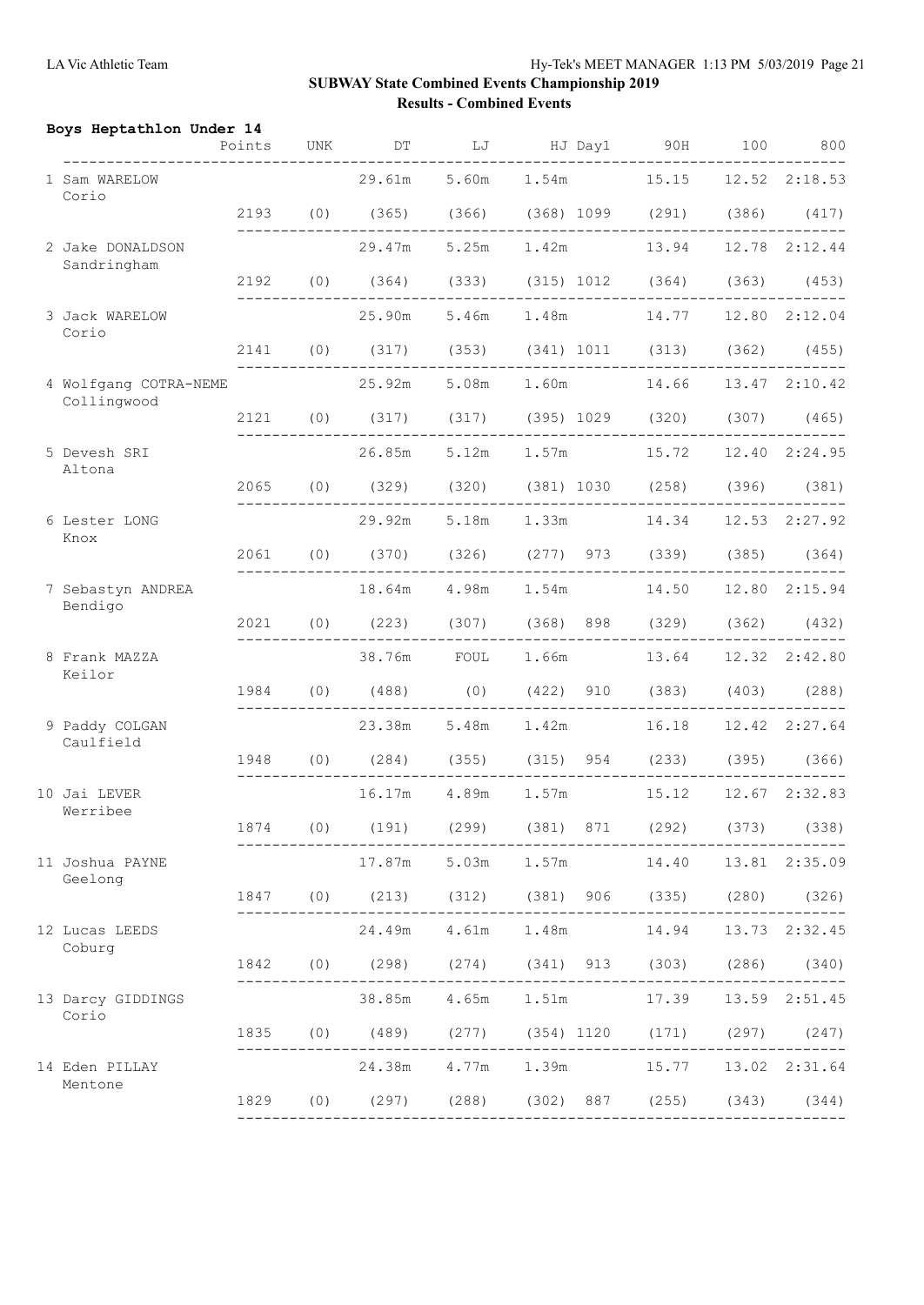| Boys Heptathlon Under 14        |            |                       |        |       |             |                                                  |               |
|---------------------------------|------------|-----------------------|--------|-------|-------------|--------------------------------------------------|---------------|
| 15 Noah SEWAK<br>Box Hill       |            |                       |        |       |             | 14.27m 5.06m 1.57m 15.93                         | 13.53 2:22.55 |
|                                 |            |                       |        |       |             | 1805 (0) (167) (315) (381) 863 (246) (302) (394) |               |
| 16 Zackery TICKELL              |            |                       | 22.83m | 4.35m |             | 1.51m 16.73                                      | 13.53 2:24.34 |
| Bendigo                         |            |                       |        |       |             | 1772 (0) (277) (251) (354) 882 (204) (302) (384) |               |
| 17 Grady MURRANT                | ---------- |                       |        |       |             | 32.18m  4.39m  1.39m  14.88  14.18  2:53.86      |               |
| Geelong                         |            | . _ _ _ _ _ _ _ _ _ _ |        |       |             | 1752 (0) (400) (254) (302) 956 (306) (253) (237) |               |
| 18 Thomas NAYLOR<br>Horsham     |            |                       |        |       |             | 19.56m  4.65m  1.39m  14.70  13.55  2:38.29      |               |
|                                 |            |                       |        |       |             | 1740 (0) (234) (277) (302) 813 (317) (300) (310) |               |
| 19 Francesco POSTERINO<br>Corio |            |                       | 21.16m |       |             | 4.86m 1.27m 16.37 12.93 2:33.96                  |               |
|                                 |            |                       |        |       |             | 1710 (0) (255) (296) (253) 804 (223) (351) (332) |               |
| 20 David ELLIOTT                |            |                       |        |       |             | 17.58m  4.31m  1.36m  15.73  13.88  2:23.57      |               |
| Springvale                      |            | ___________           |        |       |             | 1666 (0) (209) (247) (290) 746 (257) (275) (388) |               |
| 21 Michael SPARKS               |            |                       |        |       |             | 20.23m  4.86m  1.45m   16.36  13.57  2:46.14     |               |
| Sunbury                         |            |                       |        |       |             | 1661 (0) (243) (296) (328) 867 (223) (299) (272) |               |
| 22 Dash NEWTON                  |            |                       | 18.87m |       | 4.47m 1.36m | 16.48 13.15 2:39.16                              |               |
| Essendon                        |            |                       |        |       |             | 1631 (0) (225) (261) (290) 776 (217) (332) (306) |               |
| 23 Kai VIVIAN                   |            |                       |        |       |             | 19.33m 5.00m 1.42m 15.21                         | 14.18 2:56.00 |
| Sandringham                     |            | <u>_____________</u>  |        |       |             | 1622 (0) (231) (309) (315) 855 (287) (253) (227) |               |
| 24 Remy MACLEAN<br>Ringwood     |            |                       |        |       |             | 20.27m  4.12m  1.42m  15.20  14.42  2:40.33      |               |
|                                 |            |                       |        |       |             | 1613 (0) (243) (231) (315) 789 (288) (236) (300) |               |
| 25 Robert SPARKS                |            |                       |        |       |             | 22.78m  4.42m  1.39m  16.46  13.73  2:54.87      |               |
| Sunbury                         |            |                       |        |       |             | 1571 (0) (276) (257) (302) 835 (218) (286) (232) |               |
| 26 Ariel MELNIK<br>Keilor       |            |                       |        |       |             | 20.55m  4.53m  1.39m  17.46  13.68  2:52.42      |               |
|                                 |            |                       |        |       |             | 1516 (0) (247) (267) (302) 816 (167) (290) (243) |               |
| 27 Declan FOLEY                 |            |                       |        |       |             | 20.52m  4.03m  1.45m  16.53  15.32  2:38.04      |               |
| Geelong                         |            | ------------          |        |       |             | 1499 (0) (247) (223) (328) 798 (214) (176) (311) |               |
| 28 Matthew PARROTT              |            |                       |        |       |             | 19.93m  4.49m  1.30m  17.37  13.68  2:55.29      |               |
| Doncaster                       |            |                       |        |       |             | 1459 (0) (239) (263) (265) 767 (172) (290) (230) |               |
|                                 |            |                       |        |       |             |                                                  |               |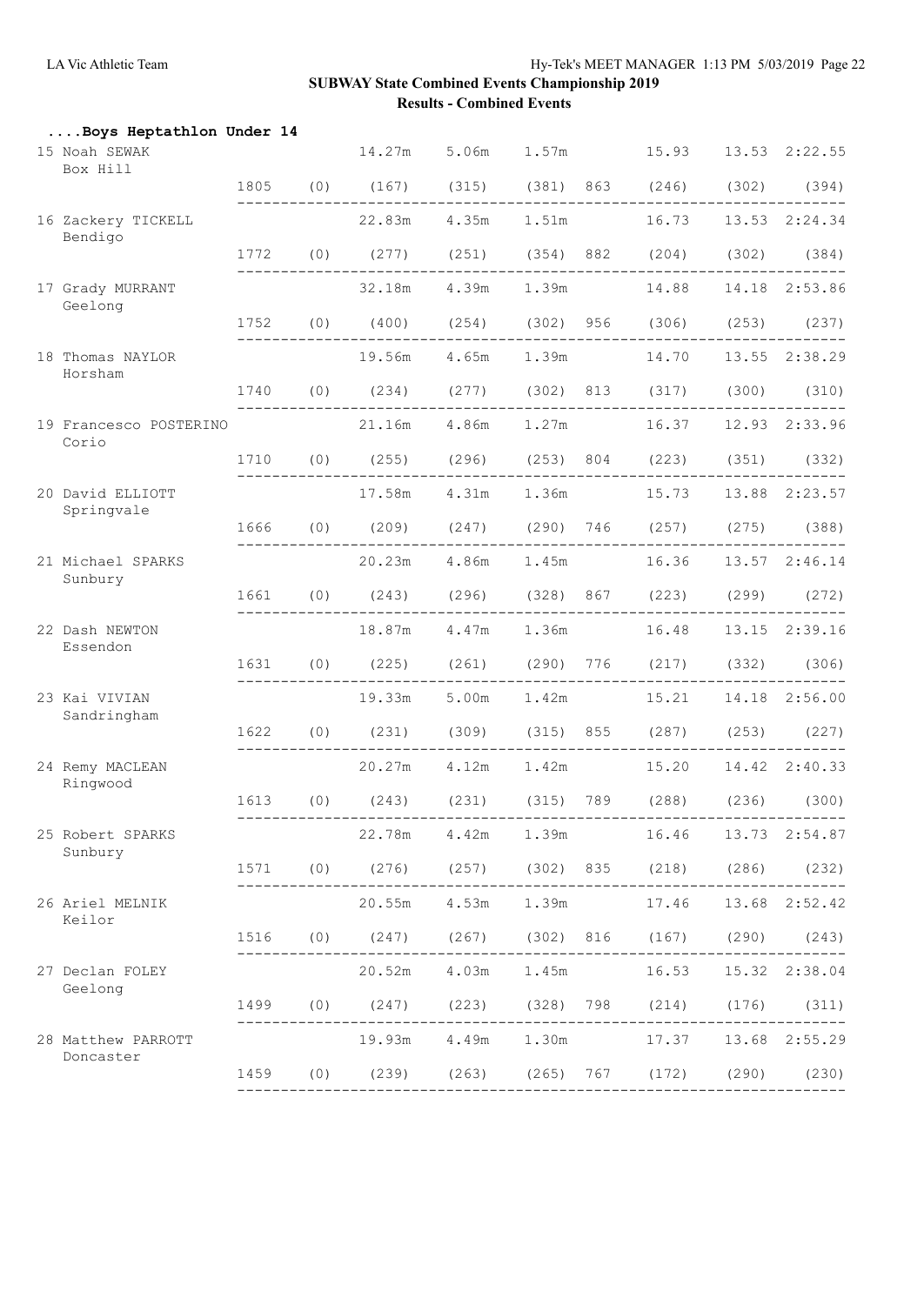### **....Boys Heptathlon Under 14**

| 29 Shane CLOUGH<br>Gisborne       |                   |          | 16.20m                      | 4.45m              | 1.45m |                         | 18.79                                                                     |              | 14.22 2:56.66         |
|-----------------------------------|-------------------|----------|-----------------------------|--------------------|-------|-------------------------|---------------------------------------------------------------------------|--------------|-----------------------|
|                                   |                   |          |                             |                    |       |                         | 1360 (0) (191) (260) (328) 779 (107) (250) (224)<br>_____________________ |              |                       |
| 30 William ETIENNETTE<br>Werribee |                   |          |                             |                    |       |                         | 4.67m 4.53m 1.39m 17.32 13.56 2:48.61                                     |              |                       |
|                                   | $1352$ (0)        |          | $(50)$ $(267)$ $(302)$      |                    |       |                         | 619 (174) (299) (260)                                                     |              |                       |
| 31 Thomas MATTHEWS<br>Ringwood    |                   |          | 17.47m                      | 4.14m              | 1.36m |                         | 16.70                                                                     |              | 15.01 3:00.72         |
|                                   | $- - - - - - - -$ |          |                             |                    |       |                         | 1339 (0) (208) (233) (290) 731 (205) (196) (207)                          |              |                       |
| 32 Blade JOHNSON<br>Sale          |                   |          | 18.62m                      |                    |       |                         | 3.89m 1.27m 16.83                                                         |              | 14.84 3:04.83         |
|                                   |                   |          |                             |                    |       |                         | 1283 (0) (222) (212) (253) 687 (199) (207) (190)                          |              |                       |
| 33 Tarkyn TALLON ROSAS            |                   |          |                             |                    |       |                         | 15.96m 3.95m 1.24m 17.96 14.61 2:57.97                                    |              |                       |
| Seaford                           |                   |          |                             |                    |       |                         | 1231 (0) (188) (217) (241) 646 (144) (222) (219)                          |              |                       |
| 34 Nicholas SMERDON               |                   |          | 19.91m                      | 3.87m              |       |                         | 1.36m 19.65                                                               |              | 15.62 3:07.60         |
| Berwick                           | ---------         |          |                             |                    |       |                         | 1150 (0) (239) (210) (290) 739 (74) (158) (179)                           | ------------ |                       |
| 35 Nicolas BANNAN                 |                   |          | 15.93m                      |                    |       |                         | $3.32m$ $1.36m$ $18.22$                                                   |              | 15.43 3:05.20         |
| Whittlesea City                   |                   |          |                             |                    |       |                         | 1134 (0) (188) (166) (290) 644 (132) (169) (189)                          |              |                       |
| 36 Joshua EVANS                   |                   |          |                             |                    |       |                         | 19.33m 3.82m 1.24m 20.22 15.87 3:00.29                                    |              |                       |
| Bendigo                           |                   |          |                             |                    |       |                         | 1085 (0) (231) (206) (241) 678 (54) (144) (209)                           |              |                       |
| 37 Shaye EASTWOOD                 |                   |          | 19.62m                      | 3.62m              |       |                         | 1.00m 18.84                                                               |              | 15.20 3:18.70         |
| Geelong                           | ----------        | 1002 (0) |                             |                    |       | . _ _ _ _ _ _ _ _ _ _ _ | (235) (190) (149) 574 (105) (184)<br>.                                    |              | (139)                 |
| 38 James SHIELL                   |                   |          | 8.45m                       |                    |       |                         | 2.27m 0.84m 36.08                                                         |              | 18.65 3:49.25         |
| Box Hill                          |                   |          |                             |                    |       |                         | 361 (0) (95) (92) (95) 282 (0) (27) (52)                                  |              |                       |
| DNF Lachlan MONTEATH              |                   |          |                             |                    |       |                         | 26.09m  4.12m  1.42m  15.68  15.07  DNS                                   |              |                       |
| Knox                              |                   |          |                             |                    |       |                         | (0) (319) (231) (315) (260) (192) (0)                                     |              |                       |
| DNF Alex DERMENTZIS               |                   |          |                             |                    |       |                         | FOUL 2.56m 1.30m 16.82 13.28 DNS                                          |              |                       |
| Box Hill                          |                   |          | $(0)$ (0)                   |                    |       |                         | $(111)$ $(265)$ $(199)$ $(322)$ $(0)$                                     |              |                       |
| DNF Tiaan PEREIRA                 |                   |          |                             | 21.51m  4.73m  DNS |       |                         | 15.77                                                                     |              | 12.92 DNS             |
| Berwick                           |                   |          | $(0)$ $(259)$ $(285)$ $(0)$ |                    |       |                         | $(255)$ $(351)$ $(0)$                                                     |              |                       |
| DNF Revan RAJAHMONEY              |                   |          |                             | 14.76m 3.66m DNS   |       |                         | DNS                                                                       |              | 13.48 2:50.38         |
| Knox                              |                   |          | $(0)$ $(173)$ $(193)$ $(0)$ |                    |       |                         |                                                                           |              | $(0)$ $(306)$ $(252)$ |
|                                   |                   |          |                             |                    |       |                         |                                                                           |              |                       |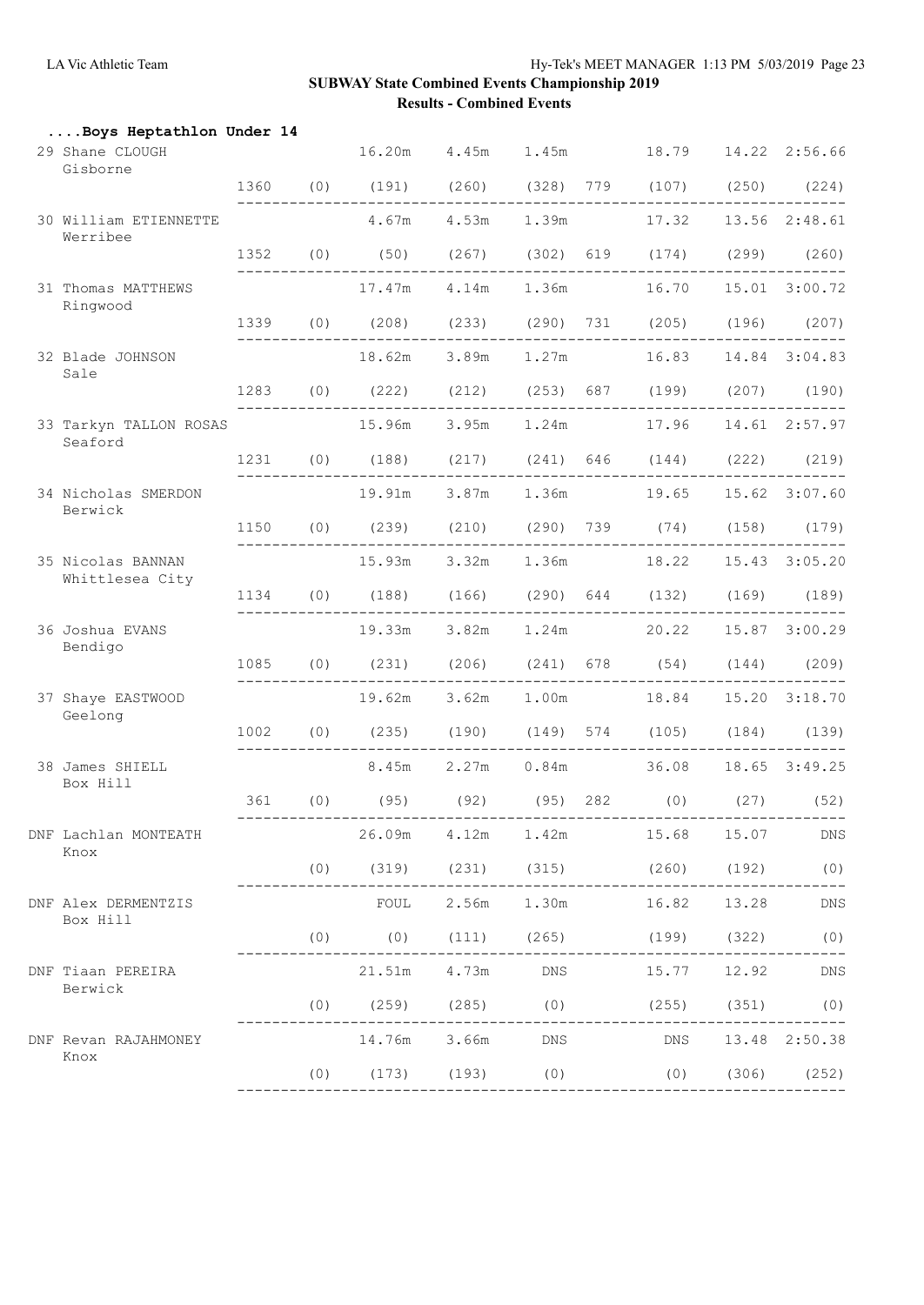|     | Boys Heptathlon Under 14                                            |     |            |            |            |            |            |            |
|-----|---------------------------------------------------------------------|-----|------------|------------|------------|------------|------------|------------|
| DNF | Lucas KNIGHT                                                        |     | 16.35m     | <b>DNS</b> | <b>DNS</b> | 22.96      | 14.91      | <b>DNS</b> |
|     | Preston-Reservoir                                                   | (0) | (193)      | (0)        | (0)        | (0)        | (202)      | (0)        |
| DNF | Vidusha SILVA<br>Brimbank                                           |     | <b>DNS</b> | <b>DNS</b> | DNS        | DNS        | DNS        |            |
|     |                                                                     | (0) | (0)        | (0)        | (0)        | (0)        | (0)        | (0)        |
| DNF | Anaru WHAKAARI<br>Williamstown<br>Ben TIERNEY<br>Camberwell-Malvern |     | <b>DNS</b> | <b>DNS</b> | <b>DNS</b> | <b>DNS</b> | <b>DNS</b> |            |
|     |                                                                     | (0) | (0)        | (0)        | (0)        | (0)        | (0)        | (0)        |
| DNF |                                                                     |     | <b>DNS</b> | <b>DNS</b> | DNS        | DNS        | DNS        |            |
|     |                                                                     | (0) | (0)        | (0)        | (0)        | (0)        | (0)        | (0)        |
|     |                                                                     |     |            |            |            |            |            |            |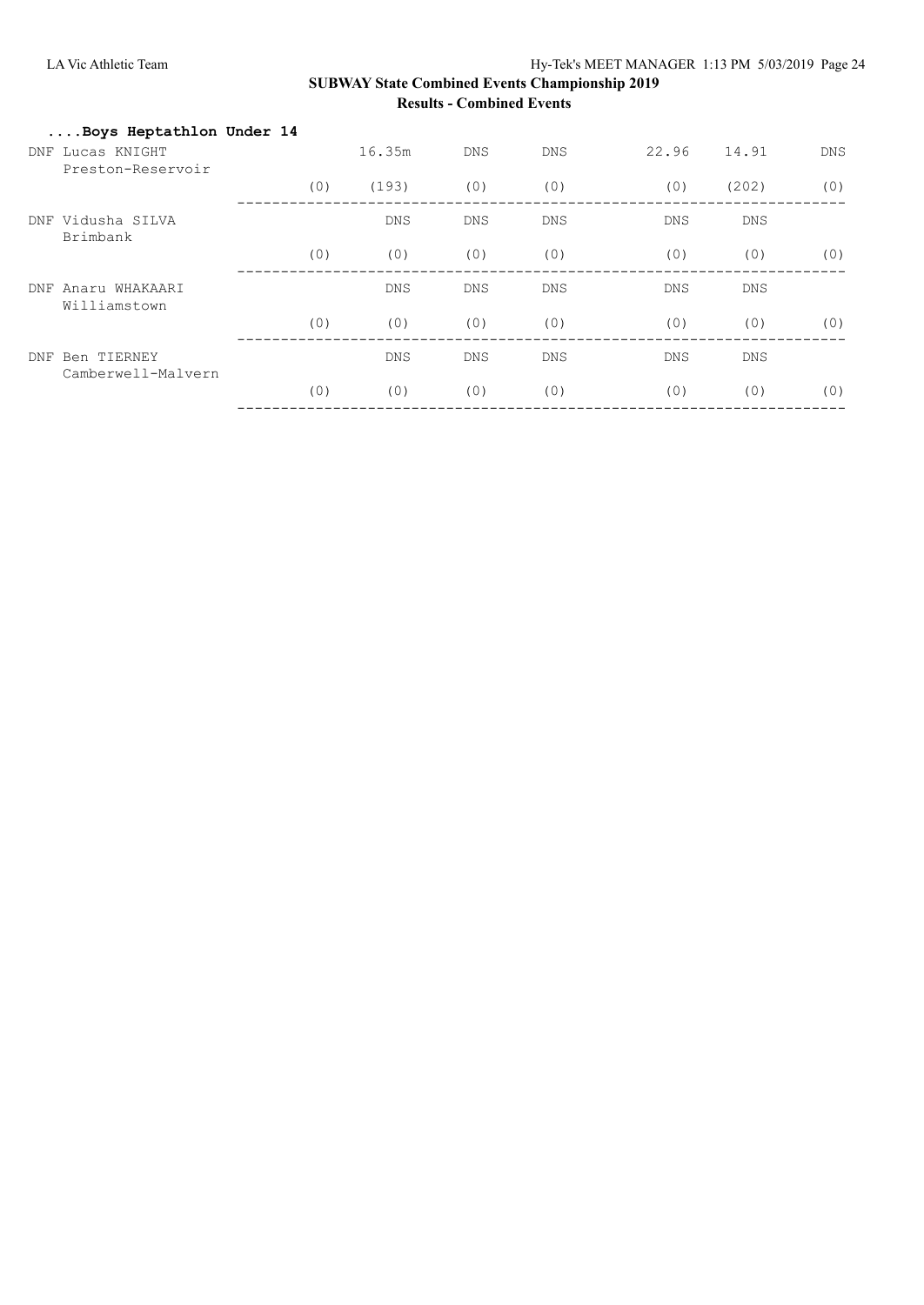| Girls Heptathlon Under 14         | Points                                                                                                                                                                                                                                                                                                                                                                                                                                                                                 | UNK      | SP                         | LJ                      |       | HJ Day1 80H                                         | 200   | 800           |
|-----------------------------------|----------------------------------------------------------------------------------------------------------------------------------------------------------------------------------------------------------------------------------------------------------------------------------------------------------------------------------------------------------------------------------------------------------------------------------------------------------------------------------------|----------|----------------------------|-------------------------|-------|-----------------------------------------------------|-------|---------------|
| 1 Mia SCERRI<br>Sandringham       |                                                                                                                                                                                                                                                                                                                                                                                                                                                                                        |          |                            |                         |       | 12.45m 5.50m 1.63m 13.61                            |       | 26.24 2:21.31 |
|                                   | $\begin{array}{cccccccccc} \multicolumn{2}{c}{} & \multicolumn{2}{c}{} & \multicolumn{2}{c}{} & \multicolumn{2}{c}{} & \multicolumn{2}{c}{} & \multicolumn{2}{c}{} & \multicolumn{2}{c}{} & \multicolumn{2}{c}{} & \multicolumn{2}{c}{} & \multicolumn{2}{c}{} & \multicolumn{2}{c}{} & \multicolumn{2}{c}{} & \multicolumn{2}{c}{} & \multicolumn{2}{c}{} & \multicolumn{2}{c}{} & \multicolumn{2}{c}{} & \multicolumn{2}{c}{} & \multicolumn{2}{c}{} & \multicolumn{2}{c}{} & \mult$ |          |                            |                         |       | 2256 (0) (396) (357) (408) 1161 (307) (387) (401)   |       |               |
| 2 Hannah WILCOCK                  |                                                                                                                                                                                                                                                                                                                                                                                                                                                                                        |          |                            | $6.49m$ $4.97m$         |       | $1.57m$ $13.15$                                     |       | 27.67 2:29.50 |
| Mentone                           |                                                                                                                                                                                                                                                                                                                                                                                                                                                                                        |          |                            |                         |       | 1901 (0) (178) (307) (381) 866 (336) (343) (356)    |       |               |
| 3 Holly NIEUWENHUIZEN<br>Box Hill |                                                                                                                                                                                                                                                                                                                                                                                                                                                                                        |          |                            |                         |       | 9.68m  4.45m  1.24m  13.59  26.92  2:32.89          |       |               |
|                                   |                                                                                                                                                                                                                                                                                                                                                                                                                                                                                        |          |                            |                         |       | 1807 (0) (294) (260) (241) 795 (308) (366) (338)    |       |               |
| 4 Amelie HOLAH<br>Box Hill        |                                                                                                                                                                                                                                                                                                                                                                                                                                                                                        |          | 7.66m                      | 4.53m                   |       | 1.45m 14.19                                         |       | 28.73 2:32.51 |
|                                   |                                                                                                                                                                                                                                                                                                                                                                                                                                                                                        |          |                            |                         |       | 1739 (0) (220) (267) (328) 815 (271) (313) (340)    |       |               |
| 5 Hannah LINNETT                  |                                                                                                                                                                                                                                                                                                                                                                                                                                                                                        |          |                            |                         |       | 7.80m  4.29m  1.54m  14.83                          |       | 30.15 2:50.21 |
| Ringwood                          |                                                                                                                                                                                                                                                                                                                                                                                                                                                                                        |          |                            |                         |       | 1600 (0) (225) (246) (368) 839 (234) (274) (253)    |       |               |
| 6 Sienna WRENCH                   |                                                                                                                                                                                                                                                                                                                                                                                                                                                                                        |          |                            |                         |       | 5.79m  4.25m  1.33m  14.08  28.15  2:37.66          |       |               |
| Geelong                           |                                                                                                                                                                                                                                                                                                                                                                                                                                                                                        |          | 1592 (0) (153) (242) (277) |                         |       | 672 (278) (329) (313)                               |       |               |
| 7 Maia NIMMO<br>Pakenham          |                                                                                                                                                                                                                                                                                                                                                                                                                                                                                        |          | 6.55m                      | 4.37m                   | 1.36m | 15.00                                               |       | 29.20 2:34.50 |
|                                   |                                                                                                                                                                                                                                                                                                                                                                                                                                                                                        |          |                            |                         |       | 1577 (0) (180) (253) (290) 723 (224) (300) (330)    |       |               |
| 8 Aranya MANCHANAYAKE             |                                                                                                                                                                                                                                                                                                                                                                                                                                                                                        |          | 7.26m                      | 4.23m                   |       | 1.30m 14.17                                         |       | 28.65 2:57.26 |
| Knox                              |                                                                                                                                                                                                                                                                                                                                                                                                                                                                                        |          |                            |                         |       | 1520 (0) (205) (241) (265) 711 (272) (315)          |       | (222)         |
| 9 Louisa LAZAR<br>Sandringham     |                                                                                                                                                                                                                                                                                                                                                                                                                                                                                        |          |                            | $6.24m$ $4.23m$ $1.30m$ |       | 15.37                                               |       | 28.82 2:35.28 |
|                                   | 1513                                                                                                                                                                                                                                                                                                                                                                                                                                                                                   | (0)      |                            | $(169)$ $(241)$ $(265)$ |       | 675 (203)                                           | (310) | (325)         |
| 10 Ella WILSON<br>Berwick         |                                                                                                                                                                                                                                                                                                                                                                                                                                                                                        |          | 6.27m                      | 4.26m                   | 1.24m | 15.09                                               |       | 29.00 2:36.93 |
|                                   |                                                                                                                                                                                                                                                                                                                                                                                                                                                                                        | 1495 (0) | (170)                      |                         |       | $(243)$ $(241)$ 654 $(219)$ $(305)$                 |       | (317)         |
| 11 Hannah BRADY<br>Geelong        |                                                                                                                                                                                                                                                                                                                                                                                                                                                                                        |          | 5.90m                      | 4.16m                   |       | 1.24m 14.42                                         |       | 29.53 2:39.25 |
|                                   | $1485$ (0)                                                                                                                                                                                                                                                                                                                                                                                                                                                                             |          |                            |                         |       | $(157)$ $(235)$ $(241)$ 633 $(257)$ $(290)$ $(305)$ |       |               |
| 12 Caitlin EVANS<br>Bendigo       |                                                                                                                                                                                                                                                                                                                                                                                                                                                                                        |          |                            |                         |       | 6.40m  4.11m  1.30m  14.88                          |       | 29.05 2:45.32 |
|                                   |                                                                                                                                                                                                                                                                                                                                                                                                                                                                                        |          |                            |                         |       | 1481 (0) (175) (230) (265) 670 (231) (304) (276)    |       |               |
| 13 Maire MCEVOY<br>Keilor         |                                                                                                                                                                                                                                                                                                                                                                                                                                                                                        |          |                            |                         |       | 6.92m  4.24m  1.27m  14.23  29.53  2:59.25          |       |               |
|                                   |                                                                                                                                                                                                                                                                                                                                                                                                                                                                                        |          |                            |                         |       | 1459 (0) (193) (241) (253) 687 (269) (290) (213)    |       |               |
| 14 Abbey WHITAKER<br>Ringwood     |                                                                                                                                                                                                                                                                                                                                                                                                                                                                                        |          | 8.82m                      | 3.95m                   |       | 1.30m 15.36                                         |       | 31.61 2:55.40 |
|                                   |                                                                                                                                                                                                                                                                                                                                                                                                                                                                                        |          |                            |                         |       | 1414 (0) (262) (217) (265) 744 (204) (236) (230)    |       |               |
|                                   |                                                                                                                                                                                                                                                                                                                                                                                                                                                                                        |          |                            |                         |       |                                                     |       |               |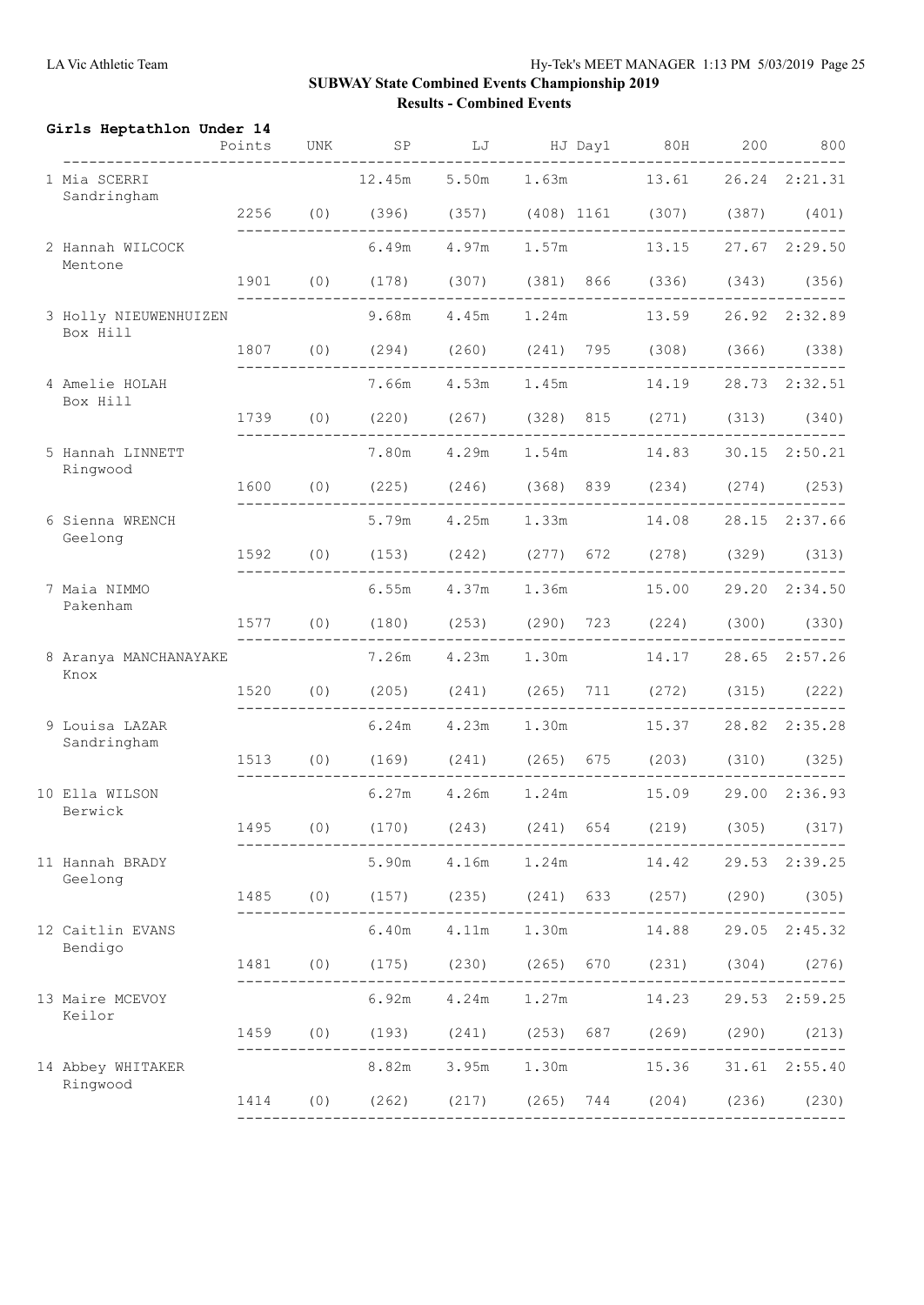#### **....Girls Heptathlon Under 14** 15 Kyla CHAPMAN 5.07m 3.86m 1.15m 15.36 29.35 2:32.14 Knox 1382 (0) (127) (209) (205) 541 (204) (295) (342) ---------------------------------------------------------------------- 16 Alexandra JACKSON 6.42m 4.21m 1.36m 16.52 30.92 2:49.23 Sth Melb District 1358 (0) (175) (239) (290) 704 (144) (253) (257) ---------------------------------------------------------------------- 17 Sonia PRESCOTT 5.80m 4.16m 1.42m 15.28 30.59 3:20.89 Doncaster 1304 (0) (153) (235) (315) 703 (208) (262) (131) ---------------------------------------------------------------------- 18 Lainey HILL 7.86m 4.08m 1.24m 18.20 28.32 3:00.82 Corio 1299 (0) (227) (228) (241) 696 (71) (325) (207) ---------------------------------------------------------------------- 19 Sarah MCINERNEY 7.17m 3.86m 1.30m 18.63 30.07 2:44.26 Werribee 1288 (0) (202) (209) (265) 676 (55) (276) (281) ---------------------------------------------------------------------- 20 Krystal ARCHER 7.30m 4.67m 1.36m 16.57 30.38 3:32.97 Sale 1279 (0) (207) (279) (290) 776 (141) (268) (94) ---------------------------------------------------------------------- 21 Sugi NEECOWEN 5.23m 3.44m 1.12m 17.69 30.36 2:42.53 Diamond Valley 1151 (0) (133) (176) (194) 503 (91) (268) (289) ---------------------------------------------------------------------- 22 Chloe THOMPSON 7.35m 3.83m 1.21m 18.71 30.88 3:06.45 Whittlesea City 1135 (0) (209) (207) (229) 645 (52) (254) (184) ---------------------------------------------------------------------- 23 Abigail DELIA 8.28m 3.88m 1.15m 16.25 30.80 3:47.62 Cranbourne 1129 (0) (243) (211) (205) 659 (157) (257) (56) ---------------------------------------------------------------------- 24 Grace DAFF 7.07m 3.82m NH 14.84 30.24 3:14.38 Dandenong 1063 (0) (199) (206) (0) 405 (233) (271) (154) ---------------------------------------------------------------------- 25 Ameya SOMMER-ALLIE 5.79m 2.84m 1.15m 17.67 30.51 2:58.91 Brighton 1059 (0) (153) (130) (205) 488 (92) (264) (215) ---------------------------------------------------------------------- 26 Chloe FREESTONE 6.73m 4.18m 1.12m 19.74 30.39 3:17.39 Cranbourne 1047 (0) (186) (236) (194) 616 (21) (267) (143) ---------------------------------------------------------------------- 27 Amy PEARCE 6.09m 3.36m 1.30m 17.82 32.32 3:22.54 Yarra Ranges 1027 (0) (163) (169) (265) 597 (86) (218) (126) ---------------------------------------------------------------------- 28 Elena CROXFORD 4.77m 3.83m 1.15m 19.45 33.38 3:06.42 Williamstown 935 (0) (117) (207) (205) 529 (29) (193) (184)

----------------------------------------------------------------------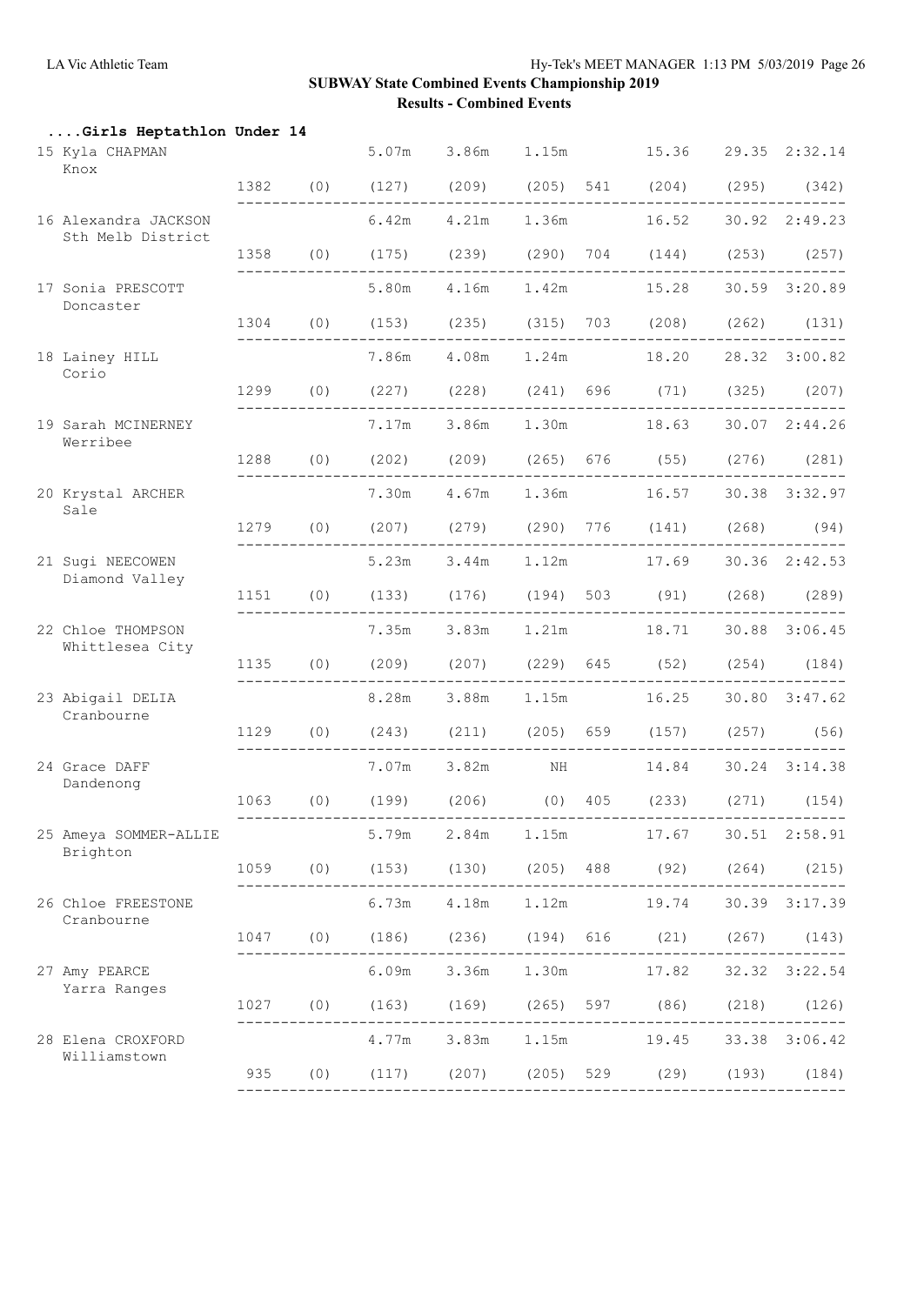### **....Girls Heptathlon Under 14**

| 29 Shai SPARKS-COUSINS<br>Corio |     |     | 4.27m              | 3.50m      | 1.12m              |     | 20.02      | 31.39      | 3:01.31    |
|---------------------------------|-----|-----|--------------------|------------|--------------------|-----|------------|------------|------------|
|                                 | 933 | (0) | (99)               | (180)      | (194)              | 473 | (14)       | (241)      | (205)      |
| 30 Shivani GHARTI-MAGA          |     |     | 6.47m              | 3.67m      | 1.21m              |     | 22.12      | 39.83      | 3:31.86    |
| Nunawading                      | 768 | (0) | (177)              | (194)      | (229)              | 600 | (0)        | (71)       | (97)       |
| 31 Grace MUTSAERTS              |     |     | 5.77m              | 3.20m      | 0.97m              |     | 21.20      | 34.73      | 3:42.64    |
| Werribee                        | 679 | (0) | (152)              | (157)      | (139)              | 448 | (0)        | (163)      | (68)       |
| DNF Allie TODD<br>Corio         |     |     | 8.06m              | 4.76m      | 1.27m              |     | 16.51      | 28.72      | <b>DNS</b> |
|                                 |     | (0) | (235)              | (287)      | (253)              |     | (144)      | (313)      | (0)        |
| DNF Lana HUGHES                 |     |     | 4.38m              | 3.18m      | $\mathop{\rm DNS}$ |     | <b>DNS</b> | 33.86      | 3:15.16    |
| Kyneton                         |     | (0) | (103)              | (156)      | (0)                |     | (0)        | (182)      | (151)      |
| DNF Elena HARRIS<br>Berwick     |     |     | 5.29m              | <b>DNS</b> | <b>DNS</b>         |     | <b>DNS</b> | 29.51      | <b>DNS</b> |
|                                 |     | (0) | (135)              | (0)        | (0)                |     | (0)        | (291)      | (0)        |
| DNF Rosie LYNESS<br>Kew         |     |     | <b>DNS</b>         | <b>DNS</b> | <b>DNS</b>         |     | <b>DNS</b> | DNS        |            |
|                                 |     | (0) | (0)                | (0)        | (0)                |     | (0)        | (0)        | (0)        |
| DNF Naomi NICOLA                |     |     | <b>DNS</b>         | <b>DNS</b> | <b>DNS</b>         |     | <b>DNS</b> | <b>DNS</b> |            |
| Diamond Valley                  |     | (0) | (0)                | (0)        | (0)                |     | (0)        | (0)        | (0)        |
| DNF Illiana MULHOLLAND          |     |     | $\mathop{\rm DNS}$ | DNS        | DNS                |     | DNS        | DNS        |            |
| Wodonga                         |     | (0) | (0)                | (0)        | (0)                |     | (0)        | (0)        | (0)        |
| DNF Natsumi OTONO               |     |     | <b>DNS</b>         | <b>DNS</b> | $\mathop{\rm DNS}$ |     | DNS        | DNS        |            |
| Springvale                      |     | (0) | (0)                | (0)        | (0)                |     | (0)        | (0)        | (0)        |
| DNF Elizabeth CLEARY            |     |     | <b>DNS</b>         | <b>DNS</b> | <b>DNS</b>         |     | <b>DNS</b> | <b>DNS</b> |            |
| Sandringham                     |     | (0) | (0)                | (0)        | (0)                |     | (0)        | (0)        | (0)        |
|                                 |     |     |                    |            |                    |     |            |            |            |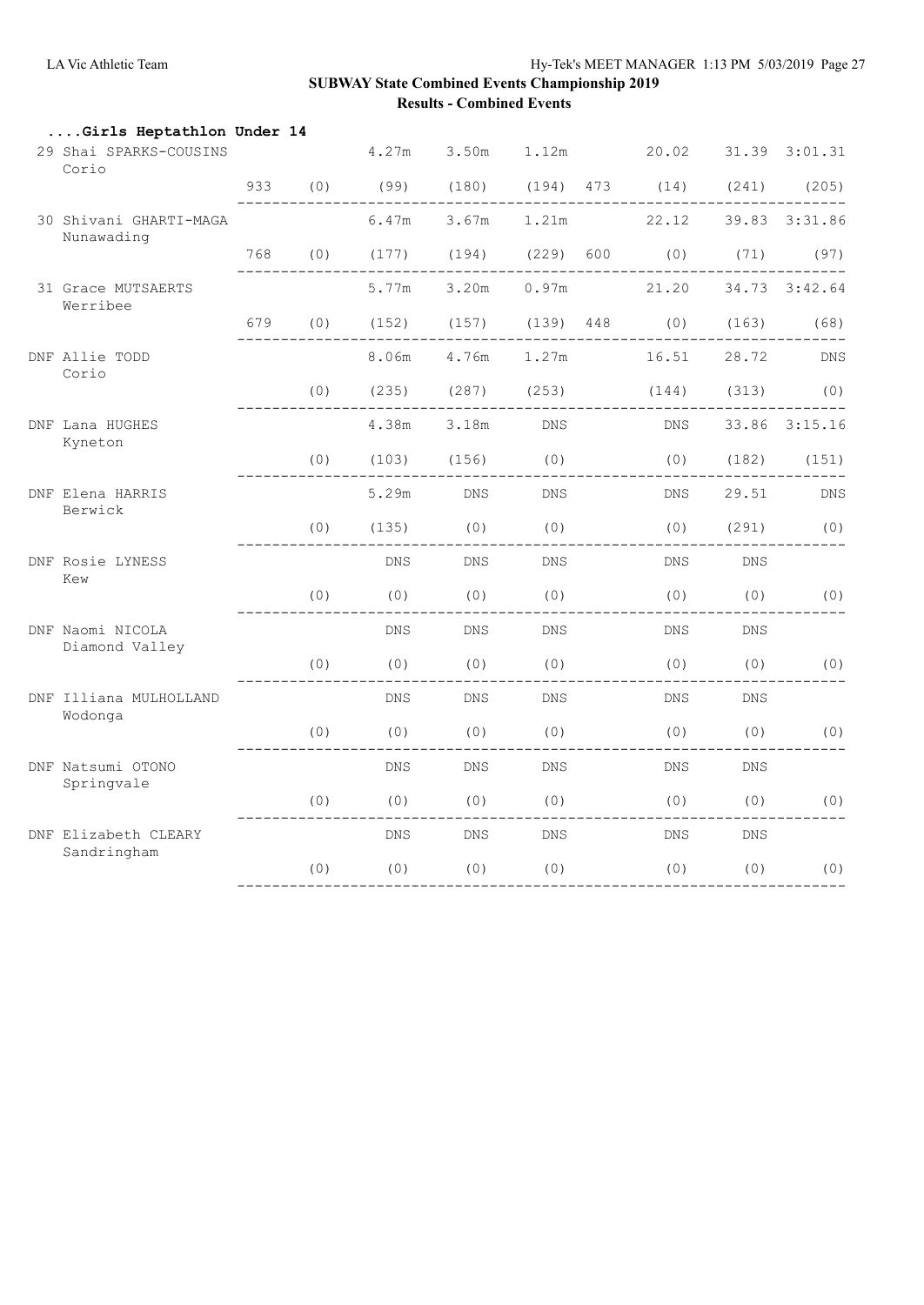#### **Boys Heptathlon Under 15**

|                                                                                    |      |       | Points LJ DT                 |                     |  | JT HJ Day1 100H 100 800<br>. _ _ _ _ _ _ _ _ _                                  |       |               |
|------------------------------------------------------------------------------------|------|-------|------------------------------|---------------------|--|---------------------------------------------------------------------------------|-------|---------------|
| 1 Vuna OFAHENGAUE<br>Mentone                                                       |      |       |                              |                     |  | 5.67m 52.37m 30.83m 1.45m 14.87 12.28 2:17.93                                   |       |               |
| Team Points: 10 4190 (516) (920) (311) (352) 2099 (865) (597) (629)                |      |       |                              |                     |  |                                                                                 |       |               |
| 2 Evan CLAPPAERT<br>Werribee                                                       |      |       |                              |                     |  | 6.01m  42.78m  35.25m  1.69m  15.00                                             |       | 12.63 2:25.77 |
| Team Points: 8  4141  (589)  (721)  (374)  (536)  2220  (850)  (532)  (539)        |      |       |                              |                     |  |                                                                                 |       |               |
| 3 Tom WILCOCK<br>Mentone                                                           |      |       |                              |                     |  | 5.85m 34.56m 27.99m 1.60m 14.86 12.16 2:06.53                                   |       |               |
| Team Points: 6 4104 (554) (555) (271) (464) 1844 (867) (620) (773)                 |      |       |                              |                     |  |                                                                                 |       |               |
| 4 Thomas MARRIOTT<br>Sandringham                                                   |      | 5.70m |                              | 25.31m 34.77m 1.51m |  | 14.17 11.86 2:16.25                                                             |       |               |
| Team Points: 5 3941 (523) (373) (367) (396) 1659 (953) (679) (650)                 |      |       |                              |                     |  |                                                                                 |       |               |
| 5 Eli TAYLOR<br>Box Hill                                                           |      |       |                              |                     |  | 5.24m 33.18m 34.53m 1.75m 15.34                                                 |       | 12.33 2:33.22 |
| Team Points: 4 3759 (429) (527) (363) (585) 1904 (809) (588) (458)                 |      |       |                              |                     |  |                                                                                 |       |               |
| 6 Jack MOGENSEN<br>Mentone                                                         |      |       |                              |                     |  | 5.04m 35.25m 49.13m 1.54m 15.54 13.33 2:22.31                                   |       |               |
| Team Points: 3 3730 (390) (569) (576) (419) 1954 (785) (413) (578)                 |      |       |                              |                     |  |                                                                                 |       |               |
| 7 Alex PITT<br>Wangaratta                                                          |      |       |                              |                     |  | 5.36m 33.12m 40.28m 1.54m 17.11 12.66 2:16.83                                   |       |               |
| Team Points: 2 3627 (453) (526) (446) (419) 1844 (613) (527) (643)                 |      |       |                              |                     |  |                                                                                 |       |               |
| 8 Lachlan CARTY                                                                    |      |       |                              |                     |  | 5.07m 36.35m 30.83m 1.54m 16.60                                                 |       | 12.97 2:22.11 |
| Wangaratta<br>Team Points: 0.5 3437 (396) (591) (311) (419) 1717 (667) (473) (580) |      |       |                              |                     |  |                                                                                 |       |               |
| 8 Hugo AKSE<br>Box Hill                                                            |      |       |                              |                     |  | 5.78m  25.51m  32.13m  1.57m  15.42  12.46  2:40.20                             |       |               |
| Team Points: 0.5 3437 (540) (377) (329) (441) 1687 (799) (563) (388)               |      |       |                              |                     |  |                                                                                 |       |               |
| 10 Jacob ALLISON<br>Knox                                                           |      |       | 5.15m  23.39m  22.78m  1.60m |                     |  | 15.01                                                                           |       | 12.19 2:26.58 |
|                                                                                    | 3402 | (411) | $(336)$ $(199)$              |                     |  | $(464)$ 1410 $(848)$                                                            | (614) | (530)         |
| 11 Thomas BYRNE                                                                    |      |       |                              |                     |  | 5.66m 22.46m 22.99m 1.42m 15.21 12.47 2:21.23                                   |       |               |
| Mentone                                                                            |      |       |                              |                     |  | 3341 (514) (318) (202) (331) 1365 (824) (562) (590)                             |       |               |
| 12 Jack WALSH                                                                      |      |       |                              |                     |  | 5.16m  26.82m  22.81m  1.84m  16.66  13.18  2:26.87                             |       |               |
| Essendon                                                                           |      |       |                              |                     |  | 3299 (413) (402) (199) (661) 1675 (660) (438) (526)                             |       |               |
| 13 Kane JOHNSON                                                                    |      |       |                              |                     |  | ------------------------------<br>5.35m 26.97m 13.38m 1.48m 16.40 12.57 2:25.44 |       |               |
| Whittlesea City                                                                    |      |       |                              |                     |  | 3078 (451) (405) (75) (374) 1305 (688) (543) (542)                              |       |               |
| 14 Joel DAFF                                                                       |      |       |                              |                     |  | 5.32m 22.18m 18.24m 1.33m 17.33 12.74 2:18.73                                   |       |               |
| Dandenong                                                                          |      |       |                              |                     |  | 2889 (445) (313) (138) (270) 1166 (590) (513) (620)                             |       |               |
|                                                                                    |      |       |                              |                     |  |                                                                                 |       |               |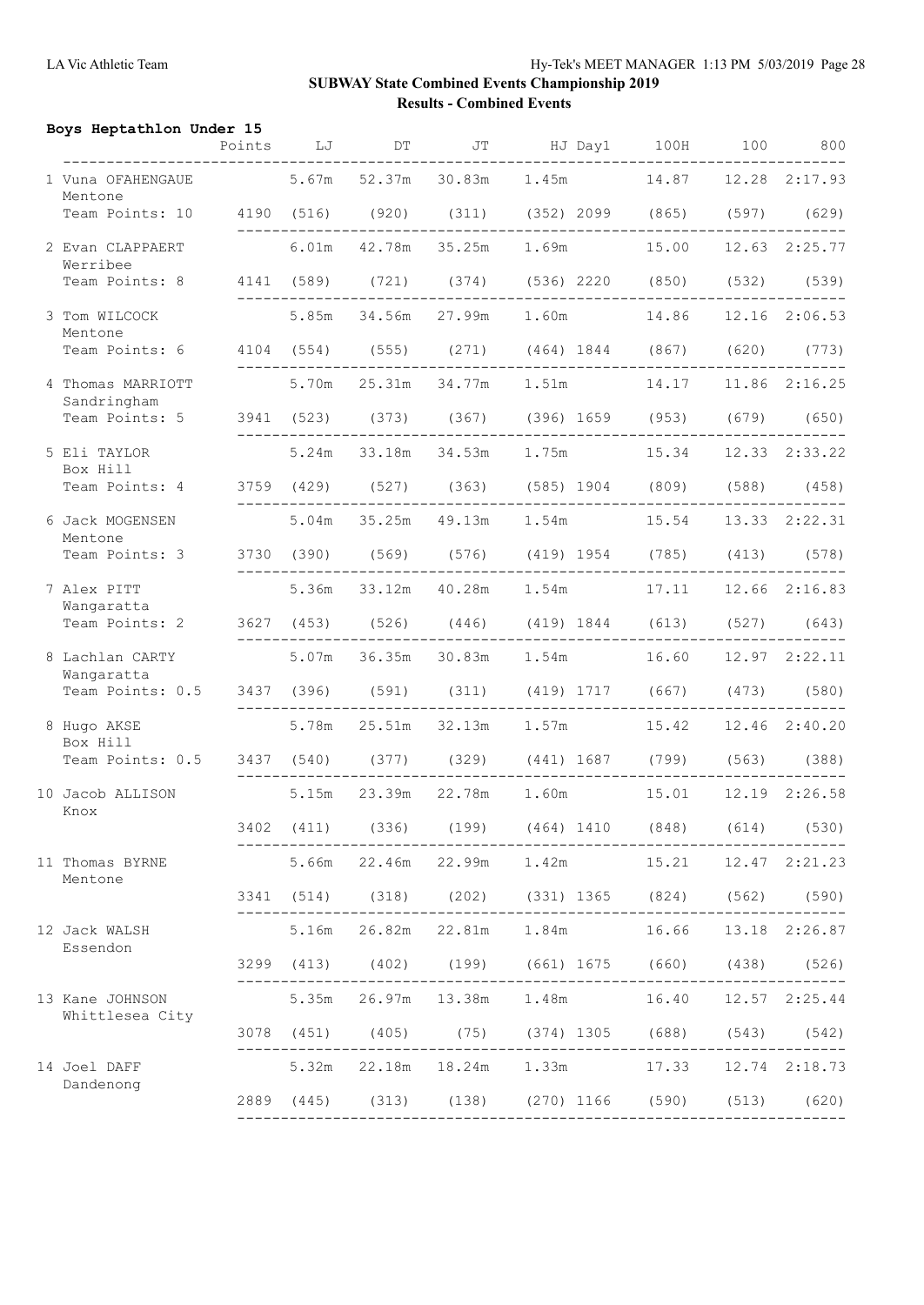### **....Boys Heptathlon Under 15**

| 15 Keanu RAMADAN<br>Knox                | 4.48m |        |                     | 1.36m      | 17.53                                               |       | 13.90 2:41.60   |
|-----------------------------------------|-------|--------|---------------------|------------|-----------------------------------------------------|-------|-----------------|
|                                         |       |        |                     |            | 2464 (287) (388) (227) (290) 1192 (570) (327) (375) |       |                 |
| 16 Elijah ZANTEY<br>Diamond Valley      | 4.95m |        | 18.88m FOUL         | 1.42m      | 17.90                                               |       | 13.04 2:43.35   |
|                                         |       |        |                     |            | 2309 (373) (251) (0) (331) 955 (534) (461) (359)    |       |                 |
| 17 Corey SMERDON<br>Berwick             | 4.44m |        | 20.82m 11.26m 1.36m |            | 17.03                                               |       | 13.61 2:44.92   |
|                                         |       |        |                     |            | 2240 (280) (287) (48) (290) 905 (621)               |       | $(370)$ $(344)$ |
| DNF Jordan WELLINGTON<br>Corio          | DNS   | DNS    | <b>DNS</b>          | DNS        | DNS                                                 | DNS   |                 |
|                                         | (0)   | (0)    | (0)                 | (0)        | (0)                                                 | (0)   | (0)             |
| DNF Pedro GOUNDER<br>Keilor             | 5.30m | 16.44m | DNS                 | <b>DNS</b> | DNS                                                 | 12.38 | <b>DNS</b>      |
|                                         | (441) | (206)  | (0)                 | (0)        | (0)                                                 | (578) | (0)             |
| DNF Shavani MAINELLI<br>Whittlesea City | 5.31m | DNS    | <b>DNS</b>          | <b>DNS</b> | DNS                                                 | 12.91 | <b>DNS</b>      |
|                                         | (443) | (0)    | (0)                 | (0)        | (0)                                                 | (483) | (0)             |
|                                         |       |        |                     |            |                                                     |       |                 |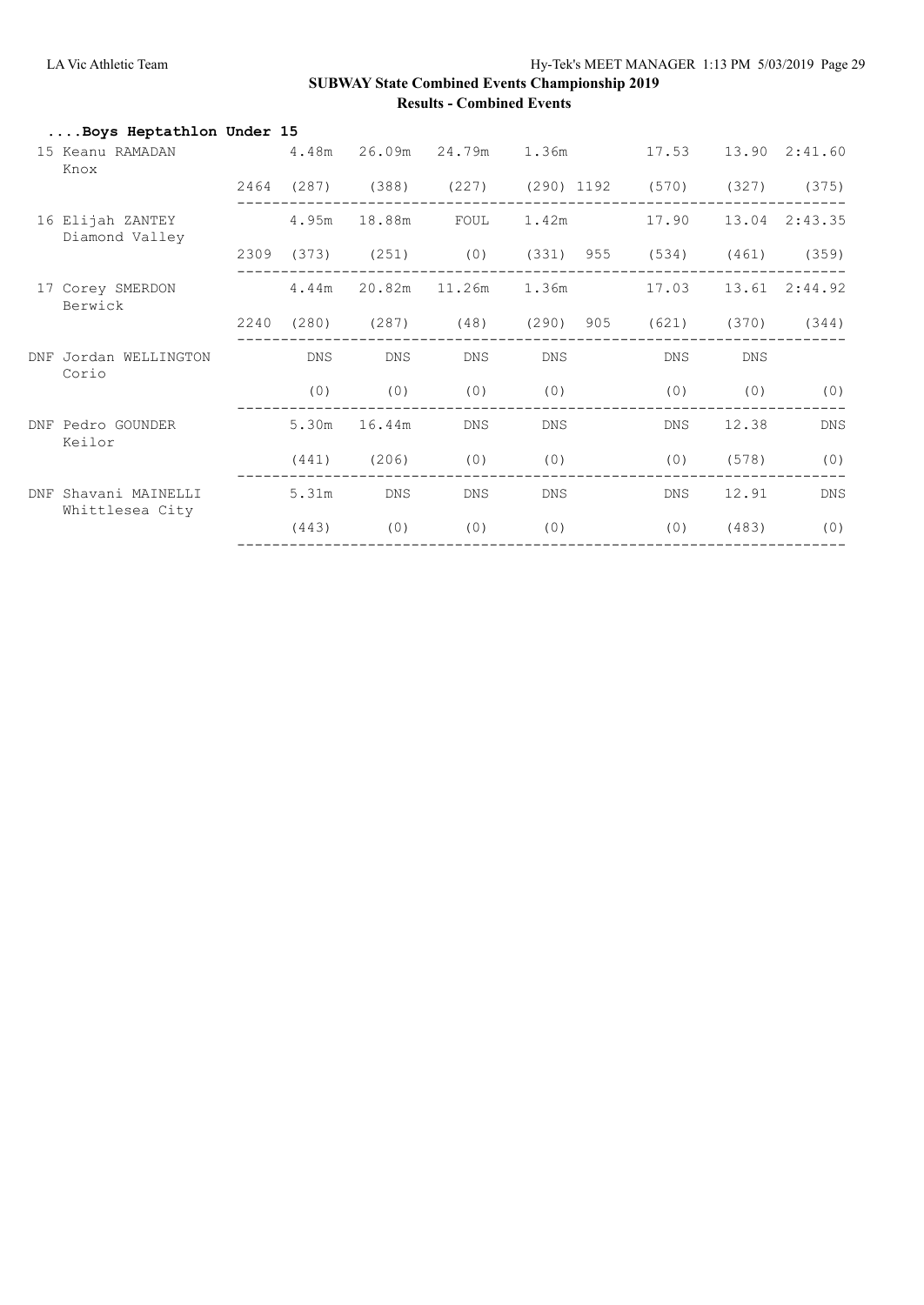| Girls Heptathlon Under 15                                                                |  |                             |  | Points SP LJ JT HJ Day1 90H 200 800                 |                     |               |
|------------------------------------------------------------------------------------------|--|-----------------------------|--|-----------------------------------------------------|---------------------|---------------|
| 1 Ashley VAN ROOYEN 9.06m 5.06m 28.90m 1.54m 14.41 27.62 2:47.86<br>Mentone              |  |                             |  |                                                     |                     |               |
| Team Points: 10  4234  (468)  (576)  (456)  (666)  2166  (921)  (661)  (486)             |  |                             |  |                                                     |                     |               |
| 2 Shehana WIJESUNDARA 7.43m 5.16m 21.75m 1.42m                                           |  |                             |  | 13.81                                               |                     | 26.89 2:39.01 |
| Whittlesea City<br>Team Points: 8 4131 (363) (603) (321) (534) 1821 (1005) (721) (584)   |  |                             |  |                                                     |                     |               |
| 3 Gemma CRADDOCK                                                                         |  |                             |  | $10.29$ m $4.80$ m $31.34$ m $1.45$ m $14.93$       |                     | 28.99 2:47.80 |
| Caulfield<br>Team Points: 6  4015  (548)  (506)  (502)  (566)  2122  (851)  (555)  (487) |  |                             |  |                                                     |                     |               |
| 4 Ellie KEWISH<br>Whittlesea City                                                        |  | 7.93m  4.64m  13.92m  1.54m |  |                                                     | 15.08 27.65 2:38.19 |               |
| Team Points: 5 3786 (395) (464) (177) (666) 1702 (831) (659) (594)                       |  |                             |  |                                                     |                     |               |
| 5 Ebony MCLEAN                                                                           |  | 7.92m  4.41m  16.90m  1.42m |  | 15.25                                               |                     | 28.29 2:31.32 |
| Geelong<br>Team Points: 4 3659 (394) (406) (232) (534) 1566 (809) (608) (676)            |  |                             |  |                                                     |                     |               |
| 6 Alana CHAPMAN                                                                          |  |                             |  | 9.24m 4.56m 28.22m 1.33m 14.55 28.75 3:03.07        |                     |               |
| Whittlesea City<br>Team Points: 3 3617 (480) (443) (443) (439) 1805 (902) (573) (337)    |  |                             |  |                                                     |                     |               |
| 7 Heike PAAPE-SILVA                                                                      |  | 8.05m  4.70m  24.33m  1.48m |  |                                                     | 15.84 28.56 2:52.96 |               |
| Geelong<br>Team Points: 2 3605 (403) (479) (370) (599) 1851 (734) (587) (433)            |  |                             |  |                                                     |                     |               |
| 8 Amelie ALLEVA                                                                          |  | 9.65m  4.49m  27.49m  1.39m |  | 15.44                                               |                     | 29.80 2:53.08 |
| Kew<br>Team Points: 1 3576 (507) (426) (429) (502) 1864 (784) (496) (432)                |  |                             |  |                                                     |                     |               |
| 9 Claudia CAZAUX                                                                         |  |                             |  | 10.52m  4.48m  18.63m  1.36m  15.82                 |                     | 28.70 2:51.64 |
| Chelsea                                                                                  |  | 3480 (564) (423) (263)      |  | $(470)$ 1720 $(736)$ $(577)$ $(447)$                |                     |               |
| 10 Elise CARBERY                                                                         |  | 9.69m 4.49m 26.77m 1.39m    |  | 16.46                                               |                     | 29.07 3:09.99 |
| Knox                                                                                     |  |                             |  | 3339 (509) (426) (416) (502) 1853 (659) (549) (278) |                     |               |
| 11 Isabella DJERIC                                                                       |  |                             |  | 8.59m  4.55m  18.70m  1.45m  16.07  28.28  3:07.14  |                     |               |
| Whittlesea City                                                                          |  |                             |  | 3327 (438) (441) (265) (566) 1710 (706) (609) (302) |                     |               |
| 12 Kaylee MANGION                                                                        |  |                             |  | 7.72m  4.52m  15.40m  1.42m  15.55  29.54  2:52.76  |                     |               |
| Brimbank                                                                                 |  |                             |  | 3272 (381) (433) (204) (534) 1552 (770) (515) (435) |                     |               |
| 13 Georgia BURNS                                                                         |  |                             |  | 9.15m  4.25m  20.64m  1.42m  18.10  29.38  2:40.05  |                     |               |
| Leongatha                                                                                |  |                             |  | 3252 (474) (367) (301) (534) 1676 (478) (526) (572) |                     |               |
| 14 Miranda DARBY                                                                         |  |                             |  | 6.07m  4.18m  14.16m  1.48m  15.77  29.55  2:43.29  |                     |               |
| Whittlesea City                                                                          |  |                             |  | 3199 (276) (350) (181) (599) 1406 (743) (514) (536) |                     |               |
|                                                                                          |  |                             |  |                                                     |                     |               |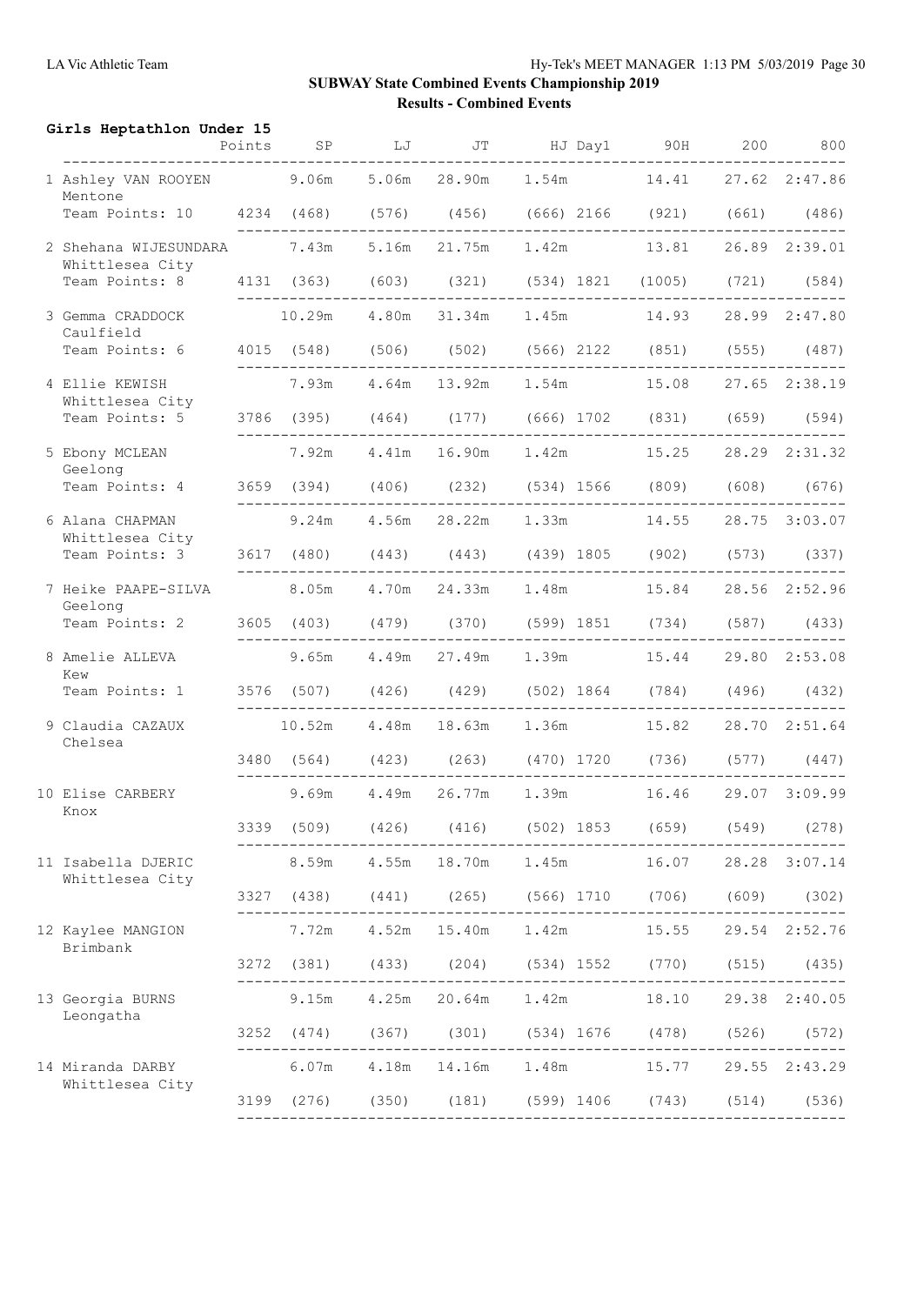#### **....Girls Heptathlon Under 15**

|  | 15 Ana Helena PEREIRA 7.30m 4.20m 14.65m<br>Croydon                |            |                  |                  | 1.33m    | 16.92                                               |       | 27.25 3:02.29 |
|--|--------------------------------------------------------------------|------------|------------------|------------------|----------|-----------------------------------------------------|-------|---------------|
|  |                                                                    |            |                  |                  |          | 2979 (354) (355) (190) (439) 1338 (606) (691) (344) |       |               |
|  | 16 Lucinda HOLLOWAY<br>Mentone                                     |            |                  |                  |          | 7.70m  4.42m  20.74m  1.36m  17.66                  |       | 30.21 2:55.40 |
|  |                                                                    |            |                  |                  |          | 2962 (380) (408) (303) (470) 1561 (524) (468) (409) |       |               |
|  | 17 Erin MENZIES<br>Williamstown                                    |            |                  |                  |          | 8.27m 4.08m 23.50m 1.27m 16.44 29.13 3:12.68        |       |               |
|  |                                                                    |            |                  |                  |          | 2938 (417) (326) (354) (379) 1476 (661) (545) (256) |       |               |
|  | 18 Talia ALLEN<br>Knox                                             |            |                  |                  |          | 6.75m  4.13m  17.94m  1.21m  18.50  30.01  2:37.87  |       |               |
|  |                                                                    |            |                  |                  |          | 2746 (319) (338) (251) (321) 1229 (438) (481) (598) |       |               |
|  | 19 Teagan SCHOOLDERMAN 6.52m 3.88m 18.83m 1.24m 16.54<br>Traralgon |            |                  |                  |          |                                                     |       | 29.21 3:06.58 |
|  |                                                                    |            |                  |                  |          | 2696 (304) (281) (267) (350) 1202 (649) (539) (306) |       |               |
|  | 20 Kate ELLIS<br>Edenhope                                          |            |                  |                  |          | 5.60m 3.84m 14.16m 1.36m 17.86 27.96 3:03.20        |       |               |
|  |                                                                    |            |                  |                  |          | 2642 (246) (272) (181) (470) 1169 (503) (634) (336) |       |               |
|  | 21 Madalyn MENZIES<br>Williamstown                                 |            |                  |                  |          | 7.77m  4.28m  9.36m  1.30m  18.39  29.20  3:00.60   |       |               |
|  |                                                                    |            |                  |                  |          | 2611 (385) (374) (95) (409) 1263 (449) (539) (360)  |       |               |
|  | 22 Catherine GUALTIERI 4.94m 4.24m 10.41m 1.36m 18.18<br>Oakleigh  |            |                  |                  |          |                                                     |       | 28.41 3:13.48 |
|  |                                                                    |            |                  |                  |          | 2470 (204) (364) (113) (470) 1151 (470) (599) (250) |       |               |
|  | 23 Kayla TREZISE<br>Westernport                                    |            |                  |                  |          | 6.79m 3.76m 17.34m 1.24m 18.72 32.22 2:57.10        |       |               |
|  |                                                                    |            |                  |                  |          | 2314 (322) (254) (240) (350) 1166 (417) (338) (393) |       |               |
|  | 24 Brie BARTLEET<br>Brighton                                       |            |                  |                  |          | 7.37m 3.61m 14.75m NH 18.97 30.48 2:49.68           |       |               |
|  |                                                                    |            |                  |                  | -------- | 2083 (359) (223) (192) (0) 774 (393) (449) (467)    |       |               |
|  | 25 Lilli JACKETT<br>Brighton                                       |            |                  |                  |          | 6.43m 3.73m 9.55m NH 17.79 30.88 3:05.08            |       |               |
|  |                                                                    | 1896 (299) | (248)            | (98)             |          | $(0)$ 645 (510)                                     | (422) | (319)         |
|  | 26 Kaylene WALKER<br>Orbost                                        |            |                  |                  |          | 9.27m 3.75m FOUL 1.30m 18.35                        |       | 33.84 3:53.32 |
|  |                                                                    |            | 1877 (482) (252) | (0)              |          | $(409)$ 1143 $(453)$ $(248)$                        |       | (33)          |
|  | 27 Ruby BATES                                                      | 5.62m      |                  | $3.68m$ $13.08m$ | 1.12m    | 18.99                                               |       | 32.04 3:14.15 |
|  | Traralgon                                                          |            |                  |                  |          | 1870 (247) (237) (162) (239) 885 (391) (349) (245)  |       |               |
|  | 28 Georgia NEILSON<br>Cranbourne                                   | 6.69m      |                  | $3.77m$ $8.22m$  |          | 1.18m 20.56                                         |       | 32.93 3:19.63 |
|  |                                                                    |            | 1697 (315) (257) |                  |          | (74) (293) 939 (257)                                | (297) | (204)         |
|  |                                                                    |            |                  |                  |          |                                                     |       |               |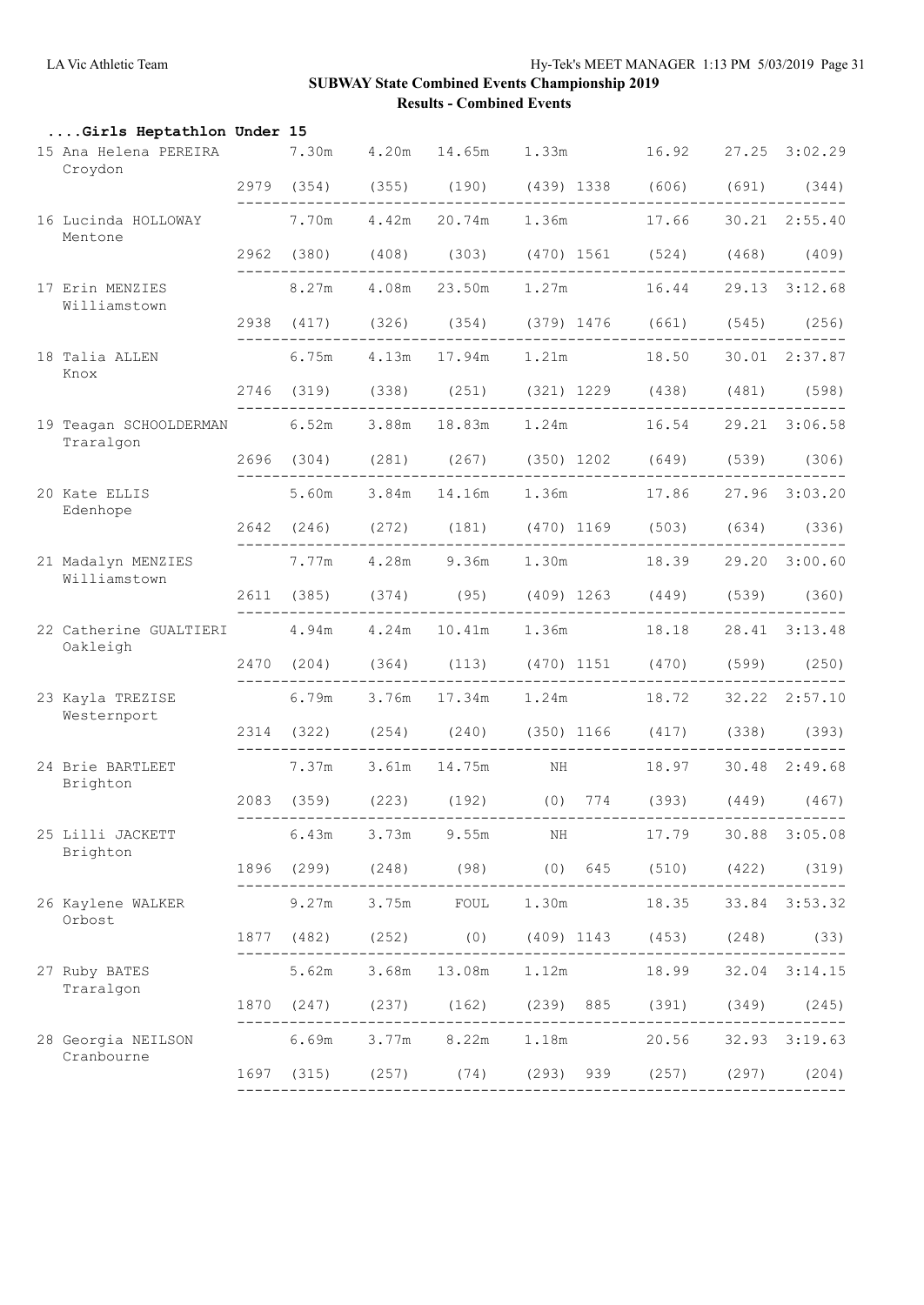#### LA Vic Athletic Team Hy-Tek's MEET MANAGER 1:13 PM 5/03/2019 Page 32

## **SUBWAY State Combined Events Championship 2019 Results - Combined Events**

### **....Girls Heptathlon Under 15**

| DNF Monique GAVRILIADIS<br>Bendigo | DNS | DNS         | DNS | DNS | DNS | DNS |     |
|------------------------------------|-----|-------------|-----|-----|-----|-----|-----|
|                                    |     | $(0)$ $(0)$ | (0) | (0) | (0) | (0) | (0) |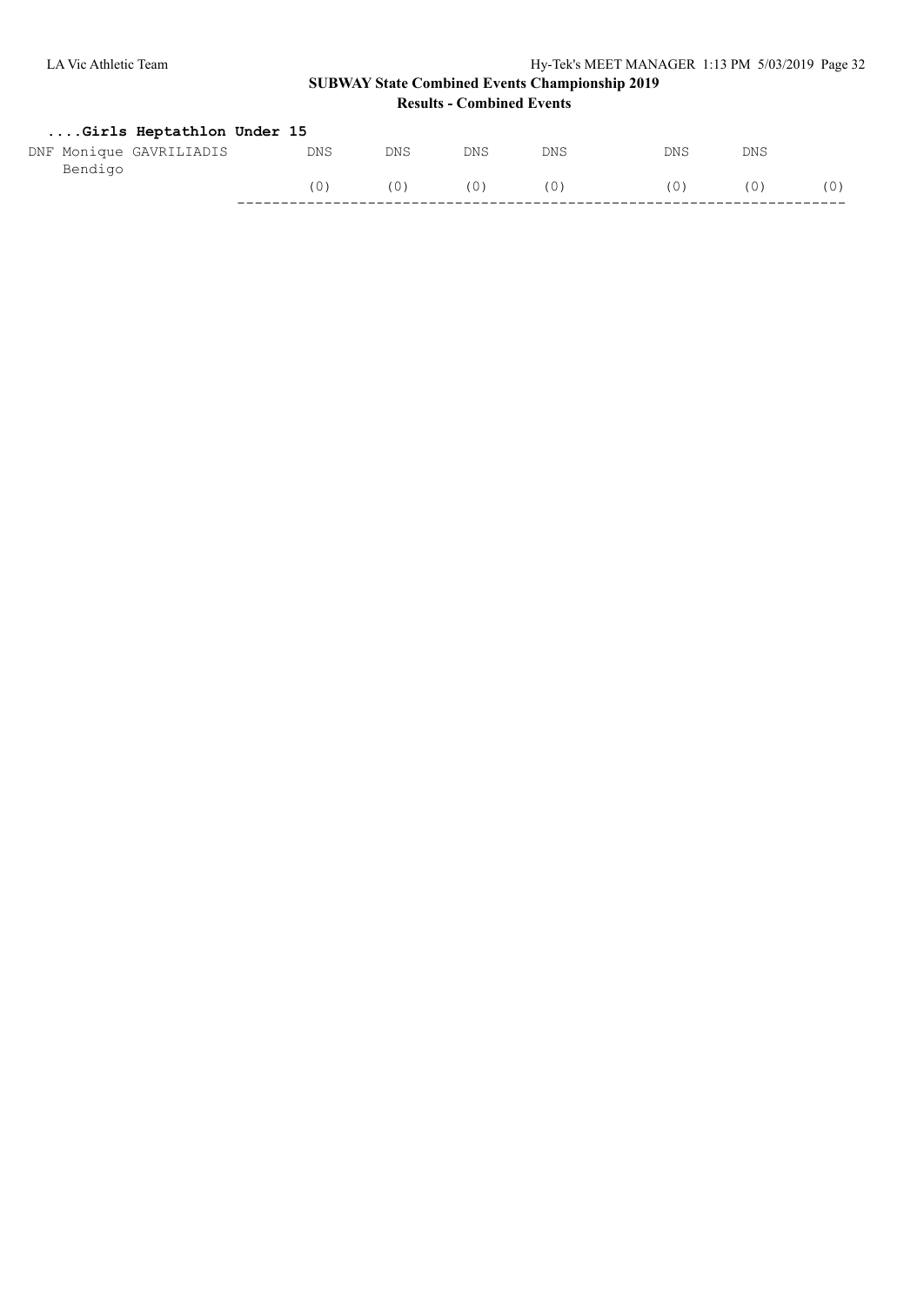#### **Boys Heptathlon Under 16**

|                                                                                            |       | Points LJ  | DT                                |                     |  | JT HJ Day1 100H 100<br>____________________         |       | 800           |
|--------------------------------------------------------------------------------------------|-------|------------|-----------------------------------|---------------------|--|-----------------------------------------------------|-------|---------------|
| 1 Ethan HARRIS<br>Berwick                                                                  | 5.82m |            |                                   |                     |  | 36.92m 36.70m 1.60m 13.58                           |       | 11.64 2:10.82 |
| Team Points: 10 4478 (548) (602) (395) (464) 2009 (1029) (723) (717)                       |       |            |                                   |                     |  |                                                     |       |               |
| 2 Jackson WALLACE                                                                          |       |            | 5.94m 37.36m 48.92m 1.72m         |                     |  | 14.83                                               |       | 12.40 2:24.54 |
| Sandringham<br>Team Points: 8  4314  (574)  (611)  (573)  (560)  2318  (870)  (574)  (552) |       |            |                                   |                     |  |                                                     |       |               |
| 3 Ethan TALBOT<br>Albury                                                                   |       |            |                                   |                     |  | 6.35m 31.81m 29.50m 1.72m 14.10 12.01 2:25.01       |       |               |
| Team Points: 6 4174 (664) (500) (292) (560) 2016 (962) (649) (547)                         |       |            |                                   |                     |  |                                                     |       |               |
| 4 Jeremy OCKERBY<br>Mentone                                                                |       | 5.57m      |                                   | 33.02m 32.45m 1.54m |  | 14.75                                               |       | 12.31 2:14.98 |
| Team Points: 5 3909 (496) (524) (334) (419) 1773 (880) (591) (665)                         |       |            |                                   |                     |  |                                                     |       |               |
| 5 Ezekiel BLYTON<br>Geelong                                                                |       |            |                                   |                     |  | 5.63m 30.25m 26.43m 1.54m 14.90                     |       | 11.98 2:14.62 |
| Team Points: 4 3832 (508) (469) (249) (419) 1645 (862) (655) (670)                         |       |            |                                   |                     |  |                                                     |       |               |
| 6 Dharam DEOL<br>Box Hill                                                                  |       |            |                                   |                     |  | 4.91m 36.07m 30.80m 1.60m 15.60 13.92 2:10.46       |       |               |
| Team Points: 3 3548 (365) (585) (310) (464) 1724 (778) (324) (722)                         |       |            |                                   |                     |  | --------------------------------                    |       |               |
| 7 Prenoj DEVANANDAN<br>Knox                                                                |       |            |                                   |                     |  | 5.46m 31.68m 26.58m 1.54m 15.92 12.73 2:17.00       |       |               |
| Team Points: 2 3539 (473) (498) (251) (419) 1641 (742) (515) (641)                         |       |            |                                   |                     |  |                                                     |       |               |
| 8 Ewan WEBBER                                                                              |       |            | 5.40m 27.70m 26.72m 1.60m         |                     |  | 16.24                                               |       | 12.52 2:14.15 |
| Box Hill<br>Team Points: 1 3531 (461) (419) (253) (464) 1597 (706) (552) (676)             |       |            |                                   |                     |  |                                                     |       |               |
| 9 Andrew BULL<br>Berwick                                                                   |       |            |                                   |                     |  | 5.26m 29.69m 35.06m 1.54m 16.02 13.19 2:18.00       |       |               |
|                                                                                            |       |            |                                   |                     |  | 3476 (433) (458) (371) (419) 1681 (730) (436) (629) |       |               |
| 10 Luke PHILLIPS                                                                           |       |            | $4.72m$ $40.28m$ $36.27m$ $1.60m$ |                     |  | 18.52                                               |       | 13.67 2:25.49 |
| Croydon                                                                                    |       | 3229 (330) | $(670)$ $(388)$                   |                     |  | $(464)$ 1852 $(475)$                                | (360) | (542)         |
| 11 Sam CONTI                                                                               |       |            |                                   |                     |  | 4.62m 32.91m 35.71m 1.60m 15.86 14.23 2:37.43       |       |               |
| Essendon                                                                                   |       |            |                                   |                     |  | 3123 (312) (522) (380) (464) 1678 (749) (280) (416) |       |               |
| 12 Jacob EASTWOOD                                                                          |       |            |                                   |                     |  | 5.31m 41.09m 23.36m 1.42m 15.52 12.00 DNF           |       |               |
| Geelong                                                                                    |       |            |                                   |                     |  | 3107 (443) (687) (207) (331) 1668 (788) (651) (0)   |       |               |
| 13 Liam SCHOFIELD                                                                          |       |            |                                   |                     |  | 5.18m 32.32m 25.05m 1.42m 18.78 12.92 2:18.85       |       |               |
| Albury                                                                                     |       |            |                                   |                     |  | 3039 (417) (510) (230) (331) 1488 (452) (481) (618) |       |               |
| 14 Will JARMAN                                                                             |       |            |                                   |                     |  | 4.78m  24.14m  29.53m  1.66m  15.83  14.15  2:34.34 |       |               |
| Geelong                                                                                    |       |            |                                   |                     |  | 2987 (341) (351) (293) (512) 1497 (752) (291) (447) |       |               |
|                                                                                            |       |            |                                   |                     |  |                                                     |       |               |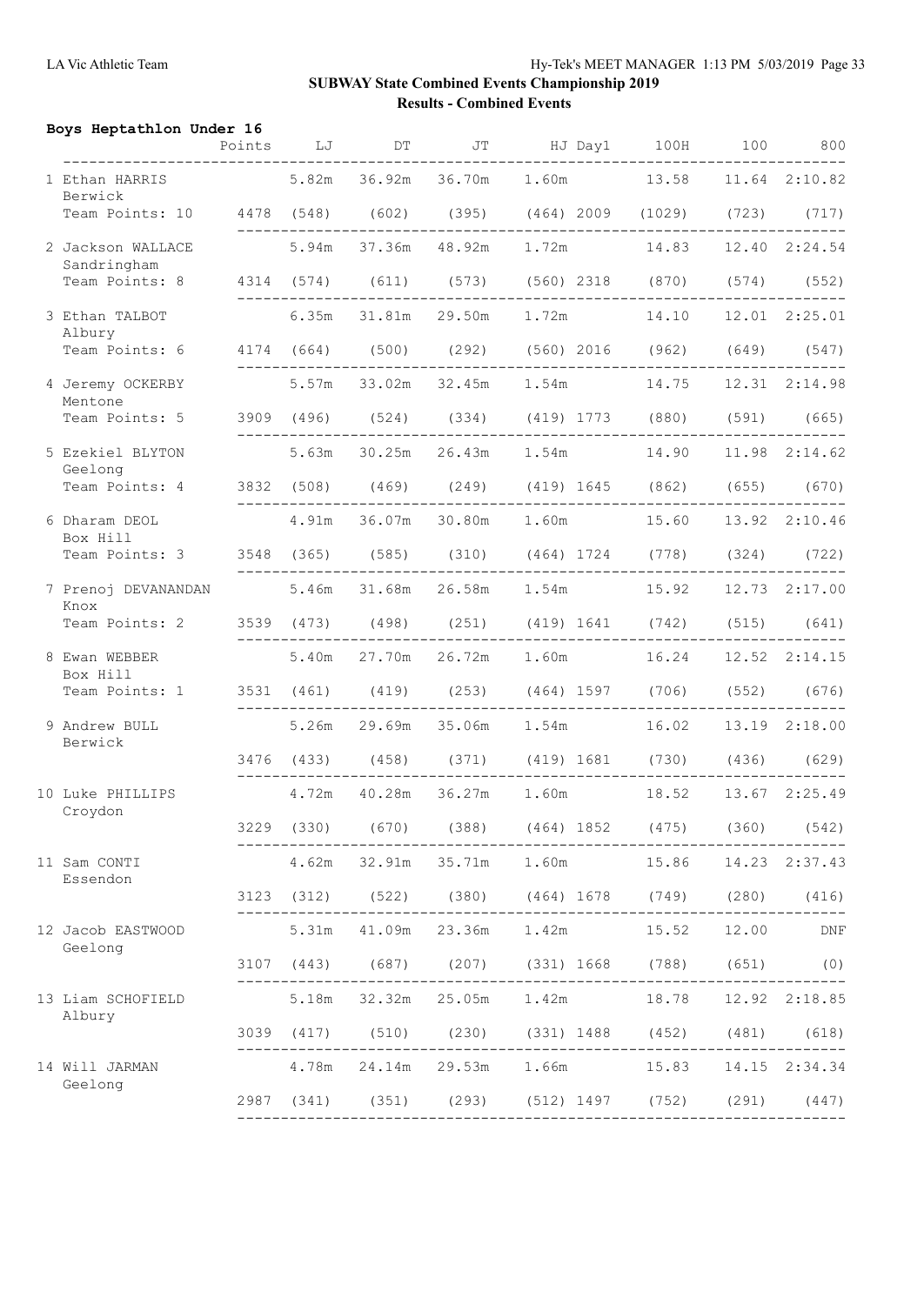## **....Boys Heptathlon Under 16**

| 15 William GITTINS<br>Diamond Valley   |                      |                                 |                    |                    | FOUL 21.75m 27.21m 1.54m 16.12 12.56 2:24.22        |            |               |
|----------------------------------------|----------------------|---------------------------------|--------------------|--------------------|-----------------------------------------------------|------------|---------------|
|                                        |                      |                                 |                    |                    | 2804 (0) (305) (260) (419) 984 (719) (545) (556)    |            |               |
| 16 Tyler HUBBARD<br>Berwick            |                      |                                 |                    |                    | 5.50m 17.55m 17.72m 1.39m 17.23 12.67 2:33.71       |            |               |
|                                        |                      |                                 |                    |                    | 2727 (481) (227) (131) (310) 1149 (600) (525) (453) |            |               |
| 17 Oliver CUKAVAC<br>Bacchus Marsh     | 4.54m                |                                 |                    |                    | 26.89m 24.66m 1.51m 17.89                           |            | 14.23 2:41.90 |
|                                        |                      |                                 |                    |                    | 2509 (297) (404) (225) (396) 1322 (535) (280) (372) |            |               |
| 18 Solomon MIESEN<br>Bacchus Marsh     |                      |                                 |                    |                    | 4.61m  24.45m  20.84m  1.39m  18.82                 |            | 14.51 2:19.05 |
|                                        |                      |                                 |                    |                    | 2458 (310) (357) (173) (310) 1150 (448) (244) (616) |            |               |
| 19 Jack OKELY                          |                      |                                 |                    |                    | 4.57m 20.88m 20.23m 1.51m 19.08 13.23 2:36.14       |            |               |
| Melton City                            |                      |                                 |                    |                    | 2435 (303) (289) (164) (396) 1152 (425) (430) (428) |            |               |
| 20 Lucas VAIDIE                        | FOUL                 |                                 |                    |                    | 24.35m 22.65m 1.39m 18.28                           |            | 12.81 2:42.44 |
| Caulfield                              |                      |                                 |                    |                    | 2228 (0) (355) (197) (310) 862 (498) (501) (367)    |            |               |
| 21 Liam GRIFFETT<br>Southern Peninsula |                      |                                 |                    |                    | 4.59m ND 25.89m 1.33m 20.00                         |            | 14.58 2:33.42 |
|                                        | ____________________ |                                 |                    |                    | 1858 (306) (0) (242) (270) 818 (349) (235) (456)    |            |               |
| 22 Zachery DYER                        |                      |                                 |                    |                    | 4.00m 18.27m 12.85m 1.30m 21.42 14.34 2:23.72       |            |               |
| Southern Peninsula                     |                      |                                 |                    |                    | 1838 (206) (240) (68) (250) 764 (246) (266) (562)   |            |               |
| 23 James BIRD                          | FOUL                 |                                 |                    |                    | 22.70m  20.28m  1.27m  20.96                        |            | 16.16 2:44.91 |
| Hume                                   |                      |                                 |                    |                    | 1416 (0) (323) (165) (231) 719 (277) (76) (344)     |            |               |
| DNF Mitchell EGAN                      |                      |                                 |                    |                    | 4.96m  27.88m  27.79m  1.36m  18.54  12.10  DNS     |            |               |
| Essendon                               |                      | $(375)$ $(423)$ $(268)$ $(290)$ |                    |                    | $(474)$ $(631)$ $(0)$                               |            |               |
| DNF Liam GLEW                          |                      |                                 |                    |                    | 5.07m 31.34m DNS DNS 17.59 14.13 DNS                |            |               |
| Caulfield                              | (396)                | (491)                           | (0)                | (0)                | (564)                                               | (294)      | (0)           |
| DNF Rizin SHARAFUDDEEN                 | 5.20m                | DNS                             | ${\rm DNS}$        | ${\rm DNS}$        | ${\rm DNS}$                                         | 11.98      | DNS           |
| Craigieburn                            | (421)                | (0)                             | (0)                | (0)                | (0)                                                 | (655)      | (0)           |
| DNF Omri SEGAL                         | ${\rm DNS}$          | ${\rm DNS}$                     | ${\rm DNS}$        | ${\rm DNS}$        | DNS                                                 | 13.34      | DNS           |
| Moorabbin                              | (0)                  | (0)                             | (0)                | (0)                | (0)                                                 | (412)      | (0)           |
| DNF Koray AKAY                         | <b>DNS</b>           | <b>DNS</b>                      | $\mathop{\rm DNS}$ | $\mathop{\rm DNS}$ | <b>DNS</b>                                          | <b>DNS</b> |               |
| Coburg                                 | (0)                  | (0)                             | (0)                | (0)                | (0)                                                 | (0)        | (0)           |
|                                        |                      |                                 |                    |                    |                                                     |            |               |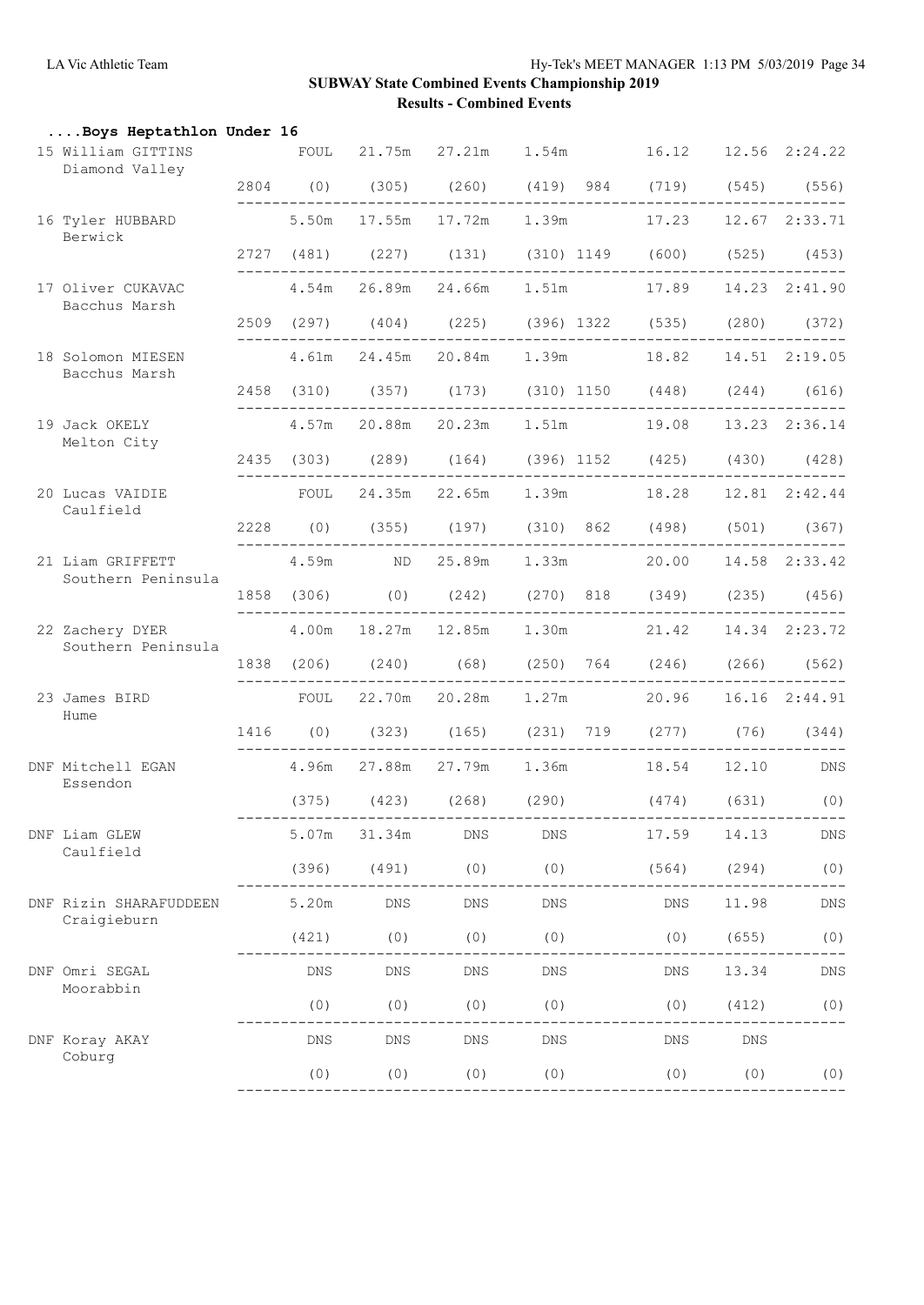#### LA Vic Athletic Team Hy-Tek's MEET MANAGER 1:13 PM 5/03/2019 Page 35

## **SUBWAY State Combined Events Championship 2019 Results - Combined Events**

#### **....Boys Heptathlon Under 16**

| DNF Shaun WARREN | DNS | DNS | DNS. | DNS | DNS | DNS |     |
|------------------|-----|-----|------|-----|-----|-----|-----|
| Cranbourne       | (0) | (0) | (0)  | (0) | (0) | (0) | (0) |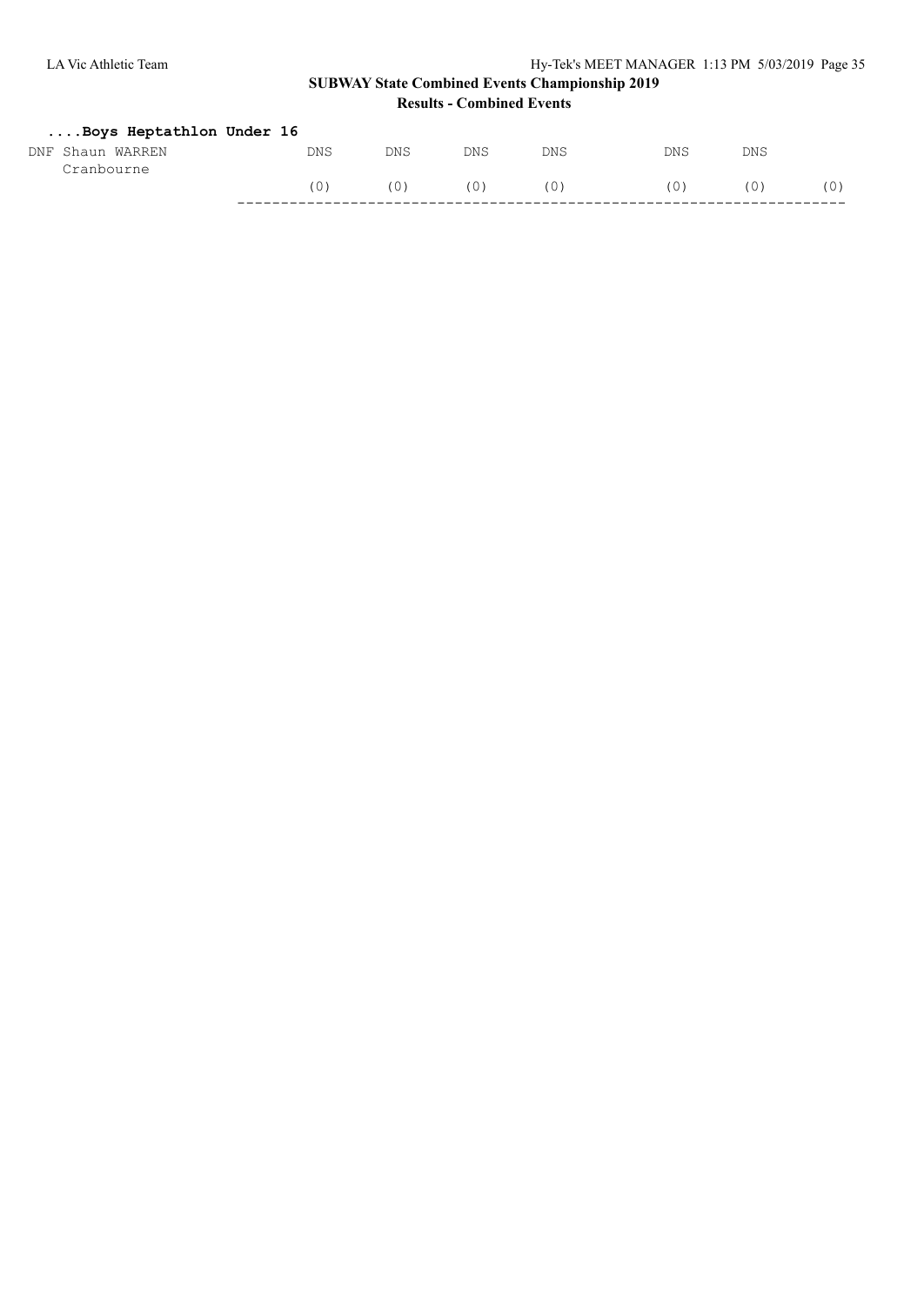| Girls Heptathlon Under 16                                                     |  |                                  |  | Points SP LJ JT HJ Day1 90H 200 800                 |                     |               |
|-------------------------------------------------------------------------------|--|----------------------------------|--|-----------------------------------------------------|---------------------|---------------|
| 1 Kasey PERKINS 10.07m 4.70m 22.22m 1.48m 14.26 26.96 2:35.28<br>Geelong      |  |                                  |  |                                                     |                     |               |
| Team Points: 10  4227  (534)  (479)  (330)  (599)  1942  (942)  (715)  (628)  |  |                                  |  |                                                     |                     |               |
| 2 Rhianna CLEMOW                                                              |  | 10.65m  4.49m  30.77m  1.45m     |  | 14.97                                               |                     | 28.48 2:36.09 |
| Berwick<br>Team Points: 8 4114 (572) (426) (491) (566) 2055 (846) (594) (619) |  |                                  |  |                                                     |                     |               |
| 3 Hannah HODGES<br>Knox                                                       |  |                                  |  | 8.18m  4.48m  30.46m  1.42m  15.53  28.13  2:52.74  |                     |               |
| Team Points: 6 3683 (411) (423) (485) (534) 1853 (773) (621) (436)            |  |                                  |  |                                                     |                     |               |
| 4 Felicity JOUVELET<br>Cranbourne                                             |  | 7.65m  4.83m  25.92m  1.39m      |  |                                                     | 15.66 28.41 3:12.76 |               |
| Team Points: 5 3404 (377) (514) (400) (502) 1793 (756) (599) (256)            |  |                                  |  |                                                     |                     |               |
| 5 Ashlee BOWDEN<br>Berwick                                                    |  | 8.32m  4.06m  19.44m  1.36m      |  | 16.92                                               |                     | 29.10 2:31.28 |
| Team Points: 4 3320 (420) (322) (278) (470) 1490 (606) (547) (677)            |  |                                  |  |                                                     |                     |               |
| 6 Alyssa DI MARTINO<br>Keilor                                                 |  |                                  |  | 7.40m  4.40m  16.90m  1.39m  16.79                  |                     | 28.65 2:38.36 |
| Team Points: 3 3291 (361) (403) (232) (502) 1498 (620) (581) (592)            |  |                                  |  |                                                     |                     |               |
| 7 Maddison MCBRIEN<br>Whittlesea City                                         |  | $9.69m$ $4.18m$ $23.05m$ $1.45m$ |  |                                                     | 16.51 29.19 3:09.93 |               |
| Team Points: 2 3242 (509) (350) (346) (566) 1771 (653) (540) (278)            |  |                                  |  |                                                     |                     |               |
| 8 Chloe PERRETT<br>Essendon                                                   |  | $6.64m$ $4.40m$ $12.73m$ $1.45m$ |  | 15.47                                               |                     | 27.72 3:07.13 |
| Team Points: 1 3172 (312) (403) (155) (566) 1436 (781) (653) (302)            |  |                                  |  |                                                     |                     |               |
| 9 Dakodah COTT<br>Werribee                                                    |  |                                  |  | 7.16m  4.09m  14.87m  1.51m  15.68  29.85  3:01.96  |                     |               |
|                                                                               |  |                                  |  | 3094 (345) (329) (194) (632) 1500 (754) (493) (347) |                     |               |
| 10 Kate DALY                                                                  |  | 7.50m  4.47m  18.99m  1.42m      |  | 17.45 29.64 3:03.96                                 |                     |               |
| Croydon                                                                       |  |                                  |  | 2976 (367) (421) (270) (534) 1592 (547) (508) (329) |                     |               |
| 11 Emily NEWTON                                                               |  |                                  |  | 8.45m 4.21m 16.12m 1.24m 17.64 32.32 3:20.87        |                     |               |
| Essendon                                                                      |  |                                  |  | 2406 (428) (357) (217) (350) 1352 (526) (332) (196) |                     |               |
| 12 Kelsea BANNAN                                                              |  |                                  |  | 8.23m 3.78m 18.37m 1.18m 19.28 31.42 3:15.39        |                     |               |
| Whittlesea City                                                               |  |                                  |  |                                                     |                     |               |
| 13 Aleesha WHITTLE                                                            |  |                                  |  | 9.00m 3.51m 21.68m 1.30m 18.51 34.61 3:28.96        |                     |               |
| Caulfield                                                                     |  |                                  |  | 2184 (464) (202) (320) (409) 1395 (437) (209) (143) |                     |               |
| 14 Arabelle BUCKMASTER 5.35m 3.96m 12.12m 1.18m 20.13 31.66 3:03.96           |  |                                  |  |                                                     |                     |               |
| Cranbourne                                                                    |  |                                  |  | 1959 (230) (299) (144) (293) 966 (292) (372) (329)  |                     |               |
|                                                                               |  |                                  |  |                                                     |                     |               |